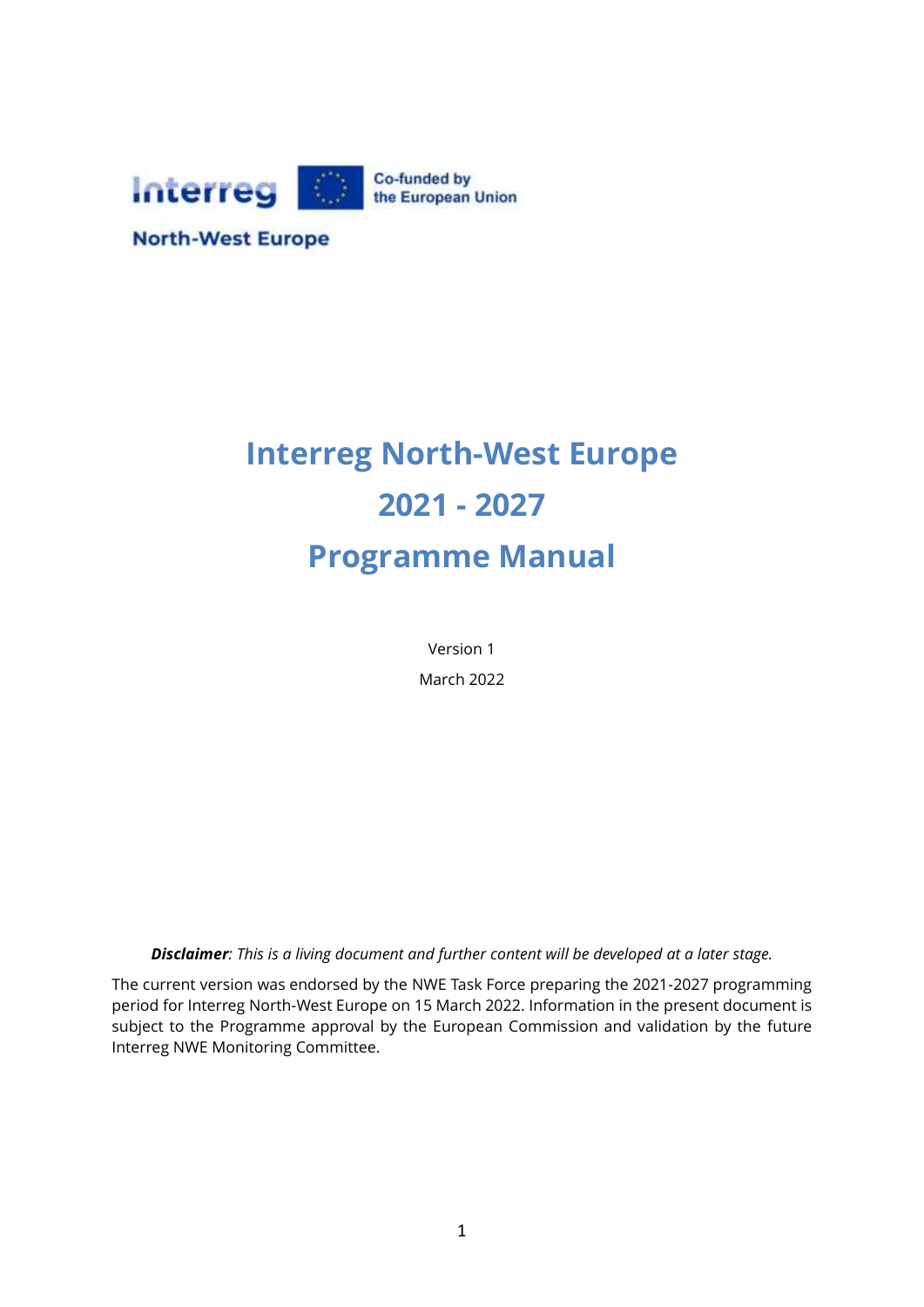# **Table of Contents**

| 1              |       |                                                                           |  |  |  |
|----------------|-------|---------------------------------------------------------------------------|--|--|--|
|                | 1.1   |                                                                           |  |  |  |
|                | 1.2   |                                                                           |  |  |  |
|                | 1.3   |                                                                           |  |  |  |
|                | 1.4   |                                                                           |  |  |  |
| $\overline{2}$ |       |                                                                           |  |  |  |
|                | 2.1   |                                                                           |  |  |  |
|                | 2.2   |                                                                           |  |  |  |
|                | 2.2.1 | A good project clearly defines its needs and relevance to the NWE         |  |  |  |
|                | 2.2.2 | A good project contributes to achieving the Programme's objectives17      |  |  |  |
|                | 2.2.3 |                                                                           |  |  |  |
|                | 2.2.4 | A good project embeds transnational cooperation at its core 18            |  |  |  |
|                | 2.2.5 | A good project builds on existing knowledge and goes beyond existing      |  |  |  |
|                | 2.2.6 |                                                                           |  |  |  |
|                | 2.2.7 | A good project makes a lasting change and plans its long-term effects  19 |  |  |  |
|                | 2.2.8 | A good project communicates its project activities and results 19         |  |  |  |
|                | 2.2.9 |                                                                           |  |  |  |
|                | 2.3   |                                                                           |  |  |  |
|                | 2.3.1 |                                                                           |  |  |  |
|                | 2.3.2 |                                                                           |  |  |  |
|                | 2.3.3 |                                                                           |  |  |  |
|                | 2.4   |                                                                           |  |  |  |
|                | 2.4.1 |                                                                           |  |  |  |
|                | 2.4.2 |                                                                           |  |  |  |
|                | 2.4.3 |                                                                           |  |  |  |
|                | 2.4.4 |                                                                           |  |  |  |
|                | 2.4.5 |                                                                           |  |  |  |
|                | 2.4.6 |                                                                           |  |  |  |
|                | 2.4.7 |                                                                           |  |  |  |
|                | 2.5   |                                                                           |  |  |  |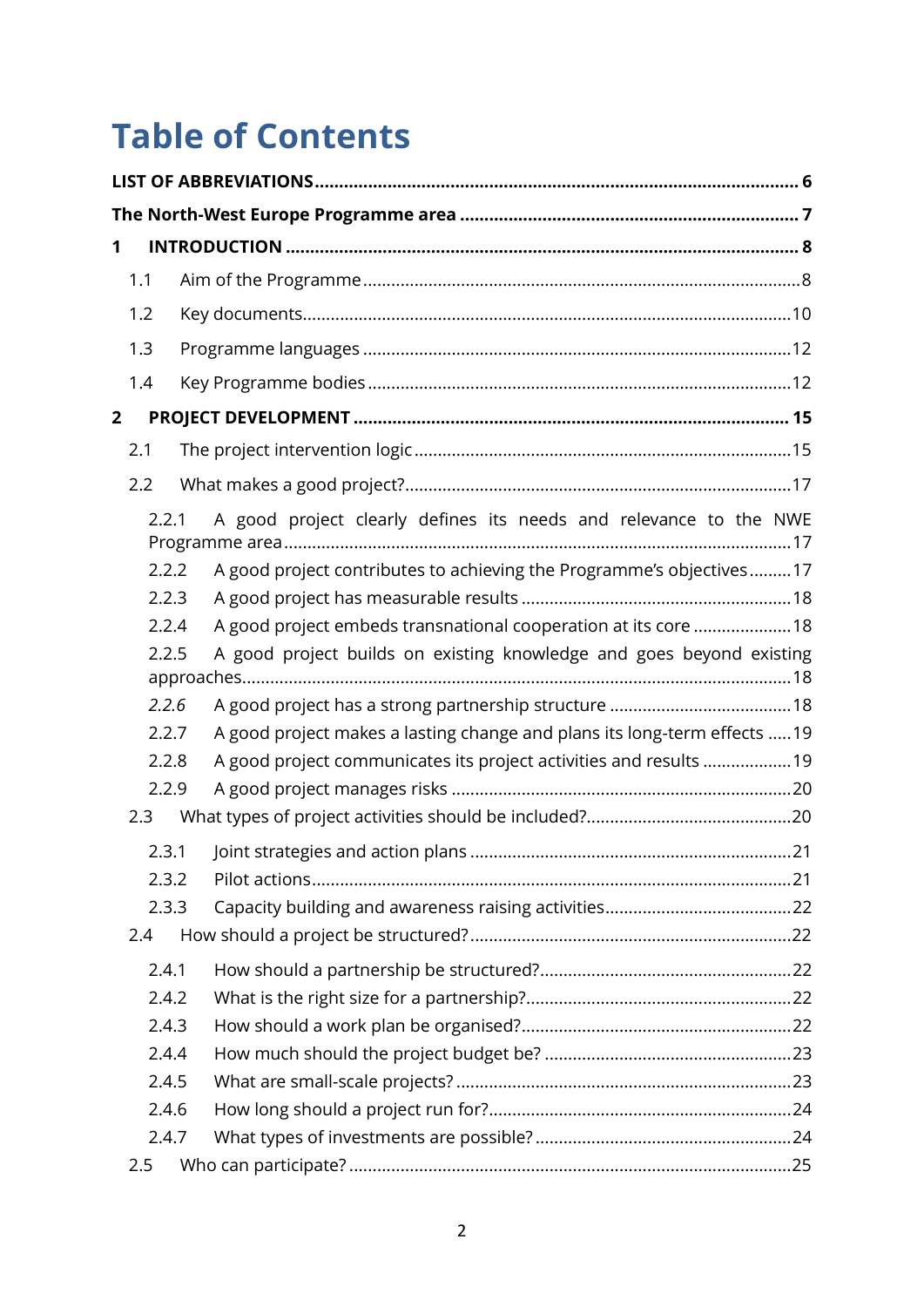|              | 2.5.1<br>2.5.2 |       |  |                                                                                |  |
|--------------|----------------|-------|--|--------------------------------------------------------------------------------|--|
|              |                |       |  |                                                                                |  |
| 2.6          |                |       |  |                                                                                |  |
| 2.6.1        |                |       |  |                                                                                |  |
|              |                | 2.6.2 |  |                                                                                |  |
|              |                | 2.6.3 |  | Jems: The Application and Project Monitoring System 31                         |  |
| $\mathbf{3}$ |                |       |  |                                                                                |  |
|              | 3.1            |       |  | How to access, complete and submit the electronic application form at step 133 |  |
|              | 3.2            |       |  |                                                                                |  |
|              |                | 3.2.1 |  |                                                                                |  |
|              |                | 3.2.2 |  |                                                                                |  |
|              |                | 3.2.3 |  |                                                                                |  |
|              | 3.3            |       |  |                                                                                |  |
|              |                | 3.3.1 |  |                                                                                |  |
|              |                | 3.3.2 |  |                                                                                |  |
|              |                | 3.3.3 |  |                                                                                |  |
|              | 3.4            |       |  |                                                                                |  |
| 4            |                |       |  |                                                                                |  |
|              | 4.1            |       |  | How to access, complete and submit the electronic application form at step 241 |  |
|              | 4.2            |       |  |                                                                                |  |
|              |                | 4.2.1 |  |                                                                                |  |
|              |                | 4.2.2 |  |                                                                                |  |
|              |                | 4.2.3 |  |                                                                                |  |
|              |                | 4.2.4 |  |                                                                                |  |
|              |                | 4.2.5 |  |                                                                                |  |
|              |                | 4.2.6 |  |                                                                                |  |
|              |                | 4.2.7 |  |                                                                                |  |
|              | 4.3            |       |  |                                                                                |  |
|              |                | 4.3.1 |  |                                                                                |  |
|              |                | 4.3.2 |  |                                                                                |  |
|              |                | 4.3.3 |  |                                                                                |  |
|              | 4.4            |       |  |                                                                                |  |
| 5            |                |       |  |                                                                                |  |
|              | 5.1            |       |  |                                                                                |  |
| 5.2          |                |       |  |                                                                                |  |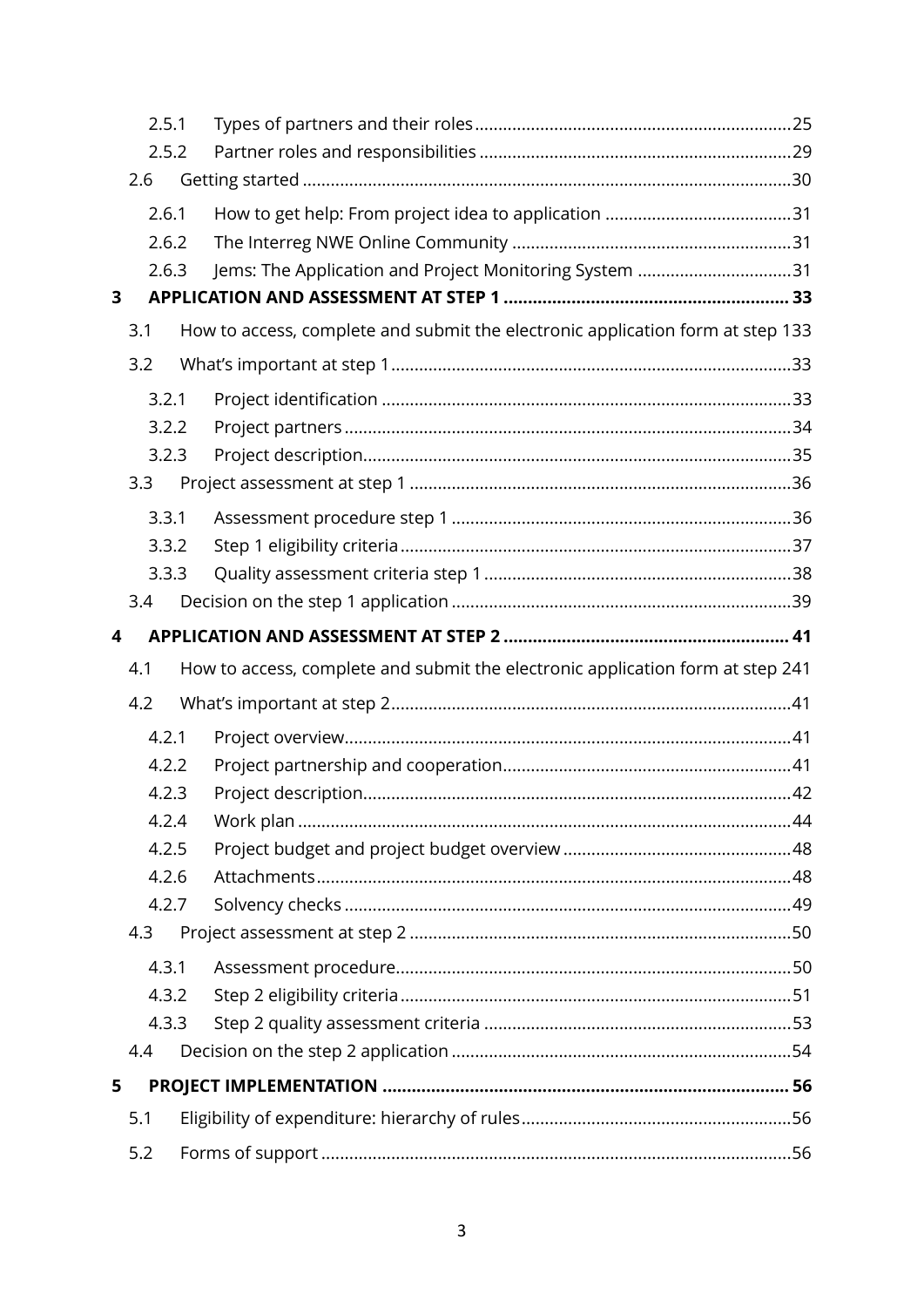| 5.2.1 |  |                                                                          |  |
|-------|--|--------------------------------------------------------------------------|--|
| 5.2.2 |  |                                                                          |  |
| 5.3   |  |                                                                          |  |
| 5.3.1 |  |                                                                          |  |
| 5.3.2 |  |                                                                          |  |
| 5.3.3 |  |                                                                          |  |
| 5.3.4 |  |                                                                          |  |
| 5.3.5 |  |                                                                          |  |
| 5.3.6 |  |                                                                          |  |
| 5.4   |  |                                                                          |  |
| 5.5   |  |                                                                          |  |
| 5.5.1 |  |                                                                          |  |
| 5.5.2 |  |                                                                          |  |
| 5.5.3 |  |                                                                          |  |
| 5.5.4 |  |                                                                          |  |
| 5.5.5 |  |                                                                          |  |
| 5.5.6 |  |                                                                          |  |
| 5.6   |  |                                                                          |  |
| 5.6.1 |  |                                                                          |  |
| 5.6.2 |  |                                                                          |  |
| 5.6.3 |  |                                                                          |  |
| 5.6.4 |  |                                                                          |  |
| 5.6.5 |  |                                                                          |  |
| 5.7   |  |                                                                          |  |
| 5.8   |  |                                                                          |  |
| 5.9   |  |                                                                          |  |
| 5.9.1 |  |                                                                          |  |
| 5.9.2 |  | Communication in the application form and how it is assessed82           |  |
| 5.9.3 |  | Your first project communication deliverable: a communication strategy83 |  |
| 5.9.4 |  |                                                                          |  |
| 5.9.5 |  |                                                                          |  |
| 5.9.6 |  |                                                                          |  |
| 5.9.7 |  | Requests for additional, exceptional communication tools 86              |  |
| 5.10  |  |                                                                          |  |
| 5.11  |  |                                                                          |  |
| 5.12  |  |                                                                          |  |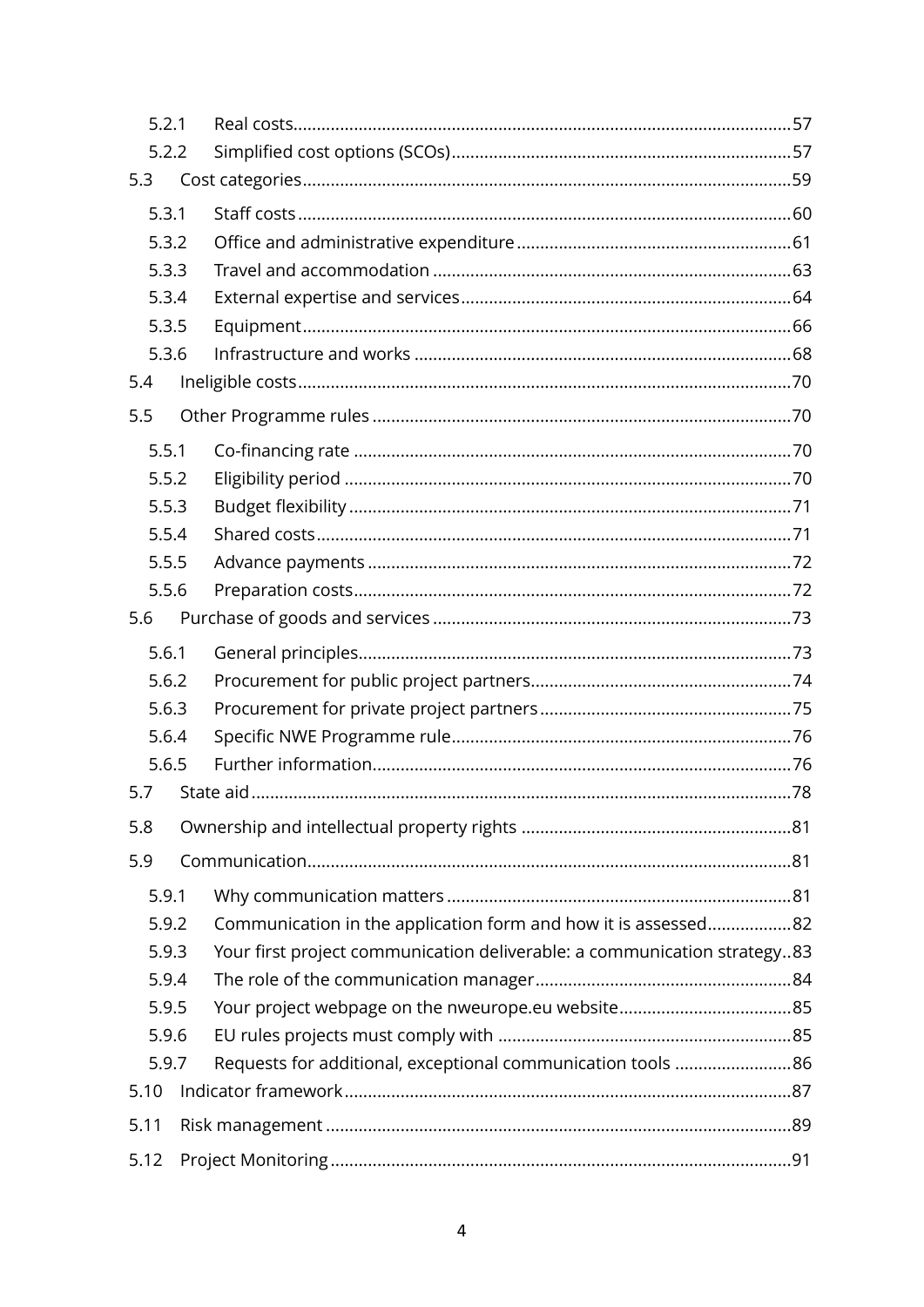| 5.12.1                                                              |  |  |  |  |  |
|---------------------------------------------------------------------|--|--|--|--|--|
| 5.12.2                                                              |  |  |  |  |  |
| 5.13                                                                |  |  |  |  |  |
|                                                                     |  |  |  |  |  |
| 5.14.1                                                              |  |  |  |  |  |
| 5.14.2                                                              |  |  |  |  |  |
|                                                                     |  |  |  |  |  |
|                                                                     |  |  |  |  |  |
| 6                                                                   |  |  |  |  |  |
| 7                                                                   |  |  |  |  |  |
| 7.1                                                                 |  |  |  |  |  |
| 7.2                                                                 |  |  |  |  |  |
| 7.3                                                                 |  |  |  |  |  |
| 8                                                                   |  |  |  |  |  |
|                                                                     |  |  |  |  |  |
| Annex 2 – Regions in the NWE Programme area ………………………………………………… 113 |  |  |  |  |  |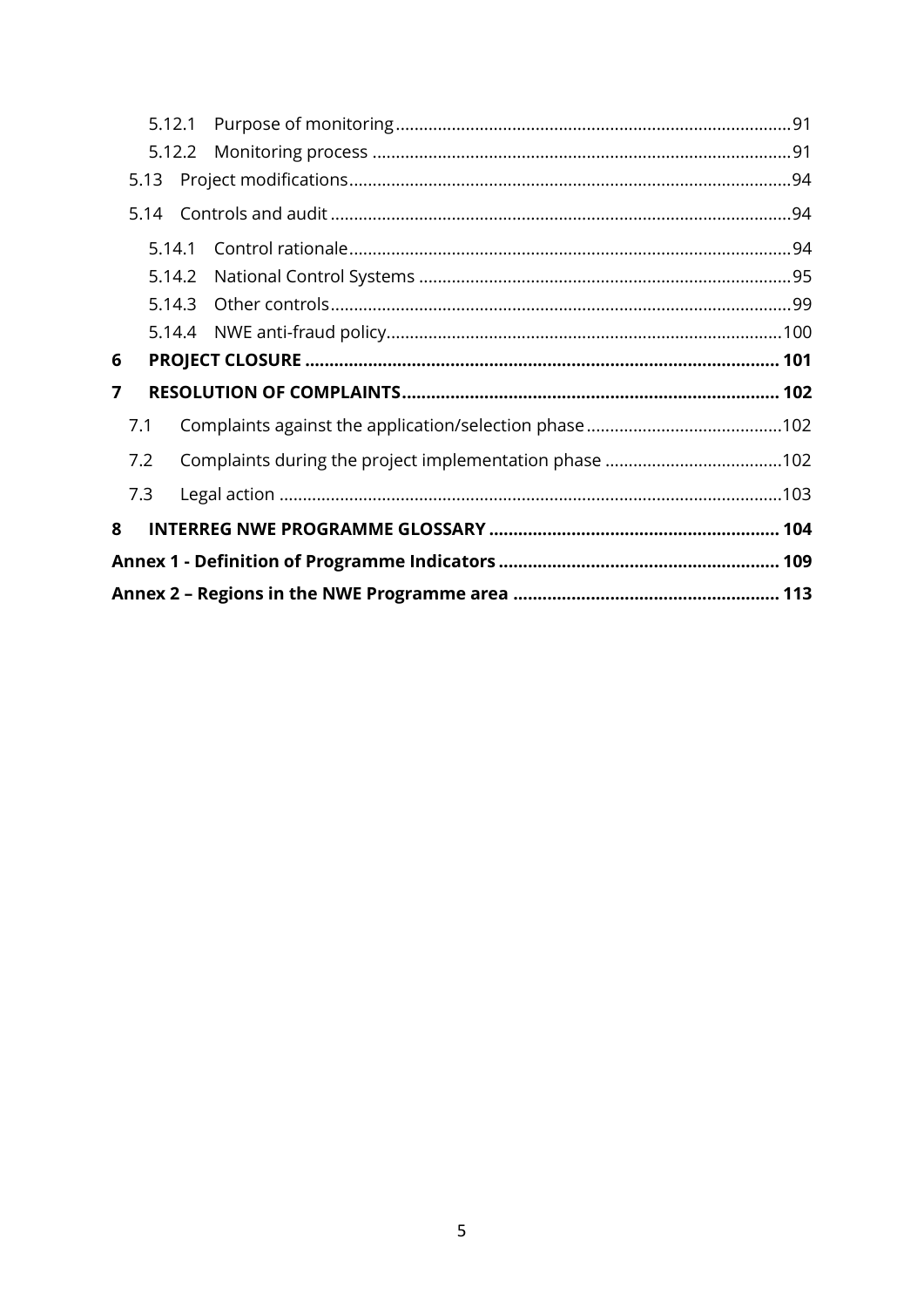## <span id="page-5-0"></span>**LIST OF ABBREVIATIONS**

- **AA** Audit Authority
- **AB** Approbation Body
- **AF**  Application form
- **CPs** Contact Points
- **EEIG** European Economic Interest Grouping
- **EGTC** European Grouping of Territorial Cooperation
- **ERDF** European Regional Development Fund
- **ETC** European Territorial Cooperation
- **EU**  European Union
- **GBER**  General Block Exemption Regulation
- **GHG** Greenhouse gases
- **JS** Joint Secretariat
- **LP**  Lead partner
- **MA** Managing Authority
- **MC** Monitoring Committee
- **MS** Member State
- **NGO** Non-governmental organisation
- **NWE** North-West Europe
- **NWE IP** North-West Europe Interreg Programme
- **PA** Partnership agreement
- **SME** Small and medium sized enterprises
- **SC** Subsidy contract
- **SO** Specific Objective
- **SWOT** Strengths, Weaknesses, Opportunities and Threats
- **VAT**  Value-added tax
- **WP** Work package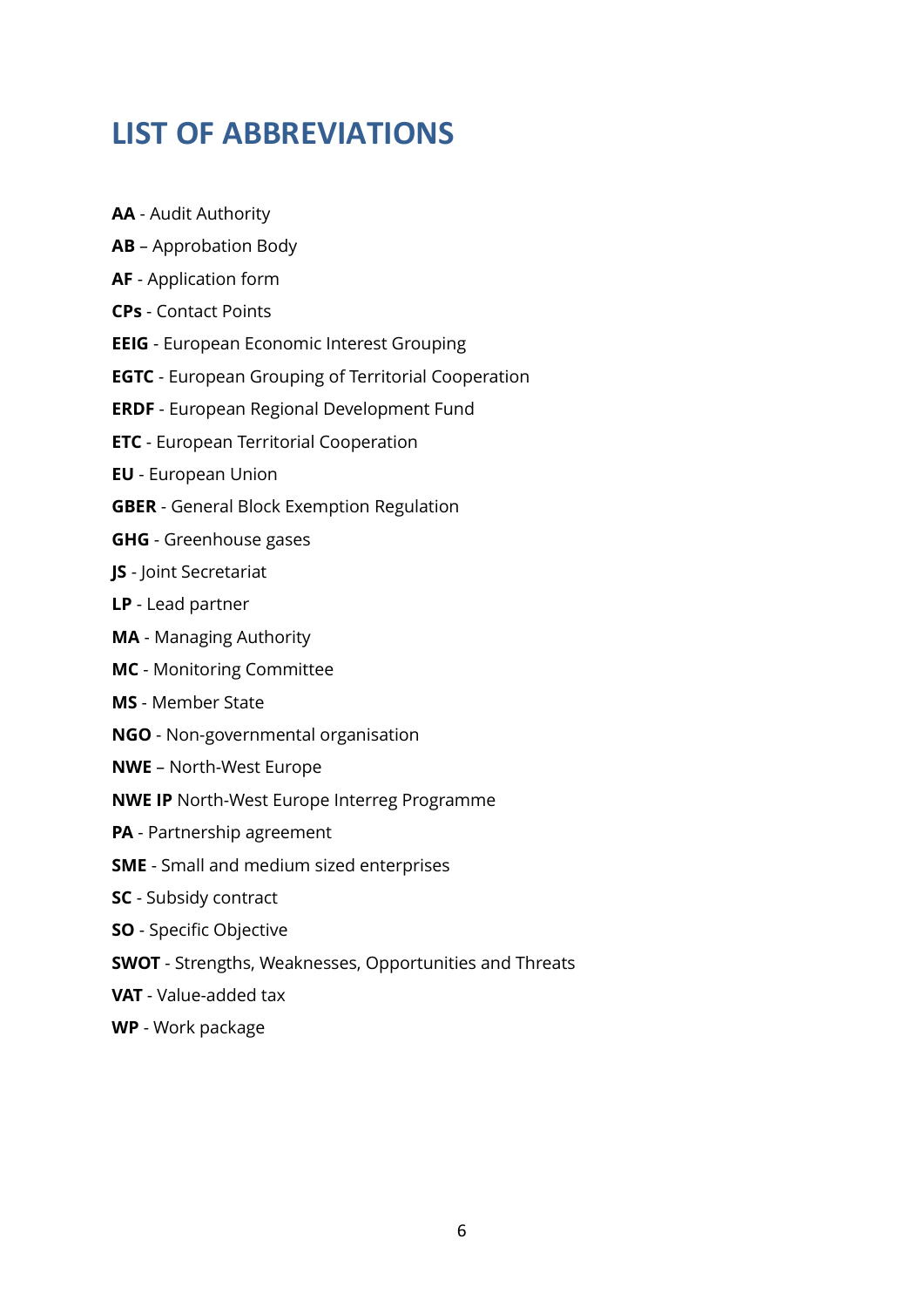## <span id="page-6-0"></span>**The North-West Europe Programme area**



The North-West Europe Programme area involves Belgium, the Netherlands, Ireland, Luxembourg, parts of France and Germany as well as Switzerland. It has an area of 638,500km² and is home to 118 million people. Considered as one of the most dynamic and prosperous areas of Europe, it also faces a number of environmental, social and economic challenges.

Six new regions from Germany and the Netherlands have joined the NWE 2021-2027 Programme.

These six new regions will help strengthen Interreg NWE by adding an area of 35,823  $\text{km}^2$ and seven million inhabitants to the Programme area.

The entire Netherlands is now part of the NWE Programme. A significant part of rural and urban northwest Germany (Hannover / Bremen) is also included in the Programme area.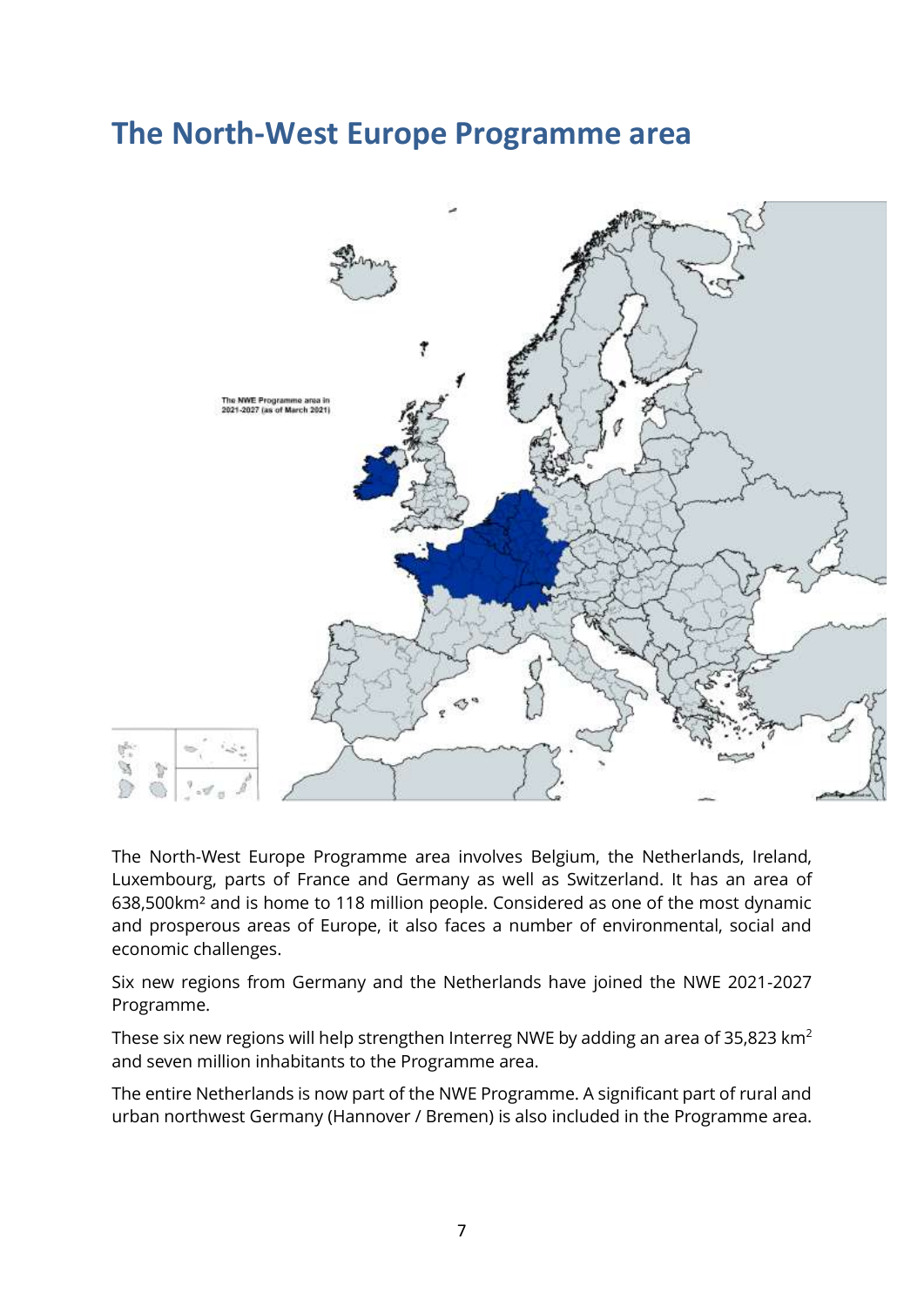## <span id="page-7-0"></span>**1 INTRODUCTION**

## <span id="page-7-1"></span>**1.1 Aim of the Programme**

The Interreg North-West Europe (NWE) Programme is one of fourteen transnational cooperation programmes<sup>1</sup> financed by the European Union. These programmes encourage public, academic/scientific, private, and civil society organisations to cooperate with a view to improving the economic, environmental, territorial, and social development of Europe's regions. The NWE Programme co-finances organisations to work together in transnational projects on specific themes.

In contrast to programmes that target specific sectors (e.g., energy, transport, or research related programmes) or a single region, the NWE Programme focuses on transnational cooperation in a large European area, specifically north-western Europe. Transnational cooperation is therefore fundamental for the Programme and is crucial in reaching stronger cohesion between its regions.

As the map shows, the Programme targets all or parts of seven participating countries, including six EU Member States (Belgium, the Netherlands, Ireland, Luxembourg, France, and Germany) and the non-EU Member State, Switzerland.

The Member States of the NWE Programme analysed the strengths and weaknesses of the area and designed a strategy to address the challenges identified. The area's characteristics and challenges are presented in the *Interreg North-West Europe Programme* document (NWE IP – draft available<sup>2</sup>).

The analysis identified significant disparities in the economic, environmental, and social performance of NWE's regions. The aim of the NWE Programme is, therefore, to accompany NWE territories to lead a sustainable and balanced development and to reduce disparities.

Using its transnational cooperation expertise, the 2021-2027 Programme aims to jointly:

#### *'Promote a green, smart and just transition for all NWE territories with the aim to support a balanced development and make all regions more resilient'.*

To deliver this ambition, the Programme has identified five thematic priorities, each subdivided into Specific Objectives (SO). These priorities and SOs are:

| <b>Priority</b> | Specific Objective $(SO)^3$                                                                                    |
|-----------------|----------------------------------------------------------------------------------------------------------------|
| Priority 1.     | Promoting climate change adaptation and disaster risk<br>prevention, resilience taking into account ecosystem- |

<sup>1</sup> [https://ec.europa.eu/regional\\_policy/en/policy/cooperation/european-territorial/trans-national/](https://ec.europa.eu/regional_policy/en/policy/cooperation/european-territorial/trans-national/)

<sup>2</sup> <https://www.nweurope.eu/future-nwe-programme/draft-interreg-nwe-programme-2021-2027/>

<sup>&</sup>lt;sup>3</sup> The Specific Objectives numbering refers to the one that appears in the NWE IP document. It follows the numbering of Specific Objectives as defined by the European Commission.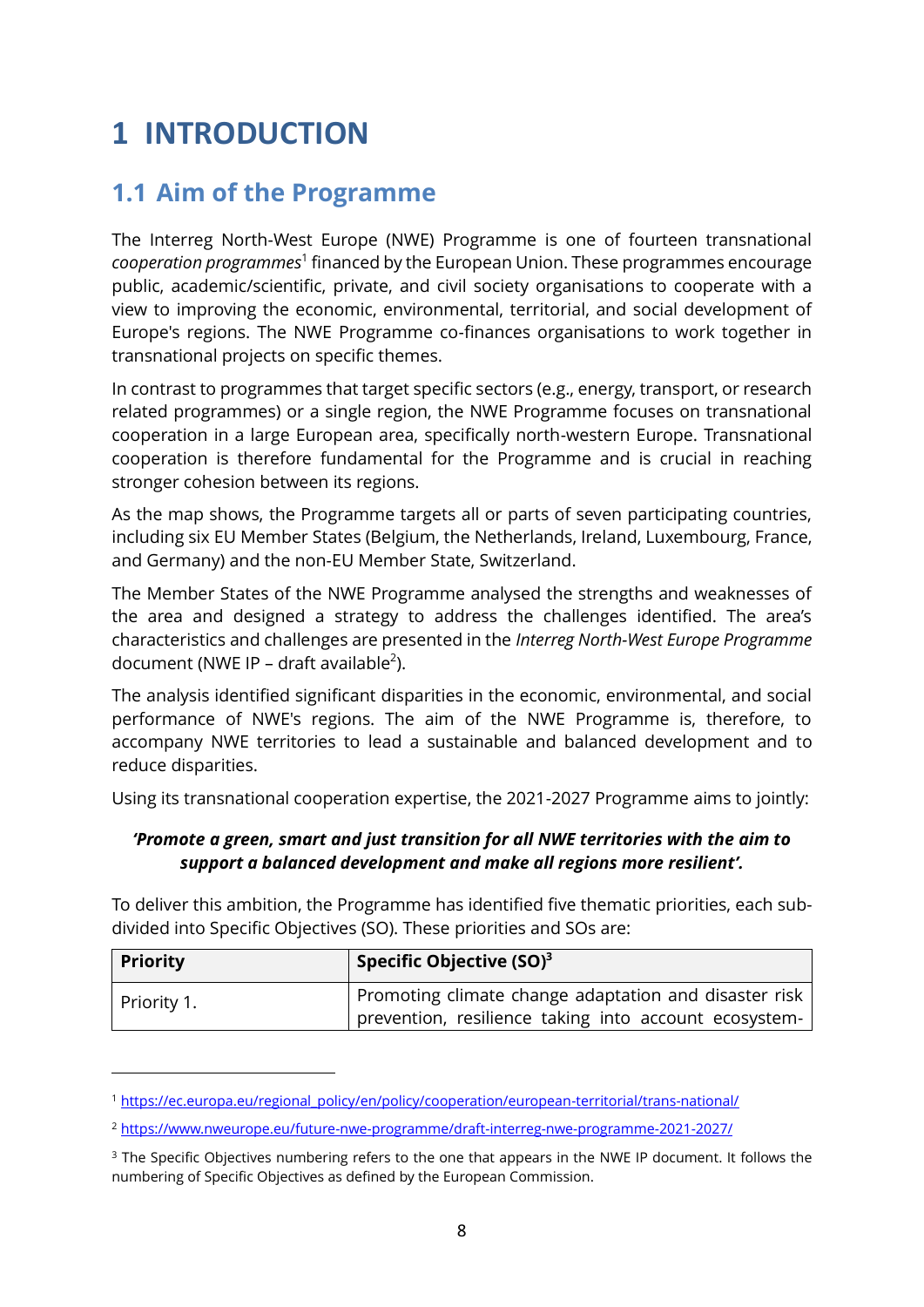| <b>Priority</b>                           | Specific Objective (SO) <sup>3</sup>                                                                                                                                                                            |  |  |
|-------------------------------------------|-----------------------------------------------------------------------------------------------------------------------------------------------------------------------------------------------------------------|--|--|
| Climate and environment.                  | based approaches (SO 2.4).                                                                                                                                                                                      |  |  |
|                                           | Enhancing protection and preservation of nature,<br>biodiversity and green infrastructure, including in urban<br>areas, and reducing all forms of pollution (SO 2.7).                                           |  |  |
| Priority 2.                               | Promoting energy efficiency and reducing greenhouse<br>gas emissions (SO 2.1).                                                                                                                                  |  |  |
| Energy transition.                        | Promoting renewable energy in accordance<br>with<br>Directive 2018/2019, including the sustainability criteria<br>set out therein (SO 2.2).                                                                     |  |  |
| Priority 3.                               | Promoting the transition to a circular and resource                                                                                                                                                             |  |  |
| Circular economy.                         | efficient economy (SO 2.6).                                                                                                                                                                                     |  |  |
| Priority 4.<br>Innovation and resilience. | Developing and enhancing research and innovation<br>capacities and the uptake of advanced technologies (SO<br>$1.1$ ).                                                                                          |  |  |
|                                           | Enhancing the effectiveness and inclusiveness of labour<br>markets and access to quality employment through<br>developing social infrastructure and promoting social<br>economy (SO 4.1).                       |  |  |
| Priority 5.<br>Inclusive society.         | Ensuring equal access to health care and fostering<br>resilience of health systems, including primary care, and<br>promoting the transition from institutional to family-and-<br>community-based care (SO 4.5). |  |  |
|                                           | Enhancing the role of culture and sustainable tourism in<br>economic development, social inclusion and social<br>innovation (SO 4.6).                                                                           |  |  |

More details on the Programme's priorities and the types of actions it supports can be found in the *NWE IP* document.

The Programme has a budget of €287 million ERDF (European Regional Development Fund) available for projects. The maximum applicable co-financing rate for projects is 60% (ERDF). The Programme is looking for project applications through 'calls for proposals', which are organised approximately every nine months. More details on how to apply can be found in **Section [3](#page-32-0)** and **Section [4.](#page-40-0)**

Projects should in the first instance identify the territorial challenges and opportunities that they will address, and clearly articulate the change they want to achieve in NWE territories. These must be in line with the Programme's ambitions. Projects should bring together partners from at least three different countries, of which two need to be from within the NWE Programme area. Every project that the Programme finances will need to demonstrate strong transnational cooperation throughout its lifetime. This means that partners must work together to design, deliver, evaluate, disseminate and roll-out the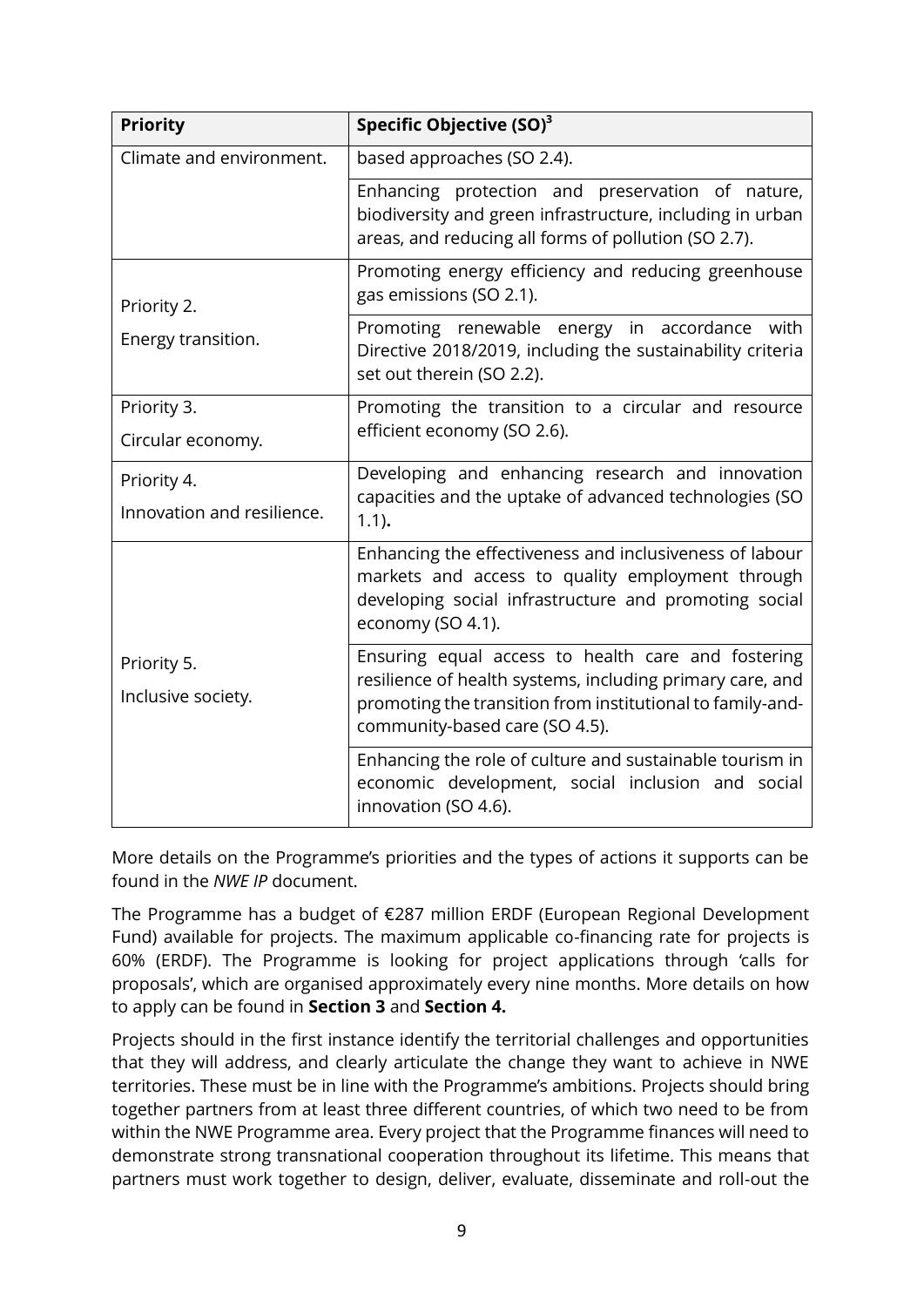outputs and results of their project. More details on how to develop a good project are given in **[P](#page-14-0)**.

The *Programme Manual* is essential reading for any organisation wishing to participate in a NWE project. In addition, tailored support will be offered to all potential applicants (see **Section** Error! Reference source not found.**).**

## <span id="page-9-0"></span>**1.2 Key documents**

The table below lists the main documents that will help in developing or delivering a project. Some of these are essential, whilst others provide useful background material.

| <b>Essential reading</b>                                                                                                          |                                                                                                                                                                                                                                             |                                  |  |  |
|-----------------------------------------------------------------------------------------------------------------------------------|---------------------------------------------------------------------------------------------------------------------------------------------------------------------------------------------------------------------------------------------|----------------------------------|--|--|
| <b>NWE Interreg</b><br>Programme (NWE IP)                                                                                         | This is the NWE Programme document<br>(DRAFT version, February 2022 - to be<br>approved by the European Commission).<br>It sets out the aims, objectives, and types of<br>actions to be supported for this<br>programming period 2021-2027. | Available on the NWE<br>website. |  |  |
| A territorial analysis<br>identifying the NWE<br>Programme's<br>Strengths,<br>Weaknesses,<br>Opportunities, and<br>Threats (SWOT) | This is the SWOT analysis that contributed<br>to the NWE Programme document.                                                                                                                                                                | Available on the NWE<br>website. |  |  |
| <b>NWE Interreg</b><br>Programme Manual                                                                                           | This is the Programme Manual. It sets out<br>the rules and procedures for projects at the<br>application, implementation, and closure<br>stages of a project.                                                                               | Available on the NWE<br>website. |  |  |
| <b>EU background reading</b>                                                                                                      |                                                                                                                                                                                                                                             |                                  |  |  |
| European Green<br>Deal                                                                                                            | EU's main new growth strategy to transition<br>the EU economy to a sustainable economic<br>model.                                                                                                                                           |                                  |  |  |
| Territorial Agenda<br>2030 - A future for<br>all places                                                                           | Strategic policy paper on territorial<br>cohesion in the European Union.                                                                                                                                                                    |                                  |  |  |
| 8 <sup>th</sup> Report on<br>Economic, Social and<br><b>Territorial Cohesion</b>                                                  | Report on economic and social cohesion in<br>the EU.                                                                                                                                                                                        |                                  |  |  |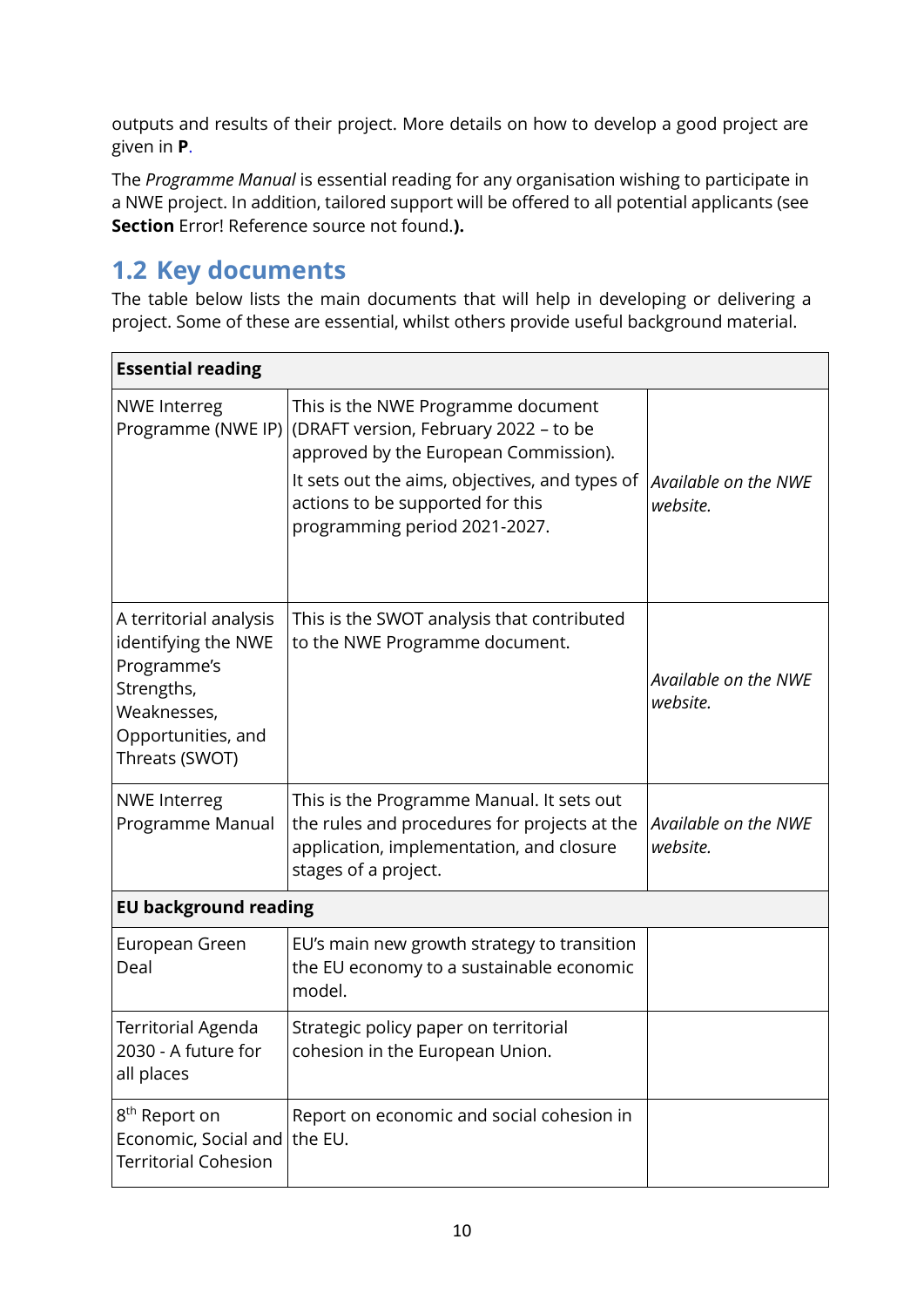| European legal<br>framework:                                                 | The three regulations set out the basis for<br>the EU cohesion policy funds.                                                                                                                                                                                                       |                                                                                            |
|------------------------------------------------------------------------------|------------------------------------------------------------------------------------------------------------------------------------------------------------------------------------------------------------------------------------------------------------------------------------|--------------------------------------------------------------------------------------------|
| <b>Common Provisions</b><br>Regulation (EU) No.<br>2021/1060                 |                                                                                                                                                                                                                                                                                    |                                                                                            |
| <b>ERDF Regulation No.</b><br>2021/1058                                      |                                                                                                                                                                                                                                                                                    |                                                                                            |
| ETC Regulation No.<br>2021/1059                                              |                                                                                                                                                                                                                                                                                    |                                                                                            |
| <b>Technical guidance</b>                                                    |                                                                                                                                                                                                                                                                                    |                                                                                            |
| <b>NWE Joint Electronic</b><br><b>Monitoring System</b><br>(Jems) guidelines | The NWE Joint Electronic Monitoring System<br>(Jems) is the online system to be used by<br>projects from the application phase all the<br>way into implementation and closure.<br>It can be accessed here:<br>https://jems.nweurope.eu                                             | A separate Jems<br>manual will be made<br>available to provide<br>technical guidance.      |
| Visual identity<br>guidelines for<br>projects                                | It explains how to use the visual identity and<br>includes templates for the most used items.<br>Its purpose is to help you comply with the<br>obligations laid down in Common<br>Provisions Regulation (EU) No. 2021/1060.                                                        | Guidance will be<br>available on the NWE<br>website.                                       |
| <b>Administrative documents</b>                                              |                                                                                                                                                                                                                                                                                    |                                                                                            |
| Application form<br>(AF)                                                     | A binding document that describes the<br>project (objectives, results, outputs, and<br>partnership) and gives detailed information<br>on the work plan and budget.<br>The application form must be submitted in                                                                    | The templates for<br>illustration purposes<br>can be accessed on the<br>Programme website. |
|                                                                              | two steps on Jems during the application<br>process and is assessed and selected by the<br>Programme bodies.<br>Once the project is approved, the<br>application form becomes the reference<br>document for the entire project throughout<br>its implementation until its closure. | Please note: all<br>applications must be<br>filled in and submitted<br>on Jems.            |
|                                                                              | It is the annex to the subsidy contract.                                                                                                                                                                                                                                           |                                                                                            |
|                                                                              | Its content may be modified to a certain<br>extent during the project's lifetime, but only                                                                                                                                                                                         |                                                                                            |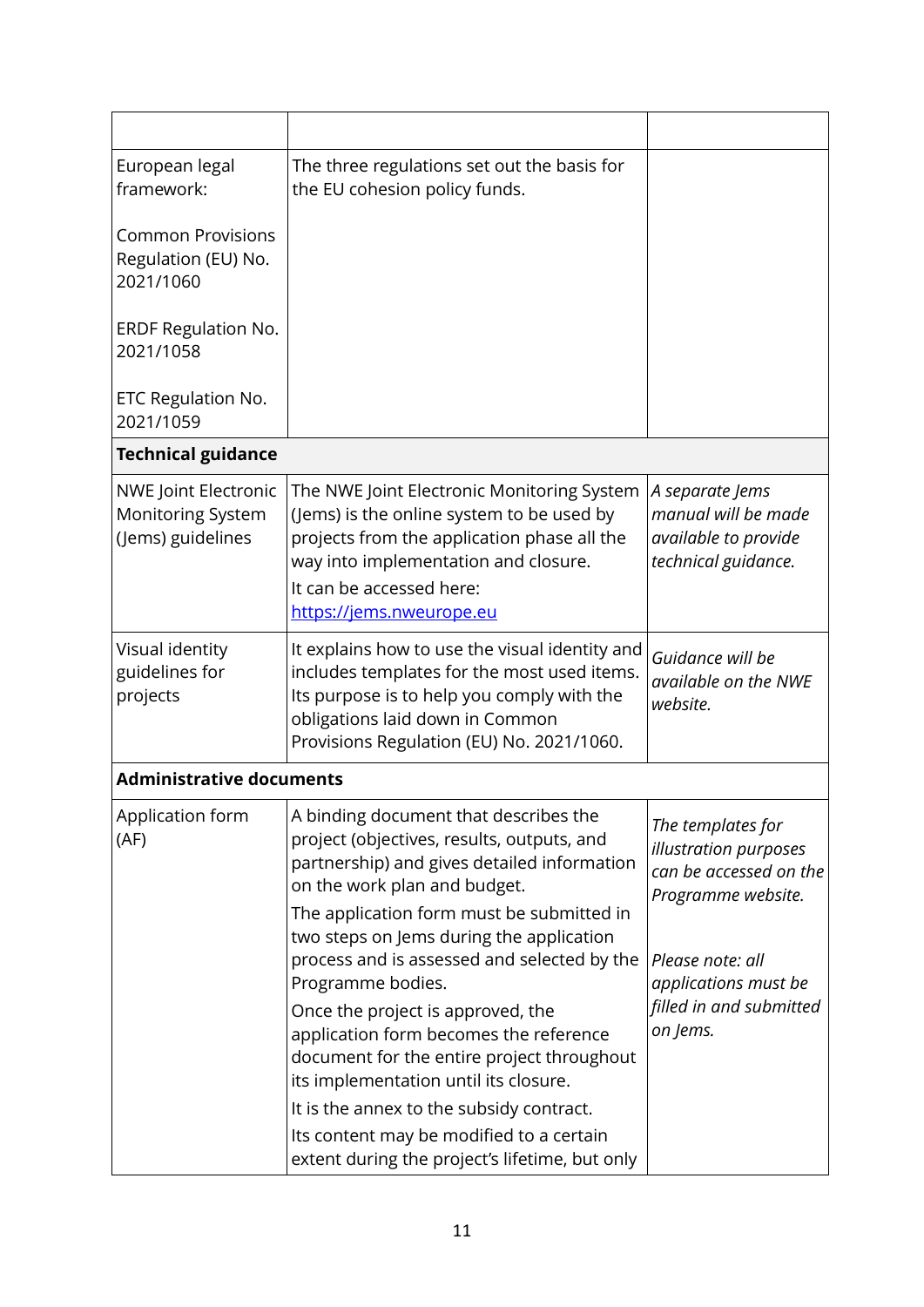|                          | in compliance with the Programme's project<br>modification rules and procedures.                                                                                                          |                                                                                |
|--------------------------|-------------------------------------------------------------------------------------------------------------------------------------------------------------------------------------------|--------------------------------------------------------------------------------|
| Subsidy contract         | A contract between the NWE Managing<br>Authority and the project lead partner that<br>defines the rights and obligations of the<br>partnership and is the legal basis for the<br>subsidy. | A template for<br>illustration purposes<br>will be available in the<br>future. |
| Partnership<br>agreement | A contract between the lead partner and<br>the partners that defines the rights and<br>obligations of each partner in relation to the<br>project.                                         | A template for<br>illustration purposes<br>will be available in the<br>future. |
| Progress report          | A reporting template for projects during<br>their implementation. This must be<br>accessed and submitted on Jems.                                                                         | A template for<br>illustration purposes<br>will be available in the<br>future. |

### <span id="page-11-0"></span>**1.3 Programme languages**

The official languages of the NWE Programme are Dutch, English, French and German.

The Programme's working language is English. All communication with the Joint Secretariat must therefore be in English. Any information provided in application forms, progress reports and any other official correspondence needs to be in English. However, for communication purposes, the project summaries in the application form need to be provided in all four of the Programme's official languages.

Please note that each of the Programme's staff (Contact Points and Joint Secretariat) speak at least two of the Programme's official languages.

### <span id="page-11-1"></span>**1.4 Key Programme bodies**

The NWE Programme has an expert team ready to support projects in their different phases, from developing the project idea throughout implementation and post-closure. Approximately one-third of the team operates as a decentralised network of Contact Points in the seven countries of the Programme and the other two-thirds of the team is based in Lille, France at the Joint Secretariat. The team works closely together in every phase of the Programme, but the Contact Points and the Joint Secretariat each have a different focus.

#### **The Contact Points (CPs)**

Each participating Member State has appointed one or more Contact Points to facilitate the development of project ideas at national/regional level. The Contact Points are the 'front-office' of the Programme – they possess knowledge of the local, regional, and national contexts, and are therefore the first port of call for project applicants.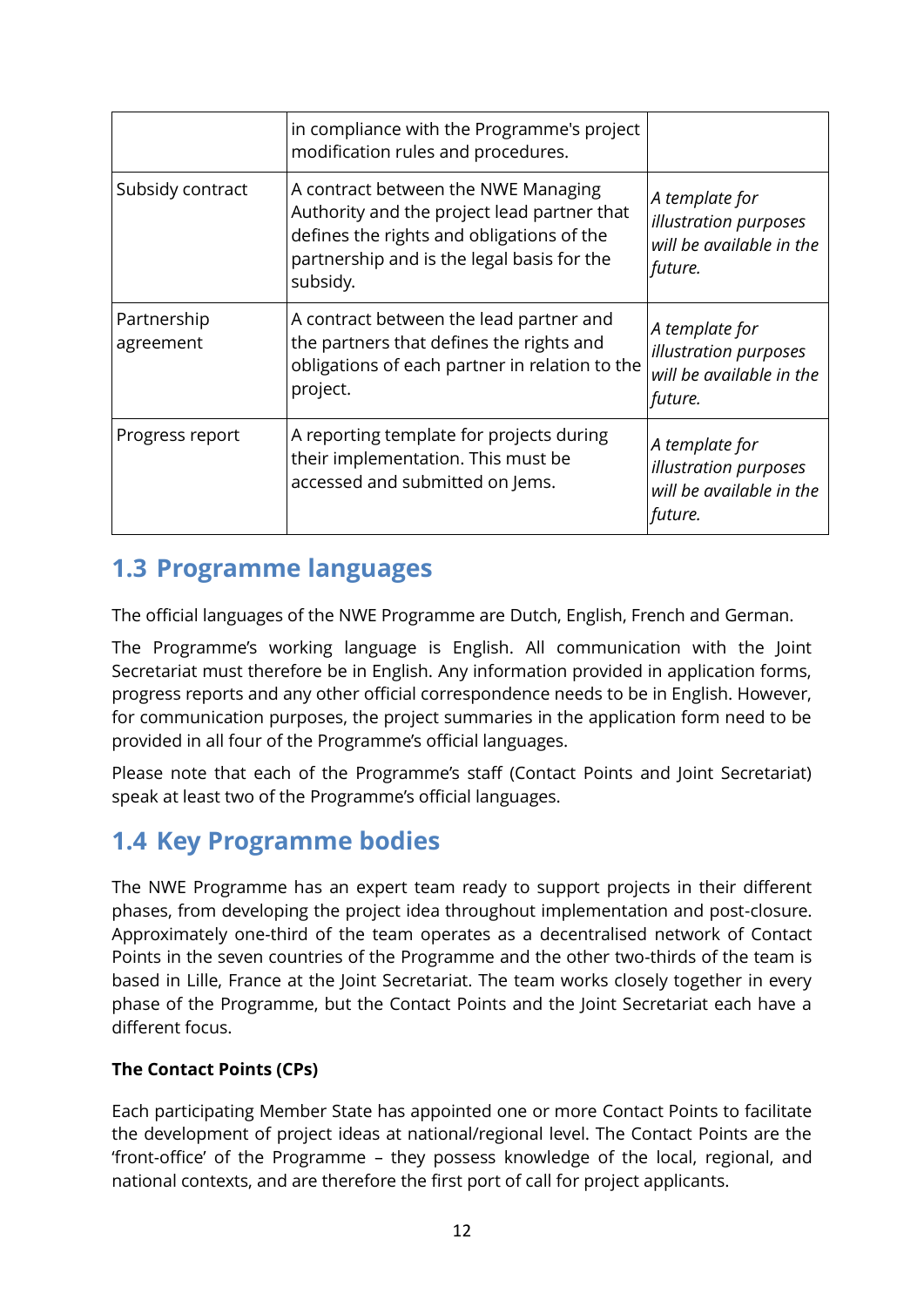Project applicants can **contact** the Contact Points for:

- general information about the NWE Programme,
- detailed information on national regulations,
- development of a project idea (does it fit the objectives of the NWE Programme?),
- assistance with building a transnational partnership (partner search),
- feedback and guidance on how to develop a project idea up to step 1 submission,
- feedback and guidance on how to develop a full project proposal up to step 2 submission.

#### **The Joint Secretariat (JS)**

Appointed by the Managing Authority (see below), the Joint Secretariat is responsible for the day-to-day management of the Programme. The Joint Secretariat implements the *NWE IP* and supports the project development process in close collaboration with the Contact Point network. It is also responsible for project monitoring once projects have been approved and assists applicants and partners in all stages of the project (all the way until closure).

Project promoters can [contact](http://www.nweurope.eu/contact-us/secretariat/) the Joint Secretariat officers for:

- detailed information about the NWE Programme and assessment procedures,
- information on European Regulations and Programme rules,
- assistance during the implementation and closure of a project.

#### **Monitoring Committee (MC)**

The Monitoring Committee consists of national, regional, and other partnership representatives of the countries involved in the NWE Programme. It is responsible, inter alia, for the development and implementation of the Programme's strategy, the planning, and the contents of the calls for proposals and for the selection and approval of project proposals. Its decisions on project selection are taken based on consensus.

#### **Managing Authority (MA)**

The Managing Authority, which is the Région Hauts-de-France in France, is responsible for managing the *NWE IP* in accordance with the principle of sound financial management. It ensures that the different Programme bodies interact efficiently. It is assisted by the Joint Secretariat.

#### **Accounting Function**

The Accounting Function, which is the Provinciale Ontwikkelingsmaatschappij Oost-Vlaanderen (POM) in Belgium, is responsible for drawing up and submitting payment applications to the European Commission. It draws up the Programme's accounts, confirming their completeness, accuracy, and veracity. The Accounting Function is in charge of paying ERDF to the projects.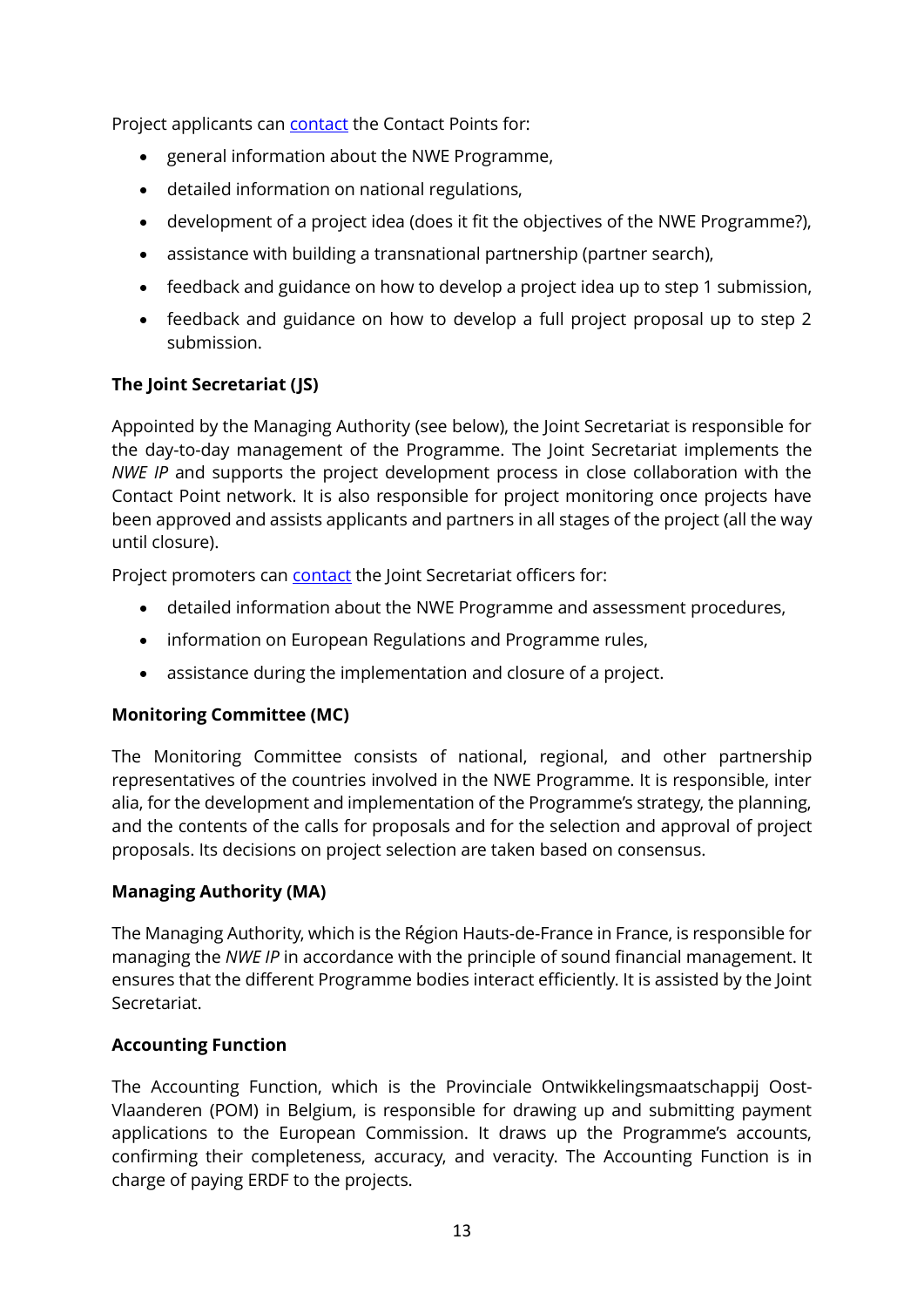#### **Audit Authority (AA)**

The Audit Authority, which is the Commission Interministérielle de Coordination des Contrôles des actions cofinancées par les Fonds structurels (CICC) in France, is responsible for auditing projects during the Programme's lifetime. The Audit Authority is assisted by a Group of Auditors consisting of a representative from each NWE Member State.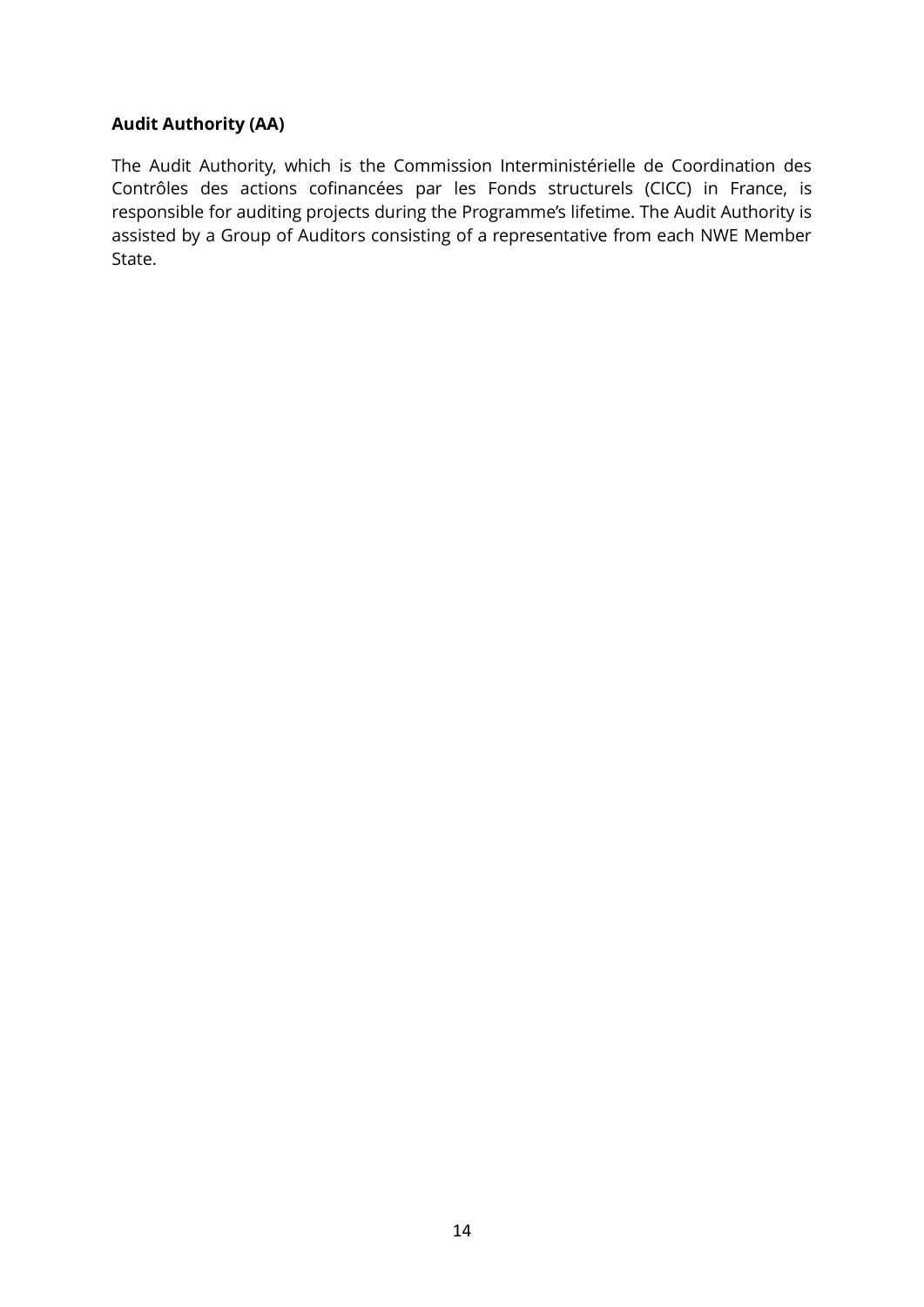## <span id="page-14-0"></span>**2 PROJECT DEVELOPMENT**

## <span id="page-14-1"></span>**2.1 The project intervention logic**

A project must be structured according to an intervention logic. The NWE Programme uses the project intervention logic shown below. It is not a rigid structure but a framework within which applicants should jointly develop their project. The different components, as well as additional concepts of importance to a NWE project are explained in the following sections.

The project intervention logic must address a NWE territorial need. It must address the challenges and opportunities present in NWE territories and identify the change the project would like to achieve in NWE.



*Figure 1 The project intervention logic*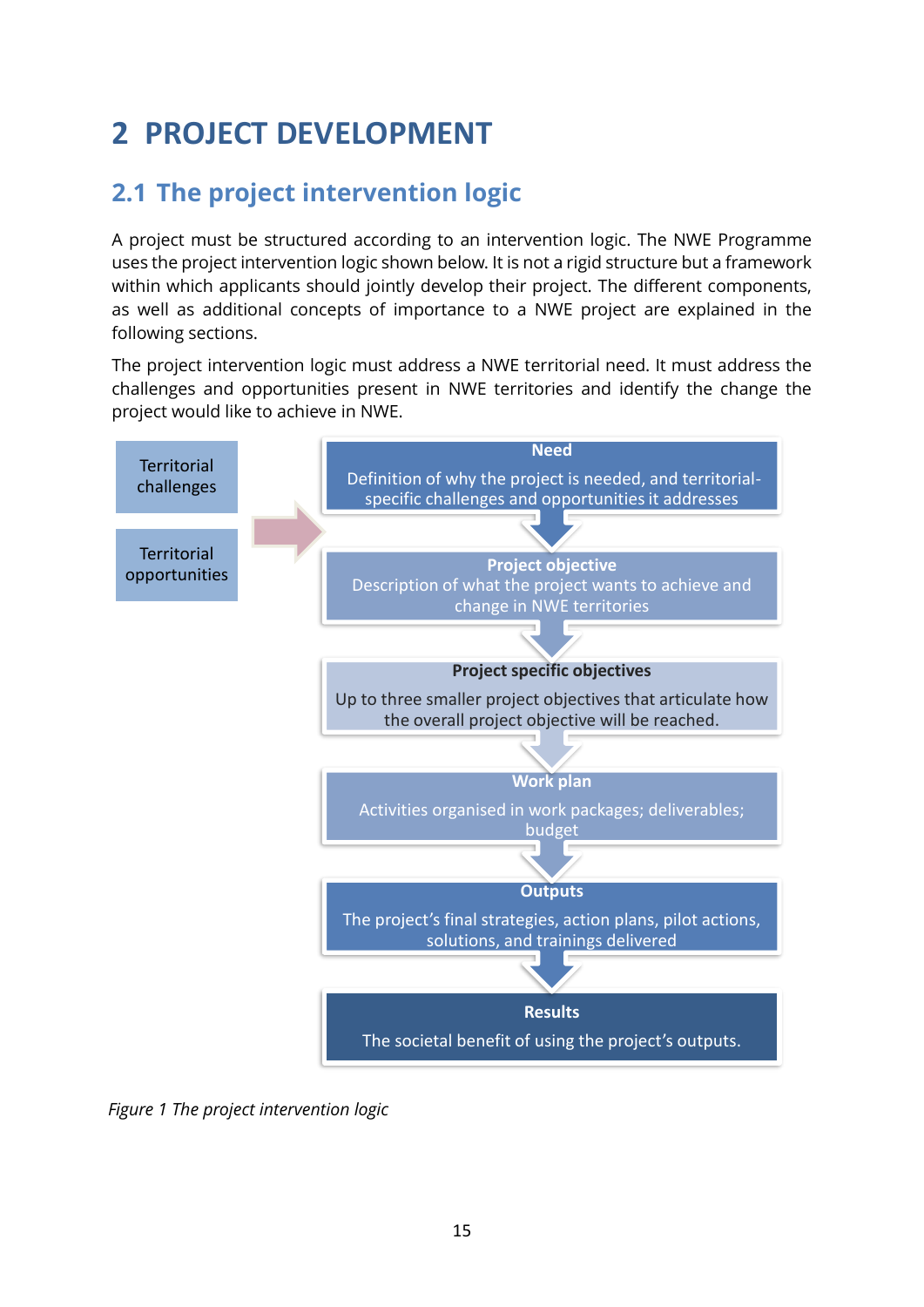A project's intervention logic needs to clearly define the following elements:

- **A (overall) project objective** defines a NWE-specific territorial challenge, as outlined in the *Interreg North-West Europe Programme (NWE IP) 4 .* It clearly links the project to a territorial need (challenge and opportunity) and contributes to one of the NWE Specific Objectives (SO). From this starting point, the project then defines what it aims to achieve for the benefit of the participating NWE regions and target groups (what for whom?). The objective is a qualitative description of the desired change that the partnership aims to jointly achieve on the territory during the project's lifetime and after.
- **Project specific objectives** define, in a more focused manner, the specific goals that a project will achieve within its lifetime through its work plan. They must clearly contribute to achieving the overall project objective. They need to be specific and measurable by the end of the project lifetime.
- **Activities** are the main implementation steps (organised into work packages) that contribute to the development of project outputs and/or their subsequent roll-out or upscaling (see definition below), which will allow the project specific objectives (and overall project objective) to be achieved. They must be jointly designed and implemented.
- **Deliverables** are the documentation that capture the implementation of project activities. They can be analysis reports, feasibility studies, action plan documentation, pilot action reports, training modules, permits, etc. Deliverables contribute to project outputs. It is recommended to limit the number of project deliverables and design them as efficiently as possible.
- **Outputs** are the final products of the implementation of project activities. In the NWE Programme, outputs need to be jointly developed and implemented strategies, action plans, pilot actions and/or solutions, capacity building or training activities. Project outputs need to be clearly consistent with and contribute to the achievement of project specific objectives.
- **Results** describe the ultimate change the partnership aims to accomplish in its target territories by the end of the project; they are the societal benefit brought about by project implementation. The project result must be coherent with the project objective and quantifies the degree to which the objective will be achieved in the project timeframe.

All **outputs and results** need to contribute to the Programme's output and result indicator framework (see **Section [5.10](#page-86-1)**).

<sup>4</sup> North-West Europe Interreg Programme, draft version, February 2022. [https://www.nweurope.eu/media/16769/nwe-ip\\_version-february-2022.pdf](https://www.nweurope.eu/media/16769/nwe-ip_version-february-2022.pdf)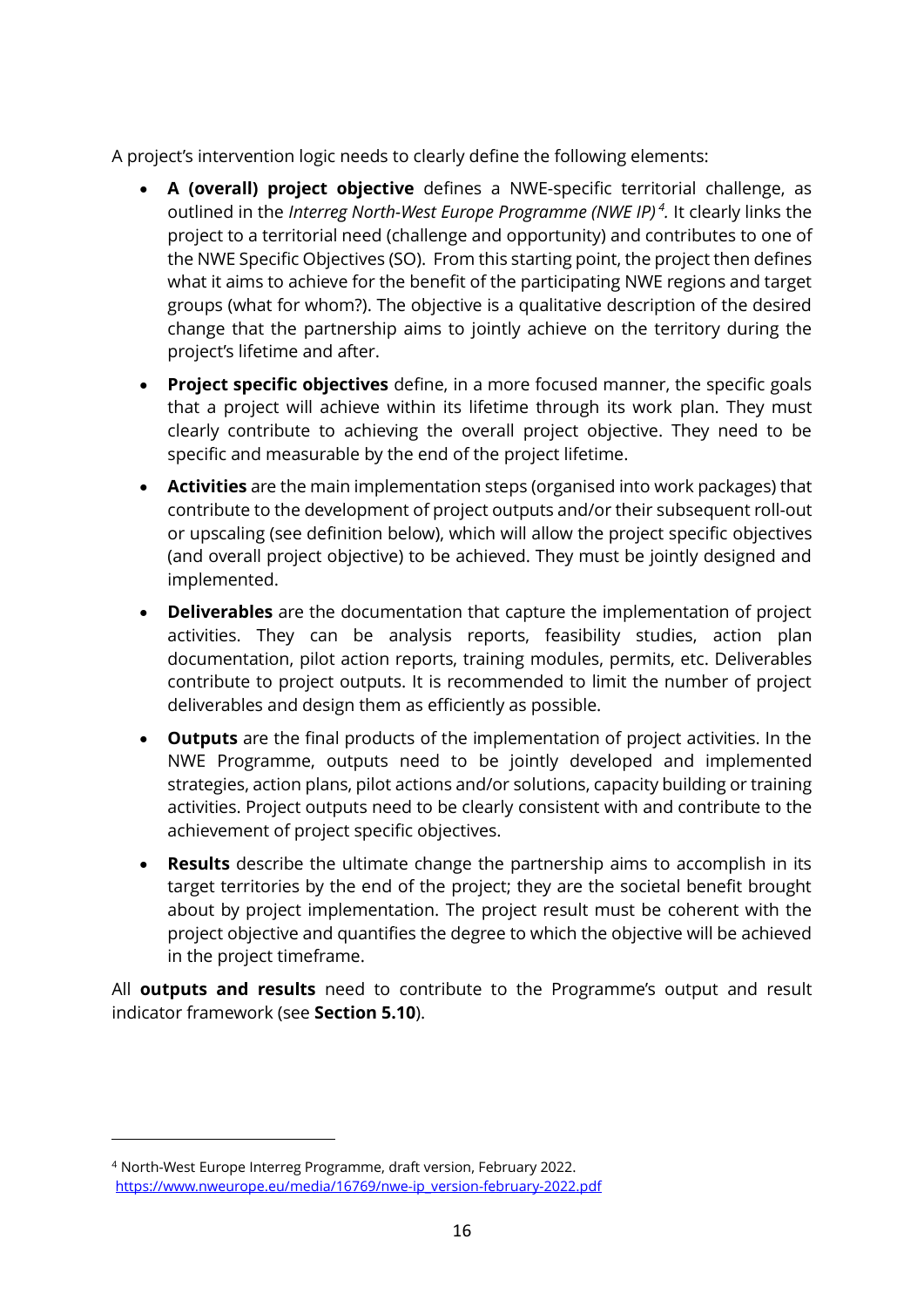## <span id="page-16-0"></span>**2.2 What makes a good project?**

#### <span id="page-16-1"></span>**2.2.1 A good project clearly defines its needs and relevance to the NWE Programme area**

From the outset, each project must specify **why it is needed**, what challenges and opportunities it will address, and what change (i.e., project results) it aims to bring about in NWE territories.

Interreg NWE is a territorial cooperation programme. Therefore, projects are expected to address transnational challenges and opportunities present in NWE territories by applying a placed-based approach. This means that projects should clearly **identify and describe the profile of the territories where their project will intervene**. They should describe the NWE Programme areas which will participate in the project, and benefit from project activities and results (e.g., urban, peri-urban, peripheral, rural areas). The *NWE IP* sets out which types of territories are primarily addressed by each Specific Objective (SO), and the territorial challenges identified by Member States.

Furthermore, a good project is not a stand-alone initiative; it is **embedded in an overall strategic framework**. This means that projects must be aware of and consistent with relevant European, national, or regional strategies currently in place, and/or policies in the specific field being addressed (for example, regional or national energy plans or smart specialisation strategies). Projects must therefore demonstrate both the need and strategic relevance to qualify for public funding from a territorial cooperation programme.

Project proposals not addressing challenges and/or opportunities of transnational relevance or covering only local topics fundable by regional, national, or cross-border programmes will not be supported by the NWE Programme.

#### <span id="page-16-2"></span>**2.2.2 A good project contributes to achieving the Programme's objectives**

A project's thematic fit within the Programme is of strategic importance and should be carefully considered from the outset. Each project must **contribute to achieving one of the Programme's Specific Objectives (SO)** as outlined in the *NWE IP* document, organised under five thematic priorities. The *NWE IP* document provides examples of types of actions and guiding principles for each specific objective and should be studied carefully while developing a project.

Projects should carefully consider and formulate an overall project objective (and project specific objectives) that directly contributes to the achievement of one of the Programme's Specific Objectives (SO). The project objective and project specific objectives must be realistic and achievable. The project must identify target groups and territories.

As such, each project should define – in precise terms – both the specific challenges and opportunities it intends to address under a Specific Objective (SO) and concretely identify the territory (or territories) where these will be addressed.

Project proposals not clearly contributing to the Programme objectives and results, and not demonstrating their need and relevance for the involved regions will not be supported by the NWE Programme.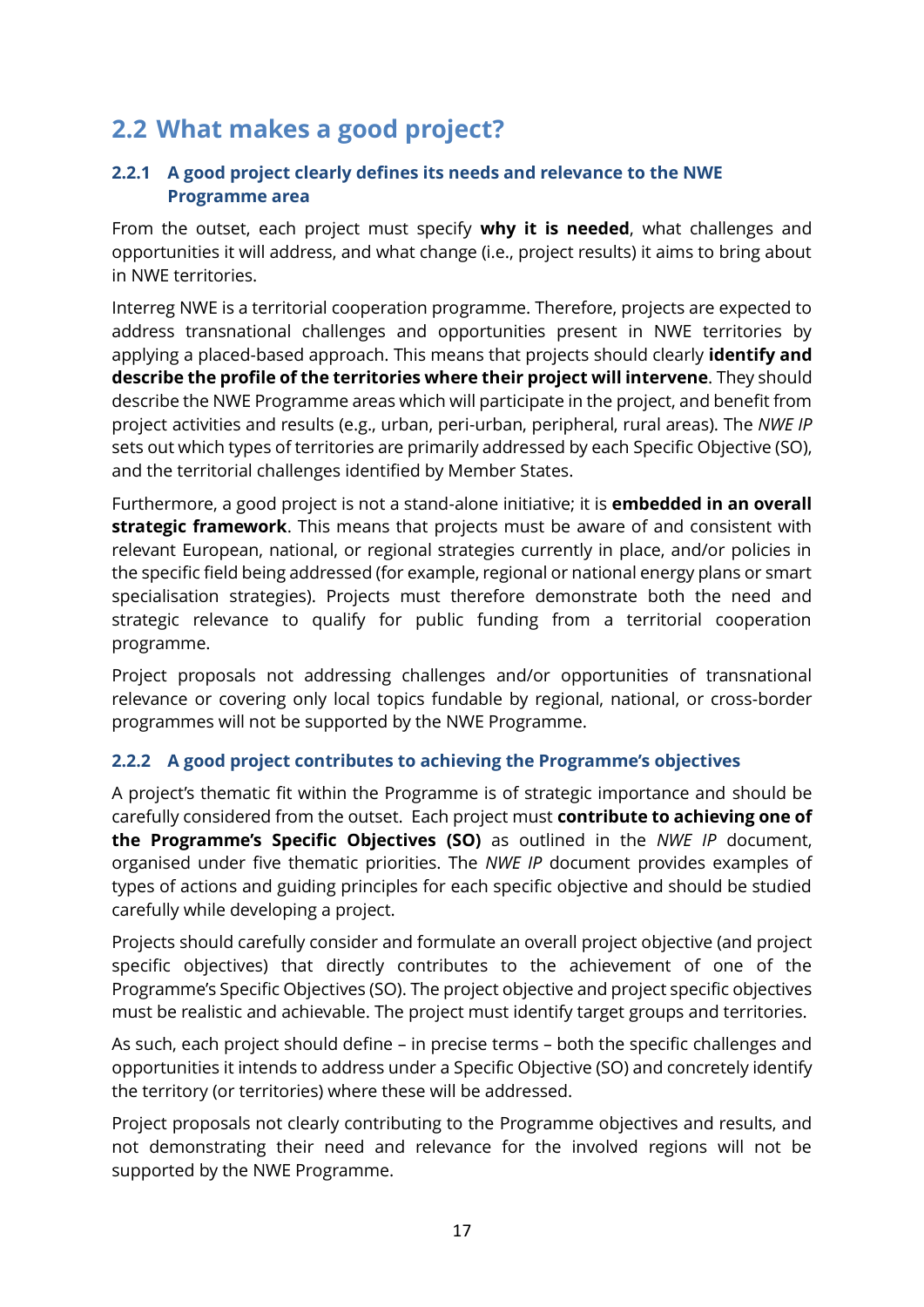#### <span id="page-17-0"></span>**2.2.3 A good project has measurable results**

A good project specifies the intended territorial effects and change. Project outputs and expected results should be as clear as possible, and their achievements should be measurable. They need to contribute to the Programme indicator framework (see **Section [5.10\)](#page-86-1)**.

#### <span id="page-17-1"></span>**2.2.4 A good project embeds transnational cooperation at its core**

**Transnational cooperation** is at the core of all NWE projects. An intrinsic need for transnational cooperation to achieve project results must be demonstrated.

This approach must be embedded in all aspects of the project, from the definition of a transnational need, with common challenges and opportunities across NWE regions, to jointly developing, financing, and implementing a project.

Projects should explain the **added-value of the transnational approach** compared to regional, national, or cross-border approaches, for example.

A project is not considered as transnational if it foresees only local actions that are vaguely linked through a common topic or an exchange of experiences. Stand-alone activities or investments serving local aims cannot be part of a transnational project and are not a good fit for this Programme.

#### <span id="page-17-2"></span>**2.2.5 A good project builds on existing knowledge and goes beyond existing approaches**

A good project does not reinvent the wheel but instead capitalises on existing knowledge and builds and expands on previous work. It considers lessons learnt or research from previous projects at regional, national, or European levels and ensures that these are considered in the design of their project. A good project is also innovative and ensures that identified challenges and opportunities are addressed with novel and/or adapted approaches.

Projects are expected to tackle identified common challenges and/or opportunities by jointly:

- developing and testing new approaches.
- and/or adapting and implementing existing approaches in different contexts (e.g., regions, sectors, environments, etc.) for further uptake.

The *NWE IP* explains how new and/or existing approaches may be picked up by projects and how they can be translated into actions under the different SOs. At the same time, a project needs to ensure there is no duplication of activities carried out and must clearly explain how it innovates and adds value to the existing context through transnational cooperation.

In summary, a good project is aware of recent developments and results achieved in the thematic field concerned and builds on these in a meaningful manner.

#### <span id="page-17-3"></span>*2.2.6* **A good project has a strong partnership structure**

The needs of the project are reflected in the partnership structure. It is fundamental in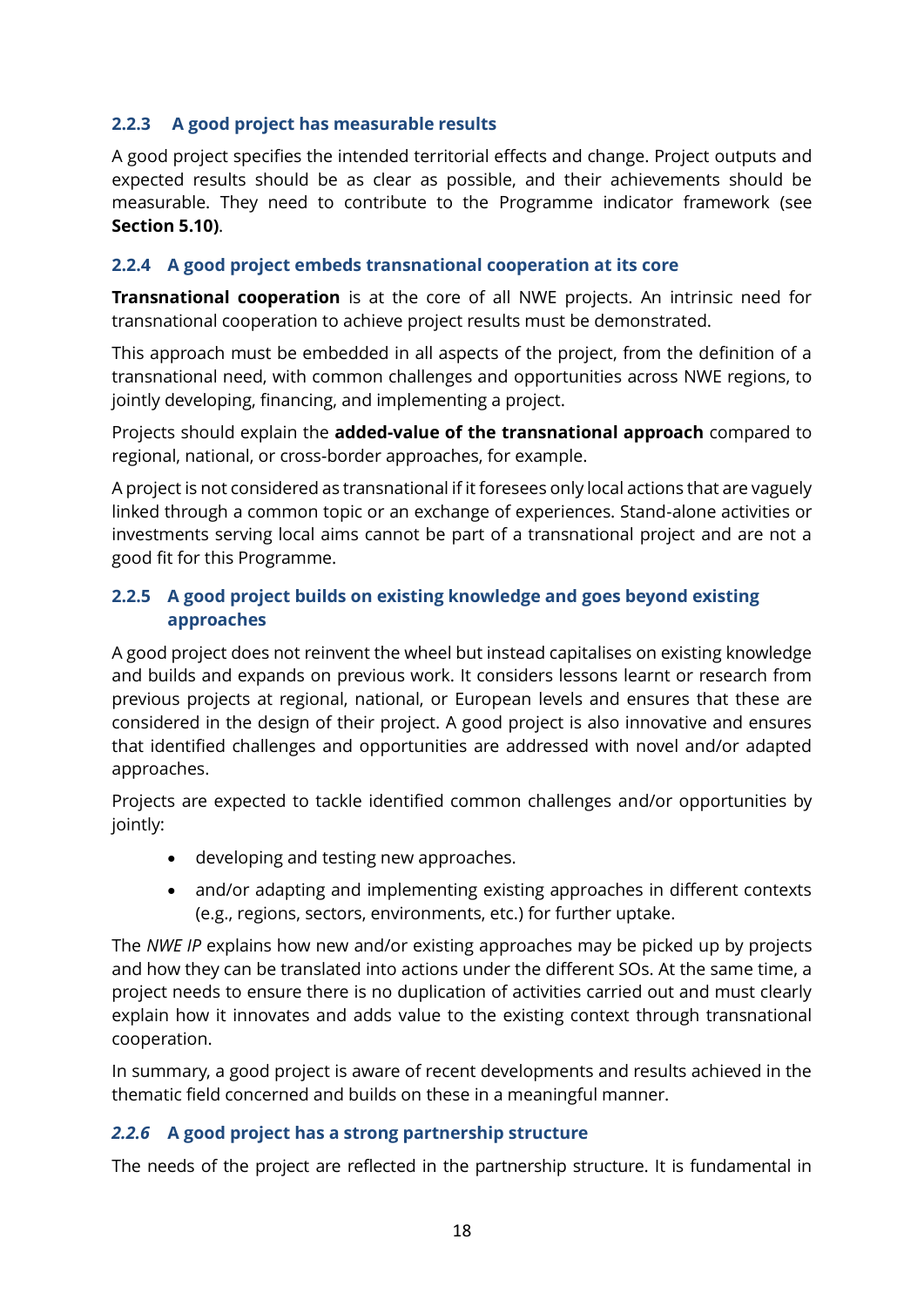successfully delivering project activities and results in the NWE region.

Involving the right types of organisations is central to developing a good project. There should be a diverse mix of stakeholders, from the public and private sectors, representing different levels of governance. The NWE Programme expects projects to consider public and private actors from the quadruple helix: government/public organisations, industry/businesses, research/academia, as well as civil society/citizen groups.

A strong partnership combines a different mix of actors with different levels of experience and skills to achieve the best result possible. Organisations that have never benefited from Interreg funding as well as those that already have are welcome to join a partnership.

While the level of involvement of partners may differ according to their role in the project and their organisational capacities, all partners should be meaningfully involved in the project and their expertise valorised as much as possible in the design of an effective work plan. Clear roles and responsibilities must be defined. Transnational cooperation and joint implementation remain key in the setup of a strong partnership.

A strong partnership also incorporates effective project management processes into its work plan. A good project knows about the eligibility rules and follows the principle of sound financial management.

See **Section [2.5](#page-24-0)** for more details on the different types of partners and who may participate. The *NWE IP* gives more details on the types of partners who may be involved per SO and should be studied further while setting up the partnership.

#### <span id="page-18-0"></span>**2.2.7 A good project makes a lasting change and plans its long-term effects**

The NWE Programme will support projects that generate tangible and lasting results. Projects must demonstrate an impact on their target territories (e.g., urban, rural, peripheral areas). The Programme funds projects that implement tangible strategies, solutions, and concepts. Paper-based deliverables such as studies and concepts are considered a means to reach the outputs, but not a main project output. Projects should plan for delivering a specific transnational product, service, process, solution, strategy, action plan, and/or pilot action. These should be tested on the ground and scaled up and/or taken up by target territories and stakeholders during and after the project end.

Applicants must therefore be clear on what change they want to achieve via the project, who they will target and who will benefit from the project's activities. Projects must explain the current trends in their field and set clear objectives and realistic targets at the start in the application form.

Projects should have a solid strategy and must plan for activities that will ensure the continued effects of their project outputs and results, beyond the end of the project. Activities to ensure long-term effects **must be embedded in the project's work plan**; they should be included as part of project activities in work packages, where most appropriate.

#### <span id="page-18-1"></span>**2.2.8 A good project communicates its project activities and results**

Communication is an integral part of every Interreg NWE project and a key element for a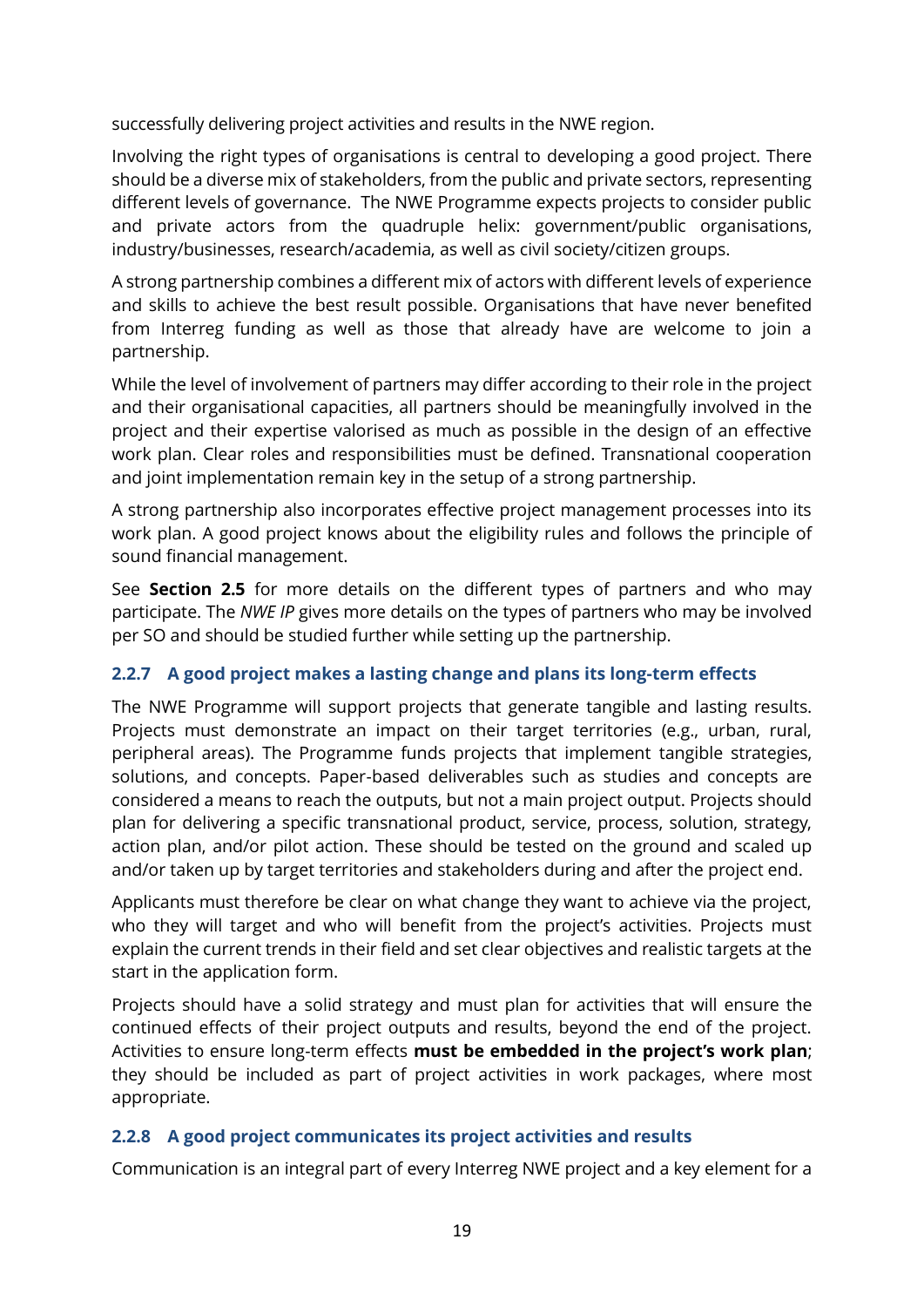project to achieve its objectives. It needs to be thought of strategically, in line with the project's other activities.

Projects are therefore requested to specify their communication objective(s) and target audience(s), which will contribute to achieving their project's specific objective, in each work package of the application form. To ensure coherence of the overall approach, projects are also required to elaborate a communication strategy as their first communication deliverable (to be delivered during project implementation and not at the application phase).

Communication objectives and activities should be project-specific, tailored to needs and to defined target audiences. They require careful planning and adequate resources – both human and financial. To that extent, projects will have to appoint a communication manager with the required expertise from the start of their project.

The communication approach developed by projects should enhance the impact of project achievements. Communication should contribute to the uptake and upscaling of project results, not only during the project lifetime, but also in the long-term once the project has closed.

Finally, communication is of interest for both projects and the Programme. Therefore, projects will need to comply with a certain number of Programme rules regarding communication and visibility. Beyond compliance, the Programme will be interested in project communication to 'tell the story' of cooperation and put forward the added value of transnational cooperation in NWE. Communication is a must to show decision makers that public money has been invested usefully, in projects which make a difference in the territory.

#### <span id="page-19-0"></span>**2.2.9 A good project manages risks**

A good project identifies implementation risks from the outset (e.g., potential modifications to the project plan, to the achievement of outputs and results, partners dropping out, delays in delivery, etc.) and manages them during implementation. To mitigate risks and ensure successful delivery, projects should strive to incorporate risk management practices into their project management approach. In the application form, projects will be asked to provide a brief description of the three main potential risks they envisage (see **Section [5.11](#page-88-0)**).

The key features of a good project are listed above but this list is by no means exhaustive. More detailed information on the Programme's requirements is given in the rest of this chapter, as well as in **Chapters [3](#page-32-0) and [4](#page-40-0)** on step 1 and step 2 eligibility and quality assessment criteria.

## <span id="page-19-1"></span>**2.3 What types of project activities should be included?**

The *NWE IP* defines **three categories of activities** which projects can undertake. Projects should design and implement a combination of project activities, with at least two included in a project at a time. Communication and long-term effects activities must be incorporated in all work packages and should be embedded in the work plan.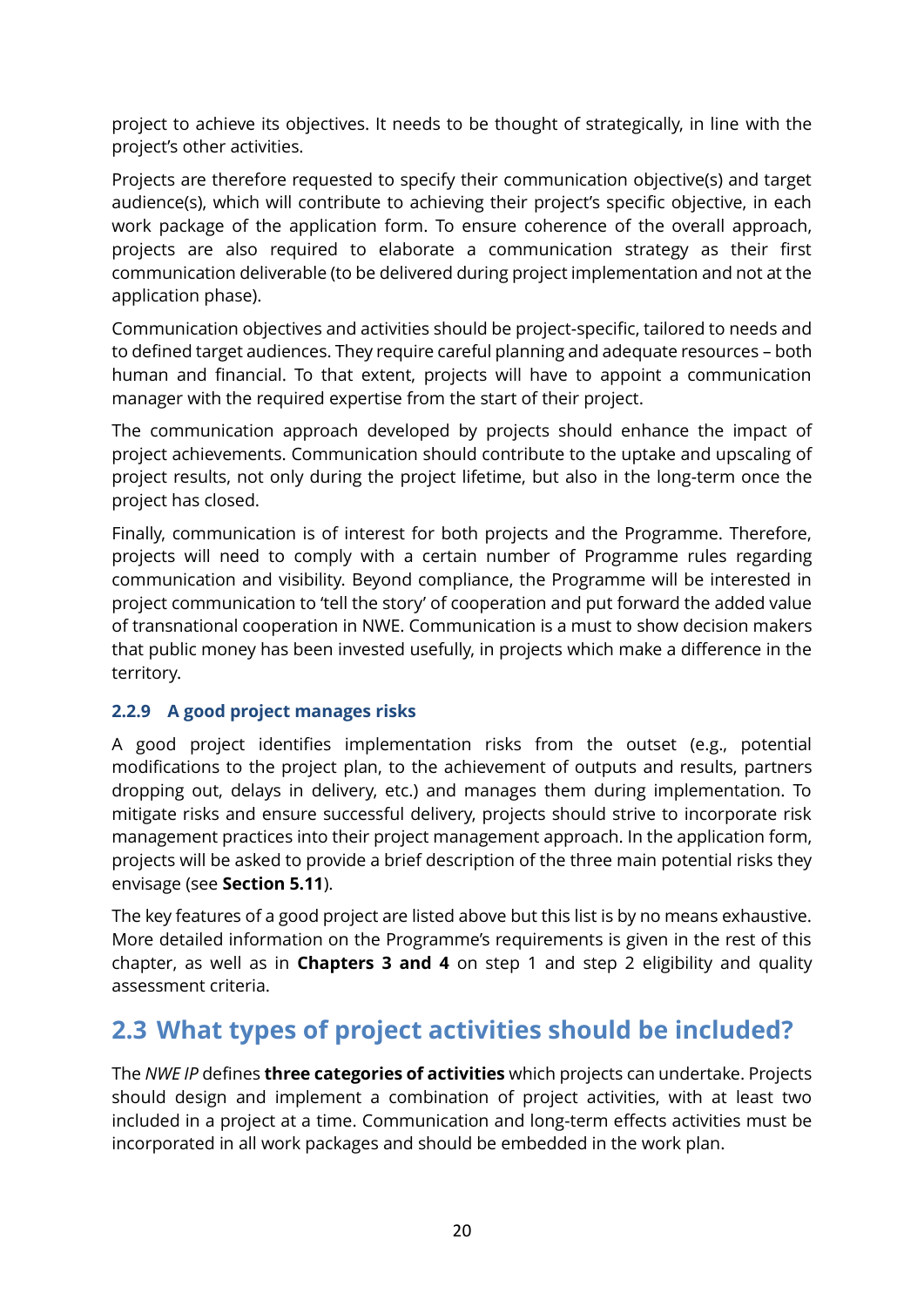#### <span id="page-20-0"></span>**2.3.1 Joint strategies and action plans**

The **joint development and implementation** of thematic and/or territorial **strategies and/or action plans** should aim to improve their effectiveness and coherence, and to foster transnational approaches in their design. They should result in their adoption and at least the start of implementation in regions.

- A **strategy** is a blueprint to achieve mid to long-term goals in a specific thematic sector and NWE region. It identifies problems that are of relevance to participating regions. It foresees the active involvement of stakeholders to build a common vision with priorities and objectives, and a commitment to work towards them.
- An **action plan** translates a strategy into action. It operationalises a strategy by defining specific goals, setting objectives, and planning specific actions in detail with a clear timeline for achieving them. An action plan includes clear designation of responsibilities, financial resources, and performance evaluation. The engagement of key stakeholders in the successful delivery of an action plan is key.

Such activities can therefore lead to outputs and results that are categorised as 'strategies' and/or 'action plans' in the Programme indicators framework (see **Section [5.10](#page-86-1)**).

#### <span id="page-20-1"></span>**2.3.2 Pilot actions**

Pilot actions **test novel or adapted solutions** in NWE regions.

They focus on jointly **demonstrating and implementing** novel approaches in regions for the benefit of key stakeholders and/or adapting existing approaches in different regions for further uptake.

**Solutions** can include innovative processes, services, instruments, or tools. They can also be of different nature (e.g., technological, organisational, economic, etc.).

#### A **pilot action** should:

- have an experimental or demonstrative character. The scope of a jointly developed pilot action could be to test, evaluate and/or demonstrate novel and/or adapted procedures, processes, instruments, tools, services, and/or practices. Have a clearly defined scope and aims that are achievable during a project lifetime (e.g., location, duration, size, etc.).
- be jointly designed, implemented, evaluated, communicated on and taken-up by project partners.
- have a clear territorial element with partners cooperating transnationally.
- should not only to be developed, but also implemented by the end of the project, with the implementation of the pilot action being finalised by the end of the project.

Pilot actions can also include investments, which are necessary for the successful implementation of a pilot action. Please refer to **Section [2.4.7](#page-23-1)** and **Chapter [5](#page-55-0)** for more information on investments.

Such activities can therefore lead to outputs and results that are categorised as 'pilot actions' and/or 'solutions' in the Programme indicator framework (see **Section [5.10](#page-86-1)**).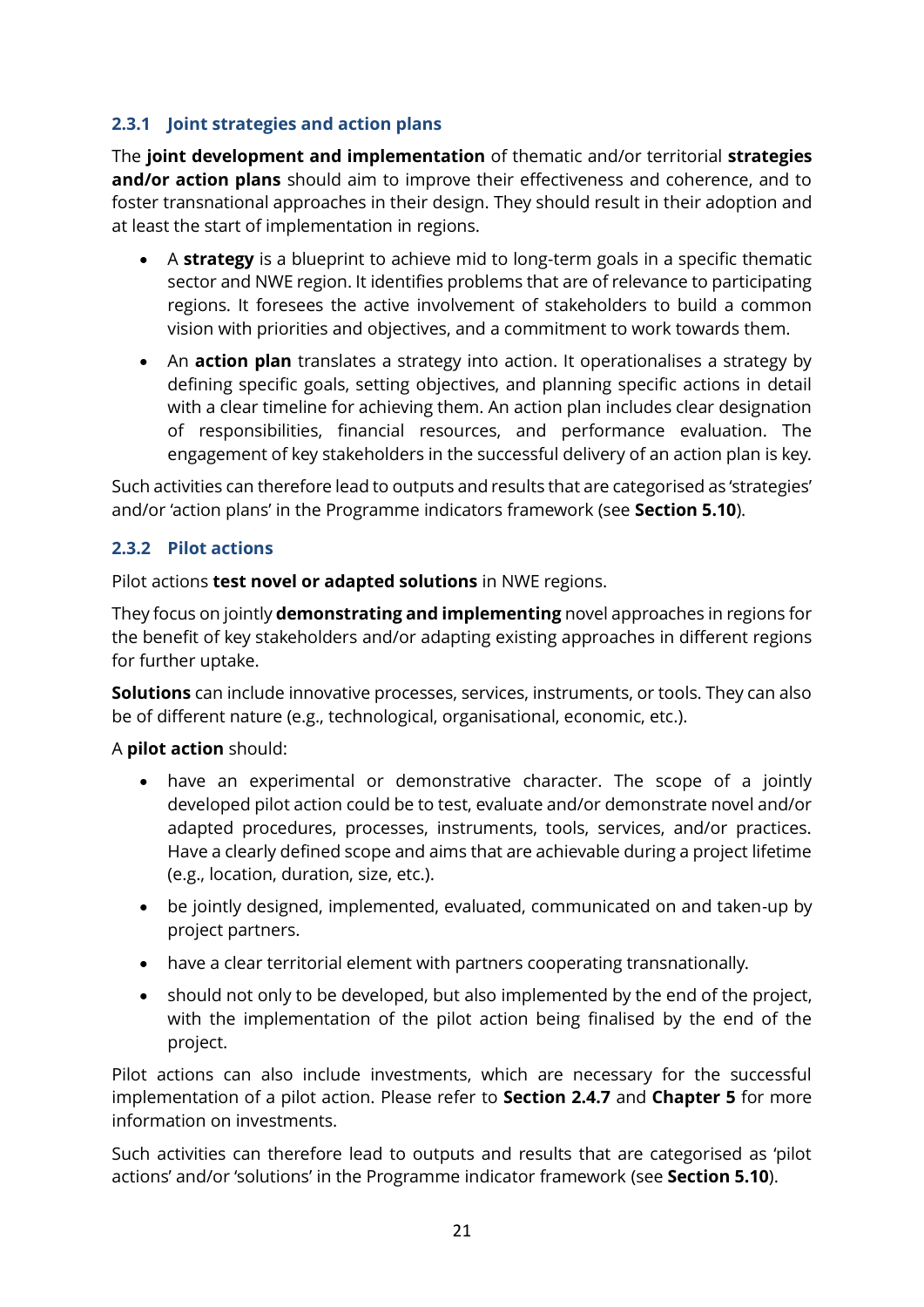#### <span id="page-21-0"></span>**2.3.3 Capacity building and awareness raising activities**

Projects can also **include capacity building and awareness raising activities** in their work plans, such as joint training schemes (e.g., online or physical training courses, study visits, peer reviews, exchanges, seminars, workshops, etc.), or other awareness raising activities.

The goal should be to improve the understanding, knowledge, skills, competences, and access to information of key stakeholders.

A joint training scheme implies the involvement of organisations from at least two participating countries (in the organisation of the training). The needs of target groups should be considered in the design and implementation of such activities.

Such activities can therefore lead to outputs and results that are categorised as 'joint training schemes' in the Programme indicators framework (see **Section [5.10](#page-86-1)**).

## <span id="page-21-1"></span>**2.4 How should a project be structured?**

This section provides practical guidance on the key organisational components of an Interreg NWE project. This does not mean that every project should follow this approach; rather, this guidance is intended to ensure that all projects are aware of organisational arrangements needed and tailor them to the results they seek to achieve.

#### <span id="page-21-2"></span>**2.4.1 How should a partnership be structured?**

A lead partner coordinates each project, manages and coordinates project partners and the overall project implementation. The lead partner is responsible for submitting the application form and is the single point of contact for the Joint Secretariat once the project is approved.

#### <span id="page-21-3"></span>**2.4.2 What is the right size for a partnership?**

The project's objectives and planned results determines the size of a partnership.

Lead partners should seek the right balance in terms of size. The size of the partnership has a direct impact on the efficiency of project implementation particularly in terms of reporting and financial management. This should be balanced by the need to set up a strong partnership, considering the quadruple helix principle (as relevant to the project context) that can deliver project results successfully. It is important to note that not all Member States need to be represented in each project.

Overall, quantity does not mean quality. The Programme encourages strong and focused partnerships where each partner has a specific role to play.

#### <span id="page-21-4"></span>**2.4.3 How should a work plan be organised?**

Project implementation follows a work plan that consists of up to three work packages. Each work package is broken down into identified activities (and deliverables). The main outputs from work packages must clearly contribute to the Programme's output and result indicator framework. The project must select the ones it will contribute to during the application phase.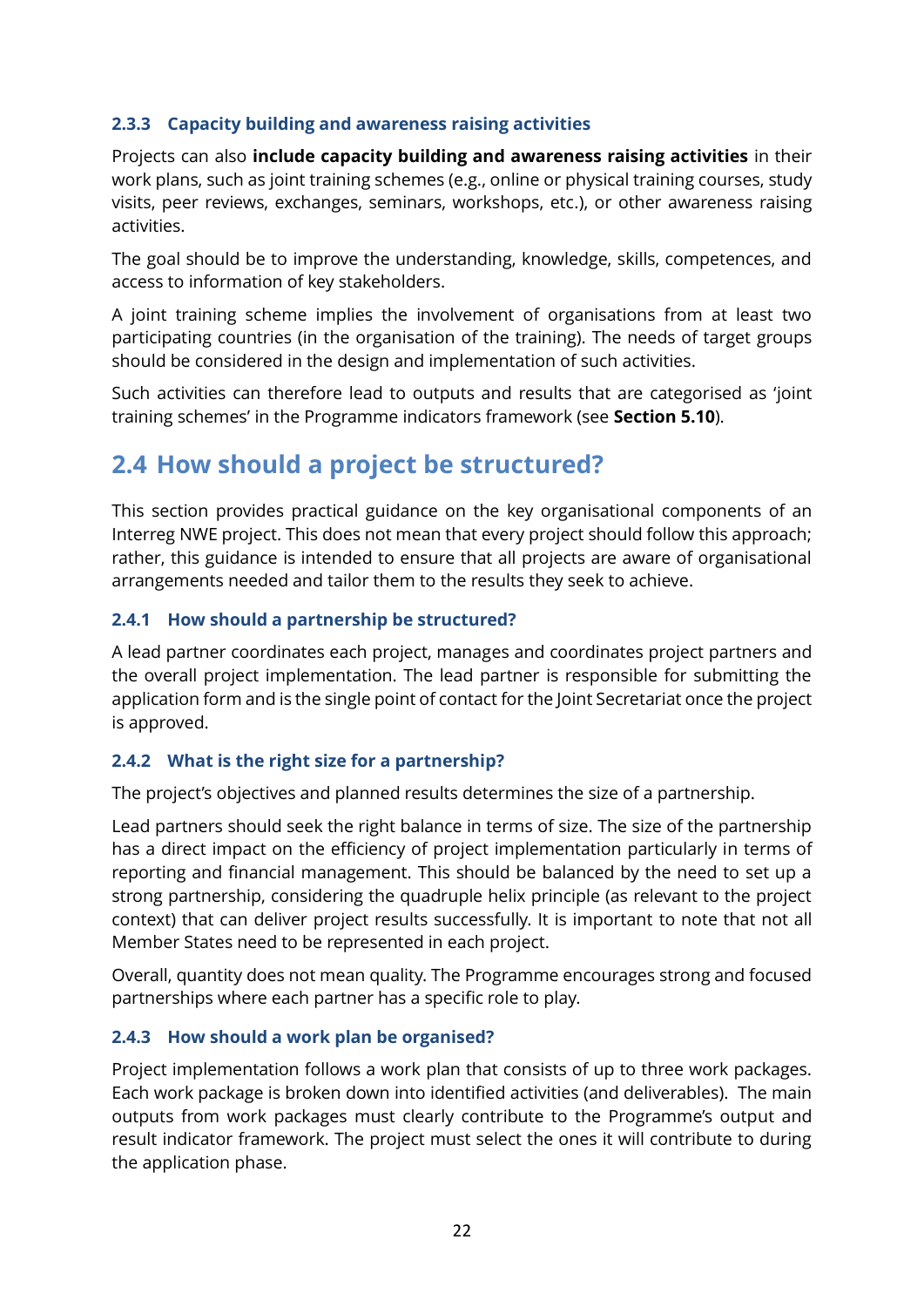- A project can have a maximum of three work packages, where all implementation activities are to be described.
- Each work package needs to correspond to a project specific objective. The three project specific objectives contribute to achieving the overall project objective.
- Communication and long-term effects activities need to be embedded in these three work packages as activities and deliverables.
	- o Each work package must have a communication objective and target audience, and at least one communication activity and deliverable.
	- o Activities (and deliverables) that deliver long-term effects should be included in the most appropriate work packages.
- For each work package, one of the project partners must be designated as work package leader. They will be responsible for coordinating the delivery of the related work package activities.
- The work plan may include investments, where these are necessary to deliver the project's objectives. Investments should be proportionate to the work plan and budget. They should be the result of joint development and decision-making. Investments need to be described in the relevant work packages.
- If a project envisions to implement a voucher scheme, this should also be described as activities in a work package.
- The project management approach must be described in a dedicated section in the application form. A separate work package on management activities is not foreseen.

More details on the application form and the work packages and their content can be found in **Chapters [3](#page-32-0) and [4.](#page-40-0)**

#### <span id="page-22-0"></span>**2.4.4 How much should the project budget be?**

Project budgets can vary significantly depending on the planned results, the size of the partnership, the duration of the project, and whether the project plans to make investments or not. Resources allocated under different budget lines need to be proportionate to the objective and planned results.

More information on the project budget can be found in the sections that follow (see **Section [4.2.5](#page-47-0)** and **Chapter [5\)](#page-55-0).** 

#### <span id="page-22-1"></span>**2.4.5 What are small-scale projects?**

The NWE Programme welcomes projects of any size in all calls, with applicants expected to define the scope, size of partnership, roles within the partnership, budget, and duration of their projects in line with the intended objective and expected results.

In the 2021–2027 Programme, specific calls for small-scale projects<sup>5</sup> are planned, and may

<sup>5</sup> The 2021-2027 NWE Programme aims at financing small-scale projects but will not make use of the small project funds possibility granted by Article 25 of the Interreg Regulation.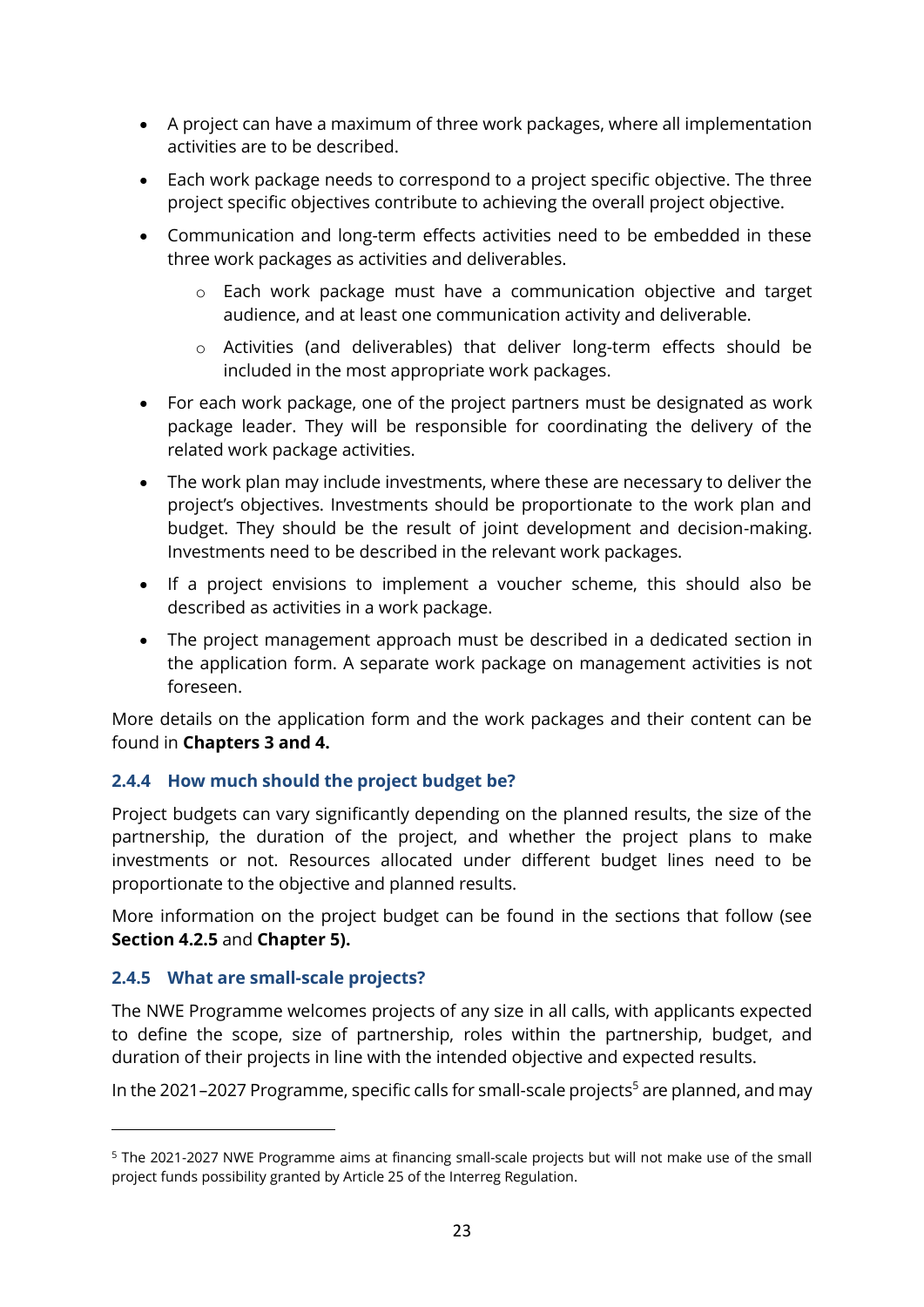be possible within all priorities. The purpose will be to attract smaller organisations or entities new to the Programme, and to address different territories and/or specific thematic needs and gaps that might emerge within the Programme during its implementation.

Small-scale projects are likely to be limited in scope, partnership size, budget, and duration. The application, selection and monitoring processes of the Programme may be adapted and simplified to be proportionate to the smaller size of the projects.

The specificities of small-scale projects (strategic and administrative aspects) will be defined in the future and communicated to the applicant community in due time.

#### <span id="page-23-0"></span>**2.4.6 How long should a project run for?**

The duration of a project can vary depending on the work plan, the complexity of the activities planned, etc. However, the duration should be optimised as to ensure that results are achieved by the end of the project lifetime at the latest, and so that the project is considered efficient and effective. The duration of a project should therefore be proportionate to the work plan and to the envisaged results.

Projects should incorporate start-up and closure procedures as part of their work plan and consider the time needed for these as part of the project duration. **All projects must be completed by 30 June 2029**.

#### <span id="page-23-1"></span>**2.4.7 What types of investments are possible?**

Investments are considered an infrastructure that is jointly developed by the partners that will last beyond the lifetime of the project, such as demonstration plants, renovations on buildings to increase energy efficiency, enhancement of bicycle paths, logistics hubs, transnational living labs, renewable energy demonstration facilities, etc.

When designing investments as part of a NWE project, applicants must ensure that the following aspects are considered. Investments must:

- clearly contribute to the overall project objective and project specific objectives.
- clearly lead to project outputs and results.
- have a clear experimental or demonstrative character.
- have a transnational added value.
- be jointly developed and implemented transnationally by project partners. The Programme does not fund large scale 'one country - one location' type of investments that serve only local needs.
- be well integrated into the work plan and showcase a clear benefit for the target groups addressed.

Different types of investments are possible, for example:

An investment concept is developed jointly by the partnership and then implemented in different partner territories to address a common territorial challenge. Partners cooperate transnationally to develop the investment concept and to roll-out results in other regions/target groups. The results in each territory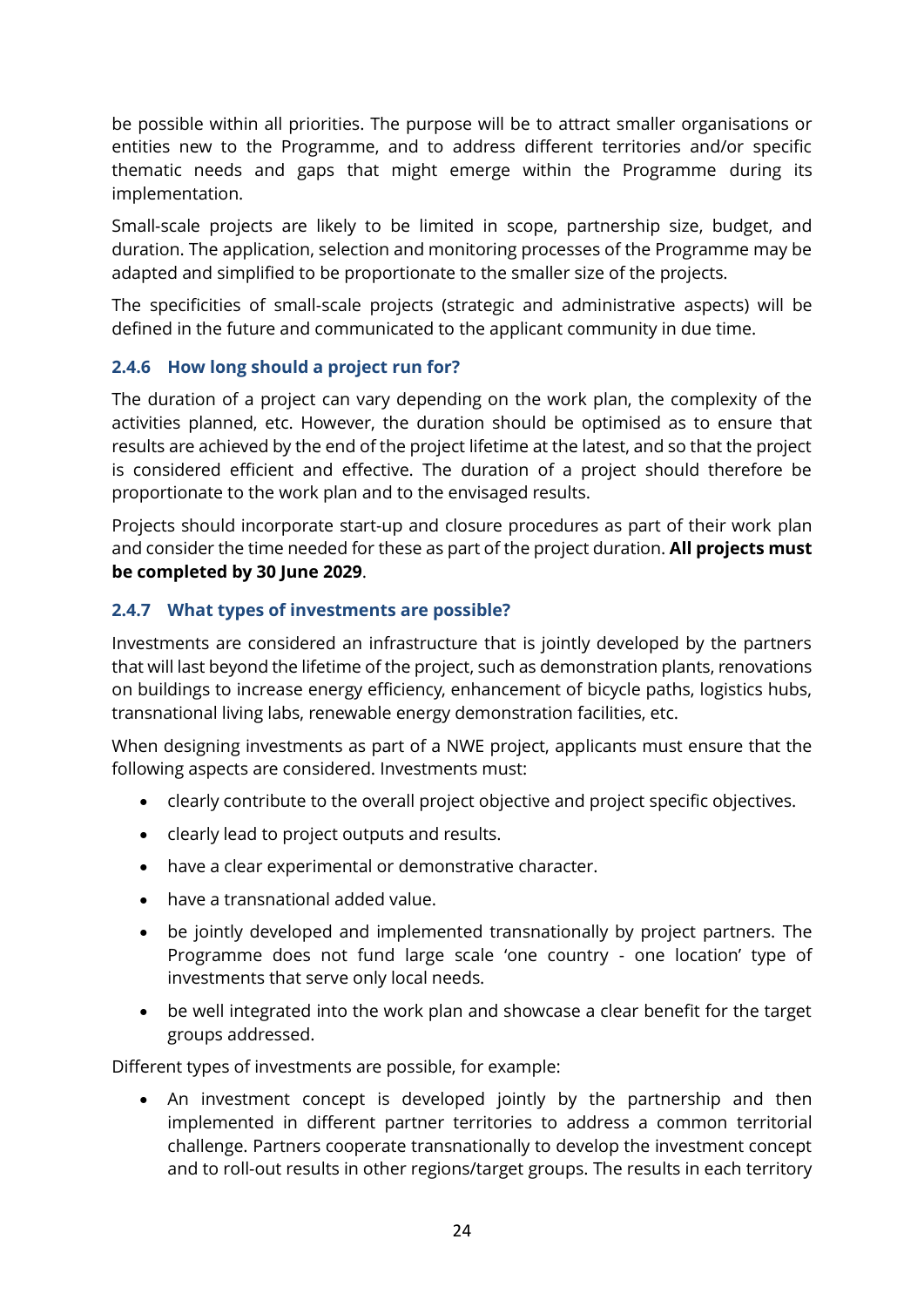can be compared (e.g., creating a benchmark) to identify the importance of specific contextual factors. For example, this could be identical biomass processing facilities across a number of regions that take advantage of different types of biological material available and compare the resulting products to produce a blueprint for roll-out.

- Several smaller investments in different partner territories constitute one overall investment. This means the partnership develops a joint concept and implements the different components in a decentralised way (in different partner territories). The components are interdependent and require partner interaction and use. The investment only works when all decentralised components are implemented, jointly evaluated, and used by other partners. For example, this could be testing and demonstration facilities which collectively cover an entire development chain for a technology or product.
- One investment for the whole project where an investment concept is jointly designed and delivered by project partners to achieve the project's overall objective. It is possible for several partners to contribute financially to one investment. For example, this could be one large transnational living lab, or a pilot line at one location which all partners invest in, and which can be used by all the partners for testing a solution.

Sufficient time should be planned between the delivery of an investment and the end of a project to allow for the latter's successful completion (minimum six months).

For physical investments, the land on which an investment is located should be owned by a partner. Other scenarios need to be discussed during step 2 development and should be approved by the Programme.

Regarding durability obligations for infrastructure and works please see **Section [5.3.6](#page-67-0)**.

More information on durability related obligations for partners with infrastructure investments will be made available in **Chapter [6](#page-100-0)** of the Programme Manual in the future.

## <span id="page-24-0"></span>**2.5 Who can participate?**

#### <span id="page-24-1"></span>**2.5.1 Types of partners and their roles**

Participating project partners can be any public or private organisation that are legal entities, as listed in the table below. Partner organisations can be categorised according to the following classification. The same classification is included in the application form:

| <b>Main categories</b>    | <b>Examples</b>                                                                                      |
|---------------------------|------------------------------------------------------------------------------------------------------|
| Local public authority    | Municipality, etc.                                                                                   |
| Regional public authority | Regional council, etc.                                                                               |
| National public authority | Ministry, etc.                                                                                       |
| Sectoral agency           | regional<br>development<br>Local<br>or<br>agency,  <br>environmental<br>agency,<br>agency,<br>energy |

#### **Classification of type of partners**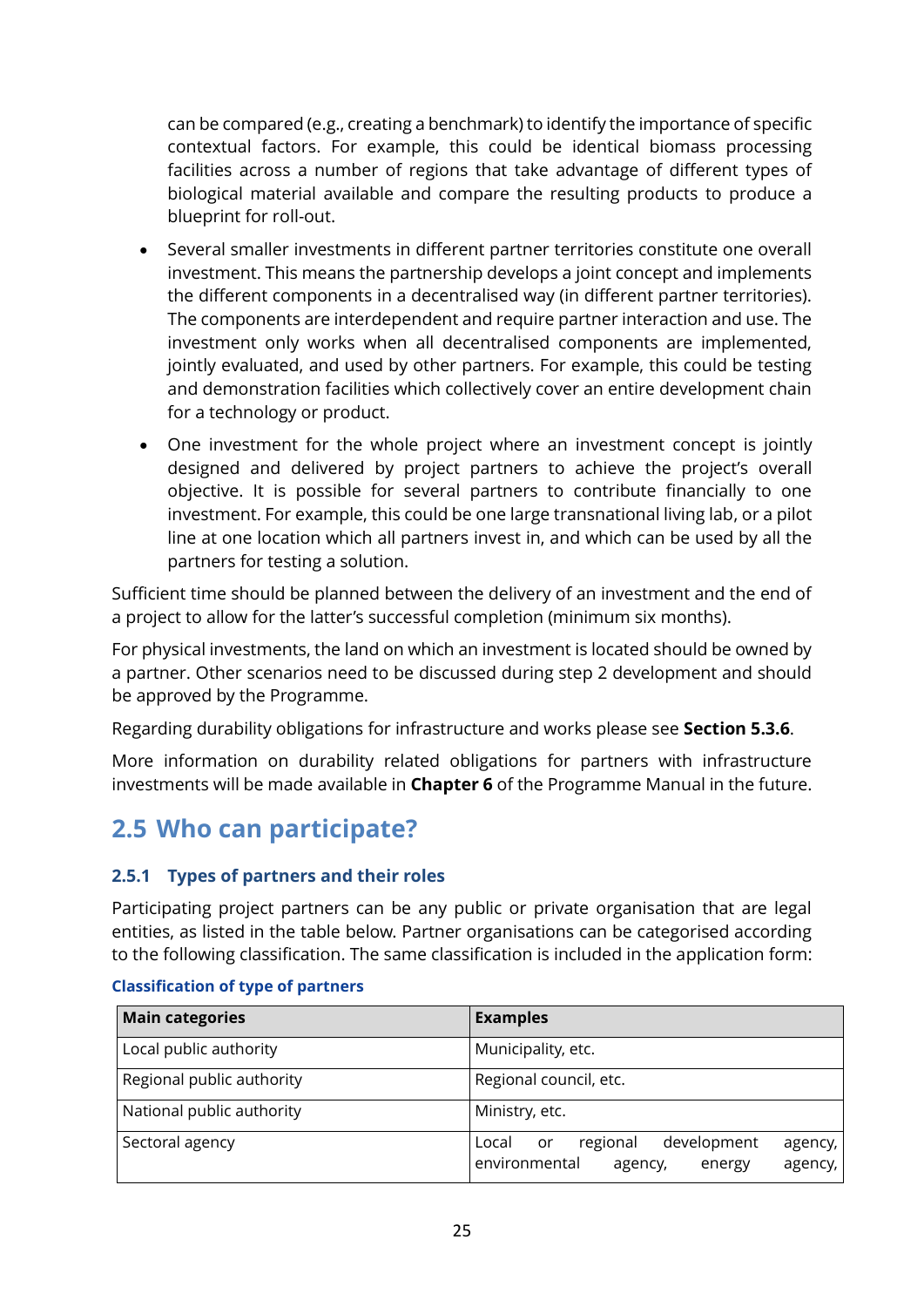| <b>Main categories</b>                                                                    | <b>Examples</b>                                                                                                                               |  |  |
|-------------------------------------------------------------------------------------------|-----------------------------------------------------------------------------------------------------------------------------------------------|--|--|
|                                                                                           | employment agency, tourism agency, etc.                                                                                                       |  |  |
| Infrastructure and (public) service provider                                              | Public transport, utility company (water supply,<br>electricity supply, sewage, gas, waste collection,<br>etc.), airport, port, railway, etc. |  |  |
| Interest groups including NGOs                                                            | organisation, trade<br>International<br>union,<br>foundation, charity, voluntary association, club,<br>etc.                                   |  |  |
| Higher education and research                                                             | University faculty, college, research institution, RTD<br>facility, research cluster, etc.                                                    |  |  |
| Education/training centre and school                                                      | Primary, secondary,<br>pre-school,<br>vocational<br>training, etc.                                                                            |  |  |
| Enterprise                                                                                | Any enterprise that does not fall under the SME<br>category                                                                                   |  |  |
| SME <sup>6</sup>                                                                          | Micro-, small, medium sized enterprises                                                                                                       |  |  |
| Business support organisation                                                             | Chamber of commerce, chamber of trade and<br>crafts, business incubator or innovation centre,<br>business clusters, etc.                      |  |  |
| <b>Territorial</b><br><b>EGTC</b><br>(European<br>Grouping<br>of<br>Cooperation) $7$      | Organisation with this legal entity                                                                                                           |  |  |
| International organisation, EEIG<br>(European<br>Economic Interest Grouping) <sup>8</sup> | Organisation<br>national<br>under<br>law,<br>under<br>international law. organisation with the EEIG legal<br>entity                           |  |  |

A project should involve a variety of partner types in line with the target groups specified in the *NWE IP* for the respective SO:

In all SOs:

• The involvement of local, regional, and national public authorities (or EGTC's, or public equivalent organisations) is particularly important due to their capacity to steer processes in different thematic areas and drive change in policy fields. Involving relevant regional and national authorities from the NWE partner countries might also be helpful, especially for gaining a broad strategic oversight on the topics addressed or for upscaling activities. Agencies or 'para-public' associations provide sound and independent information on topics and can help in the provision of innovative services.

<sup>&</sup>lt;sup>6</sup> For definitions, please see[: https://ec.europa.eu/growth/smes/sme-definition\\_en](https://ec.europa.eu/growth/smes/sme-definition_en)

<sup>7</sup> For definitions, please see[: https://eur-lex.europa.eu/legal-content/EN/TXT/PDF/?uri=CELEX:02006R1082-](https://eur-lex.europa.eu/legal-content/EN/TXT/PDF/?uri=CELEX:02006R1082-20140622&from=EN) [20140622&from=EN](https://eur-lex.europa.eu/legal-content/EN/TXT/PDF/?uri=CELEX:02006R1082-20140622&from=EN)

<sup>8</sup> For definitions, please see[: https://eur-lex.europa.eu/legal-content/EN/TXT/?uri=LEGISSUM%3Al26015](https://eur-lex.europa.eu/legal-content/EN/TXT/?uri=LEGISSUM%3Al26015)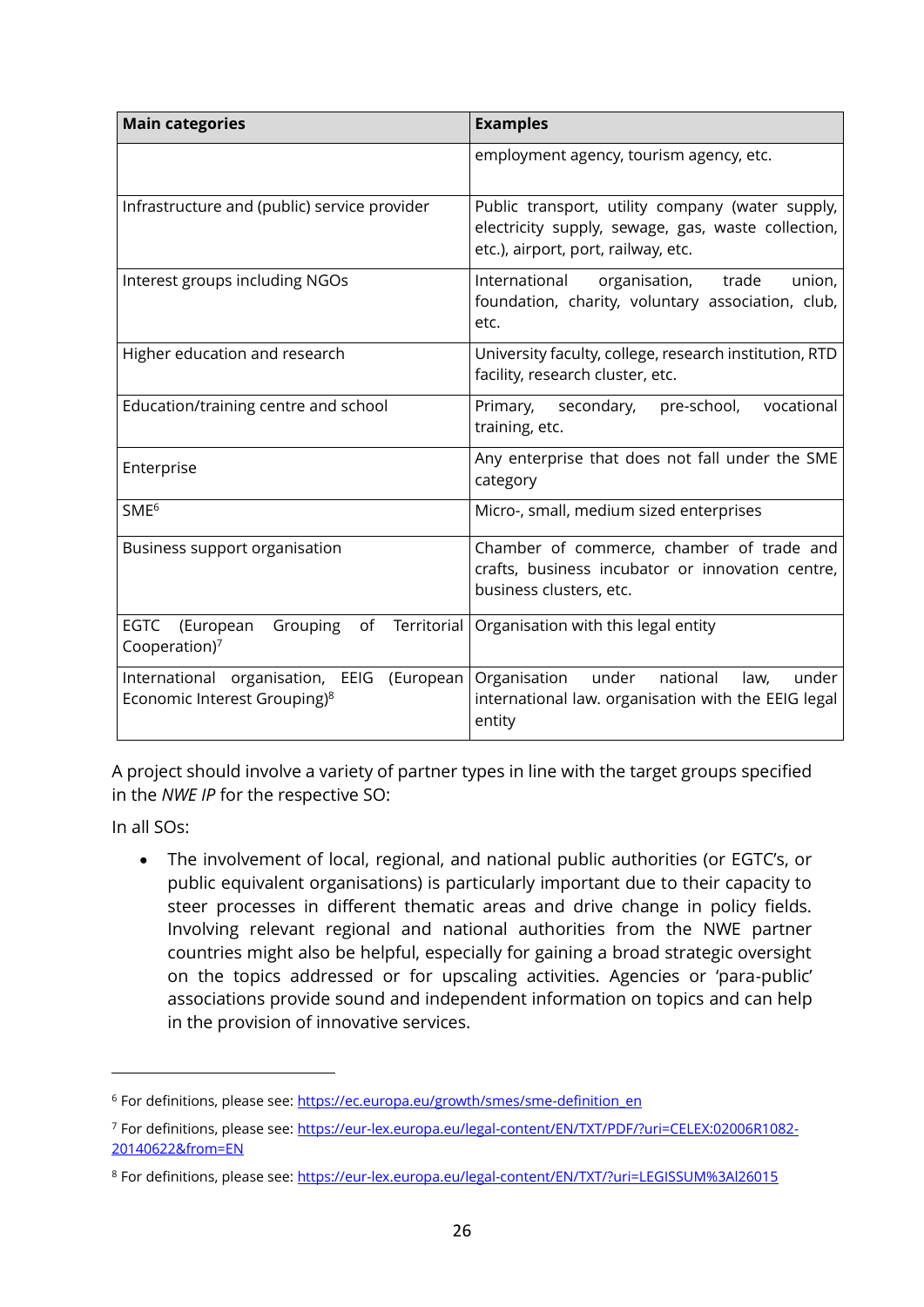- The research sector (both private and public) is of high relevance as it is an innovation driver which creates and spreads knowledge in thematic areas. It is expected to provide scientific insight and evidence to regional challenges and to further encourage and develop innovation in the NWE area.
- SMEs and business support organisations (BSOs) represent a driving force of the economy in the NWE area and have particularly high potential for innovation. Moreover, they can help drive behavioural change at business and industry level by orienting funding and valorising businesses for their societal commitment towards the Programme's SOs.
- Sectoral associations, NGOs, lobby organisations and citizens groups may help to coordinate communication and collaboration within the fields of the Programme's SOs. By acting as multipliers to their networks, they promote educational initiatives to make citizens more engaged. They may help gather data and increase engagement to influence coming or existing policies. They may develop and implement community-based solutions.

#### **It is important to note that private and public entities whose activities only consist of project management related tasks (such as consultants) are not eligible as project partners.**

#### **Private partners**

Private partners (e.g., SMEs) can participate in the NWE Programme. However, private partners can only be a lead partner if their organisation is non-profit or governed by public law (see eligibility criteria in **Section[s 3.3.2](#page-36-0)** and **[4.3.2](#page-50-0)***).*

The economic activities performed by the partners influence the relevance of State aid for the project. If the project's activities are regarded as State aid relevant, additional restrictions (ceiling of ERDF and other public contributions etc.) might be applied.

More detailed information on State aid can be found in **Section [5.7](#page-77-0)**.

Private project partners should also be aware that:

- They might follow public procurement principles depending on national rules but will have to follow the NWE Programme rules on procurement as well. See **Section [5.6.](#page-72-0)**
- To be reimbursed, costs will need to comply with the eligibility rules set out in **Chapter [5.](#page-55-0)**
- Participating partners cannot act as external experts to other partners in the same project.
- Payment takes place after the submission and approval of a progress report every six months. Therefore, partners should have enough cash-flow to pay project related expenditure.
- To help with the cash flow at the beginning of the project, micro enterprises and micro-NGOs can ask for an advance payment from the Programme. Further details about the advance payments are set out in **Section [5.5.5](#page-71-0)**.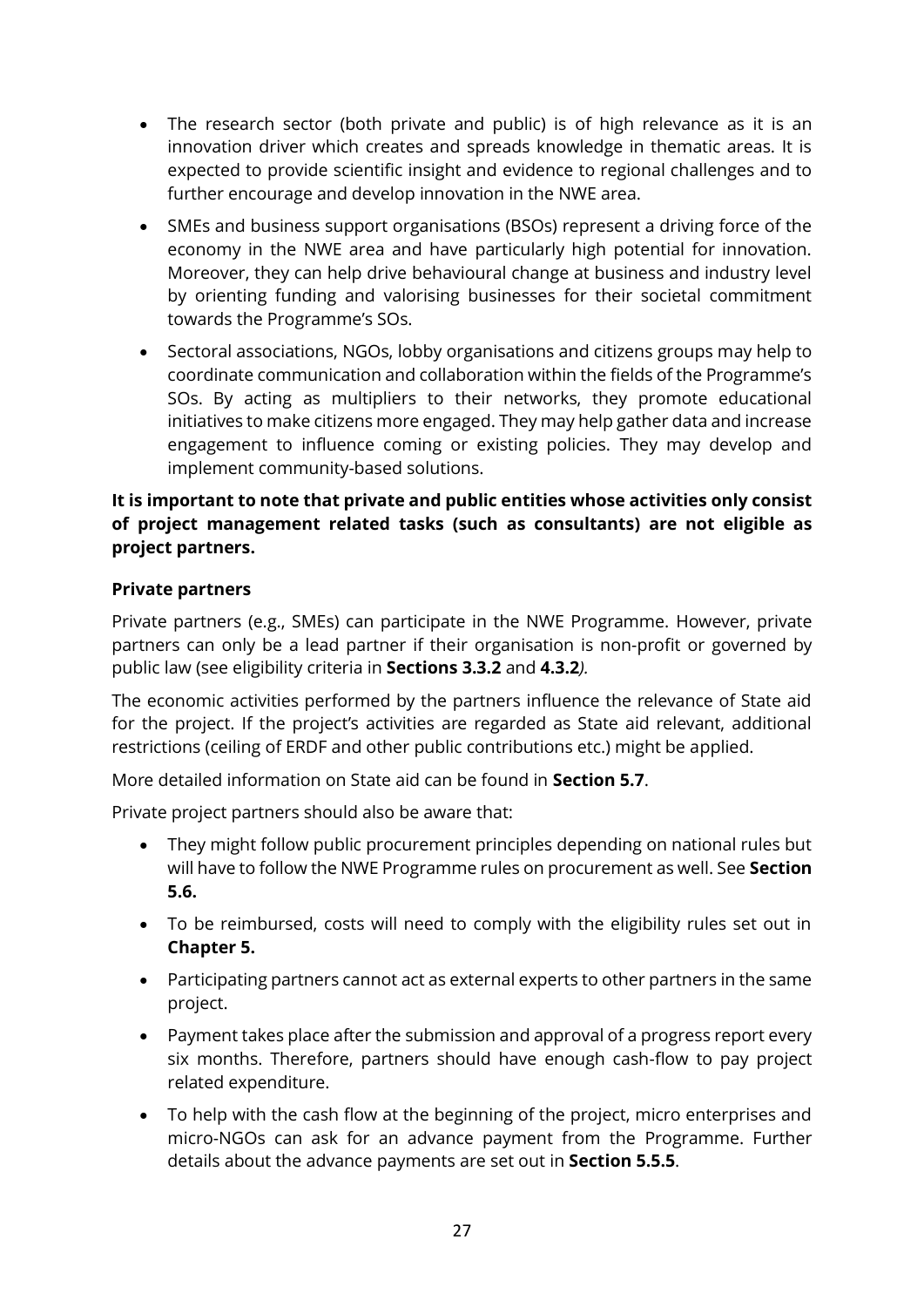• Private partners will undergo a solvency check before the approval of the application at step 2. See **Section [4.2.7](#page-48-0)** for more details.

#### **Swiss Partners**

Swiss organisations may participate in NWE projects but are not entitled to ERDF funding. They may receive funding from the Swiss federal government to co-finance their share in the project budget, and in some cases, may need to provide their own funding to cover their entire share of the project budget. Swiss partners must contact their [Contact Point](http://www.nweurope.eu/contact-us/contact-points/) before submitting their project application to discuss the possibilities of co-financing. Swiss organisations may only be project partners; they may not act as the lead partner of a NWE project.

#### **Partners from outside the NWE Programme area**

Project partners from outside the NWE Programme area are eligible to participate in projects, provided that their contribution is to the benefit of the project and the Programme area. The application should clearly explain why a partner located within the Programme area cannot address the same partnership needs as the one outside the Programme area.

There are two possible cases:

- Partners located in a country that is part of the NWE Programme area, but in a region that is not (e.g., Berlin, Germany or Toulouse, France).
- Partners located in a country from inside or outside the European Union that is not part of the NWE Programme area (e.g., Lisbon, Portugal or Vancouver, Canada). Such partners can participate once the country in which the partner is located has signed an agreement with the NWE Managing Authority. If there is an interest for such a partner to participate in a NWE project, the Joint Secretariat will liaise directly with the country concerned to manage the signing of such an agreement. This is done on a case-by-case basis when the need to do so arises.

Partners from outside the NWE Programme area cannot act as lead partners unless they are competent in their scope of action for certain parts of the eligible area, such as for example in the case of federal or regional ministries, federal agencies, national research bodies. More information can be found in **Sections [3.3.2](#page-36-0) and [4.3.2](#page-50-0)**.

#### **Organisation located in the United Kingdom**

The United Kingdom (UK) is no longer an EU Member State. In June 2020, the UK confirmed to the Programme authorities that it will not participate in future ETC programmes. Therefore, UK organisations are **not** eligible as partners in the NWE Programme.

However, UK organisations can become associated organisations (observers) in a project, as this does not imply the award of ERDF funding to them.

#### **EGTC as a sole beneficiary**

An EGTC which intends to be the sole beneficiary of a project must be composed of at least three participating partners from three different countries. At least two of these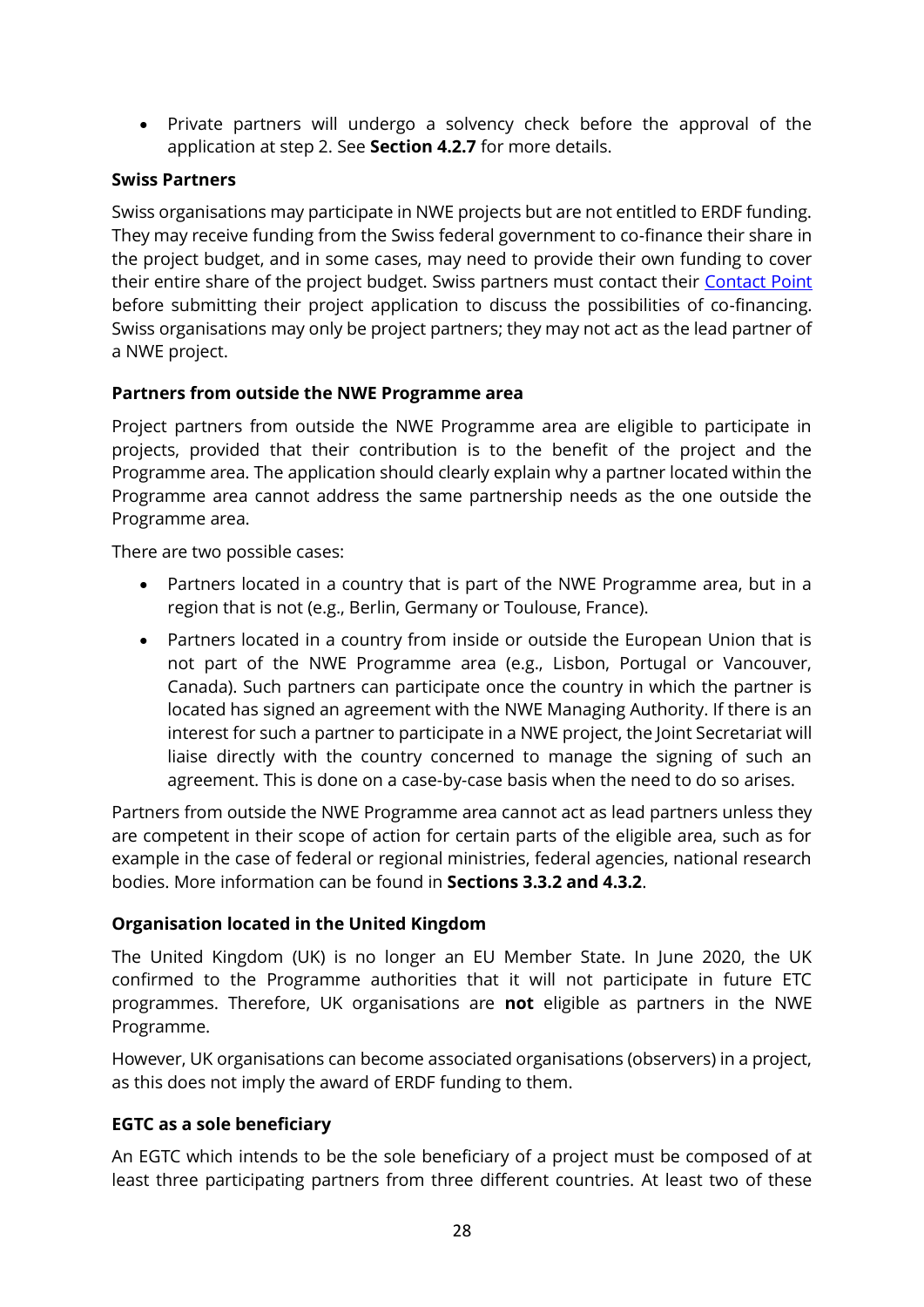partners must be from a region within the NWE Programme area.

#### <span id="page-28-0"></span>**2.5.2 Partner roles and responsibilities**

#### **Lead partner**

The Programme applies the 'lead partner principle'<sup>9</sup>, meaning that in each project, one partner will act as the lead partner (LP). The lead partner, in cooperation with the other project partners, will be responsible for drafting the project application and submitting it to the Programme. The lead partner must be an organisation which is public, non-profit, or a body governed by public law (see eligibility criteria in **Sections [3.3.2](#page-36-0)** and **[4.3.2](#page-50-0)**).

After the approval of their step 2 project application, the lead partner will sign the subsidy contract with the Managing Authority and can then start the project. During the project implementation phase, the lead partner's main task is to coordinate the project implementation and ensure sound financial and project management. The lead partner must ensure the delivery of the project's results, and its long-term effects. In addition, the lead partner should maintain effective communication within the partnership and ensure that there is a sufficient exchange of information to guarantee the successful delivery of outputs and results. Internal communication and transferring messages to/from the Programme (Managing Authority/Joint Secretariat/Contact Points), as well as to/from project level (project partners and all stakeholders involved) is a pivotal responsibility of the lead partner.

To define partners' mutual rights and obligations, the lead partner and project partners sign the partnership agreement. To summarise, the lead partner:

- submits the application form and the partnership agreement.
- signs the subsidy contract with the Managing Authority.
- submits the progress reports (activities and expenditure) during project implementation.
- ensures that the progress reports include only expenditure that has been incurred in implementing the project and that corresponds to the activities agreed.
- ensures all included expenditure has been verified by a controller (see **Section [5.14](#page-93-1)**).
- is responsible for the overall financial and project management.
- acts as the contact organisation for the Joint Secretariat in Lille.

#### **Project partner**

Project partners are part of the partnership and contribute to the delivery of the project (activities, deliverables, outputs, and results). Partner activities and budgets must be coherent and proportionate to activities described in the work plan.

There are different levels of possible involvement of project partners. While some project partners may be substantially involved in the entire work plan, others may have

<sup>&</sup>lt;sup>9</sup> See Regulation (EC) 2021/1059 Article 26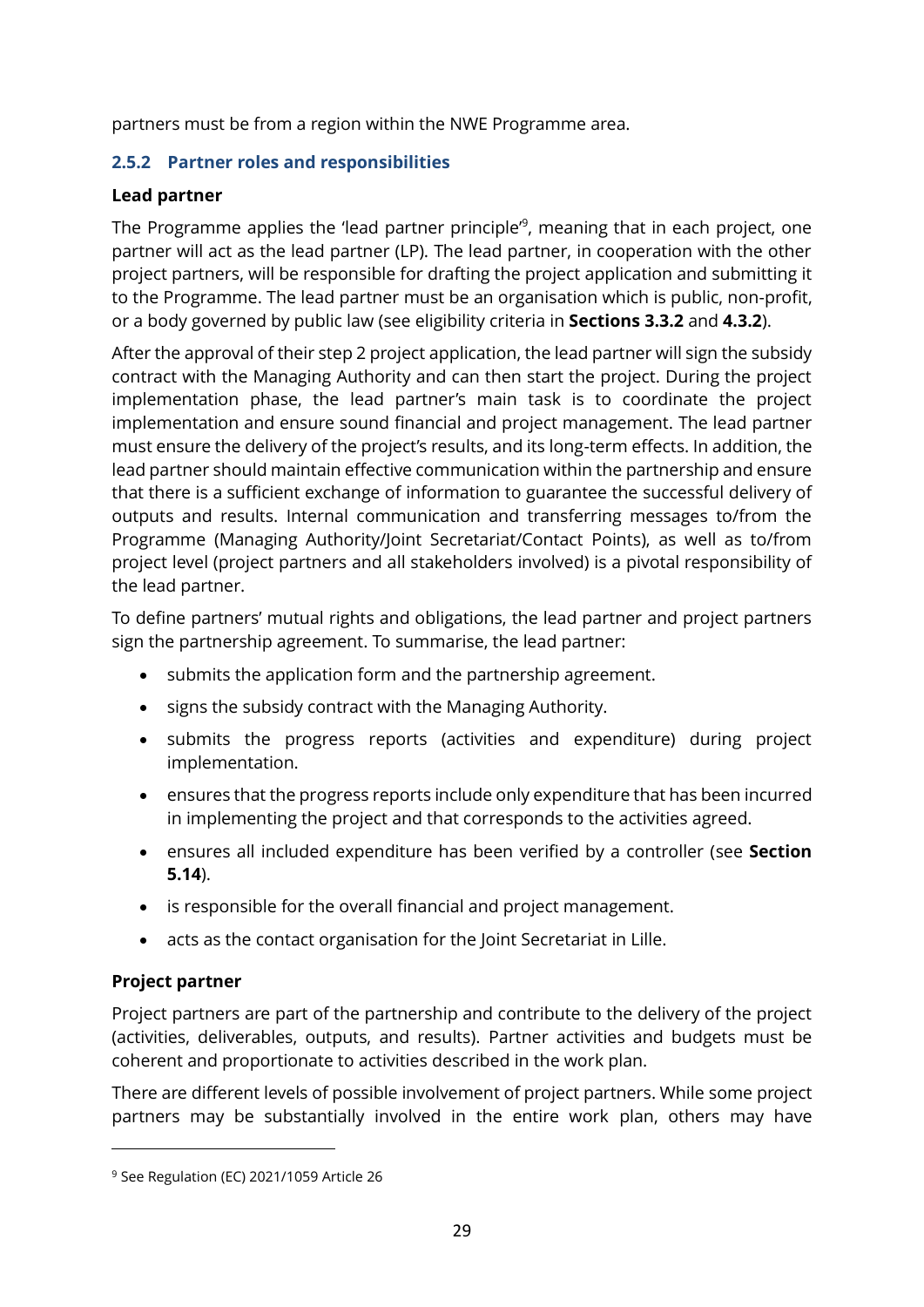smaller/limited roles e.g., in the scope of work they will undertake, their budget, and in terms of how much time they will spend working in the project, depending on the capacities of their organisation.

Project partners must:

- deliver project activities and outputs planned in the application form and agreed in the partnership agreement.
- ensure the durability of the main outputs and results.
- contribute to the delivery of the progress reports (activities and expenditure) by the agreed reporting deadlines.
- ensure that their expenditure is verified by a controller and submitted in a timely manner to the lead partner.
- assume responsibility for any irregularity in the expenditure claimed by them.
- carry out information and communication activities in line with the communication strategy and the Programme publicity requirements.

#### **Associated organisations (observers)**

Associated organisations are entities who do not financially contribute to the project but who have an interest in its activities, outputs, or results. They effectively act as observers. For example, they can provide strategic input to specific aspects of a project at different points in time or further help with the dissemination of project outputs.

While they do not have their own budget (and hence no reporting obligations); their travel and accommodation costs should they need to attend project events may be covered by one of the project partners. Thus, their travel and accommodation costs may be budgeted under the lead partner or a partner, who will then arrange their attendance to events/meetings.

## <span id="page-29-0"></span>**2.6 Getting started**

This section describes when and how applicants can receive assistance from the Programme to develop their projects.

During each call for proposals, projects follow a two-step application process. If a step 1 application form is approved, the full project application form (step 2) can be filled in and submitted. Project proposals are therefore assessed twice. More information on the application and assessment criteria can be found in **Chapters [3](#page-32-0) and [4.](#page-40-0)**

The two-step application process has been introduced to better guide applicants on the development of their project idea and to prevent wasting effort (including time and resources) in the event their project is rejected. Applicants receive early feedback on their project's strategic fit with the Programme with the step 1 decision and are thus better placed to succeed at step 2.

There will usually be calls for proposals announced every nine months; and each call will have a fixed deadline. Calls will be published on the NWE website together with an applicant package (including the Terms of Reference of the call, the *Programme Manual,*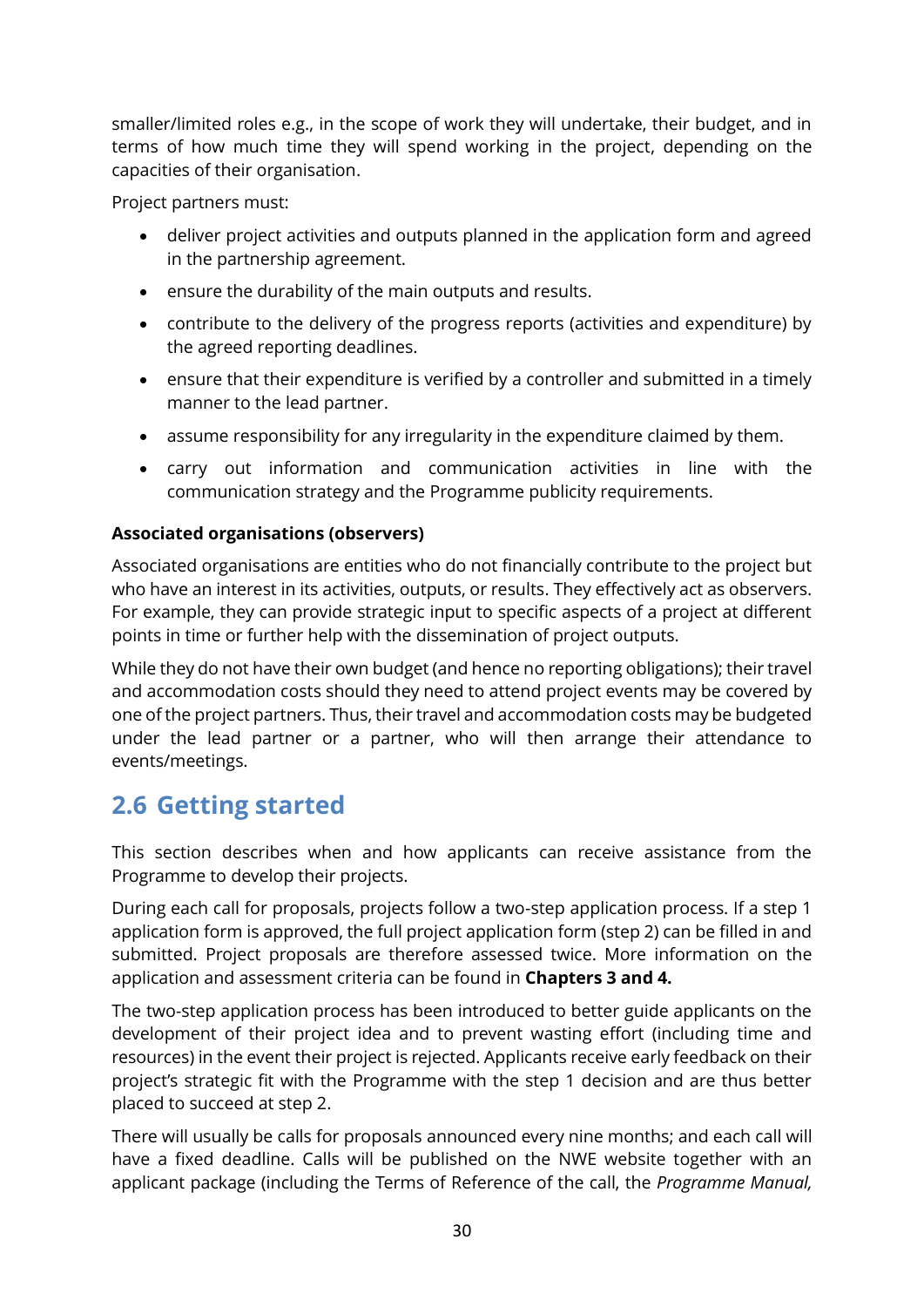and an off-line reference template of the application form in word format).

In case the Programme decides to launch a targeted call (e.g., for small-scale projects), specific Terms of Reference and supporting documents will be published on the Programme website.

#### <span id="page-30-0"></span>**2.6.1 How to get help: From project idea to application**

Applicants must first ensure that their project idea respects the main features that make a 'good project' (see **Section [2.2](#page-16-0)**).

Once project applicants start defining their project intervention logic, they should contact their Contact Point for support with the development of their project idea. Support will be provided until the application deadline.

Applicants are also encouraged to post their project ideas on the Interreg NWE Online Community (see **Section [2.6.2](#page-30-1)**). This can help in finding new partners or other project opportunities. Their publication on the Online Community does not mean endorsement by the Programme.

For more details on the project application process at step 1, see **Chapter [3.](#page-32-0)**

#### <span id="page-30-1"></span>**2.6.2 The Interreg NWE Online Community**

The Programme has launched an Online Community to facilitate exchanges between stakeholders in the 2021-2027 period.

On this platform, users can interact and connect with other organisations across the NWE Programme area, browse project ideas in the pipeline and exchange with potential partners ahead of upcoming call for proposals.

Stakeholders interested in funding opportunities from the Interreg NWE Programme are invited to register on [https://community.nweurope.eu/.](https://community.nweurope.eu/)

#### <span id="page-30-2"></span>**2.6.3 Jems: The Application and Project Monitoring System**

The NWE Joint Electronic Monitoring System (Jems) is a customised version of the common monitoring system developed by the Interact Programme, which is used by a large community of Interreg programmes.

Jems is an online system covering the full project life cycle within one monitoring tool.

Stakeholders of the NWE Programme will create an account. Project lead applicants will use lems to create a project application and submit it, and later report on the progress of their project implementation (both content-wise and financially). Controllers will confirm the eligibility of expenditure through Jems. The NWE staff will monitor the projects using Jems. Users can fill in online forms and upload/download files.

The NWE Jems is available at [https://jems.nweurope.eu.](https://jems.nweurope.eu/)

It can be accessed via standard web browsers like Google Chrome, Microsoft Edge, or Mozilla Firefox (recent versions). For working in Jems, it is recommended to use a computer rather than a mobile device.

Upon registration in Jems, users have access to the system as an 'applicant' user profile.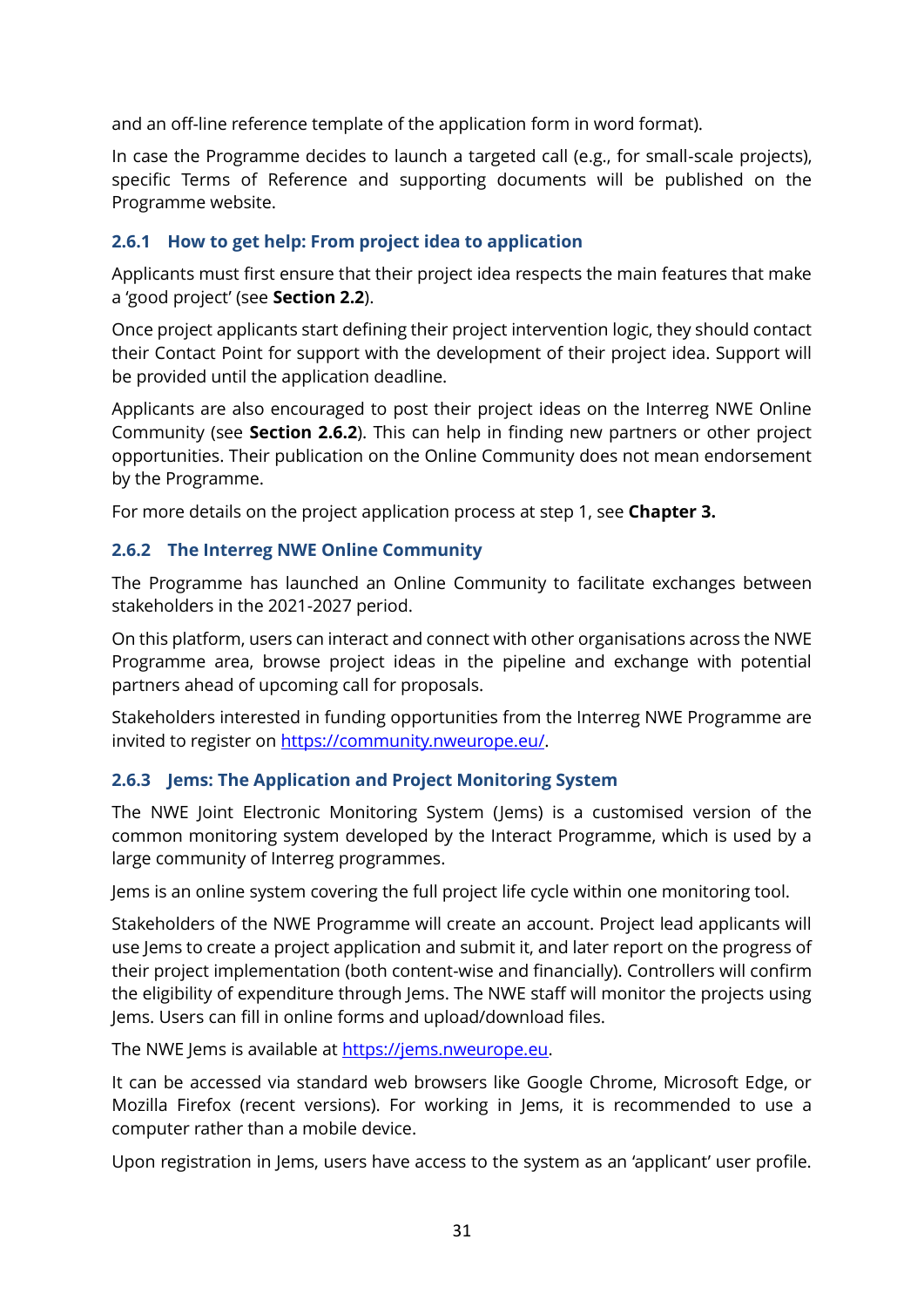If a project is approved and contracted, the 'lead applicant' user is converted into a 'lead partner' user. The lead partner user will then assign the partner users to the project partners. The system administrator will give specific access rights as needed by e.g., Programme bodies, controllers, external experts, or auditors through assignment of the respective role.

A helpdesk for technical support specifically dedicated to Jems can be reached via email [\(jems@nweurope.eu\)](mailto:jems@nweurope.eu). The **'?'** icon in the Jems top menu bar also provides the help contact details.

Ready to submit an application to our Programme? Let's dive into the specifics.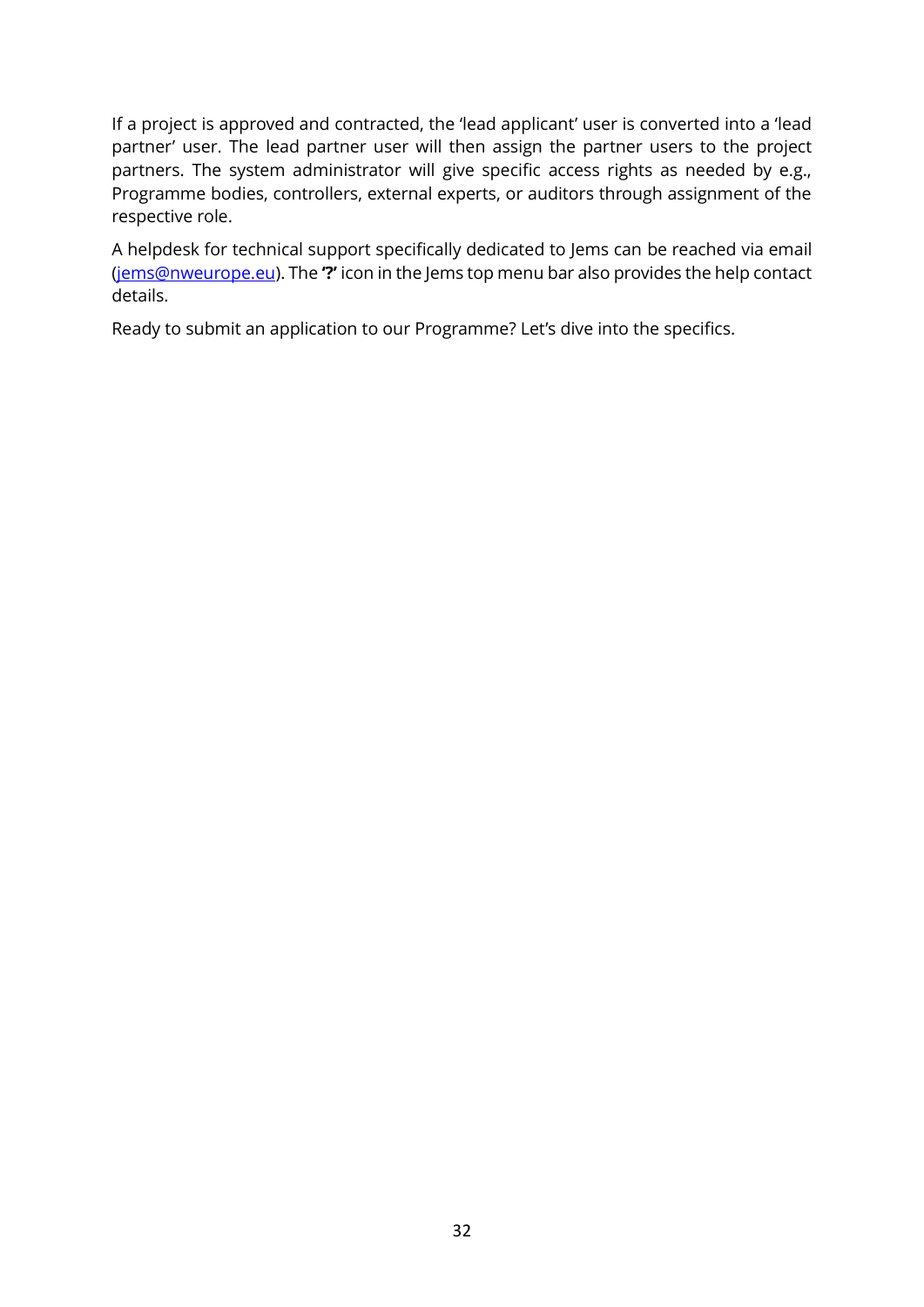## <span id="page-32-0"></span>**3 APPLICATION AND ASSESSMENT AT STEP 1**

The project application process at the NWE Programme is a two-step process.

- At step 1, project applicants must explain what challenges and/or opportunities they address in the NWE territories and why cooperation is needed to tackle them. The application must include the project need and justification, objective, the intended partnership, and the envisaged results.
- At step 2, project applicants must submit a full-length proposal, based on the step 1 application. The application includes a finalised partnership, project work plan and budget.

## <span id="page-32-1"></span>**3.1 How to access, complete and submit the electronic application form at step 1**

All applications must be submitted online through the Programme's Joint Electronic Monitoring System (Jems). Please consult Jems for the latest version of the application form when calls open. Jems can be accessed on [https://jems.nweurope.eu.](https://jems.nweurope.eu/)

Each section of the application form contains specific questions. All questions must be answered in a precise and structured manner, following the indicated order.

It is only possible to submit an application when a call is open. Call information will be posted on the Programme's website.

The online application form will remain open for editing until the submission deadline for each call. After submission of a step 1 proposal, the application form becomes read-only for applicants, but it is still possible to export pdf copies from Jems. All submissions are final, and a submitted application form cannot be re-opened for modifications, even if the call is still open.

For information purposes, applicants can always download a pdf version of the application form template (step 1 and step 2) from the online system. This version **cannot** be used to submit an actual application.

The application form at step 1 is a shortened version of the full-length step 2 application form. Applicants should answer the questions as instructed on Jems. Guiding questions help applicants on how to answer the questions at step 1 and step 2.

Please note that some questions in the application form include two sub-questions. Each sub-question clearly indicates if it is applicable for step 1 or step 2. The step 2 questions should **not** be answered at step 1.

### <span id="page-32-2"></span>**3.2 What's important at step 1**

#### <span id="page-32-3"></span>**3.2.1 Project identification**

**Priority and Specific Objective (SO):** At step 1, applicants must select a Programme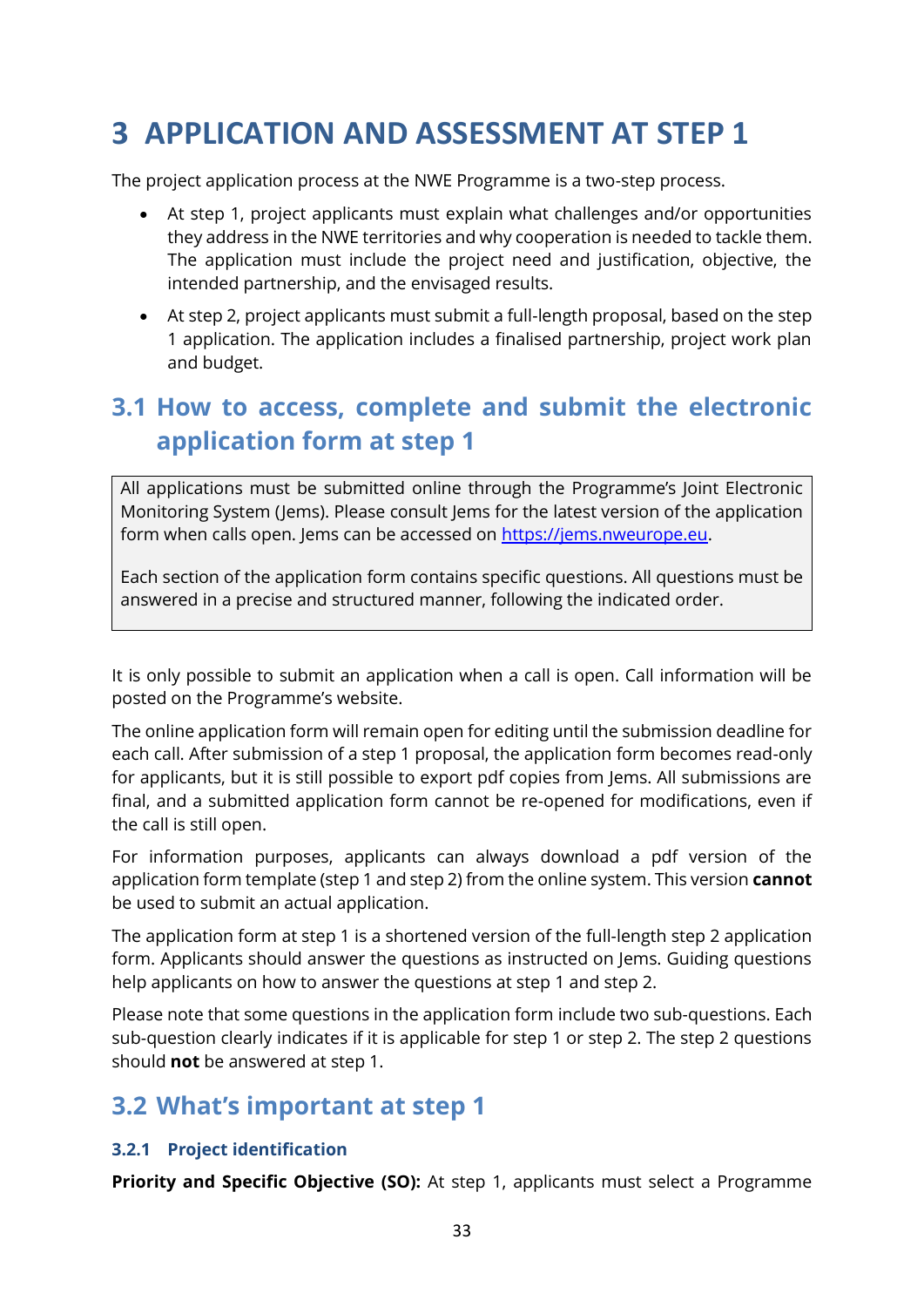priority and Specific Objective (SO) that their project will contribute to. These must be selected from a drop-down menu.

**Project duration:** Applicants must estimate the project duration (in number of months) and include it in the application form. When deciding on the project duration, applicants should plan for the time needed for the start-up and closure phases of the project (approximately three months for each phase). Projects should optimise their duration.

In practice, a project's start date is set at the date of the Monitoring Committee decision at step 2. Project applicants can know the indicative start date of their project by referring to the step 2 application submission deadlines set out in the Terms of Reference of the call. The project's end date must be no later than 30 June 2029.

**Project summary:** Applicants should give an overview of the project. This overview should describe in clear non-technical language the territorial challenge and opportunity addressed and justify the need for the project. It should also explain the envisaged change expected in NWE territories and describe the expected results. It must explain the added value of the project to the current situation, and who exactly will benefit from the results. The project summary needs to be provided in all four Programme languages. Translations must be of good quality.

**Indicative budget:** At step 1, the partnership must indicate an estimated total budget and total ERDF budget. If applicable, the share of the budget foreseen for investments (out of the total provided) must be indicated separately, as a percentage of the total budget.

#### <span id="page-33-0"></span>**3.2.2 Project partners**

Applicants must list and describe in the relevant section all project partners who are already confirmed.

The Programme does not expect projects to have their partnership finalised at step 1. Only partners who have confirmed their participation should be listed in the application form.

For each confirmed partner, the specific competences and role in the project should be briefly explained. Associated organisations should not be listed at step 1.

Projects can further explain the structure of their partnership (e.g., what partners and associated organisations are needed and potentially foreseen at step 2) in the section of the application form entitled 'project partnership'. The partnership structure should be aligned and coherent with the project objective and project specific objectives.

As set out in the eligibility criteria:

- The application must involve at least three partners from three different countries.
- At least two of these partners must be from a region within the NWE Programme area.

The partnership can be modified between step 1 and step 2, but at least two of the partners listed as confirmed in the step 1 application form need to be maintained at step 2. This gives projects flexibility to shape their partnerships during the step 2 development phase as needed, while ensuring a certain amount of coherence with the step 1 proposal.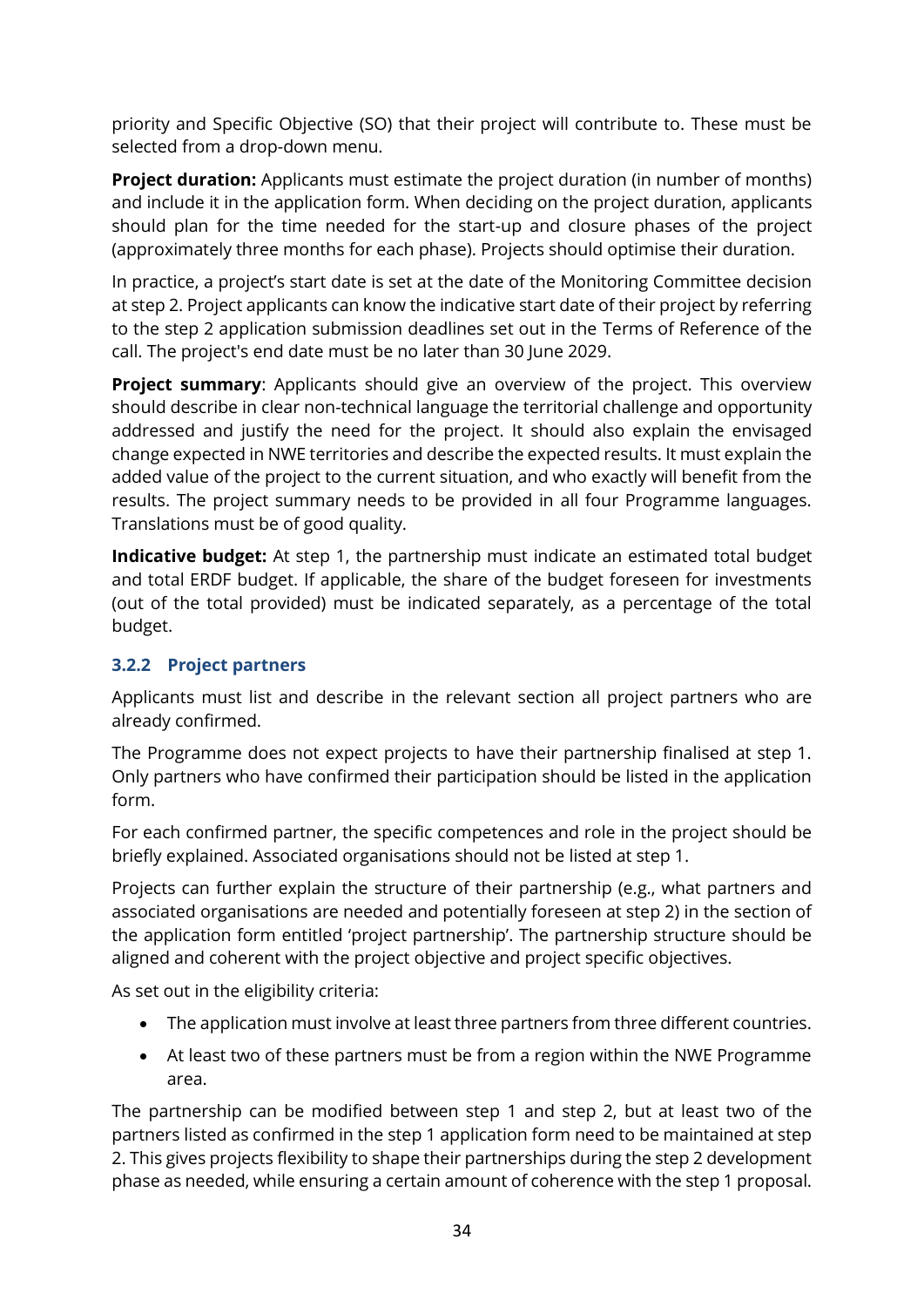At step 1, the project is only required to indicate a preliminary lead partner. This means that the lead partner can potentially be changed between the step 1 and step 2 submissions. For more details on possible types of partners see **Section [2.5.](#page-24-0)** 

#### <span id="page-34-0"></span>**3.2.3 Project description**

**Overall project objective:** At step 1, project applicants are asked to describe their project objective. The project objective defines what the project aims to achieve (what and who will benefit, where in the NWE Programme area). It should give a measurable indication of the expected change and should not be limited to a mere description of activities. The project objective must correspond to the selected Programme SO. For full details on all Programme SOs, see the *NWE IP* document.

Applicants must also list **up to three foreseen project specific objectives**. The project specific objectives are meant to give an indication of the future step 2 work plan framework which does not need to be developed at step 1. They should help to detail the overall project objective and give an idea of how it will be reached. The project specific objectives can be adapted during the step 2 application phase.

Both for the overall **project objective,** and the **foreseen project specific objectives,** the Programme expects very precise and concise descriptions, which give a clear and quick idea of what the project is aiming at.

**Project relevance and context:** Applicants must provide a clear description and justification of the project's rationale. They must explain why the project is needed, what specific territorial relevance it has for the NWE, and why transnational cooperation is necessary to tackle the identified challenge and opportunity.

Applicants must describe the scope of the project. They must explain what specific aspects of the challenge and opportunity identified will be addressed, and if the planned project activities will develop and test new approaches; and/or if they will adapt and implement existing approaches for further uptake. They must also describe in what way their approach goes beyond the current situation or existing practice in the sector/Programme area/participating countries and what they expect to change.

Those who will benefit from the project's activities and results should be described. The application form includes a table with a drop-down list of pre-defined target audiences. Applicants must choose target groups from this list, and then further specify who precisely will benefit from the project within each target group category.

Finally, applicants must provide a good overview of the context and how the project builds on available knowledge. The Programme expects applicants to show that the project goes beyond the existing situation and practices, and that the approach proposed has clear added value for the North-West Europe territories.

**Project partnership:** In addition to the individual project partner profiles, a detailed description of the structure of the project partnership is requested at step 1. Applicants should explain what type of organisations are needed and why they are needed to implement the project and to achieve project objectives. Plans to extend the partnership with additional partners/associated organisations at step 2 should also be detailed and justified in this section.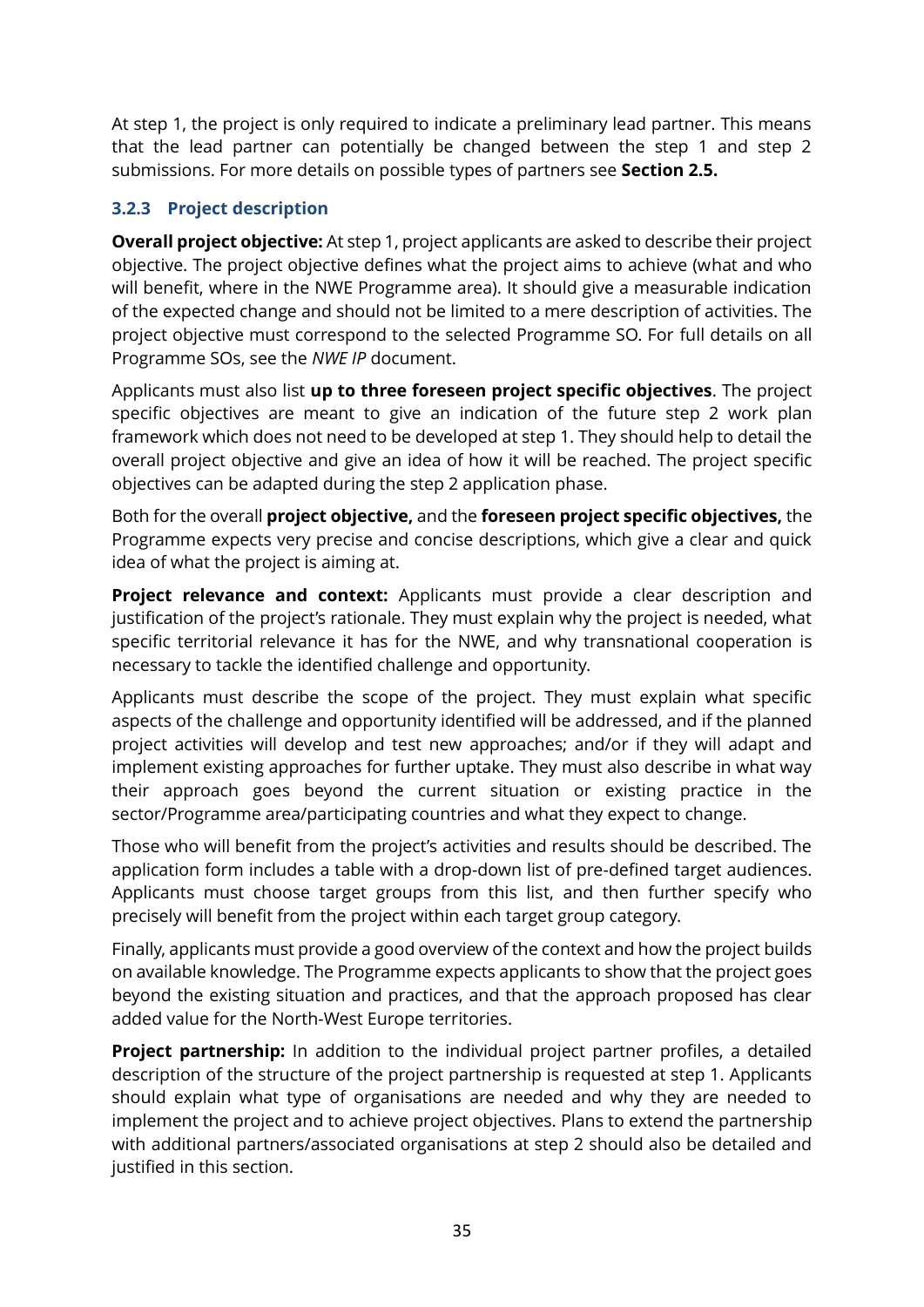**Project results:** Having a clear idea of the results which the project aims at delivering is a crucial aspect of a good step 1 proposal. Projects must describe the expected change as an outcome of their planned activities and outputs. The expected change will need to be quantified based on the proposed Programme result indicators which appear in a drop-down list. Applicants must make their selection from the four proposed Programme results indicators:

- Joint strategies and action plans taken up by organisations
- Solutions taken up or up-scaled by organisations
- Completion of joint training schemes
- Organisations with increased institutional capacity due to their participation in cooperation activities across borders

For each result indicator selected, applicants are then expected to give further details on the change expected in both a quantitative and qualitative way. A target value per expected result at the end of the project should be included to give a measurable idea of the foreseen change.

### <span id="page-35-0"></span>**3.3 Project assessment at step 1**

Step 1 is mandatory for all applicants. Only applicants who have submitted an application form at step 1 and received an approval notification from the Monitoring Committee will be allowed to submit a full application form at step 2.

#### <span id="page-35-1"></span>**3.3.1 Assessment procedure step 1**

All applications must be submitted by the deadline indicated in the Terms of Reference for the call. All applications received by the submission deadline are assessed according to a standardised procedure and against the criteria listed below.

The assessment procedure starts with an eligibility check by the Joint Secretariat. The Joint Secretariat assesses if the proposal meets the Programme eligibility criteria. Ineligible projects will not be assessed and will be notified of the decision.

If the application is eligible, it is then assessed against several quality assessment criteria, which look at the 'strategic fit' with the Programme and at the overall quality of the project application. At step 1, the Joint Secretariat assesses four quality assessment criteria in total: three are linked to the project relevance (criteria 1 to 3) and one to the project partnership (criterion 4). Each criterion corresponds to one or more questions from the application form. A score from 1-5 will be awarded for each of the criteria. Each criterion has a different weight.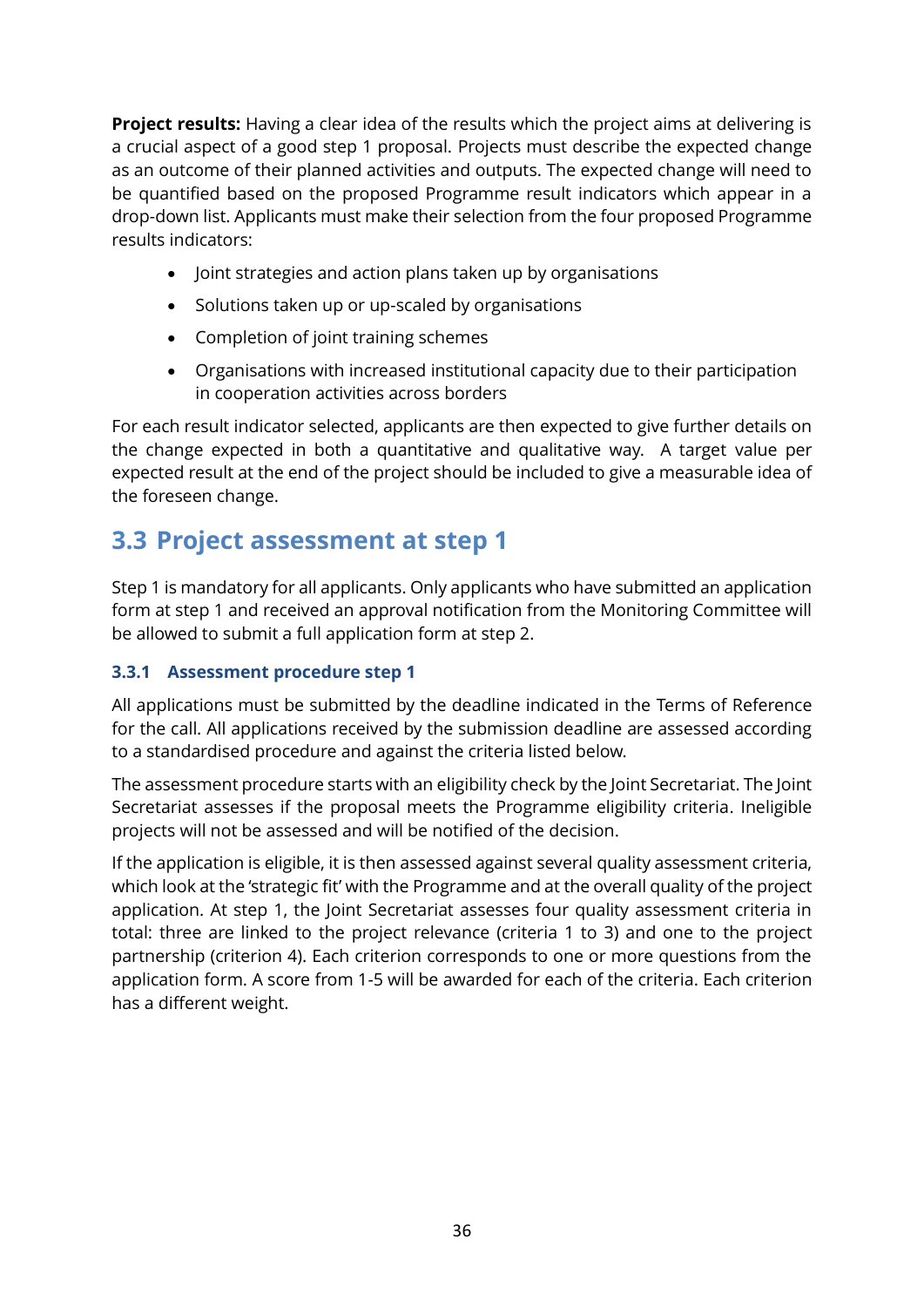**5 (very good)** - The proposal addresses all relevant aspects of the criterion. The information provided is clear and coherent. Any shortcomings are minor.

**4 (good)** - The proposal addresses the criterion well. However, a small number of shortcomings are present (e.g., some parts of the application form are not well elaborated, the work plan provides little space for unexpected delays, etc.).

**3 (sufficient)** - The proposal fulfils the criterion to a sufficient level. However, some aspects of the criterion have not been fully met and/or not clearly explained (e.g., the proposed partnership lacks certain expertise needed to address the identified challenge; the implementation steps are not fully clear based on the description in the application form).

**2 (weak)** - The proposal has serious shortcomings in relation to fulfilling the criterion. The information provided is of low quality (e.g., the need for the project is not clearly justified; the main outputs are badly described; the target groups are not described).

**1 (insufficient)** - The proposal inadequately addresses this criterion. The proposal addresses issues that are not of relevance to the Programme as set out in the *NWE IP*; and/or the information in the application form is, missing, incomplete or irrelevant.

#### **3.3.2 Step 1 eligibility criteria**

|                | <b>Eligibility Criteria</b>                                                                                                                                                     | <b>Description</b>                                                                                                                                                                                                                                                                                                                        |  |
|----------------|---------------------------------------------------------------------------------------------------------------------------------------------------------------------------------|-------------------------------------------------------------------------------------------------------------------------------------------------------------------------------------------------------------------------------------------------------------------------------------------------------------------------------------------|--|
| 1              | The application was<br>submitted on time through<br>the Programme's electronic<br>monitoring system (JEMS).                                                                     | The application was submitted by the deadline set in<br>the Terms of Reference for the call for proposals.                                                                                                                                                                                                                                |  |
| $\overline{2}$ | All sections of the application<br>are completed.                                                                                                                               | All fields in the application form are mandatory.                                                                                                                                                                                                                                                                                         |  |
| 3              | The project confirms that it<br>obeys national and EU<br>legislation.                                                                                                           | The lead partner confirms this by submitting the<br>application form.                                                                                                                                                                                                                                                                     |  |
| 4              | The application is completed<br>in English.                                                                                                                                     | All sections of the application must be written in<br>English.                                                                                                                                                                                                                                                                            |  |
| 5              | The project summary is<br>provided in the four<br>Programme languages.                                                                                                          | The project summary must be provided in Dutch,<br>English, French, and German.                                                                                                                                                                                                                                                            |  |
| 6              | The project involves at least<br>three partners from three<br>different countries. At least<br>two of these partners must be<br>from a region within the NWE<br>Programme area. | As an example, this means a project application with<br>three partners from Düsseldorf, Waterford, (both places<br>are located inside the NWE Programme area) and<br>Marseille (outside the NWE Programme area) would be<br>eligible; whereas a project with three partners from<br>Lyon, Munich (both places are located outside the NWE |  |

The project is declared eligible if it complies with this list of criteria defined for step 1.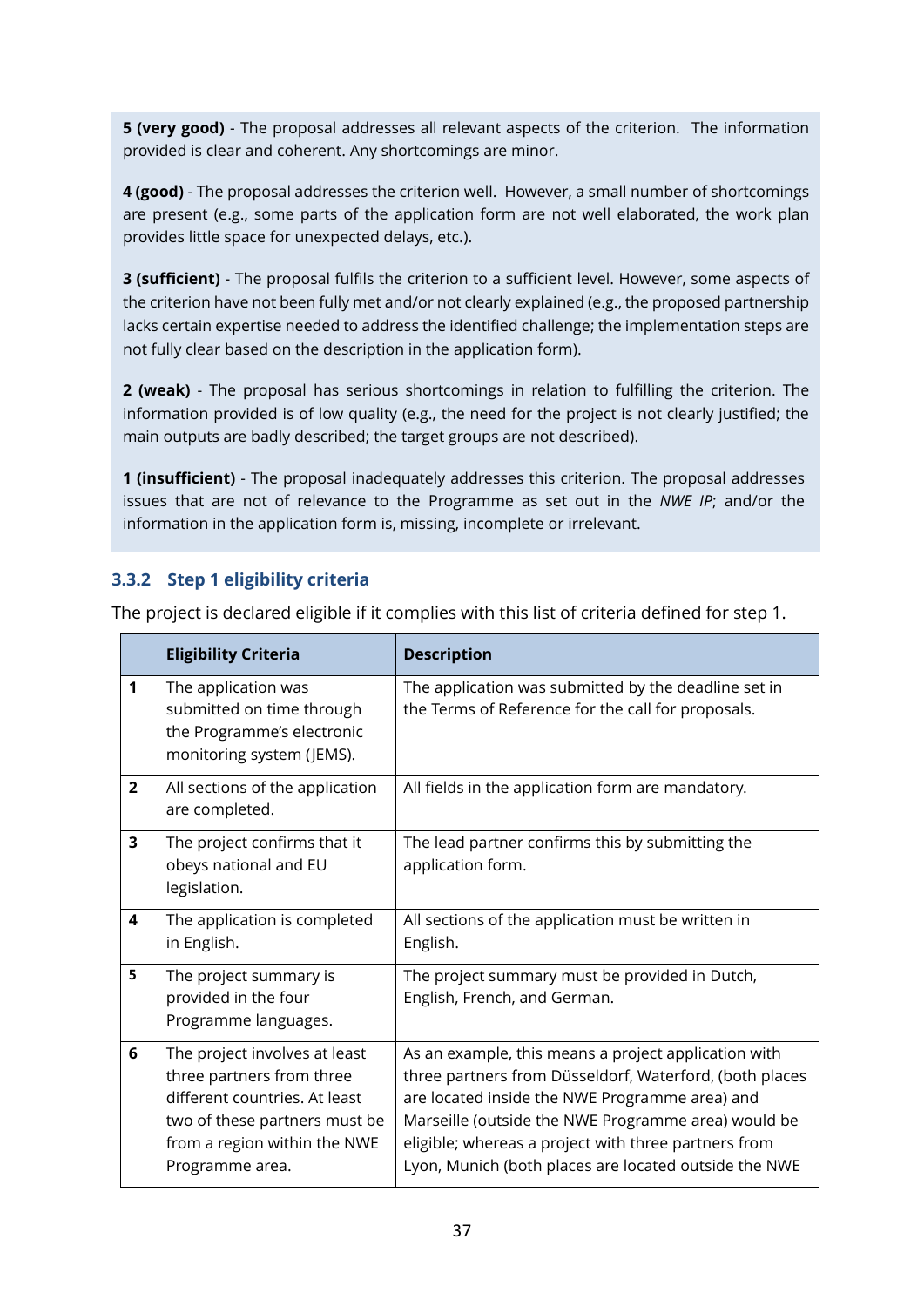|                               | <b>Eligibility Criteria</b>                                                                                               | <b>Description</b>                                                                                                                                                |  |
|-------------------------------|---------------------------------------------------------------------------------------------------------------------------|-------------------------------------------------------------------------------------------------------------------------------------------------------------------|--|
|                               |                                                                                                                           | Programme area), and Rotterdam (within the NWE<br>Programme area) would be ineligible.                                                                            |  |
| $\overline{7}$                | The lead partner is an<br>organisation from an EU<br>Member State within the NWE                                          | The lead partner must always be an organisation from<br>the NWE Programme area and from an EU Member<br>State.                                                    |  |
| Programme area. <sup>10</sup> |                                                                                                                           | This means that organisations from Switzerland or from<br>regions of Member States outside of the Programme<br>area (e.g., Lyon, Munich) cannot be lead partners. |  |
| 8                             | The lead partner is an<br>organisation which is public,<br>non-profit, or a body<br>governed by public law. <sup>11</sup> | 'Profit-making' organisations can never be a lead<br>partner. Application forms with such a lead partner are<br>ineligible.                                       |  |

**Projects should be aware that automatic checks on Jems do not guarantee that a submitted application form is declared eligible. The lead partner remains responsible for checking that all eligibility criteria are met before final submission.** 

#### **3.3.3 Quality assessment criteria step 1**

Eligible step 1 applications will be assessed against the following quality assessment criteria:

- they fulfil the basic requirements as set out in the remaining eligibility criteria
- they carry out activities that are for the benefit of the regions in the NWE Programme area.

<sup>11</sup> According to Directive (EU) 2014/24 Article 3, a body 'governed by public law' is defined as one:

(a) established for the specific purpose of meeting needs in the general interest, not having an industrial or commercial character; and

(b) having legal personality; and

<sup>&</sup>lt;sup>10</sup> For Member States participating in the NWE Programme but with areas outside the Programme area (i.e., Germany and France), legal entities located outside the NWE Programme area can be LP if they fulfil all three of the following:

<sup>•</sup> they are competent in their scope of action for certain parts of the eligible area, e.g., federal, or regional ministries, federal agencies, national research bodies which are registered outside the programme area etc.

<sup>(</sup>c) financed, for the most part by the state, or regional or local authorities, or other bodies governed by public law; or subject to management supervision by those bodies; or having an administrative, managerial, or supervisory board, more than half of whose members are appointed by the State, regional or local authorities or by other bodies governed by public law.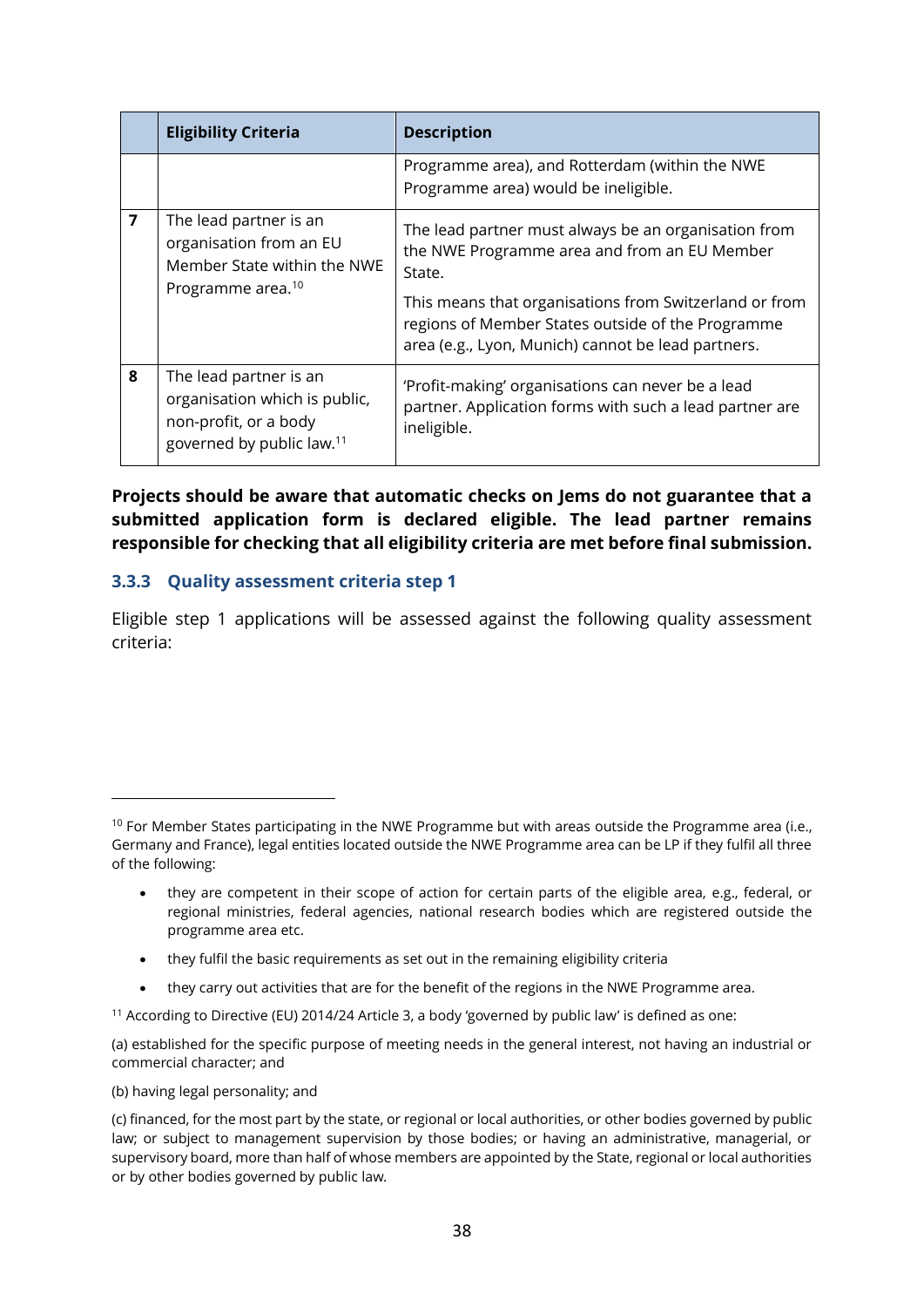| No. | <b>Quality assessment criteria and questions</b>                                            | <b>Scoring</b><br>in pts | Weight of<br>criterion |
|-----|---------------------------------------------------------------------------------------------|--------------------------|------------------------|
|     | <b>Project need and justification</b>                                                       | /5 pts                   | 25%                    |
|     | How well is a need for the project justified?                                               |                          |                        |
| 2   | <b>Contribution to Programme objectives</b>                                                 | /5 pts                   | 30%                    |
|     | To what extent will the project contribute to the achievement<br>of Programme's objectives? |                          |                        |
| 3   | Added value of project approach                                                             | /5 pts                   | 15%                    |
|     | How does the project go beyond the current situation and<br>build on existing practices?    |                          |                        |
| 4   | <b>Partnership relevance</b>                                                                | /5 pts                   | 30%                    |
|     | To what extent is the partnership structure relevant for the<br>proposed project?           |                          |                        |
|     | <b>Total scoring weight of criteria</b>                                                     |                          | 100%                   |

# **3.4 Decision on the step 1 application**

Eligible step 1 applications are assessed by the Joint Secretariat against the eligibility and quality assessment criteria. The assessment reports drafted by the Joint Secretariat contain comments on each step 1 quality selection criteria and an overall conclusion for each application. These internal reports constitute a basis for discussion for the Monitoring Committee to take its decision.

Each delegation comes with their country's position on each application. The Monitoring Committee reaches a consensus through an exchange and argumentation. As the Joint Secretariat assesses the contribution of the application to the aims of the Programme, the national delegations also assess their contribution to national, regional, and local policy aims.

The Monitoring Committee meets regularly, at least once or twice per year, to discuss step 1 project proposals. A notification letter with the Monitoring Committee decision (rejection or approval) is sent to the lead applicant. This letter contains the main recommendations for further project development in case of approval or an explanation of the main reasons for rejection. The Joint Secretariat assessment report is not part of the feedback to the project as it only reflects the assessment of the Joint Secretariat before the deliberations and not necessarily the consensus opinion of the decisionmaking body of the Programme, the Monitoring Committee.

**An approved step 1 application is the ticket to the next phase. It is not an allocation of funds, and it is not a guarantee of approval at step 2.** However, it means that the idea fits with the NWE Programme objectives and that the project is offered additional project development support to enhance its chances of approval in the next phase.

A rejection means that the idea does not (sufficiently) contribute to the aims of the NWE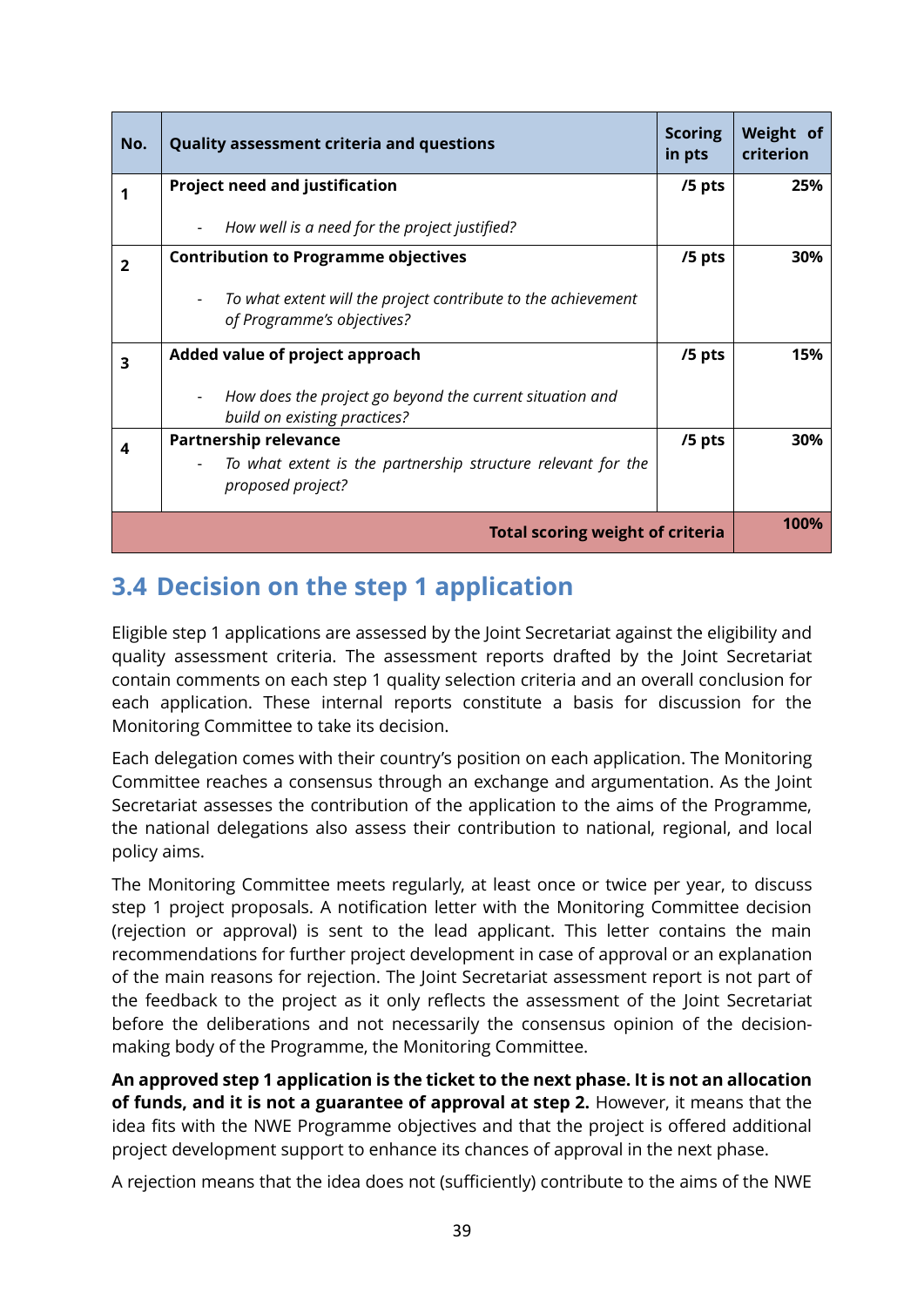Programme. The partnership can however reapply, taking into careful consideration comments and recommendations made by the Monitoring Committee in its notification letter.

If a project is declared ineligible at step 1, it may resubmit in a future call, provided that it meets the eligibility criteria.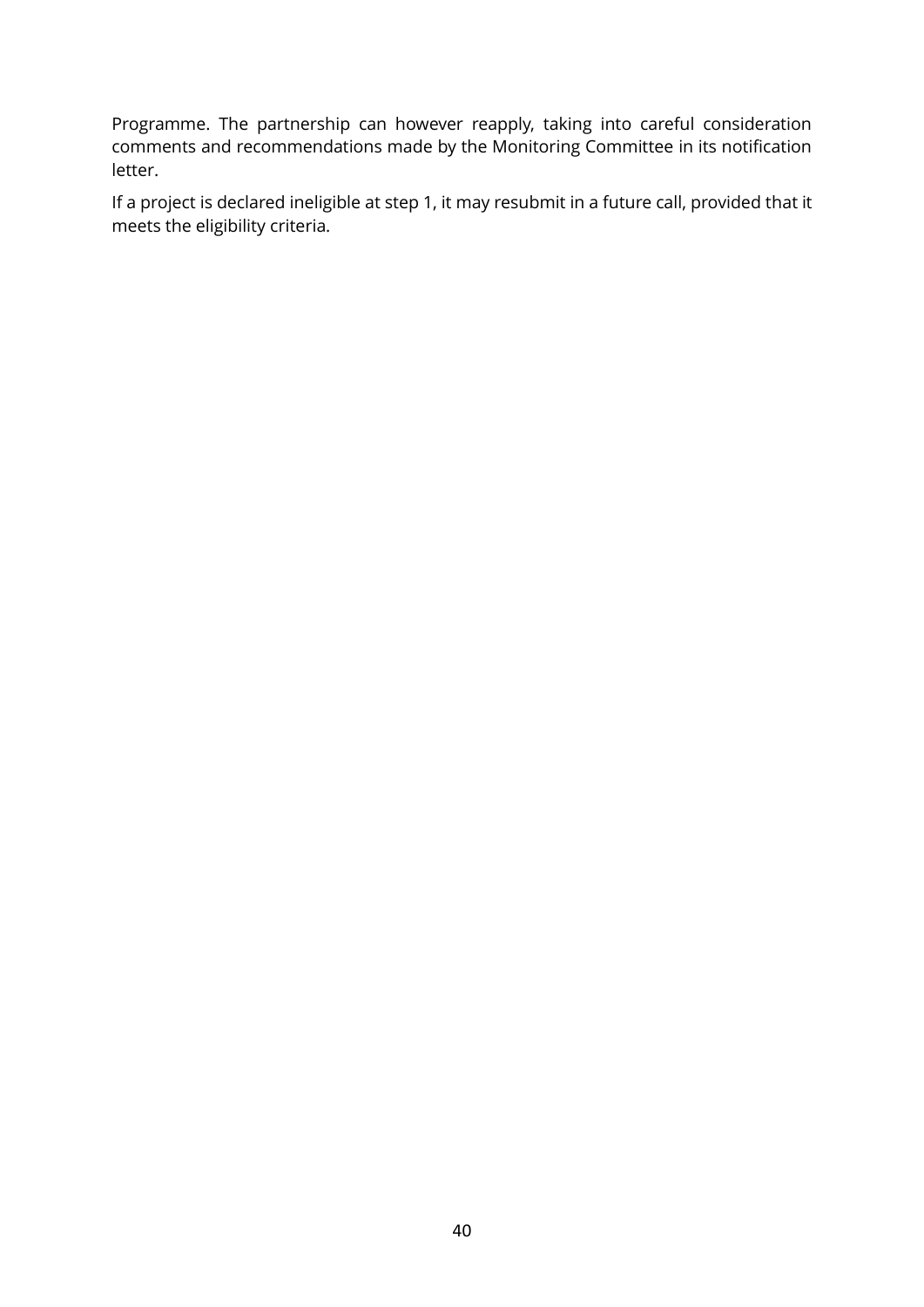# **4 APPLICATION AND ASSESSMENT AT STEP 2**

# **4.1 How to access, complete and submit the electronic application form at step 2**

When the Monitoring Committee approves a project proposal submitted at step 1, the online step 1 application form in Jems is re-opened for editing. Only project proposals that are approved at step 1 are allowed to submit a full version of an application form at step 2.

The step 2 online application form is available for editing until the deadline for the step 2 submission. Dates will be communicated at each call announcement in the Terms of Reference drafted for each call opening.

The online application form can be accessed on the NWE website at:

<http://www.nweurope.eu/apply/>

### **4.2 What's important at step 2**

The step 2 phase is for applicants to develop a full-length proposal, based on the step 1 application form they submitted.

During this phase, applicants need to edit the text included in their online application form at step 1, as well as answer additional questions which will appear in the step 2 form.

The step 2 application form is more detailed and includes additional sections (e.g., work plan, budget, etc.). Applicants are expected to use the step 2 application phase to elaborate their project idea, consolidate their partnerships, and develop a detailed work plan in line with the recommendations provided by the Monitoring Committee in the notification letter.

#### **4.2.1 Project overview**

The project duration and project summary, including the summary in all four Programme languages, needs to be updated to reflect any modifications made in the step 2 project proposal. The project summary must be clear, concise, and consistent across all four Programme languages.

#### **4.2.2 Project partnership and cooperation**

The partnership must be described as a whole (i.e., in the partnership description), as well as individually (i.e., partner profiles and roles). At step 1, project applicants were required to provide brief descriptions of them. At step 2, these sections need to be elaborated and/or updated. How partners intent to cooperate must be updated to reflect the final composition of the partnership.

#### **Partnership description**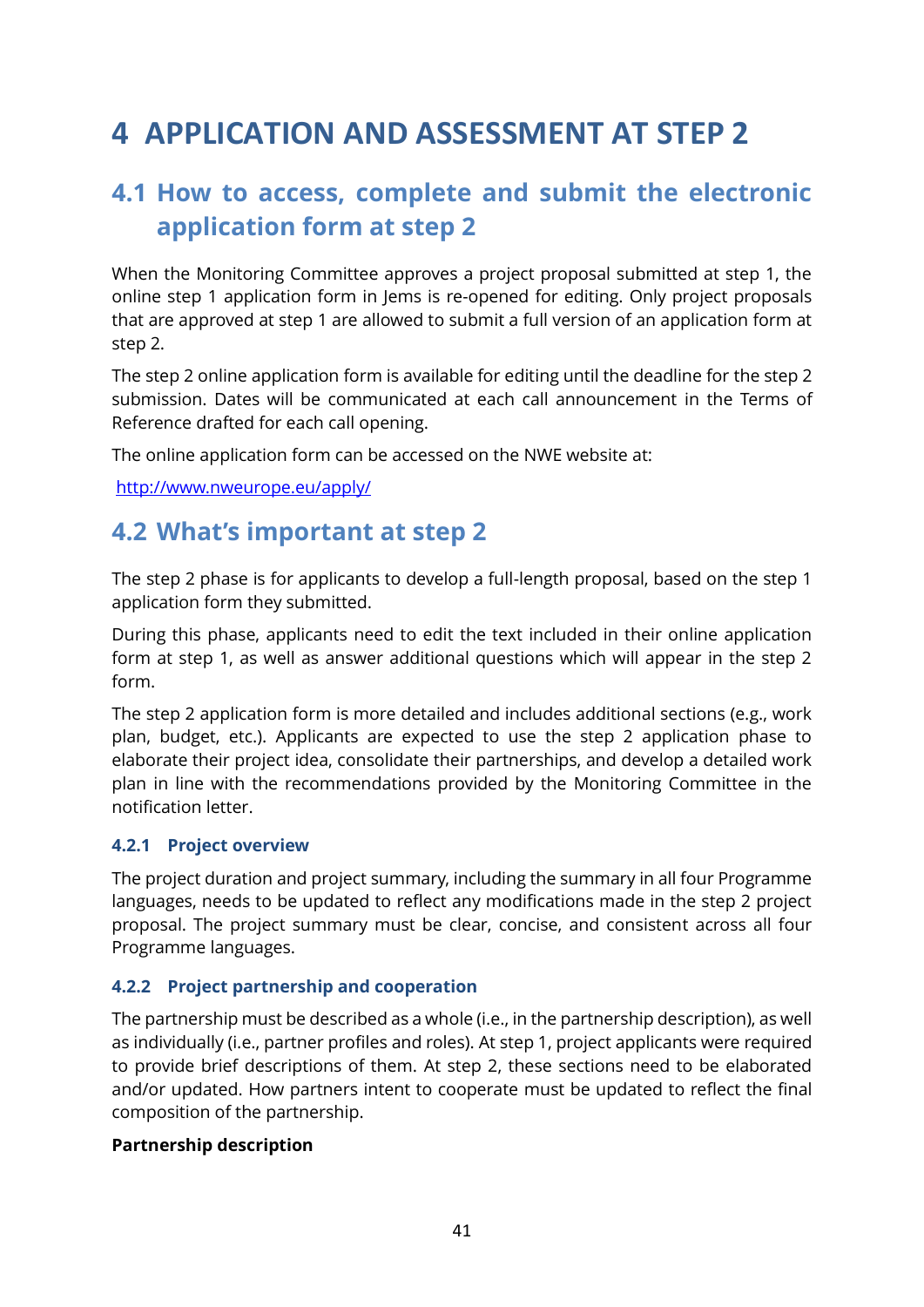The strategic concept of the partnership is introduced at step 1. At step 2, applicants are required to provide a description of the final partnership composition, partners' roles, and how they will interact and cooperate. They should explain how the composition of the partnership is appropriate for achieving the project's objective and results, and how they are relevant to address the territorial challenges identified. They must also describe how partners will cooperate transnationally.

Information should be provided on:

- the types of organisations involved, their competences, the complementarity of their roles and how the partnership will cooperate.
- the geographical areas where the organisations are based.

#### **Project partner description**

Project partner descriptions should be added and/or updated at step 2. The application needs to reflect any new partners who have joined the partnership during the step 2 application phase; and any adjustments made to the roles of partners which were already part of the step 1 application. Their motivation and contribution to the project should be provided in more detail.

Furthermore:

- The lead partner organisation role must be confirmed by the step 2 application deadline.
- Associated organisations can now be listed and described in the relevant section in detail.
- If a project partner (micro-enterprise or micro-NGO) would like to receive an advance payment, this should be indicated in the application form at step 2 (see **Section [5.5.5](#page-71-0)**).
- The Programme recommends lead partners to submit a scanned version of the signed **partnership agreement** (in pdf format only) together with the step 2 application form. Doing this will allow for a fast start-up phase of the project in the event of approval. A partnership agreement template will be provided by the Joint Secretariat. Projects can also submit the partnership agreement at a later stage, but no payments (e.g., preparation costs, progress report) will be processed if a partnership agreement is not signed and submitted to the Joint Secretariat.

#### **4.2.3 Project description**

#### **Project relevance and context**

In the step 2 phase, project applicants must review and further refine the project relevance and context section which they already provided at step 1.

Applicants must ensure that the information reflects the latest state of play and is consistent with the work plan and final partnership.

At step 2, there are few additional questions that applicants must answer.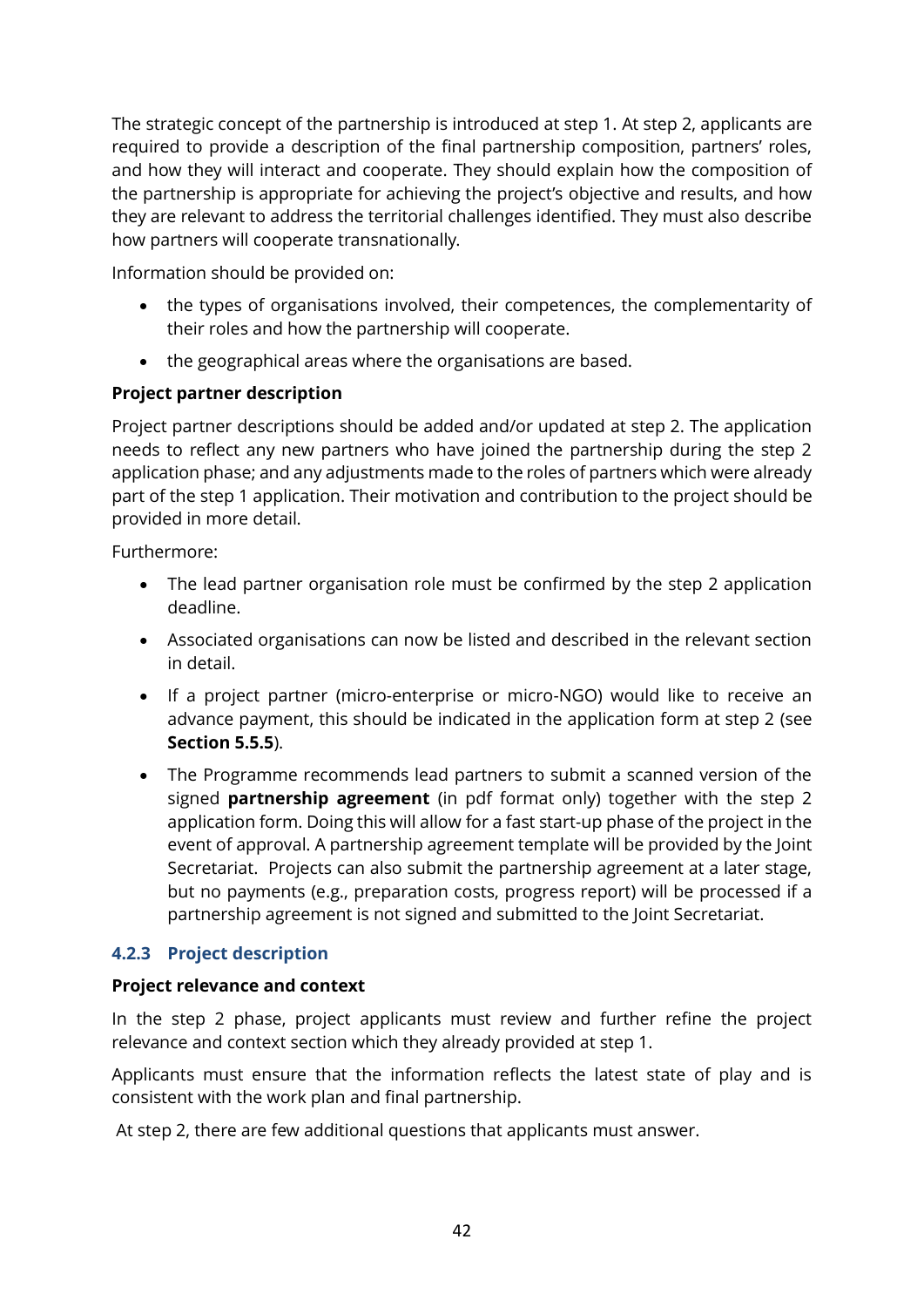- At step 1 applicants were asked to explain if they will develop and test new approaches; and/or if they will adapt and implement existing approaches for further uptake. At step 2, they must revise this section to explain *how* they will do this in line with the work plan.
- At step 2, applicants must identify and summarise any past or current EU or other projects and initiatives that they will use. They must also explain how their results/lessons learnt will be built into the work plan (i.e., how they will capitalise on this knowledge).
- Identified target groups must also be updated and described further as needed. Applicants must ensure that they clearly explain who will benefit from the project.

#### **Project objective and project specific objectives**

At step 1, project applications were asked to describe an overall project objective and list up to three foreseen project specific objectives.

At step 2, project applications are expected to:

- Refine and finalise their project objective, considering the recommendations provided by the Monitoring Committee (if any).
- Further develop and finalise **up to three project specific objectives** which need to be reached to achieve the main project objective.
	- o Project specific objectives need to be more specific than the overall objective.
	- o Their cumulative impact should allow the project to achieve its overall project objective. They thus need to be coherent with the project objective, precise and operational.
	- o Each project specific objective will need to be linked to a work package (hence up to three work packages are possible). Each work package will detail the activities, deliverables and outputs which will allow for the project to achieve each specific objective, and ultimately the overall project objective.

#### **Project results**

At step 1, project applicants were asked to indicate expected results, by providing a summary and a quantification. At step 2, project applicants need to refine and finalise the expected results and provide the final quantified values.

Results must be described in the relevant tables of the application form and must contribute to the Programme's outputs and results indicator framework. Before filling in the form, applicants should carefully read the section on indicators to understand what is expected from the Programme (see **Section [5.10](#page-86-0)**).

#### **Horizontal principles**

Sustainable development (in line with the UN's Sustainable Development Goals), equal opportunities, and non-discrimination, as well as equality between men and women, and inclusion, are the three major horizontal principles that constitute an integral part of EU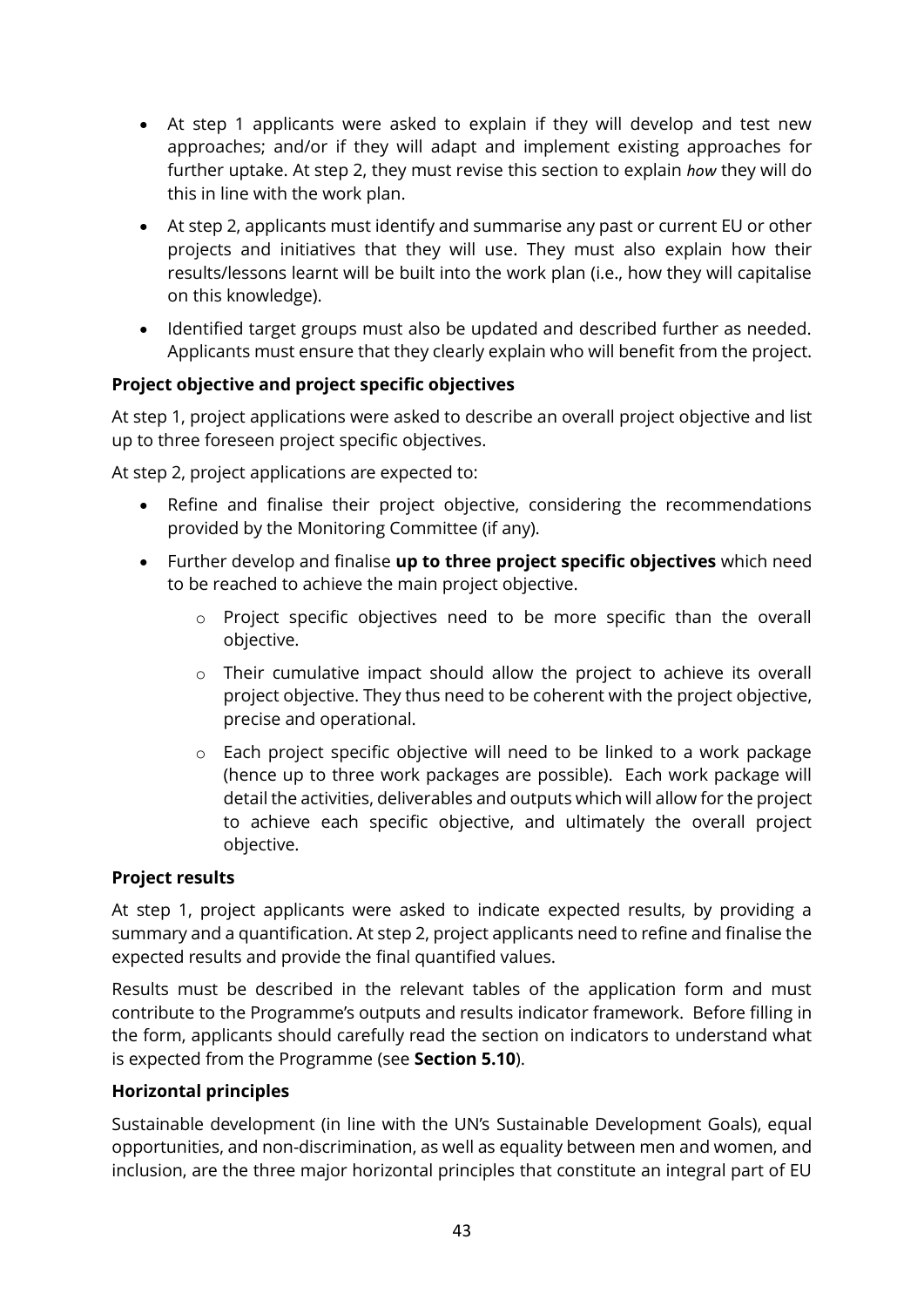policies and the NWE Programme. Please carefully check the related eligibility criterion to make sure the application complies with the Programme's requirements.

In practical terms this means that projects must not violate these principles in their activities, outputs, and results, or at the very minimum should be neutral in their effect on them. The project assessment will consider the promotion of these horizontal principles as a positive factor. Projects should therefore mention if they are planning any specific measures to follow these principles. Further details of the horizontal principles can be found in the *NWE IP.*

#### **4.2.4 Work plan**

#### **Work packages**

At step 2, project applicants need to develop a detailed work plan. The work plan must clearly detail how the project objectives will be reached and how the results will be achieved.

The work plan is divided into work packages. In every project work plan, **up to three work packages** are possible, with an unlimited number of activities and deliverables in each. There are no compulsory work packages.

The following should be considered:

- Each work package must contribute to achieving one project specific objective (with up to three project specific objectives contributing to the achievement of the overall project objective).
- Each work package must include a communication objective and communication target audiences to reach.
- All project activities must be planned in these three implementation work packages.

**Separate work packages for project management, communication or long-term effects** are not possible.

- **Communication activities** should be planned in each work package in line with the communication objective listed for each. It is compulsory to have at least one communication activity in each work package. Projects are expected to design and communicate tailored messages to their target audiences about the project's objectives, outputs, results, and benefits (see **Section [5.9](#page-80-0)**).
- The long-term durability of project outputs and results is of great importance for this Programme. All projects are expected to plan and implement activities that will ensure the replication and roll-out of their outputs and results. Activities to ensure long-term effects are inherently tied in with other project activities. As such, **activities to ensure long-term effects** must be planned in the relevant work packages, as appropriate. It is not compulsory to have an activity on longterm effects in each work package, but applicants must strategically plan longterm effects activities when designing their work plans (e.g., at crucial milestones of the project).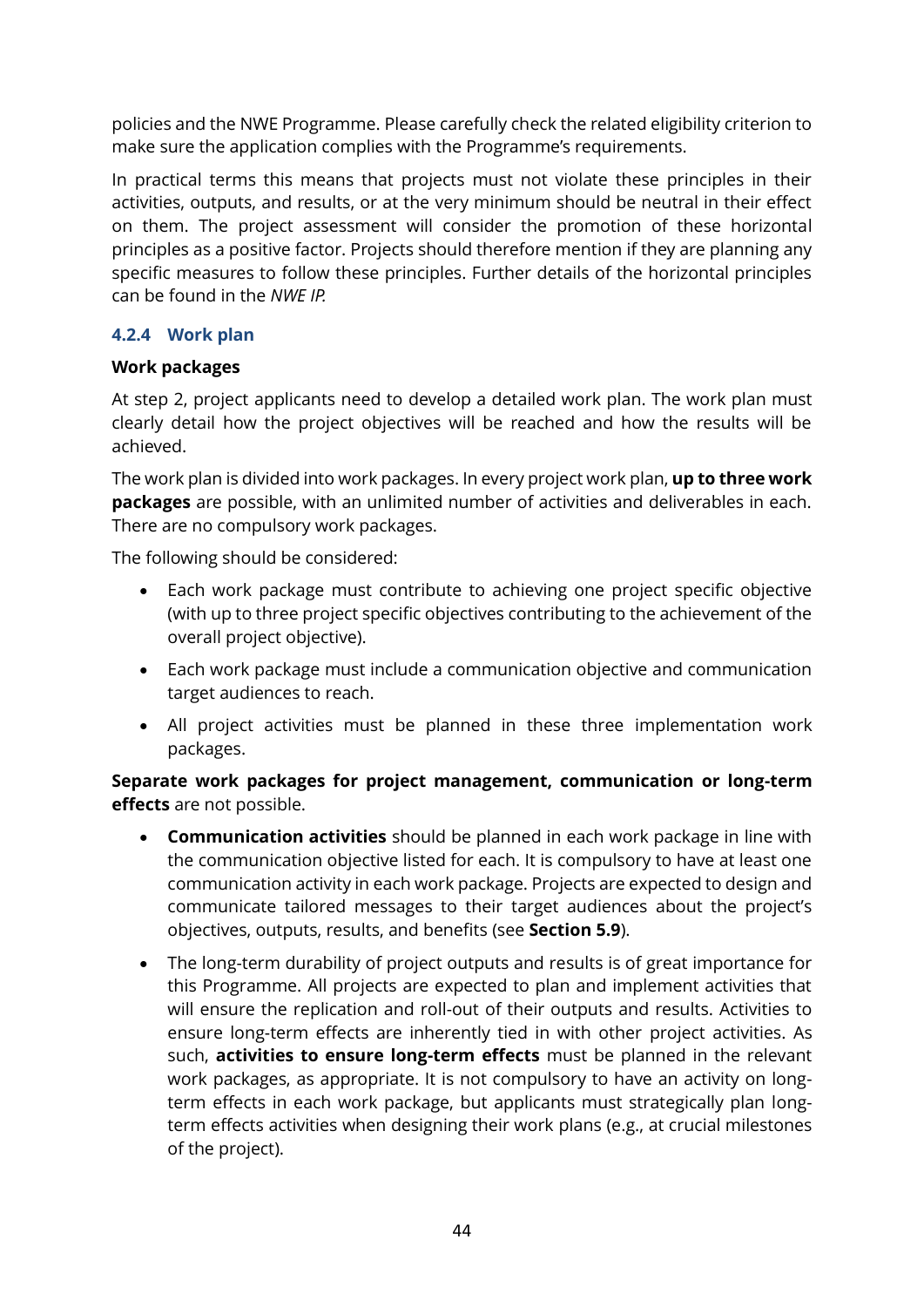• **Project management** should not be described in work packages. Applicants are asked to describe the key principles of project management and the approach they will adopt in the dedicated section on Project Management in the application form, where specific questions are listed. They do not need to describe the detailed project management activities they will implement in the work packages. Budget for project management should be integrated in all three implementation work packages.

#### **Activities, deliverables, and outputs**

Activities must be defined to outline the implementation steps that a project will undertake in a work package to achieve the project specific objective. They must be jointly designed and implemented.

The intermediary steps documenting progress towards an output can be defined as **deliverables**. They need to be efficiently designed and not numerous. Documentation of strategic importance, and not intermediary draft reports, should be defined as deliverables.

Outputs are outcomes of project activities. Together they contribute to achieving the expected results. They may take the form of different types of joint strategies, action plans, pilot actions, solutions, tools, and/or joint training schemes developed by a project. The main project outputs are the key tangible products of the project activities that can be physically counted. Main outputs should be allocated to the relevant work packages.

Projects **should limit the number of main outputs** they produce and ensure these contribute to the output indicators predefined by the Programme (see **Section [5.10\)](#page-86-0)**.

Not every work package needs to lead to a project output. And not every output needs to contribute to the output indicator framework of the Programme. A work package focusing on evaluation, for instance, might be crucial for the project as mid-term evaluation results will indicate how to adapt the piloting to make it more successful. However, it won't contribute to the project output and indicator framework.

The main outputs must be of high quality, relevant and properly defined. They must be of transnational value and:

- 1) be the result of intense transnational cooperation of several partners,
- 2) be of practical use for the defined project target group in partner regions,
- 3) be usable as a potential model solution that can be transferable to other locations within existing partner territories or in the longer term to other regions or countries. Ultimately, the long-term effects of the main outputs and results will depend on their successful use.

Overall, the project needs to strike a balance in designing a reasonable number of activities, deliverables, and outputs per work package. Having the ability to include as many activities and deliverables as needed provides projects with the space to express their work plan in detail. However, having too many activities and deliverables can also lead to confusion rather than clarity. Applicants are asked to be as focused and efficient as possible when designing their work plans.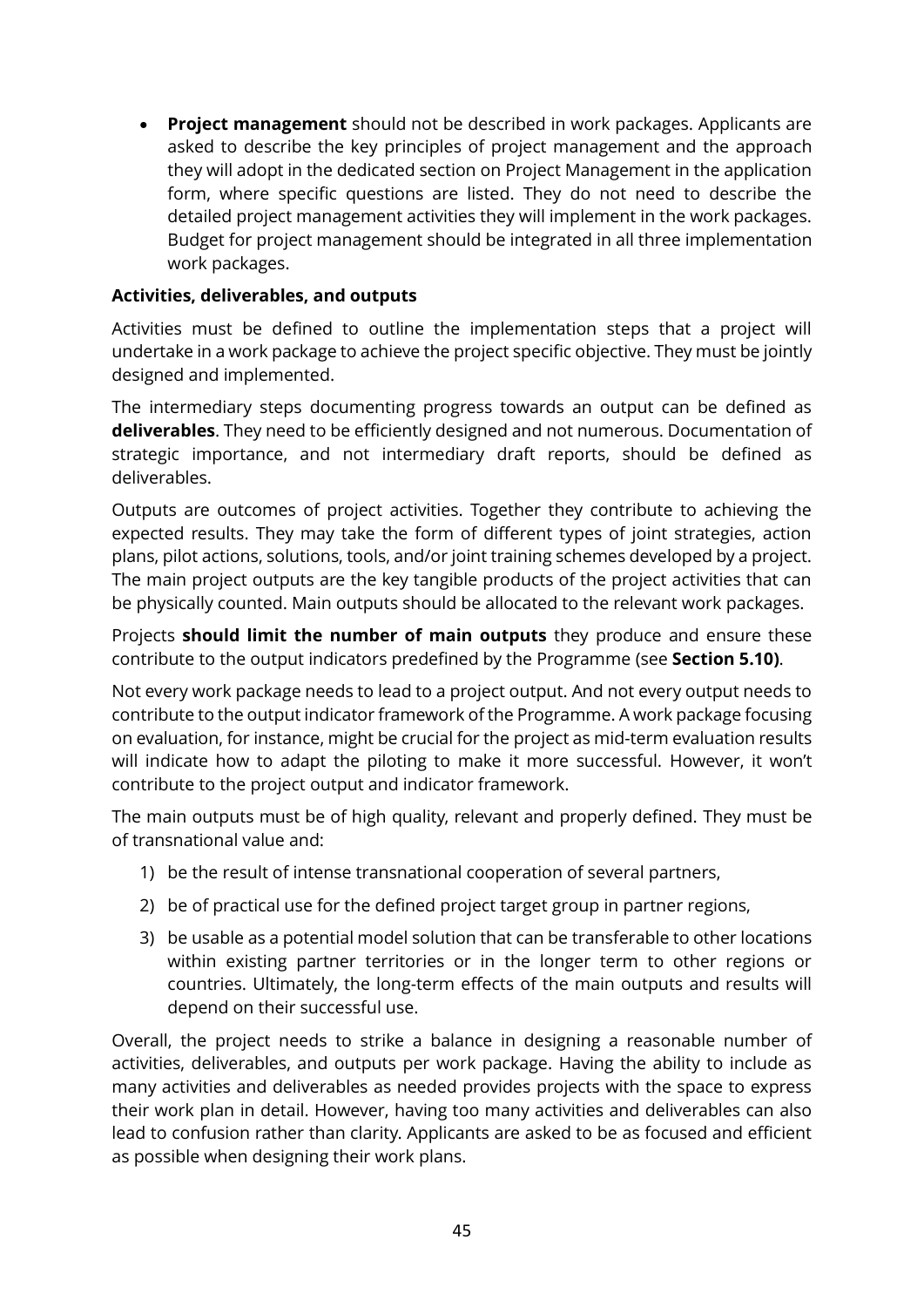#### **Investments**

At step 2 all investments should be described in detail. These need to be described in the relevant work packages in which they will be implemented. In the application form, applicants can add investment sections and fill in the required sections that appear. There are no separate work packages for investments.

The following information is required.

- **Investment justification:** Applicants must explain why an investment is needed to achieve the project objective. Applicants must describe the transnational relevance of the investment, who will benefit from it and how, and explain what challenge and opportunity it will address. They must also explain how it can be replicated, and how the experience coming from it will be used for the benefit of the Programme area.
- **Location and ownership:** Applicants must specify the exact physical location (NUTS3 code) and provide the name of the owner of the site where the investment is to be implemented. To ensure the durability of the investment is in line with regulations, projects need to indicate who will retain ownership of the investment after the end of the project and who will maintain it so that it continues to function in line with Programme requirements.
- **Investment documentation and risk:** To ensure that the planning and implementation timeline is as realistic as possible, projects need to list the main technical permissions (e.g., building permits) required by respective national legislation. Projects should indicate in detail if such permissions have already been acquired or when they can be expected. With respect to implementation risks, projects should highlight any key implementation steps where a go/no-go decision must be taken, explaining the risks in each case.

Possible types of investments are described in **Section 2.2.**

#### **Voucher schemes**

Voucher schemes are a means to achieve project objectives, and not an end in themselves. Applicants may consider voucher schemes as part of their project implementation, provided these are designed to deliver project outputs and results, and are part of a coherent work plan. If a project applicant considers that a voucher scheme is necessary to achieve a project objective, then the applicant must include the voucher scheme as activities in the implementation work packages, wherever most relevant. There is no requirement to include a separate work package on voucher schemes.

#### *What is a voucher scheme?*

A voucher scheme is an instrument which serves to confirm a certain transaction. Vouchers can be used in exchange for services to be rendered, or goods to be provided. Vouchers distributed by project partners to external recipients (e.g., SMEs, local authorities, NGOs, etc.) will usually be used to compensate for services received such as the expertise of the partner's staff, use of a partner's infrastructure, participation in trainings, or advice from an external expert.

*How should it be implemented?*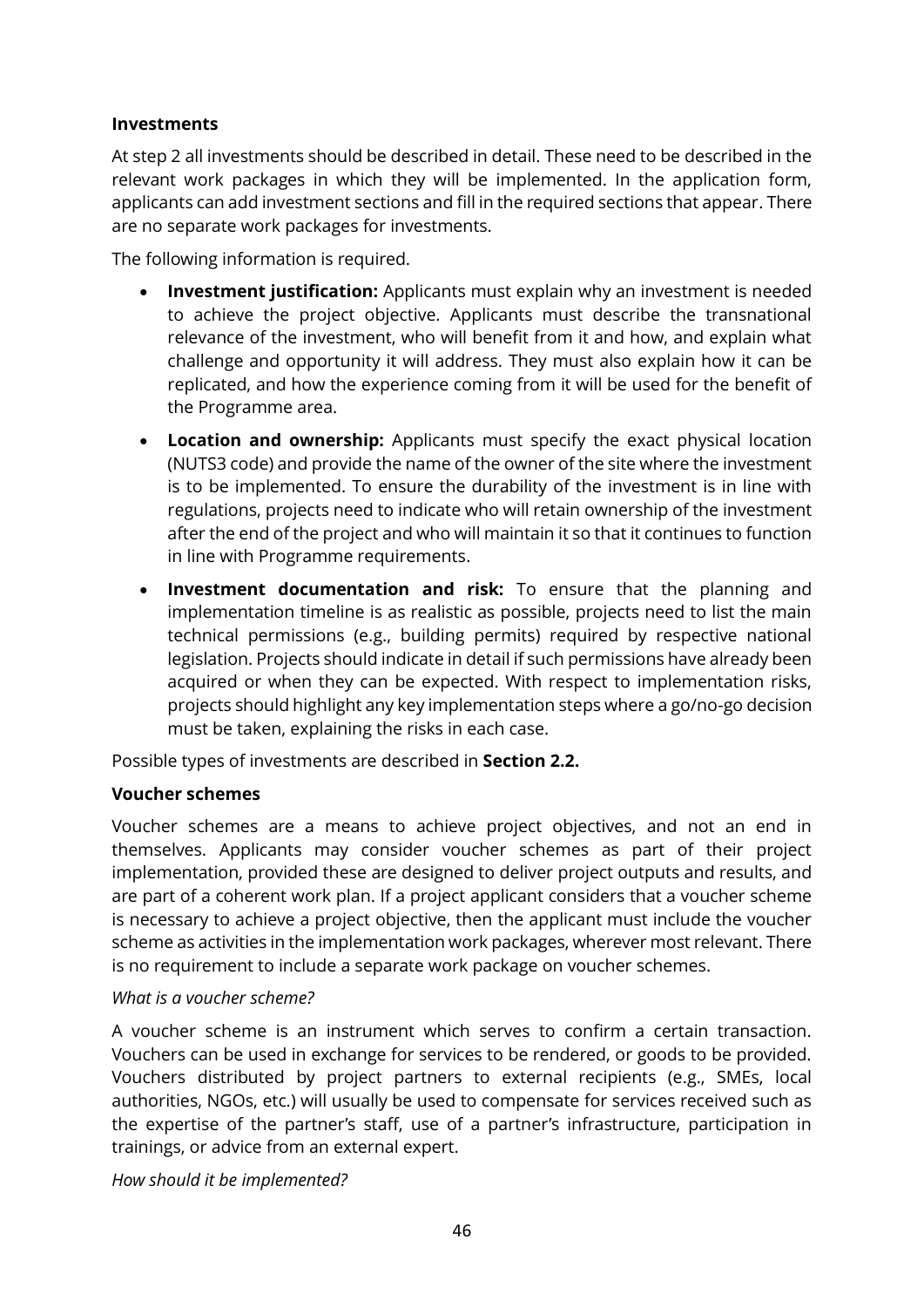A voucher scheme may be designed and deployed at a transnational level to encourage and facilitate certain activities in specific target groups (e.g., SMEs, local authorities, NGOs, etc.).

The following principles should be considered when designing a voucher scheme:

- It should be well defined and specific (e.g., target group, territory, sector). It should be clear in terms of what support will be provided to whom and for what reason.
- It should be delivered transnationally.
- It should be tailor made to the project. It should clearly help achieve the project objective and contribute to Programme output / results indicators. Generic voucher schemes are not a good fit for the Programme.
- It should be designed to deliver meaningful support to target groups (e.g., expertise, access to partner's infrastructure, participation in trainings, or advice of an external expert). Travel costs may be covered as part of a voucher delivering this support. Standalone, low impact (e.g., travel) vouchers are not a good fit for the Programme.
- It should be designed in accordance with the policy context and practical needs of target groups in the territories concerned. It must be designed in a bottomup manner reflecting actual needs.
- The individual voucher value should be well thought out and coherent with the objectives and expected results. For example, high-value vouchers can be risky for projects, with financial implications on the project if something goes wrong. They might also be difficult to hand out and implement within the lifetime of a project. On the other hand, vouchers that are of too small value are often seen as unattractive by recipients because the administrative burden associated with them outweighs their benefits.
- The support must be rendered by the project's end.

#### *What about the financial set-up?*

Voucher recipients do not make a financial contribution to the voucher. As such no cash in-flow to project partners is possible. The voucher is thus financed by project partner(s) who report expenditure to the Programme and get reimbursed in line with the Programme rules.

#### *How should it be described?*

When describing the voucher scheme, the following guiding questions need to be answered in the activity description. Activities should appear in work packages.

Content and financial set up

- How will the vouchers contribute to achieving the (specific) objective(s) of the project?
- What support will a single voucher deliver, for whom and in which territories?
- How many recipients will receive a voucher?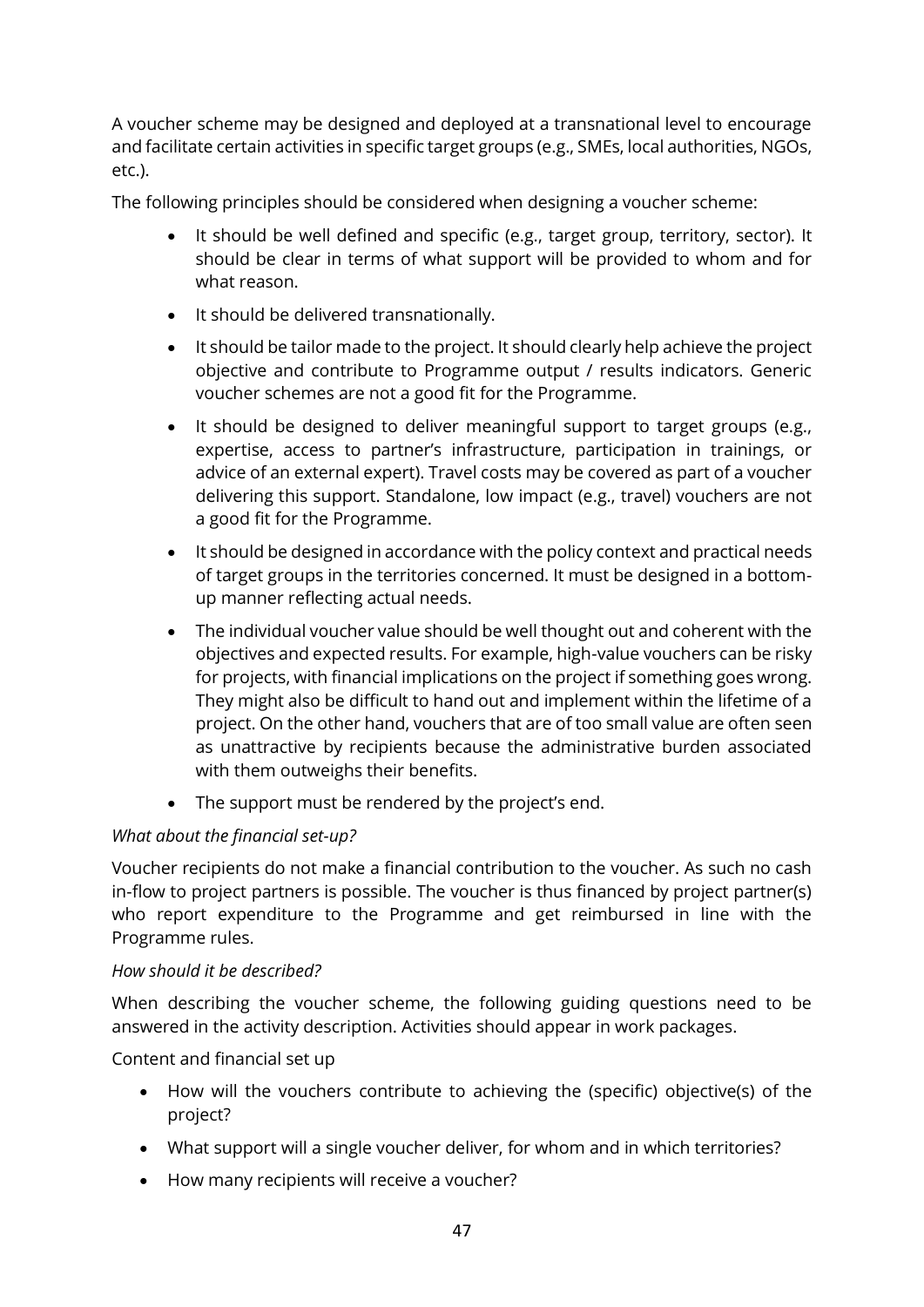• What is the total budget foreseen for vouchers? What will be the individual amount be per voucher?

#### Delivery

- What is the application procedure (i.e., start and end date of the voucher scheme, application form (if applicable), selection criteria)?
- How will the project attract applicants to the scheme?
- How will the voucher scheme be monitored and reported?
- What will be done if the interest in the vouchers is less than expected?

#### *State aid implications*

A voucher scheme might be considered as a state aid relevant intervention and state aid provisions might apply in relation to the recipients participating in the voucher schemes. More information on state aid can be found in **Section [5.7](#page-77-0)**.

#### **4.2.5 Project budget and project budget overview**

#### **Partner budget**

Following the detailed guidance given in **Chapter [5,](#page-55-0)** each partner should define its budget and detail expenditure for which they expect to be responsible for and submit as financial claims to the Programme.

#### **When defining their budget partners should be as specific as possible and fill in the comments box defining the planned costs.**

Periods are automatically calculated on Jems, based on the start and end date of the project indicated in the project overview section. Each period covers six months (except potentially the last one, which depending on the end date could be shorter). The last period automatically finishes with the end date of the project.

The partners should also specify the planned sources of partner contribution to the budget (i.e., match-funding). This can be done by clicking on the 'define contribution' field. The partners then should fill in all sources of contributions for the project (see **Section [5.5.1\)](#page-69-0)**.

#### **Project budget**

After all partners have defined their individual partner budgets, the project budget overview table is created automatically, presenting different budgetary divisions and configurations.

#### **4.2.6 Attachments**

The Joint Secretariat strongly recommends that the partnership submits a scanned signed version of the partnership agreement along with the step 2 application form in Jems (in pdf format).

Moreover, all necessary documents regarding solvency of private partners (see point below) should also be uploaded in Jems.

Applicants should only upload documents in Jems that are specifically requested by the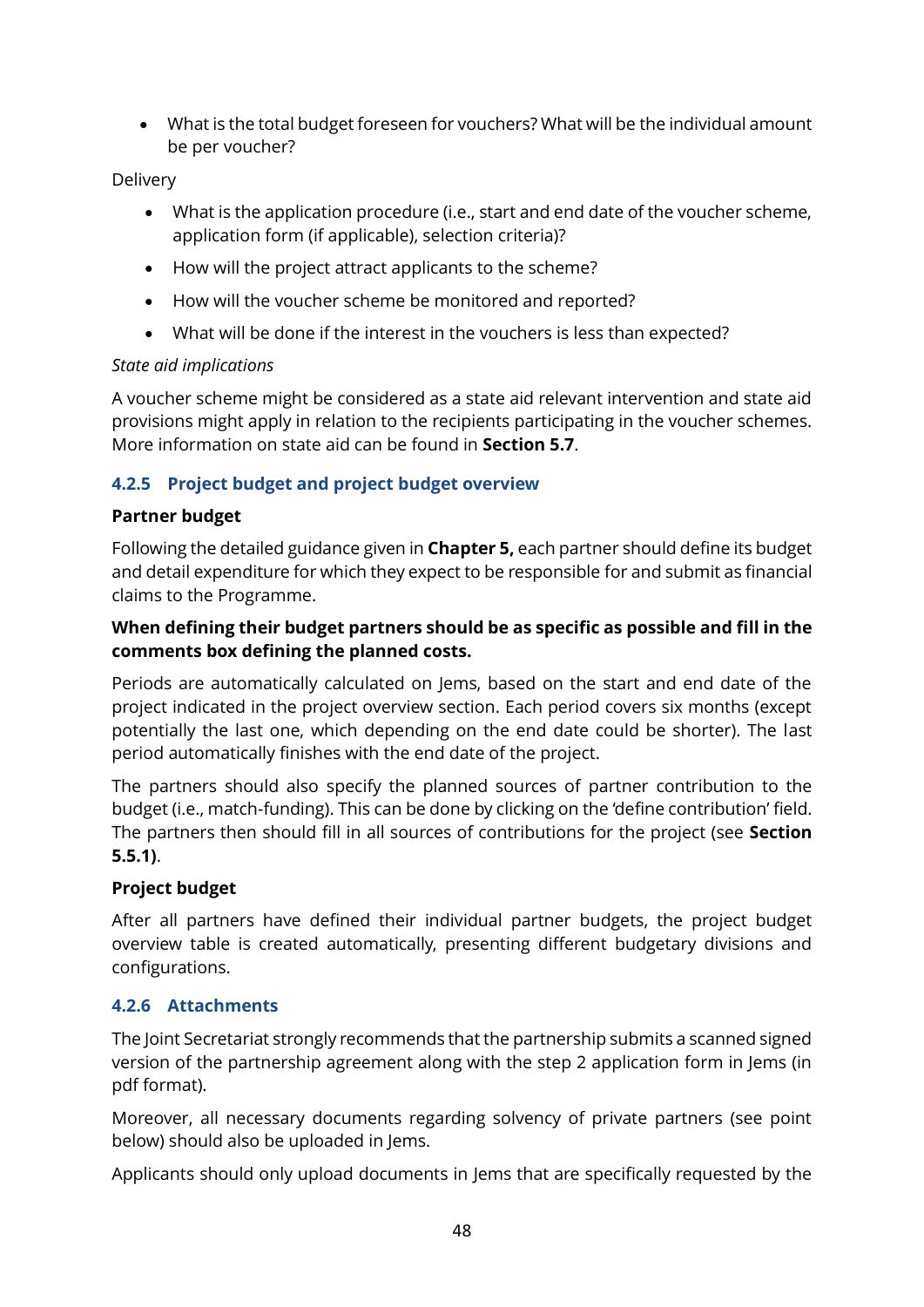Programme. Other attachments that are not clearly requested will not be read or assessed.

#### **4.2.7 Solvency checks**

All private partners will undergo a solvency check before the approval of the application at step  $2^{12}$ . The responsibility of the checks lies with the respective national authority of the Member State. This authority will decide on a case-by-case basis how detailed this check will be and what documentation is required.

The information that will normally be asked for are the national equivalents of:

- 1. Financial statement for the two most recent years, and
- 2. Excerpts from the national company / association register.

In some Member States these documents are already available through various databases while other Member States ask the Joint Secretariat to collect the documentation necessary for solvency checks. The table below specifies the requirements regarding the submission of the documents, depending on the location of the private partner:

| <b>Private partner location</b> | <b>Documents required</b>                              |  |  |
|---------------------------------|--------------------------------------------------------|--|--|
| France, Germany, Ireland,       | All private partners need to submit the following      |  |  |
| Luxembourg, Belgium             | documents:                                             |  |  |
| (Wallonia and Brussels-         | 1. Financial statement of the last two years           |  |  |
| Capital)                        | 2. Excerpts from the national company register         |  |  |
|                                 |                                                        |  |  |
|                                 | These documents need to be uploaded in Jems before     |  |  |
|                                 | the submission of the step 2 application form.         |  |  |
| Netherlands, Belgium            | No documentation is required at step 2. The national   |  |  |
| (Flanders) and Switzerland      | authority in charge of the solvency check might get in |  |  |
|                                 | touch with the private partner directly.               |  |  |

Solvency checks are performed to mitigate the risk that private partners run into insolvency during the implementation of the project. Private partners are required to inform their Lead Partner and the Joint Secretariat, without delay, of any such problems. Lead partners must immediately suspend any payments to the concerned partner. The

<sup>&</sup>lt;sup>12</sup> Private partners that meet the definition of a body "governed by public law" do not need to undergo a solvency check. According to Directive (EU) 2014/24 Article 3, a body "governed by public law" is defined as one:

<sup>(</sup>a) established for the specific purpose of meeting needs in the general interest, not having an industrial or commercial character; and

<sup>(</sup>b) having legal personality; and

<sup>(</sup>c) financed, for the most part by the state, or regional or local authorities, or other bodies governed by public law; or subject to management supervision by those bodies; or having an administrative, managerial, or supervisory board, more than half of whose members are appointed by the State, regional or local authorities or by other bodies governed by public law.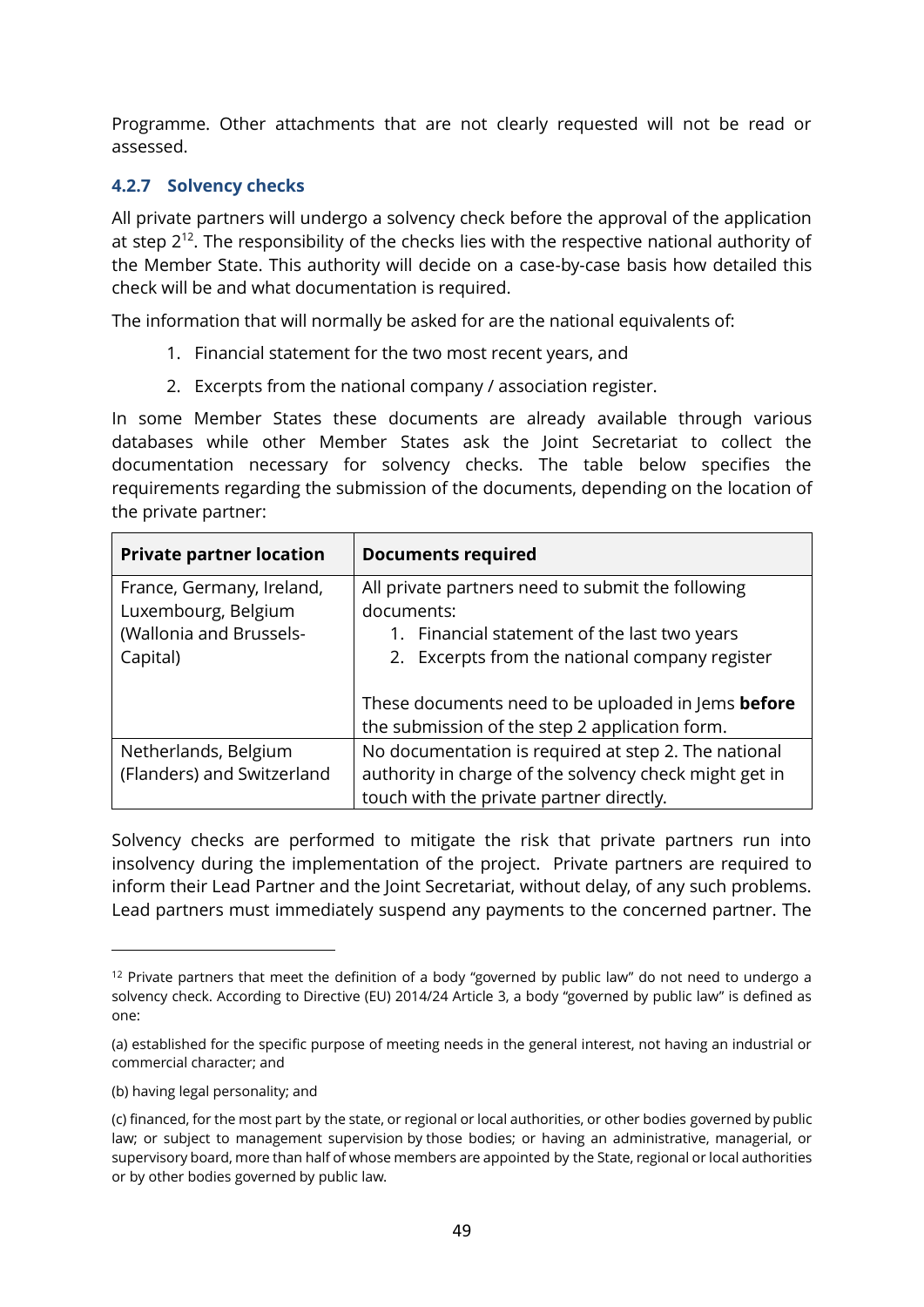Programme has the right to suspend payment of the private partners' part of any pending progress report.

## **4.3 Project assessment at step 2**

#### **4.3.1 Assessment procedure**

If the step 1 application is approved, project applicants must submit the full-length step 2 application form by the indicated deadline. Once the call is closed, the Joint Secretariat assesses the project application against the eligibility and quality assessment criteria.

Project applications are assessed by members of the Joint Secretariat who were not involved in the project development process. Only the content of the application form submitted in Jems is assessed.

The quality assessment criteria applied at step 2 are divided into *strategic* and *operational* quality assessment criteria. The strategic criteria are used to assess eligible project applications according to their strategic relevance to the Programme. Operational criteria relate to the quality of the work plan and budget. The Joint Secretariat assesses the applications based on six quality assessment criteria in total. Each criterion has a different weight in the overall score of the proposal (see **Section [4.3.3](#page-52-0)**)**.** Equal weight is given to the strategic elements of the project and the operational elements.

As at step 1, a score from 1-5 will be attributed to each of the criteria:

**5 (very good)** - The proposal addresses all relevant aspects of the criterion. The information provided is clear and coherent. Any shortcomings are minor.

**4 (good)** - The proposal addresses the criterion well. However, a small number of shortcomings are present (e.g., some parts of the application form are not well elaborated, the work plan provides little space for unexpected delays, etc.).

**3 (sufficient)** - The proposal fulfils the criterion to a sufficient level. However, some aspects of the criterion have not been fully met and/or not clearly explained (e.g., the proposed partnership lacks certain expertise needed to address the identified challenge; the implementation steps are not fully clear based on the description in the application form).

**2 (weak)** - The proposal has serious shortcomings in relation to fulfilling the criterion. The information provided is of low quality (e.g., the need for the project is not clearly justified; the main outputs are badly described; the target groups are not described).

**1 (insufficient)** - The proposal inadequately addresses this criterion. The proposal addresses issues that are not of relevance to the Programme as set out in the *NWE IP*; and/or the information in the application form is, missing, incomplete or irrelevant.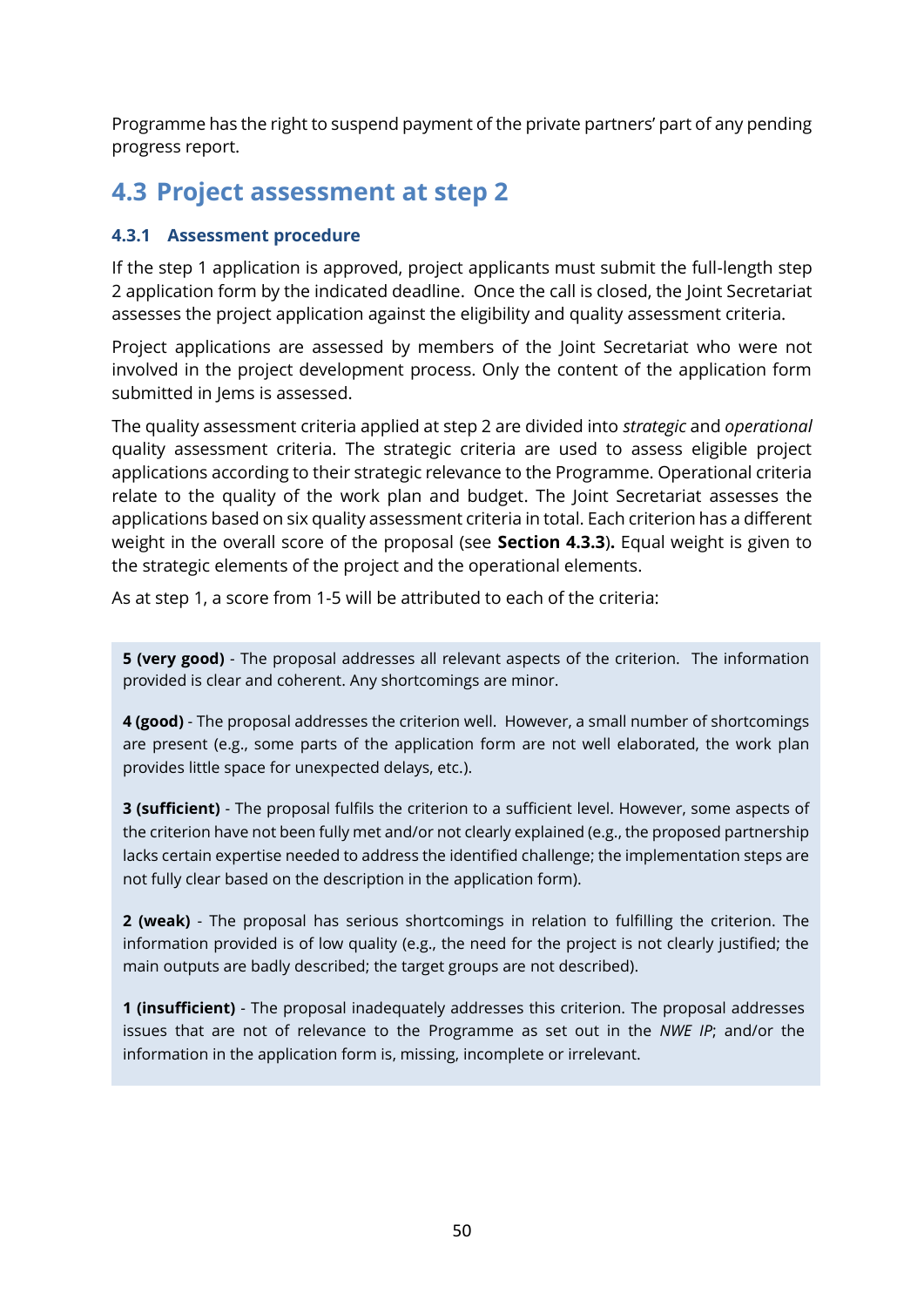#### **4.3.2 Step 2 eligibility criteria**

|                         | <b>Eligibility criteria</b>                                                                                                                                                     | <b>Description</b>                                                                                                                                                                                                                                                                                                                                                                                                                  |
|-------------------------|---------------------------------------------------------------------------------------------------------------------------------------------------------------------------------|-------------------------------------------------------------------------------------------------------------------------------------------------------------------------------------------------------------------------------------------------------------------------------------------------------------------------------------------------------------------------------------------------------------------------------------|
| 1                       | The application was submitted<br>on time through the electronic<br>monitoring system (Jems). The<br>deadline was respected.                                                     | The application was submitted by the deadline set in the<br>Terms of Reference for the call for proposals.                                                                                                                                                                                                                                                                                                                          |
| $\overline{2}$          | All sections of the application<br>have been completed.                                                                                                                         | All fields in the application form are mandatory.                                                                                                                                                                                                                                                                                                                                                                                   |
| 3                       | The project confirms that it<br>obeys national and EU<br>legislation.                                                                                                           | The lead partner confirms this by submitting the<br>application form.                                                                                                                                                                                                                                                                                                                                                               |
| $\overline{\mathbf{4}}$ | The application is completed<br>in English.                                                                                                                                     | All sections of the application must be written in English.                                                                                                                                                                                                                                                                                                                                                                         |
| 5                       | The project involves at least<br>three partners from three<br>different countries. At least<br>two of these partners must be<br>from a region within the NWE<br>Programme area. | As an example, this means a project application with<br>three partners from Düsseldorf, Waterford, (both places<br>are located inside the NWE Programme area) and<br>Marseille (outside the NWE Programme area) would be<br>eligible; whereas a project with three partners from Lyon,<br>Munich (both places are located outside the NWE<br>Programme area), and Rotterdam (within the NWE<br>Programme area) would be ineligible. |
| 6                       | The Lead Partner is an<br>organisation from an EU<br>Member State and from the<br>NWE Programme area <sup>13</sup> .                                                            | The lead partner must always be an organisation from<br>the NWE Programme area and from an EU Member State.<br>This means that organisations from Switzerland or from<br>regions of Member States outside of the Programme area<br>(e.g., Lyon, Munich) cannot be lead partners.                                                                                                                                                    |
| 7                       | The lead partner is an<br>organisation which is public,<br>non-profit, or a body governed<br>by public law. 14                                                                  | 'Profit-making' organisations can never be a lead partner.<br>Application forms with such a lead partner are ineligible.<br>Please note that the step 1 lead partner can be changed                                                                                                                                                                                                                                                 |

<sup>&</sup>lt;sup>13</sup> For Member States participating in the NWE Programme but with areas outside the Programme area (i.e., Germany and France), legal entities located outside the NWE Programme area can be LP if they fulfil all three of the following:

- they fulfil the basic requirements as set out in the remaining eligibility criteria.
- they carry out activities that are for the benefit of the regions in the NWE Programme area.

<sup>•</sup> they are competent in their scope of action for certain parts of the eligible area, e.g., federal, or regional ministries, federal agencies, national research bodies which are registered outside the programme area etc.

<sup>&</sup>lt;sup>14</sup> According to Directive (EU) 2014/24 Article 3, a body 'governed by public law' is defined as one: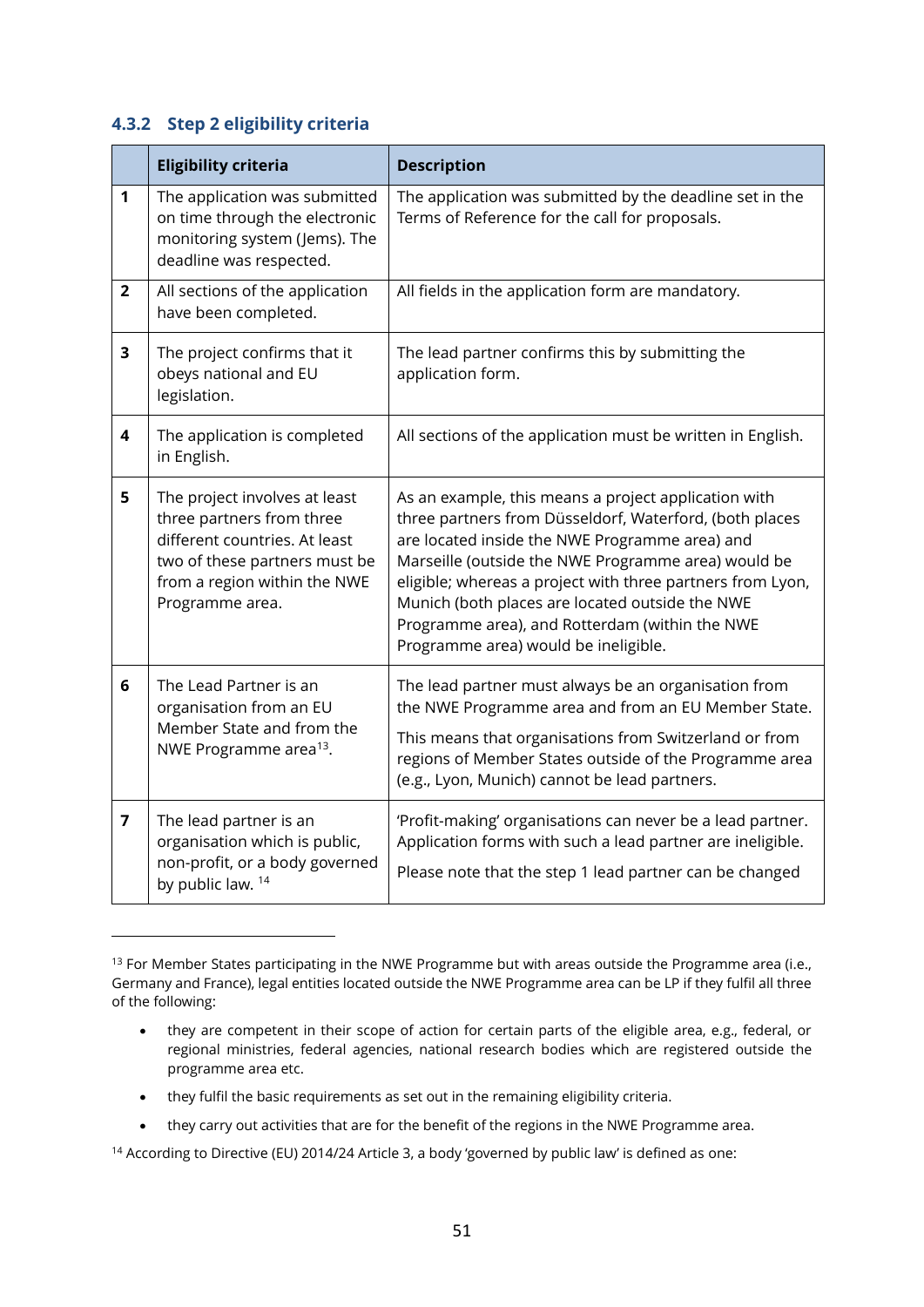|    | <b>Eligibility criteria</b>                                                                                                                                                                                                         | <b>Description</b>                                                                                                                                                              |  |  |
|----|-------------------------------------------------------------------------------------------------------------------------------------------------------------------------------------------------------------------------------------|---------------------------------------------------------------------------------------------------------------------------------------------------------------------------------|--|--|
|    |                                                                                                                                                                                                                                     | in the application at step 2.                                                                                                                                                   |  |  |
| 8  | The project summary is<br>provided in the four<br>Programme languages.                                                                                                                                                              | The project summary must be provided in Dutch, English,<br>French, and German.                                                                                                  |  |  |
| 9  | At least two partners remain<br>unchanged from step 1 to step<br>2.                                                                                                                                                                 | Two confirmed partners must remain unchanged<br>between the two application phases.                                                                                             |  |  |
| 10 | All partners (i.e., project<br>partners and associated<br>organisations) included in the<br>application form are legal<br>entities.                                                                                                 |                                                                                                                                                                                 |  |  |
| 11 | The project has chosen a<br>single Programme priority<br>from the dropdown menu and<br>one of the nine Programme<br>Specific Objectives.                                                                                            |                                                                                                                                                                                 |  |  |
| 12 | The project will be completed<br>no later than 30 June 2029.                                                                                                                                                                        | This is the date by which all projects under this<br>Programme must be completed. Project duration during<br>the application phase must be set in accordance with this<br>date. |  |  |
| 13 | All partners contribute to<br>project match funding. All<br>partners have a budget in line<br>with the eligible ERDF rate.                                                                                                          |                                                                                                                                                                                 |  |  |
| 14 | The project confirms (in the<br>application form) that it makes<br>a positive or neutral<br>contribution to the<br>Programme's horizontal<br>principles: equal opportunities<br>and non-discrimination,<br>equality between men and | This is done by submitting the application form. The<br>relevant parts of the application form must then be filled<br>in accordingly.                                           |  |  |

<sup>(</sup>a) established for the specific purpose of meeting needs in the general interest, not having an industrial or commercial character; and

(b) having legal personality; and

<sup>(</sup>c) financed, for the most part by the state, or regional or local authorities, or other bodies governed by public law; or subject to management supervision by those bodies; or having an administrative, managerial, or supervisory board, more than half of whose members are appointed by the State, regional or local authorities or by other bodies governed by public law.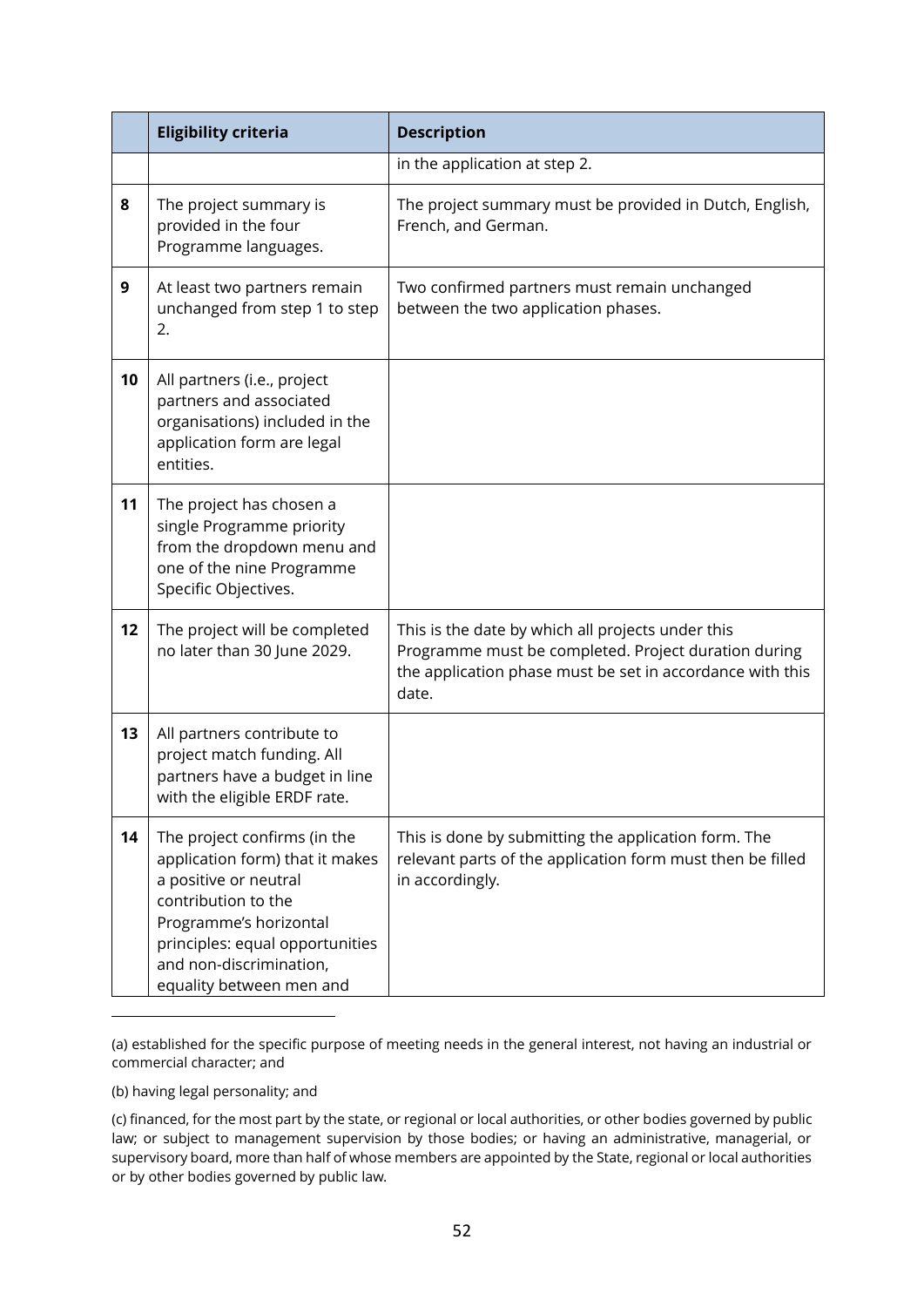|    | <b>Eligibility criteria</b>                                                                                                          | <b>Description</b>                                                                                                                    |
|----|--------------------------------------------------------------------------------------------------------------------------------------|---------------------------------------------------------------------------------------------------------------------------------------|
|    | women, sustainable<br>development.                                                                                                   |                                                                                                                                       |
| 15 | Mandatory cooperation<br>criteria (joint development,<br>joint implementation, joint<br>staffing, joint financing) are<br>fulfilled. | This is done by submitting the application form. The<br>relevant parts of the application form must then be filled<br>in accordingly. |

**Projects should be aware that automatic checks in Jems do not guarantee that a submitted application form is declared eligible. The lead partner remains responsible for checking that all eligibility criteria are met before final submission.** 

#### <span id="page-52-0"></span>**4.3.3 Step 2 quality assessment criteria**

| No.                                    | <b>Quality assessment criteria and questions</b>                                                           | <b>Scoring</b><br>in pts | Weight of<br>criterion |
|----------------------------------------|------------------------------------------------------------------------------------------------------------|--------------------------|------------------------|
|                                        | <b>Strategic assessment criteria</b>                                                                       |                          |                        |
| 1                                      | <b>Project relevance</b>                                                                                   | /5 pts                   | 15%                    |
|                                        | How well is a need for the project justified?                                                              |                          |                        |
|                                        | To what extent will the project contribute to the<br>achievement of the Programme objectives?              |                          |                        |
|                                        | How does the project go beyond the current situation and<br>build on existing practices?                   |                          |                        |
| $\overline{2}$                         | <b>Partnership and cooperation rationale</b>                                                               | /5 pts                   | 25%                    |
|                                        | To what extent is the partnership composition relevant for<br>the proposed project?                        |                          |                        |
|                                        | What added value does the cooperation bring?                                                               |                          |                        |
| 3                                      | <b>Project intervention logic</b>                                                                          | /5 pts                   | 10%                    |
|                                        | To what extent is the project intervention logic plausible?                                                |                          |                        |
|                                        | To what extent will project outputs have an impact beyond<br>$\overline{\phantom{a}}$<br>project lifetime? |                          |                        |
|                                        | Total scoring weight of strategic criteria                                                                 |                          | 50%                    |
| <b>Operational assessment criteria</b> |                                                                                                            |                          |                        |
| 4                                      | Work plan (work packages, activities, investments, outputs,<br>project management concept)                 | /5 pts                   | 25%                    |
|                                        | To what extent is the work plan realistic, consistent, and<br>coherent?                                    |                          |                        |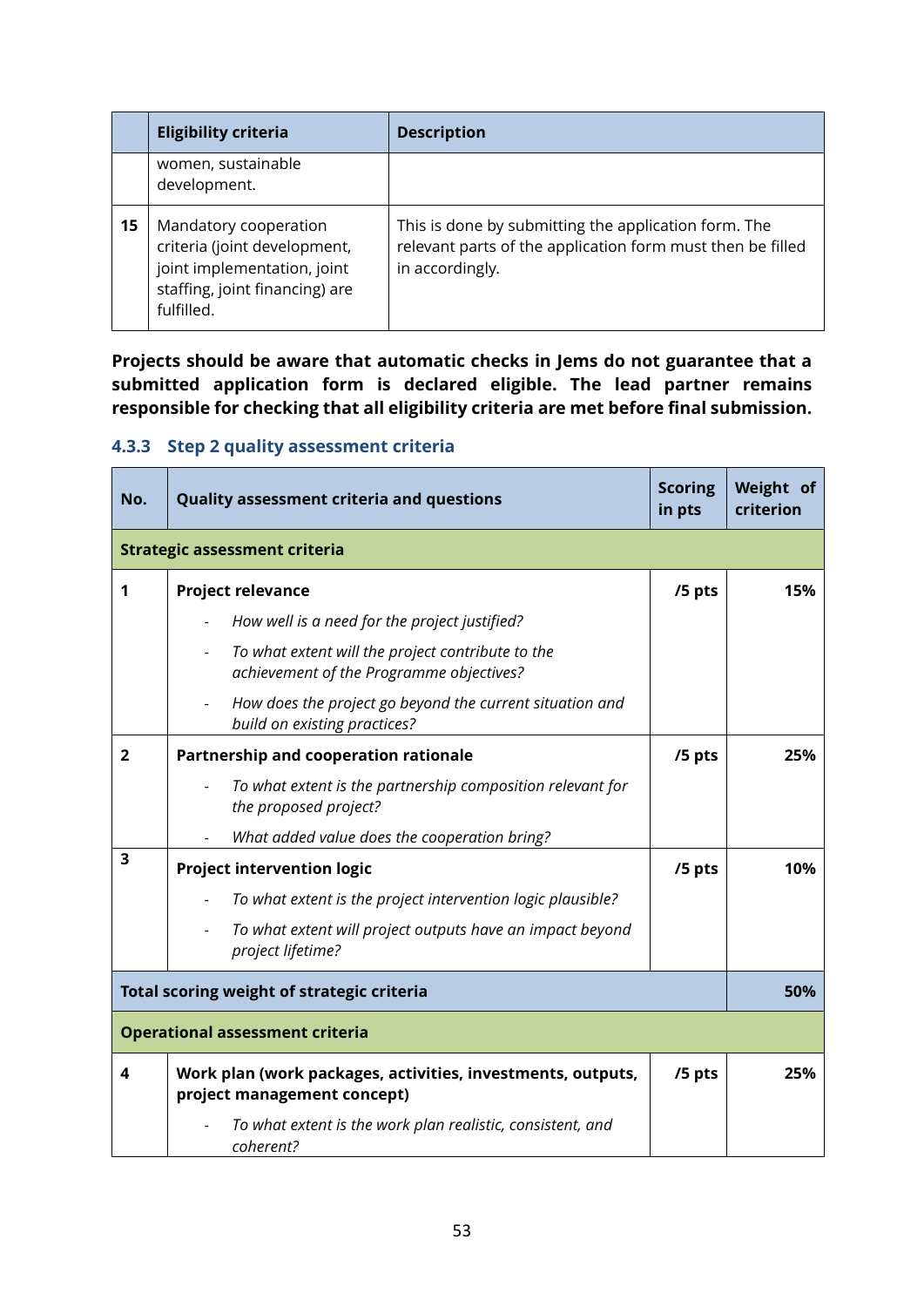| No.                                          | <b>Quality assessment criteria and questions</b>                                                                             | <b>Scoring</b><br>in pts | Weight of<br>criterion |  |
|----------------------------------------------|------------------------------------------------------------------------------------------------------------------------------|--------------------------|------------------------|--|
|                                              | <b>Strategic assessment criteria</b>                                                                                         |                          |                        |  |
| 5                                            | Communication                                                                                                                | $/5$ pts                 | 10%                    |  |
|                                              | To what extent are communication activities appropriate to<br>reach the relevant target groups and stakeholders?             |                          |                        |  |
| 6                                            | <b>Budget</b>                                                                                                                | /5 pts                   | 15%                    |  |
|                                              | To what extent is the project budget used in accordance<br>with the principles of economy, efficiency, and<br>effectiveness? |                          |                        |  |
| Total scoring weight of operational criteria |                                                                                                                              |                          | 50%                    |  |

# **4.4 Decision on the step 2 application**

The assessment reports drafted by the Joint Secretariat contain comments on each step 2 assessment criteria and an overall conclusion for each project application. These internal reports constitute a basis for discussion for the Monitoring Committee who take the decision on granting funding to applications. The Monitoring Committee meets regularly, at least once or twice per year, to discuss the step 2 project proposals. At the Monitoring Committee meeting, each delegation comes with their country's position on each application and through an exchange and argumentation, it reaches a consensus.

After a consensus is reached, a notification letter with the Monitoring Committee decision (rejection or approval) is sent to the lead applicant.

- In case of approval, this letter contains a list of technical requirements which need to be met before the project can start its implementation.
- In case of rejection, an explanation of the reasons for rejection is provided.

The Joint Secretariat assessment report is not part of the feedback to the project as it only reflects the assessment of the Joint Secretariat before the deliberations and is not the consensus opinion of the decision-making body of the Programme, the Monitoring Committee.

**The approval** of a project application is based on the submitted application form. As part of the technical requirements phase, some modifications may be requested to the project application form. The technical requirements phase is an opportunity to implement technical fixes to the project application, within a limited timeframe (usually two months). As soon as the technical requirements are met, the contracting phase of signing the subsidy contract (with the approved application form) between the Managing Authority and the lead partner can take place.

**A rejection** means that the originally approved step 1 idea did not develop into a sound project proposal and that major shortcomings are visible. In case the project partnership wants to reapply, it is advised to take into careful consideration comments and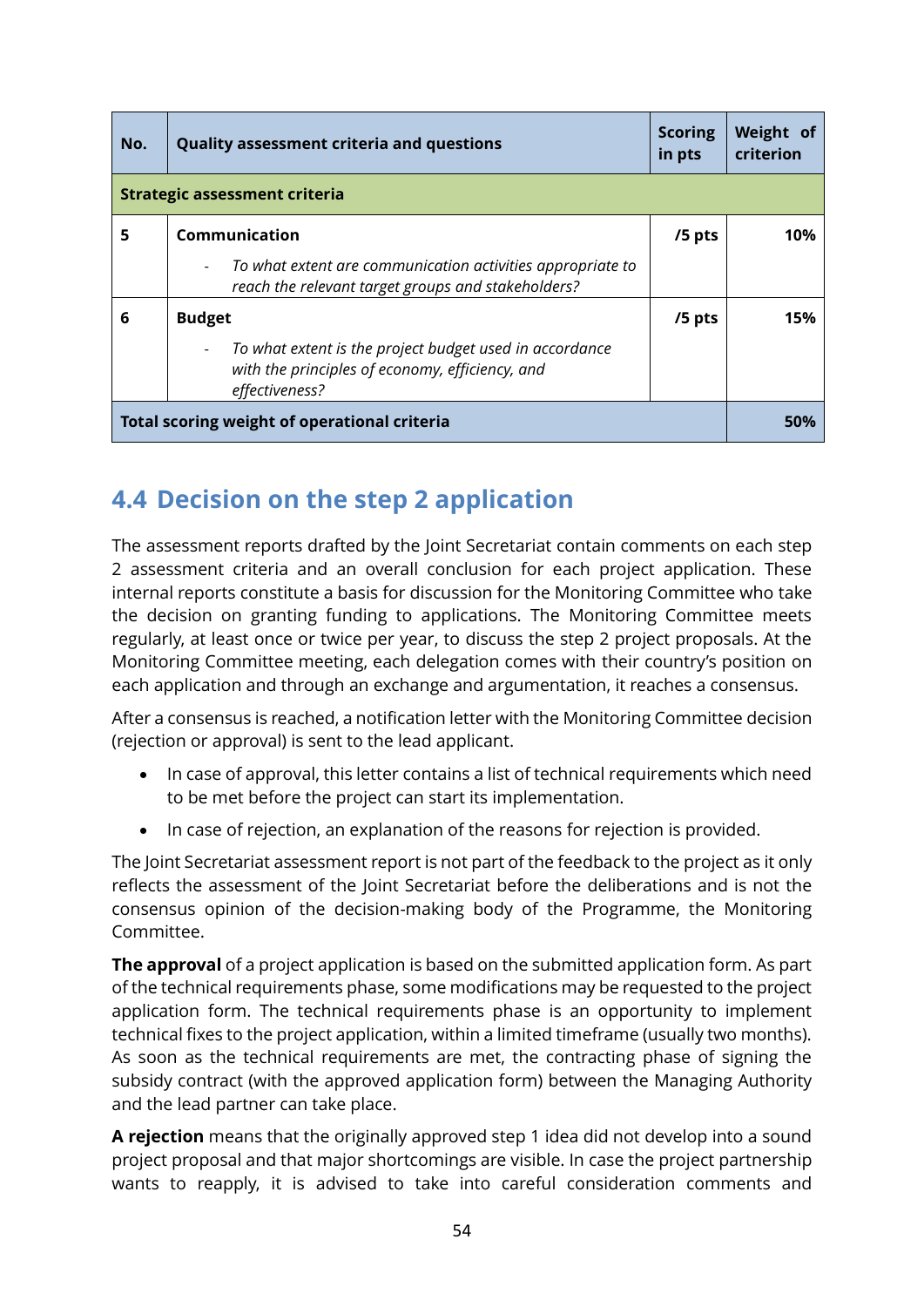recommendations made by the Monitoring Committee in its notification letter. A rejected step 2 application can only come back to the Programme at step 1.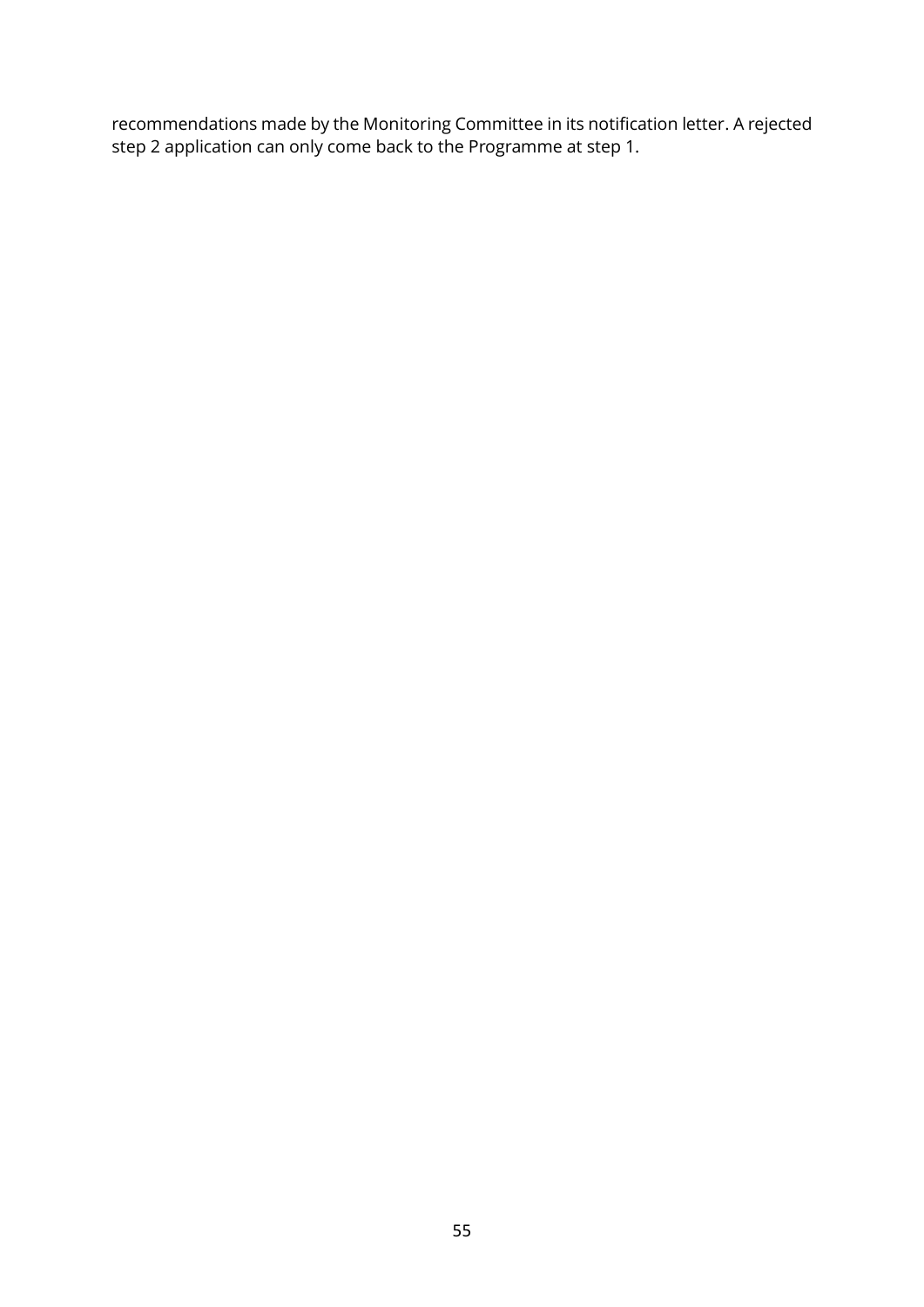# <span id="page-55-0"></span>**5 PROJECT IMPLEMENTATION**

# **5.1 Eligibility of expenditure: hierarchy of rules**

The hierarchy of rules applicable to Interreg projects is as follows<sup>15</sup>:

- European level EU regulations
- programme level specific rules decided for the NWE Programme
- national/regional level rules applicable in each Member State
- partner institutional level internal rules applicable to each partner organisation

This means that partners should first consider EU regulations when incurring expenditure. Where EU rules do not stipulate provisions, Programme rules apply. If neither the EU nor the Programme has a set rule, then national/regional legislation applies. Finally, the partner's internal rules should be followed if specific issues have not been covered by previous levels.



Please note that regarding the purchase of goods and services more detailed rules apply as described in **Section [5.6.](#page-72-0)**

# **5.2 Forms of support**

The NWE Programme distinguishes between support in the form of **real costs** and support in the form of **simplified cost options** (SCOs).

<sup>15</sup> Regulation (EU) 2021/1060, Article 63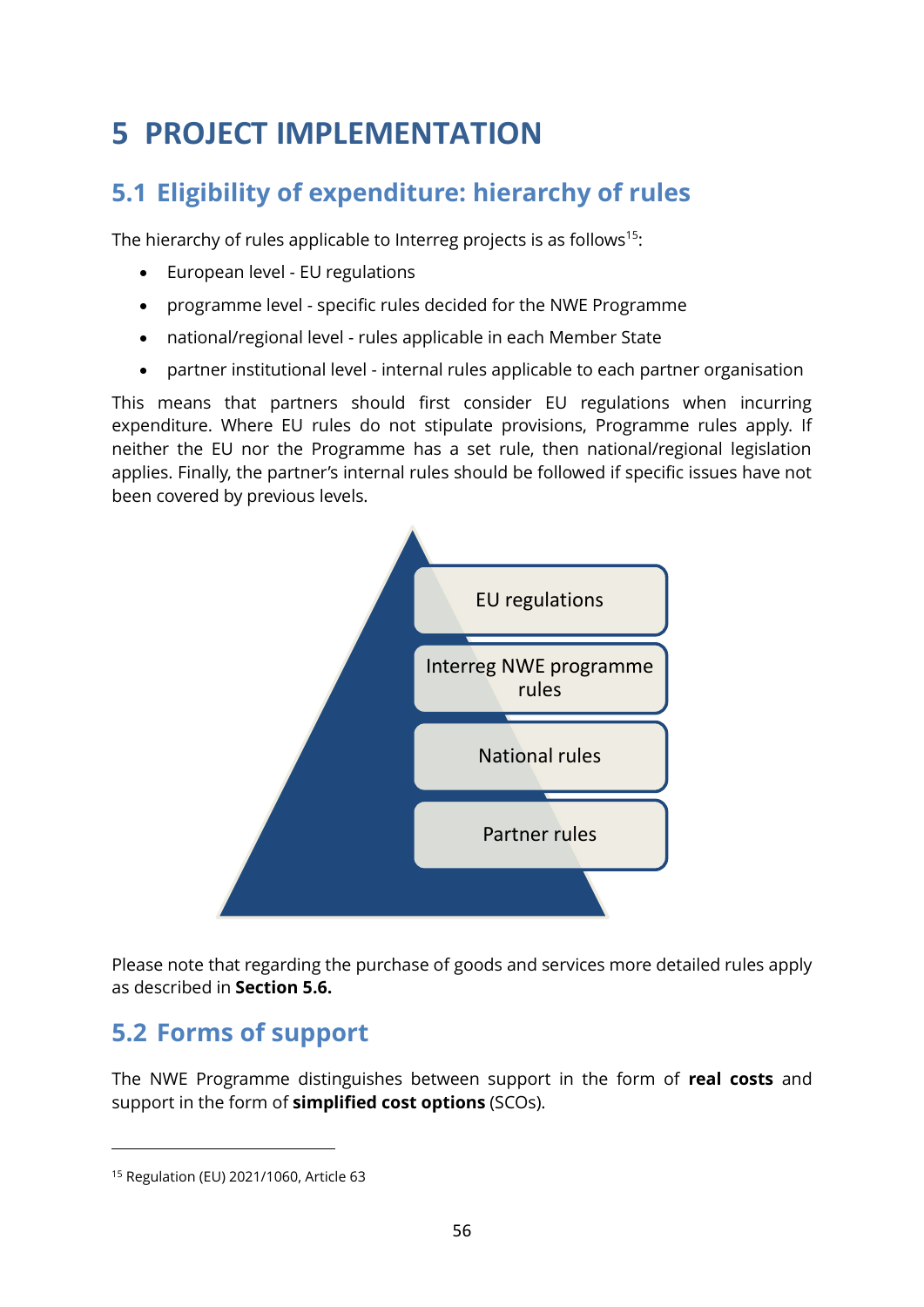#### **5.2.1 Real costs**

#### **Key principles of real cost expenditure**

To be eligible, real costs must:

- relate to activities set out in the application form, be necessary for carrying out these activities and for achieving the project's objectives, and be included in the approved budget;
- be reasonable, justified, consistent with the partner's internal rules, the EU, the Programme, and national rules and be in accordance with the principles of sound financial management;
- not be financed by other EU funds (double funding is strictly forbidden);
- follow relevant competition and procurement rules (see **Section [5.6](#page-72-0)**);
- be identifiable, verifiable, plausible, and determined in accordance with relevant accounting principles;
- be incurred and paid by the partner organisation, debited from its bank account after the start date and no later than the project end date;
- be substantiated by proper evidence allowing identification and checking.

#### <span id="page-56-0"></span>**5.2.2 Simplified cost options (SCOs)**

Simplified cost options can take the form of lump sums, flat rates, or unit costs.

The **key principles** of simplified cost options are:

- partners do not need to provide justification of expenditure; they do not need to document that the expenditure has been incurred, or that the lump sum, or flat rates correspond to reality;
- the flat rates are calculated on budgeted (in the application form) or reported on (in the progress report) real cost expenditure in Jems;
- any correction on reported real cost expenditure will result in a corresponding correction of the flat rate;
- control checks focus on the correct reporting of real costs and verify that no expenditure related to the flat rates or lump sum is included in any other budget line.

The following **types of simplified cost options** are possible in the Programme:

For lump sums in the NWE Programme: Lump sum of  $\epsilon$ 50,000 total eligible cost covering the preparation costs for project development (see **Section [5.5.6](#page-71-1)**).

For flat rates in the NWE Programme, there are two options:

- Option 1:
	- o Flat rate for office and administration costs: 15 % of each partner's eligible staff costs. This form of reimbursement is obligatory for all beneficiaries.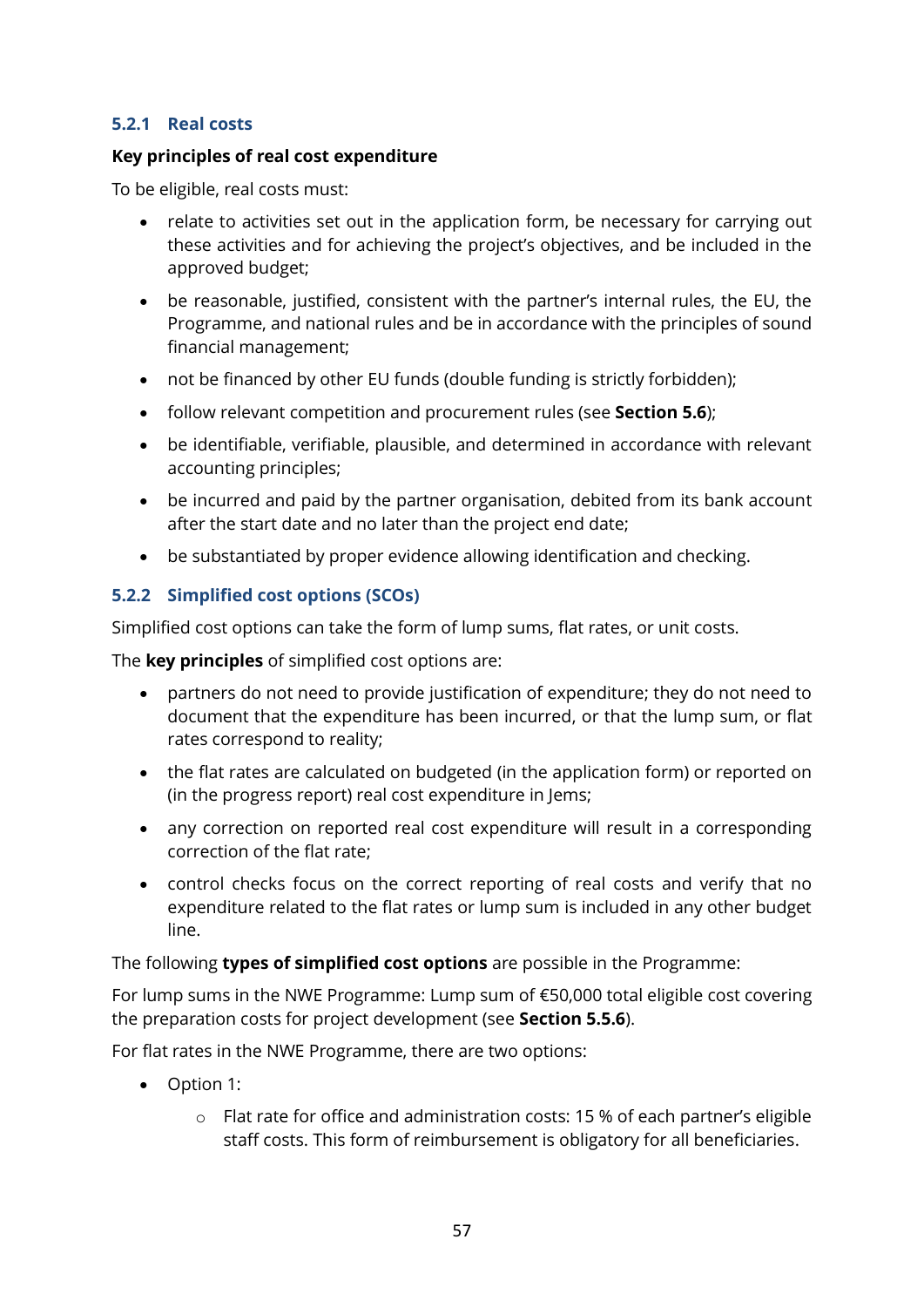- o Flat rate for travel and accommodation costs: 6 % of each partner's eligible staff costs, except for Irish partners which will get 8%. This form of reimbursement is obligatory for all beneficiaries.
- Option 2:
	- o 40% flat rate for eligible direct costs other than direct staff costs.
	- o All eligible direct costs of a beneficiary other than staff costs can be reimbursed based on a flat rate of 40 % of direct staff costs.
	- o Each beneficiary must choose whether to opt for this 40% flat rate before submitting the application form.
	- o If this option is selected, the beneficiary only needs to document expenditure related to staff costs.

#### *Example calculation for the 40% flat rate based on reported staff costs.*

|                    | Eligible reported staff costs                                                                  | €36,000 |
|--------------------|------------------------------------------------------------------------------------------------|---------|
|                    | Flat rate for all other costs                                                                  | 40%     |
|                    | Eligible other costs (automatic reporting $\in$ 14,400<br>without proof of actual costs) (A*B) |         |
| <b>TOTAL COSTS</b> |                                                                                                | €50,400 |

If the 40% flat rate on staff costs is selected, then the partner who spends €36,000 on staff costs will generate a further €14,400 to cover all other costs (i.e., office and administration, travel and accommodation, equipment, external expertise and services, and infrastructure and works). Its overall costs will amount to €50,400.

Assuming the partner's grant rate is 60%, then the Programme will pay €30,240 ERDF (= 50,400 x 0.6).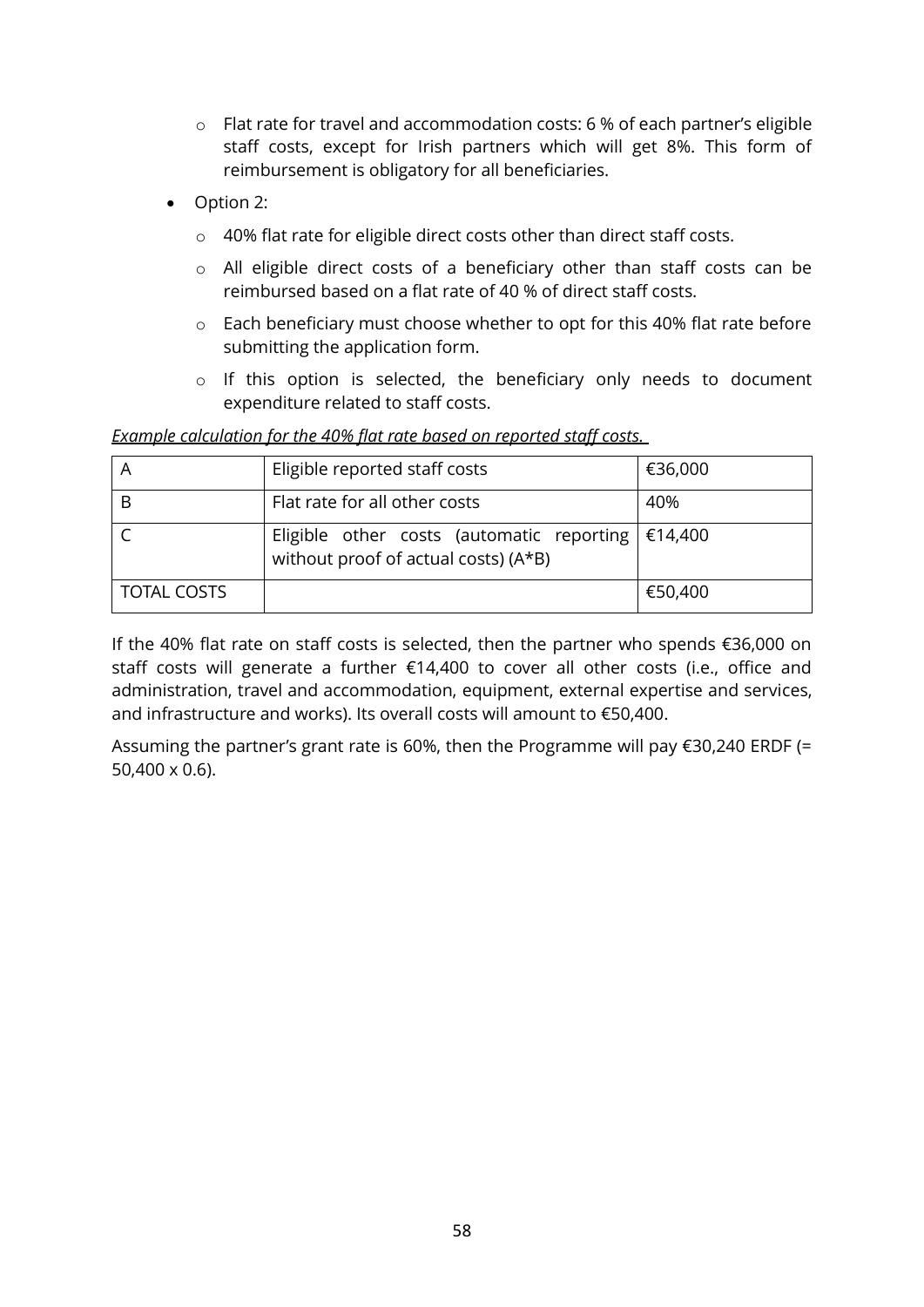#### **In summary**

The following table shows the two different options that partners choose from when applying for funding.

| <b>Cost categories</b>              | <b>Partner budget</b><br><b>Option 1</b> |                              | <b>Partner budget</b><br><b>Option 2</b><br>(Recommended for staff<br>intensive budgets) |                                 |
|-------------------------------------|------------------------------------------|------------------------------|------------------------------------------------------------------------------------------|---------------------------------|
|                                     | <b>Real costs</b>                        | <b>Flat rate</b>             | <b>Real costs</b>                                                                        | <b>Flat rate</b>                |
| Staff costs                         | <b>Real costs</b>                        |                              | <b>Real costs</b>                                                                        |                                 |
| Office &<br>Administration          |                                          | 15%<br>of staff<br>costs     |                                                                                          |                                 |
| Travel &<br>accommodation           |                                          | 6% (or 8%) of<br>staff costs |                                                                                          |                                 |
| External<br>expertise &<br>services | <b>Real costs</b>                        |                              |                                                                                          | 40% flat rate of<br>staff costs |
| Equipment                           | <b>Real costs</b>                        |                              |                                                                                          |                                 |
| Infrastructure &<br>works           | <b>Real costs</b>                        |                              |                                                                                          |                                 |

# **5.3 Cost categories**

The following section provides an overview of the eligibility principles for the different cost categories:

- staff
- office and administrative expenditure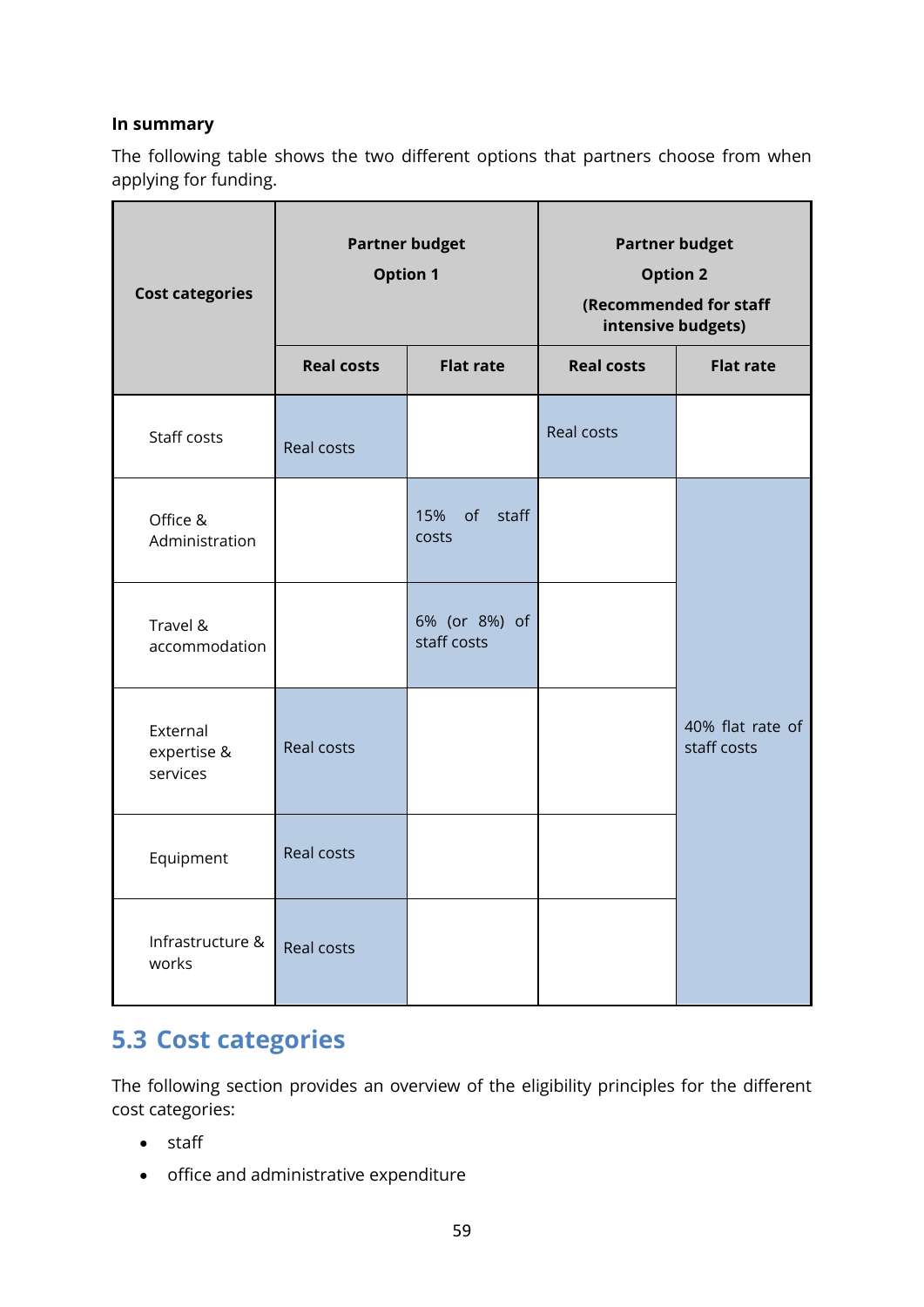- travel and accommodation
- external expertise and services
- equipment
- infrastructure and construction works

For each cost category, a definition is provided as well as guidance for budgeting and reporting. Project partners are invited to review this information carefully when planning their project, and when preparing their progress reports.

#### **5.3.1 Staff costs**

#### **Definition**

Staff costs consist of costs for staff members employed directly by the partner organisation and working on the implementation of the project. Staff costs relate to the costs of activities that the relevant partner would not carry out if the project was not undertaken. Overheads and any other office and administrative expenditure cannot be included in this cost category.

Staff costs were the most corrected error type by controllers in the 2014 - 2020 NWE Programme. Partners that have doubts about the calculation methods or the eligibility of staff costs should not hesitate to contact the National Approbation Body, their controller, or ask their lead partner to reach out to their NWE Project Officer.

Specific rules for company owners may be published in the future.

#### **Key principles**

Staff costs must be calculated individually for each employee. Staff costs are taken from the payroll accounts and cover the partner organisation's gross employment costs<sup>16</sup>, which usually comprise the following:

- Salary payments (fixed in an employment/work contract)
- Other costs directly linked to salary payments (e.g., employment taxes or social security, including health coverage and pension contributions) that are:
	- o set in an employment document or by law;
	- $\circ$  in accordance with the legislation referred to in the employment document and with standard practices in the country and/or organisation;
	- o not recoverable by the employer.

Where specified in the employment document, national or internal regulations and in accordance with the partner organisation's personnel policy other costs e.g., bonuses, fuel, rental cars, relocation benefits, lunch vouchers can be fully or partly claimed after calculating the eligible share for the project. They must be directly linked to the salary payments and indicated on the payslip.

<sup>&</sup>lt;sup>16</sup> Belgian partners from Flanders and Wallonia will be issued further guidance on how to define and calculate the overall gross employment based on 'salary payments'.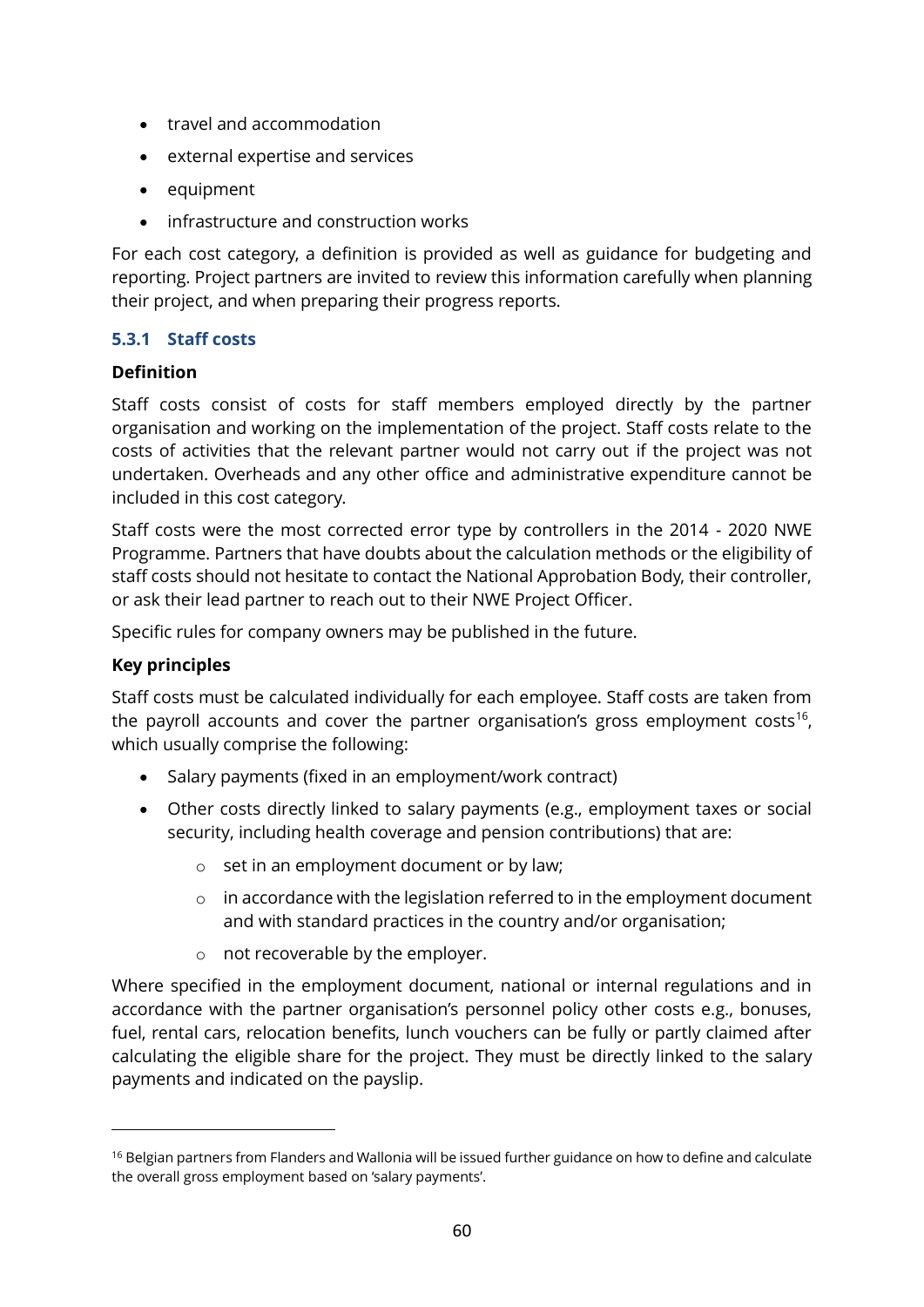There are two cases for staff costs:

- A member of staff is employed by the partner organisation and works full time on the project.
- A member of staff is employed by the partner organisation and works part time for the project.

It may occur that different people within the same partner organisation work with varying time involvement in the same project.

In both cases, timesheets are not needed and are replaced by a single document specifying the time to be worked on the project:

- For employees working full-time on the project, a work contract or other document specifying that 100% of their time is to be worked on the project.
- For employees assigned part-time to the project, it will be necessary to quantify this time assignment and determine a fixed percentage of the time worked on the project. A task assignment document will be necessary, specifying this percentage.

The project can claim the employee's total monthly gross employment costs, if the employee works full-time on the project, or a pro-rata equivalent to the percentage of time worked on the project otherwise.

#### **Update of the percentage of time worked on the project**

It is possible to modify the amount of time spent on the project. Employees might shift from full-time to part-time, from part-time to full-time, or change part-time percentage.

Such changes should not occur more than twice a year. The contract or task assignment document will need to be amended.

#### **Supporting documents for the list of expenditure**

The following documents must be provided to the controller to justify the eligibility of the costs:

- an employment contract or any other equivalent legal agreement that identifies the employment relationship with the partner's organisation;
- a document clearly showing the percentage of time worked on the project (it may be the employment contract and/or any other document issued by the employer such as a task assignment document);
- a document identifying the real salary costs (gross salary and employer's social charges) for the employee, such as pay slips or other accounting documents where the employment costs are clearly detectable;
- proof of payment, according to the national standard accounting principles.

#### **5.3.2 Office and administrative expenditure**

#### **Definition**

Office and administrative costs cover the partner organisation's general administrative expenses that are necessary for project delivery. They are to be budgeted and reported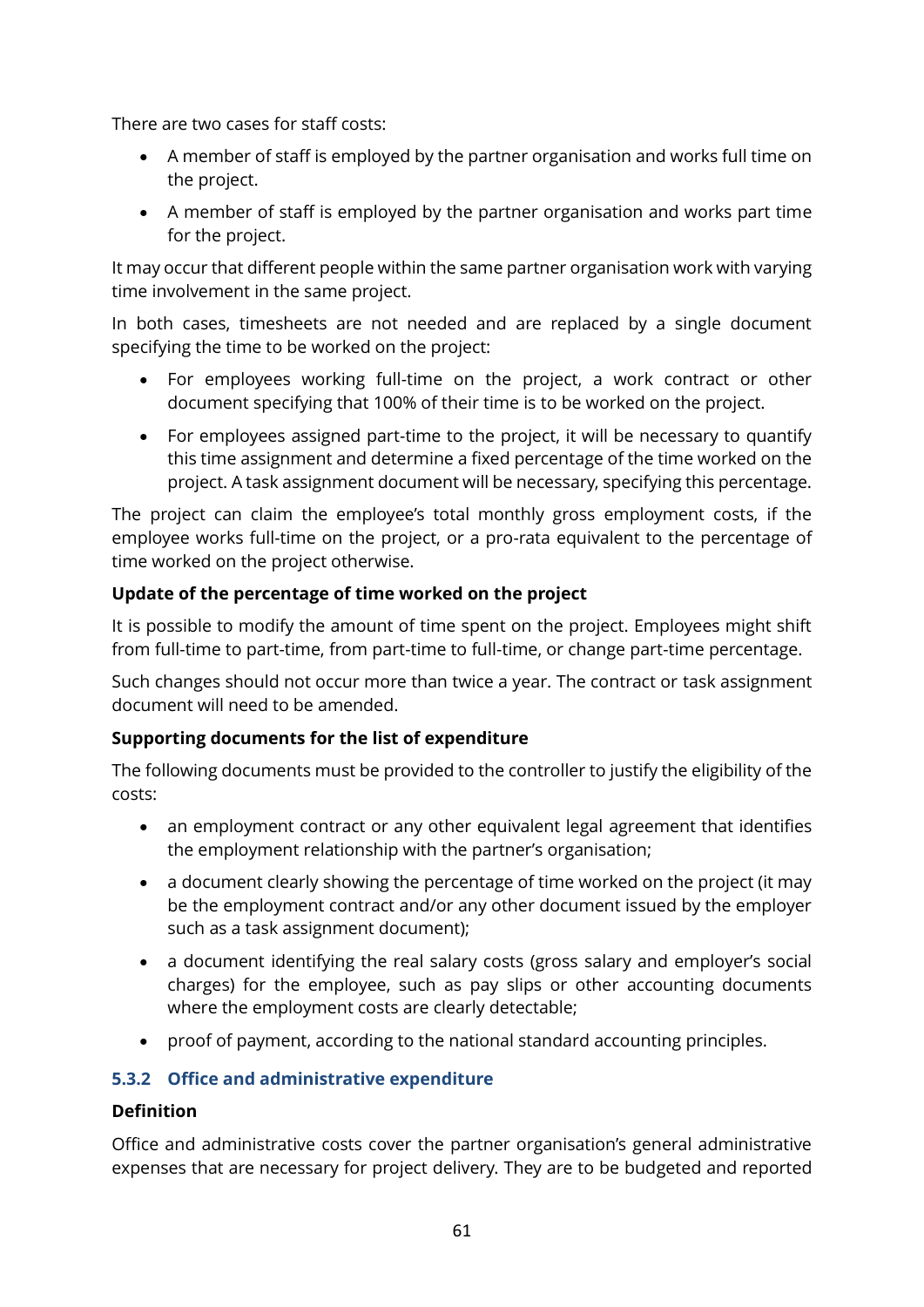as a flat rate of 15% of each partner's staff costs<sup>17</sup>.

The following items are deemed to be covered by the flat rate and are ineligible under any other cost category (exhaustive list):

- office rent
- insurance and taxes related to the buildings where the staff is located and to the equipment of the office (e.g., fire, theft insurances)
- utilities (e.g., electricity, heating, water)
- office supplies (e.g., stationary like paper, pens etc.)
- accounting
- archives
- maintenance, cleaning, and repairs
- security
- IT systems
- communication (e.g., telephone, fax, internet, postal services, business cards)
- bank charges for opening and administering the account(s) where the implementation of an operation requires a separate account to be opened
- charges for transnational financial transactions.

#### **Key principles**

A detailed budget does not need to be drawn up for the cost category 'office and administrative expenditure'. The application form will automatically calculate a budget based on 15% of the staff costs budget for each partner, assuming the partner ticks the related box in the application form. This tick will also allow the 15% flat rate to be automatically applied to each project partner's eligible reported staff costs.

| A | Eligible reported staff costs                                                                                                     | €36,000 |
|---|-----------------------------------------------------------------------------------------------------------------------------------|---------|
| B | office<br>Flat<br>rate for<br>and<br>administrative expenditures                                                                  | 15%     |
|   | Eligible reported office<br>and<br>administrative<br>expenditures<br>(automatic reporting without proof<br>of actual costs) (A*B) | €5,400  |

*Example calculation for office and administrative expenditure based on reported staff costs.* 

#### **Supporting documents for the list of expenditure (control)**

Project partners do not need to provide any justification or supporting documents since the flat rate is not based on real costs. The control check looks at the accuracy of the

<sup>17</sup>Article 40(2) of Regulation (EU) No 2021/1059 in accordance with Article 54 of Regulation (EU) No 2021/1060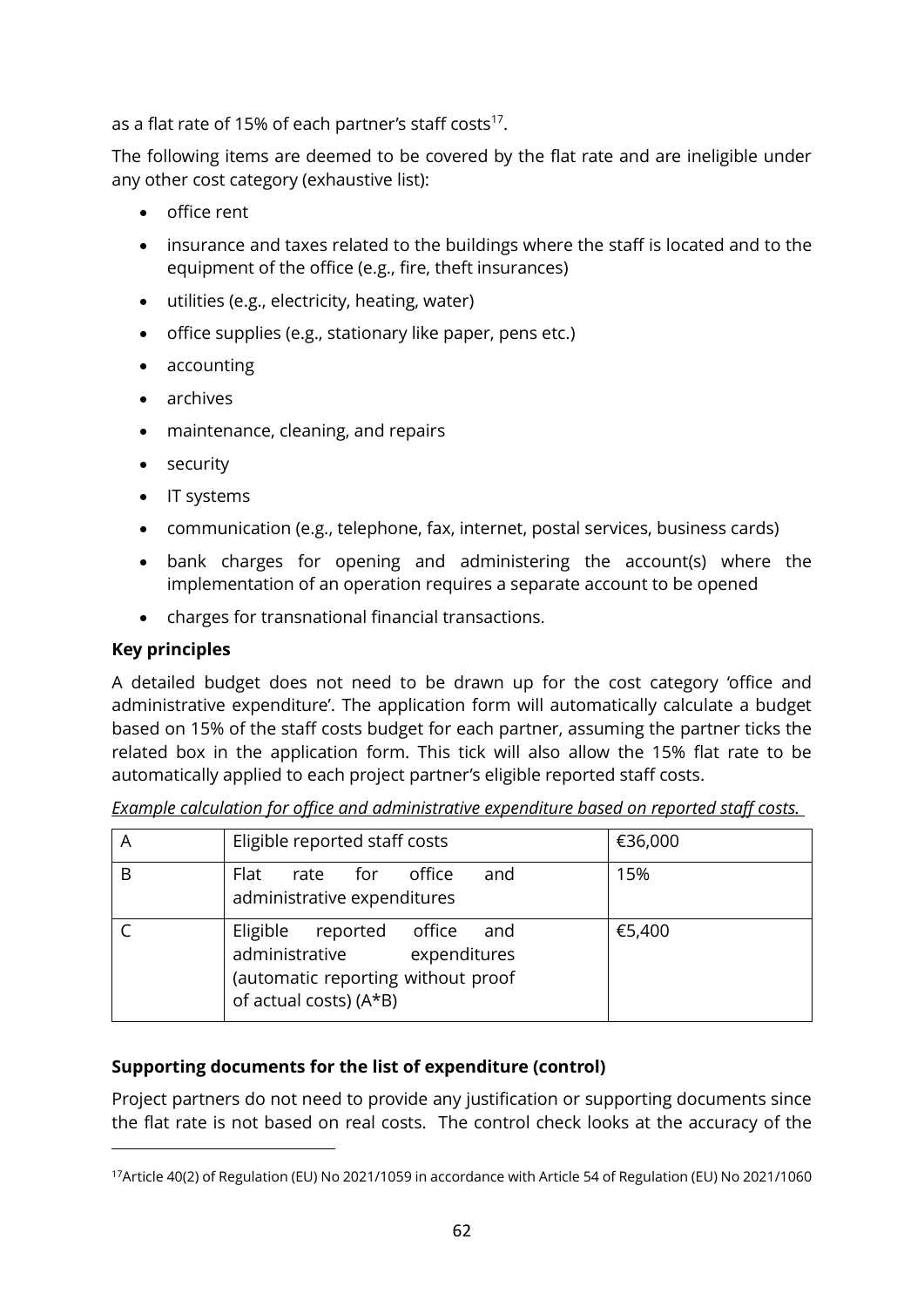reported staff costs and verifies that it does not include any expenditure related to the 'office and administration' cost category or include in any other cost category.

#### **Points of attention**

When a contract with an external expert also includes administration charges, these costs must be included in the cost category 'External expertise and services costs' as they are a part of the expertise contract.

One exception to the office and administration flat rate calculation is the use of the simplified cost option granting 40% of staff costs to cover all other costs. In this case, the general administrative expenditure falls under the amount granted to cover any cost other than staff.

#### **5.3.3 Travel and accommodation**

#### **Definition**

This cost category concerns the travel and accommodation costs of staff employed by a project partner.

#### **Key principles**

Travel and accommodation expenditure is to be budgeted and reported as a flat rate.<sup>18</sup>

Partners based in Ireland will receive an 8% flat rate based on the staff costs amount. All other partners will receive a 6% flat rate based on the staff costs amount.

The following items are covered by the flat rate and shall not be claimed under any other cost category:

- Travel costs (such as tickets, travel and car insurance, fuel, car mileage, toll, and parking fees)
- the cost of meals
- accommodation costs
- visa costs
- daily allowances.

#### **Points of attention**

- If partners select Option 1 (see **Section [5.2.2](#page-56-0)**), they should pay attention to the percentage indicated for the travel and accommodation flat rate in Jems. They must ensure that it properly states 6% (or 8% for partners located in Ireland). Partners should also make sure that the box to select this flat rate is ticked.
- If partners select Option 2 (see **Section [5.2.2](#page-56-0)**), then the flat rate of 40% of staff costs is applied. This means that travel and accommodation costs are covered via this 40% flat rate.

<sup>18</sup> Article 41 (5) Regulation (EU) No 2021/1059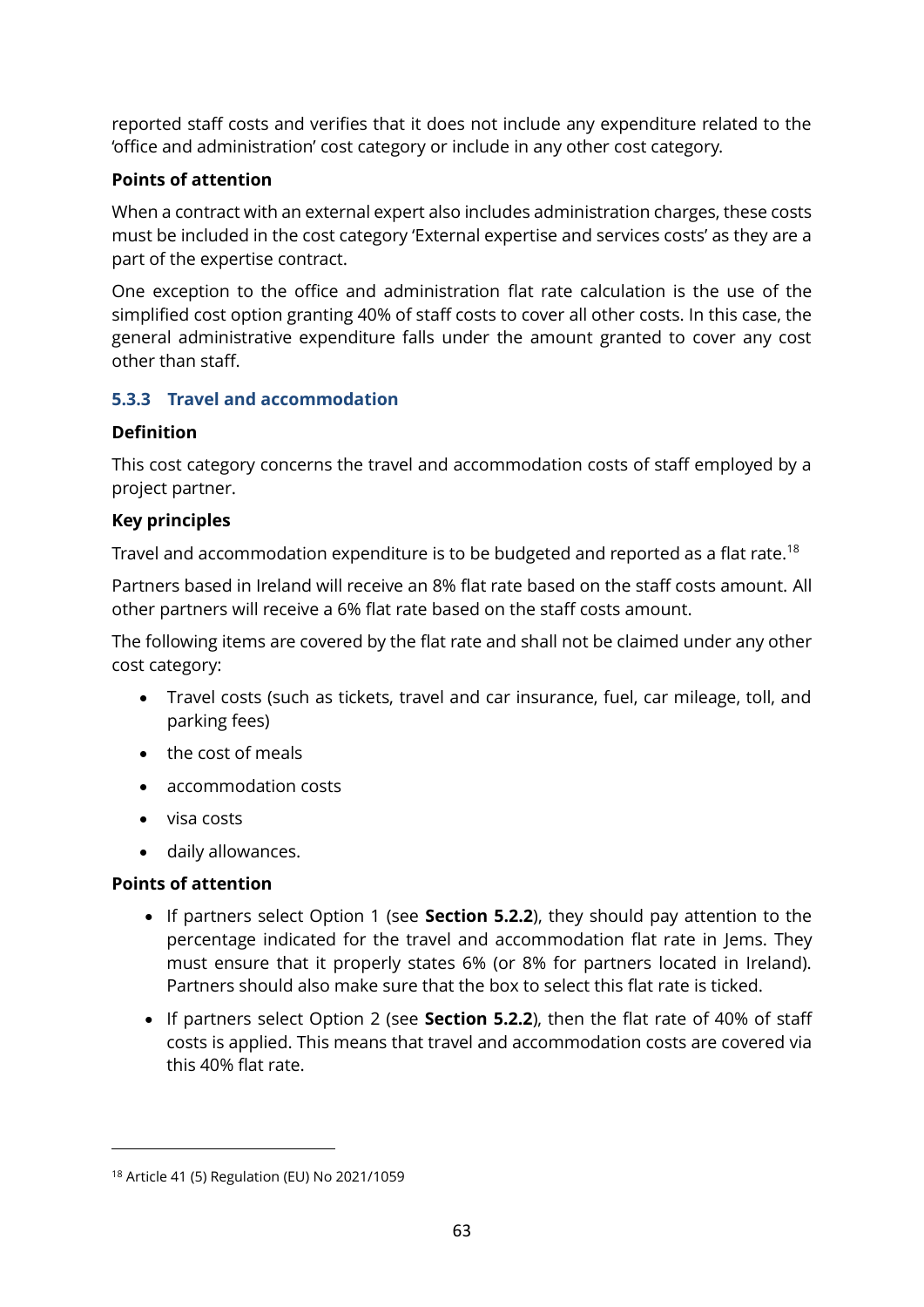- Travel and accommodation expenses related to consultants, experts and associated partners should be included under the 'external expertise and service' cost category.
- Project partners are encouraged to consider their environmental impact when choosing the mode of transport.

#### **5.3.4 External expertise and services**

#### **Definition**

External expertise and services costs include expenditure paid based on contracts or written agreements. These are paid against invoices or requests for reimbursement to external service providers who are subcontracted to carry out certain tasks/activities linked to the delivery of the project (e.g., studies and surveys, translation, website development, coordination, financial management, control).

Expenditure on external expertise and services<sup>19</sup> is limited to the following services and expertise provided by an organisation other than the project partner:

- studies or surveys (e.g., evaluations, strategies, concept notes, design plans, handbooks)
- training
- translations
- IT systems and website development, modifications, and updates
- promotional items and activities $^{20}$
- services related to the organisation and implementation of events or meetings (including rent, catering, or interpretation)
- participation in events (e.g., registration fees)
- legal consultancy and notaries' services, technical and financial expertise, other consultancy, and accountancy services
- intellectual property rights
- management verifications
- the provision of guarantees by a bank or other financial institution where required by Union or national law or in a programming document adopted by the Monitoring Committee
- travel and accommodation for external experts, speakers, chairpersons of meetings and service providers

<sup>19</sup> Article 42 Regulation (EU) No 2021/1059

<sup>20</sup> Pending approval (see Section 5.8 Communication for more information)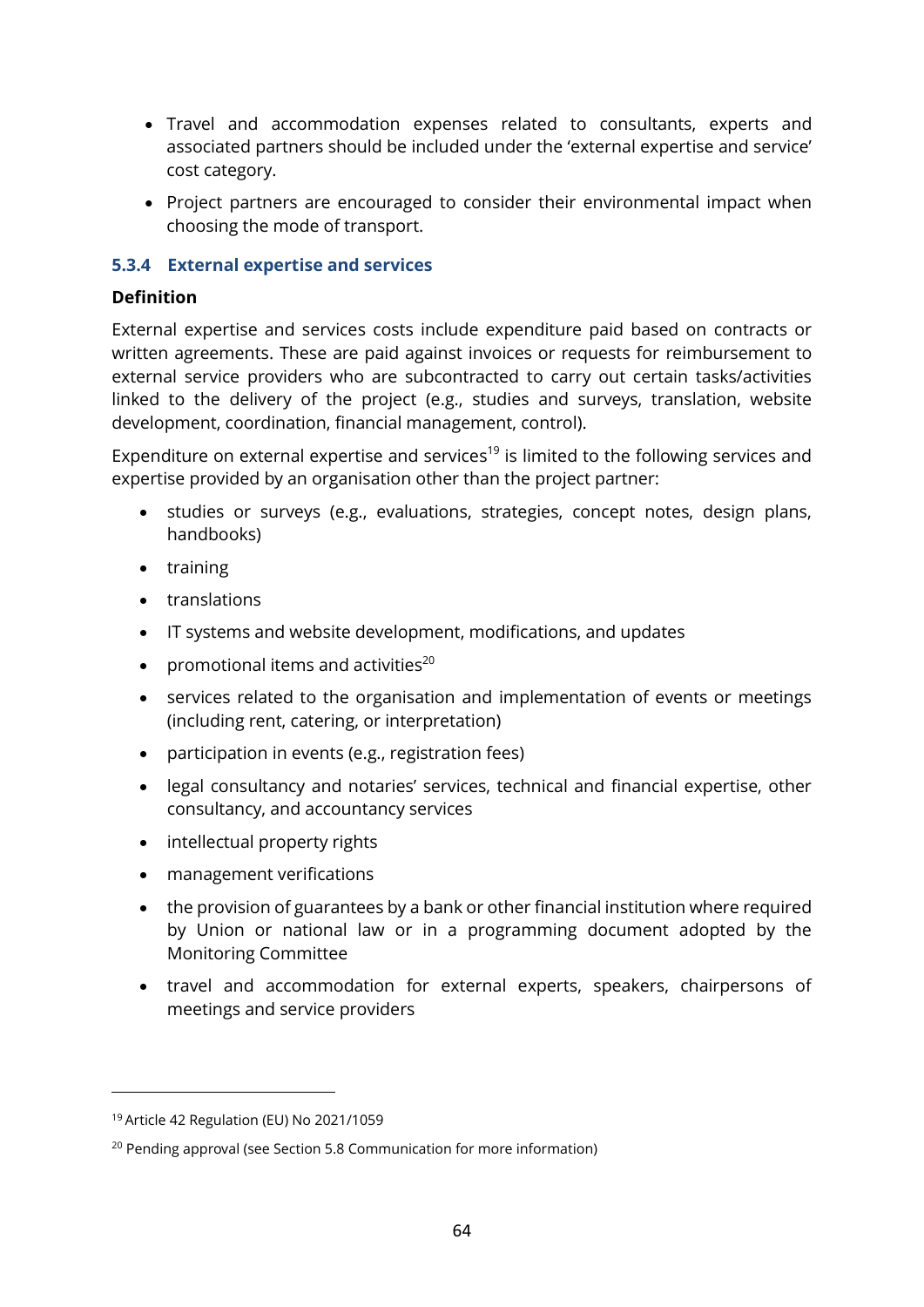• other specific expertise and services needed for operations (e.g., project management services).

#### **Key principles**

External expertise and services costs are connected to certain project tasks that cannot be carried out by the project partners themselves (mainly to bring in more expertise or capacity) and are therefore outsourced to external service providers.

External service providers' work must be necessary for the project and should be linked to activities foreseen in the application form.

All applicable EU, national/regional and internal competition rules must be respected. Even below EU thresholds, contracts with external providers must comply with the principles of transparency, non-discrimination, equal treatment, and effective competition (see also **Section [5.6](#page-72-0)**).

#### **Supporting documents for the list of expenditure**

The following documents must be made available for control purposes:

- evidence of the selection process, in compliance with the applicable EU, NWE Programme, national/regional and internal public procurement rules. Any modifications to the contract must comply with public procurement rules and must be documented;
- a contract or other written agreement of equivalent probative value laying down the services to be provided with a clear link to the project;
- an invoice or a request for reimbursement providing all relevant information in line with the applicable accountancy rules;
- proof of payment;
- outputs of the work of external experts or service deliverables.

#### **Points of attention**

- Project partners cannot enter into contracts with one another in relation to activities required as part of the same project. This is because the roles of project partner and service provider are different and incompatible: a project partner is required to cooperate with the other partners in the delivery of the project against partial reimbursement of ERDF; a provider delivers services/goods against payment in compliance with the applicable public procurement rules. If a project partner cannot implement a certain task, the task may be reallocated to another partner or procured by an external service provider.
- In-house work must be recorded on a real cost basis and reported in each relevant cost category, according to the nature of the service provided, as long as the reporting requirements applicable to the cost categories are fulfilled. For instance, in the case of an internal audit department carrying out the control, time spent on checking the claims must be reported as staff costs, provided that the rules applicable to staff costs are fulfilled.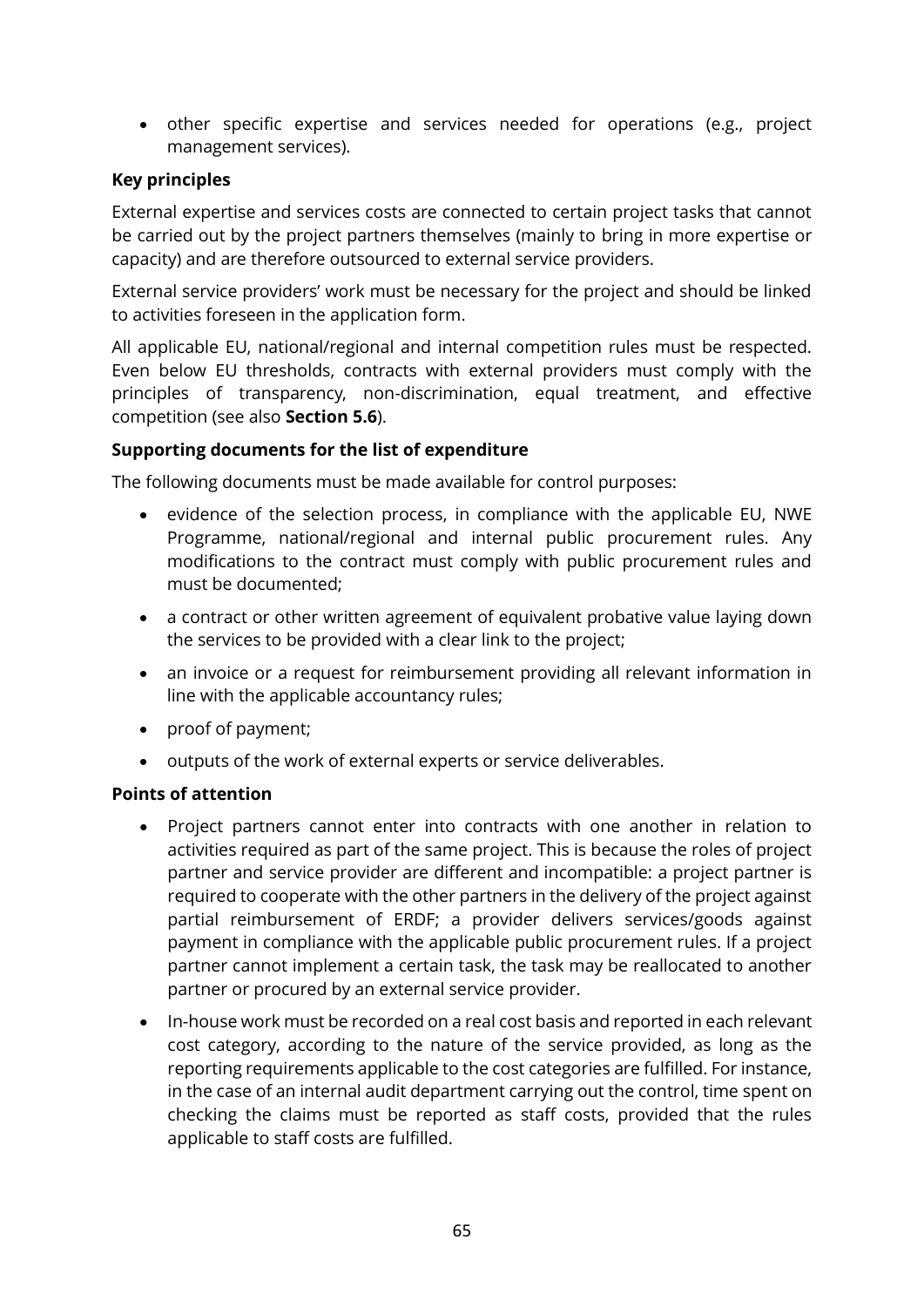- In some cases, a service could be considered 'in-house' if the organisation providing the service is affiliated with the partner (i.e., a different legal entity but in a specific context as defined by the Court of Auditors). The external expertise and services cost category should then be used.
- Advance payments may only be accepted if they are a common commercial practice and are supported by an invoice or another document of probative value. The corresponding activity must have taken place (and verified by the controller) by the project end date at the latest
- The Programme provides a dedicated webpage for each project on the Interreg NWE website [\(www.nweurope.eu\)](http://www.nweurope.eu/). The production of content (text, images, etc.) for this webpage is the responsibility of the project and is therefore eligible. Additional separate websites (i.e., external project websites) are eligible only if specifically approved in the work plan in the application form (see **Section [5.9](#page-80-0)**).
- Costs linked to the development of a project logo are not eligible as projects are expected to comply with the Interreg NWE visual identity. Additional branding is not recommended by the Programme but remains eligible only if justified and approved as part of the work plan in the application form guidelines (see **Section [5.9](#page-80-0)**).
- Non-compliance with EU visibility rules and failure to acknowledge financial support from the Interreg NWE Programme can lead to payments being temporarily withheld until compliance is considered satisfactory. Continued failure to comply with EU visibility rules will eventually lead to a cut of up to 2% of the financial support provided by the Programme to the project.

#### **5.3.5 Equipment**

#### **Definition**

Equipment includes expenditure on equipment purchased, rented, or leased by a partner, and necessary to achieving the project's objectives. This includes the costs of equipment already owned by the partner organisation and used to carry out project activities.

Expenditure on equipment<sup>21</sup> is limited to the following items:

- office equipment
- IT hardware and software
- furniture and fittings
- laboratory equipment
- machines and instruments
- tools or devices
- vehicles

<sup>21</sup> Article 43 Regulation (EU) No 2021/1059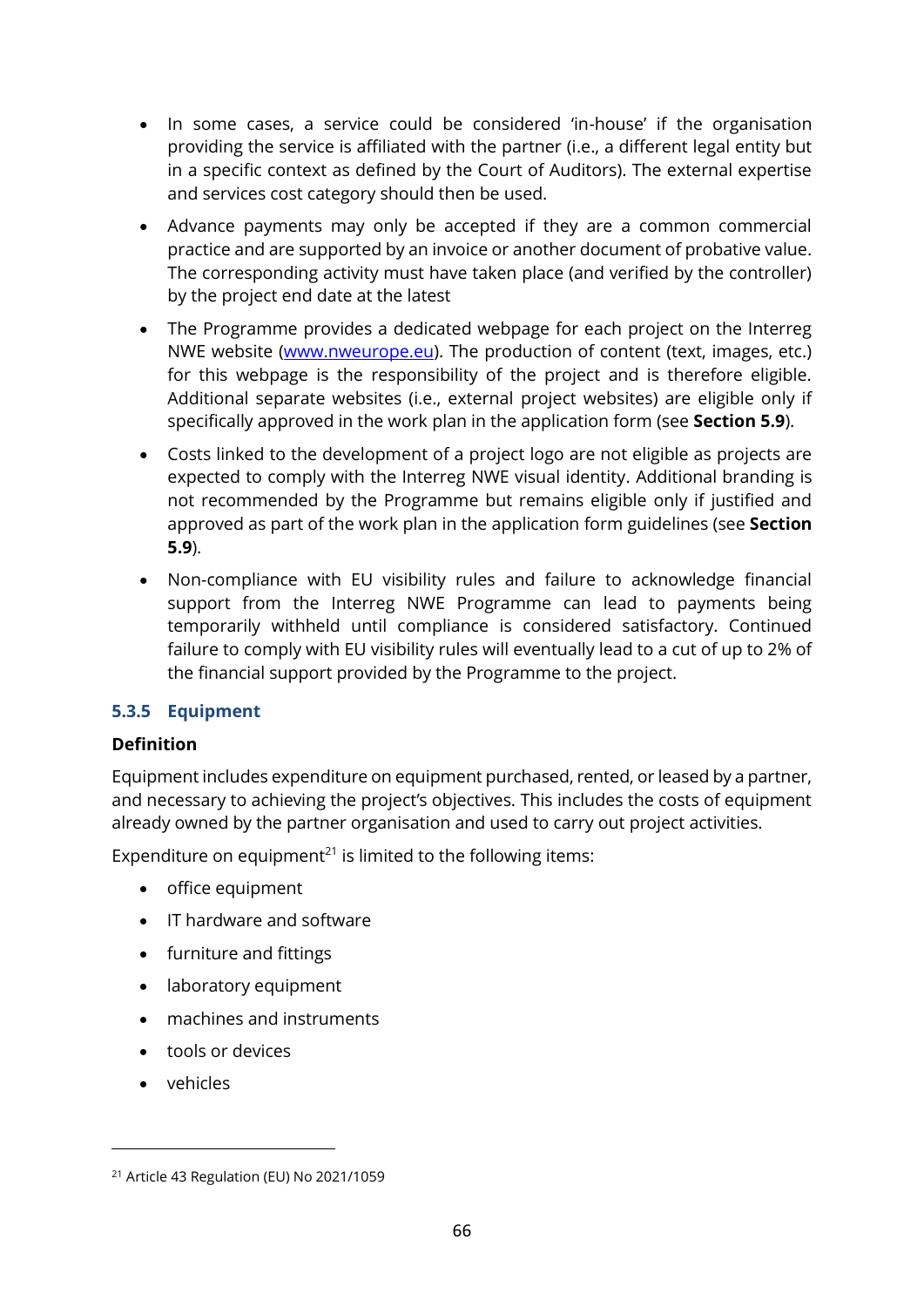• other specific equipment needed for operations

#### **Key principles**

Equipment items can only be funded by the Programme if no other EU funds have contributed towards their financing. All equipment must be purchased in line with procurement rules.

When reporting expenditure on equipment, the following points should be considered:

- If the equipment is used solely for the purpose of the project, will be fully depreciated before the end date of the project, and was purchased and paid for within the eligible period, the full purchase cost should be reported.
- If the equipment was purchased before the project was approved, a pro-rata depreciation will be applied. Only the value of the depreciation incurred during the project timeframe is eligible.
- If the equipment is purchased during the project lifetime but the depreciation plan is longer than the project duration, a pro-rata depreciation will be applied. Only the value of the depreciation incurred during the project timeframe is eligible. For example, a project buys a machine that has a depreciation period of 5 years. The machine is bought when the project will run for another 24 months. Therefore, only 2/5 of the purchase price of the machine is eligible. This is assuming that the machine is used 100% for the project (see below).
- If non-depreciable equipment (e.g., low-value asset) is purchased, the full purchase cost of the equipment should be reported where the equipment is used 100% on the project.
- If the equipment is rented or leased, depreciation does not apply, i.e., full cost is reported where the equipment is used 100% on the project.
- If the equipment is purchased by the partner organisation, but is only partially used for the project, only the share related to use for the project may be reported. This share must be calculated according to a justified and equitable method in line with legislation or the partner organisation's general accounting policy.
- If the equipment represents a core component of and is essential to the project investment e.g., the purchase of a laboratory machine for the purpose of research activities in the project, or the purchase of fixed assets necessary for infrastructure), then the full cost of the item can be reported (in the equipment cost cost cost category).

| Situation                      | <b>Non</b><br>depreciable | With a<br>depreciation<br>plan | Purchased before<br>project approval | Rented /<br>leased |
|--------------------------------|---------------------------|--------------------------------|--------------------------------------|--------------------|
| solely used for the<br>project | full cost                 | pro rata                       | pro rata                             | full cost          |
| partially used for             | pro rata                  | pro rata                       | pro rata                             | pro rata           |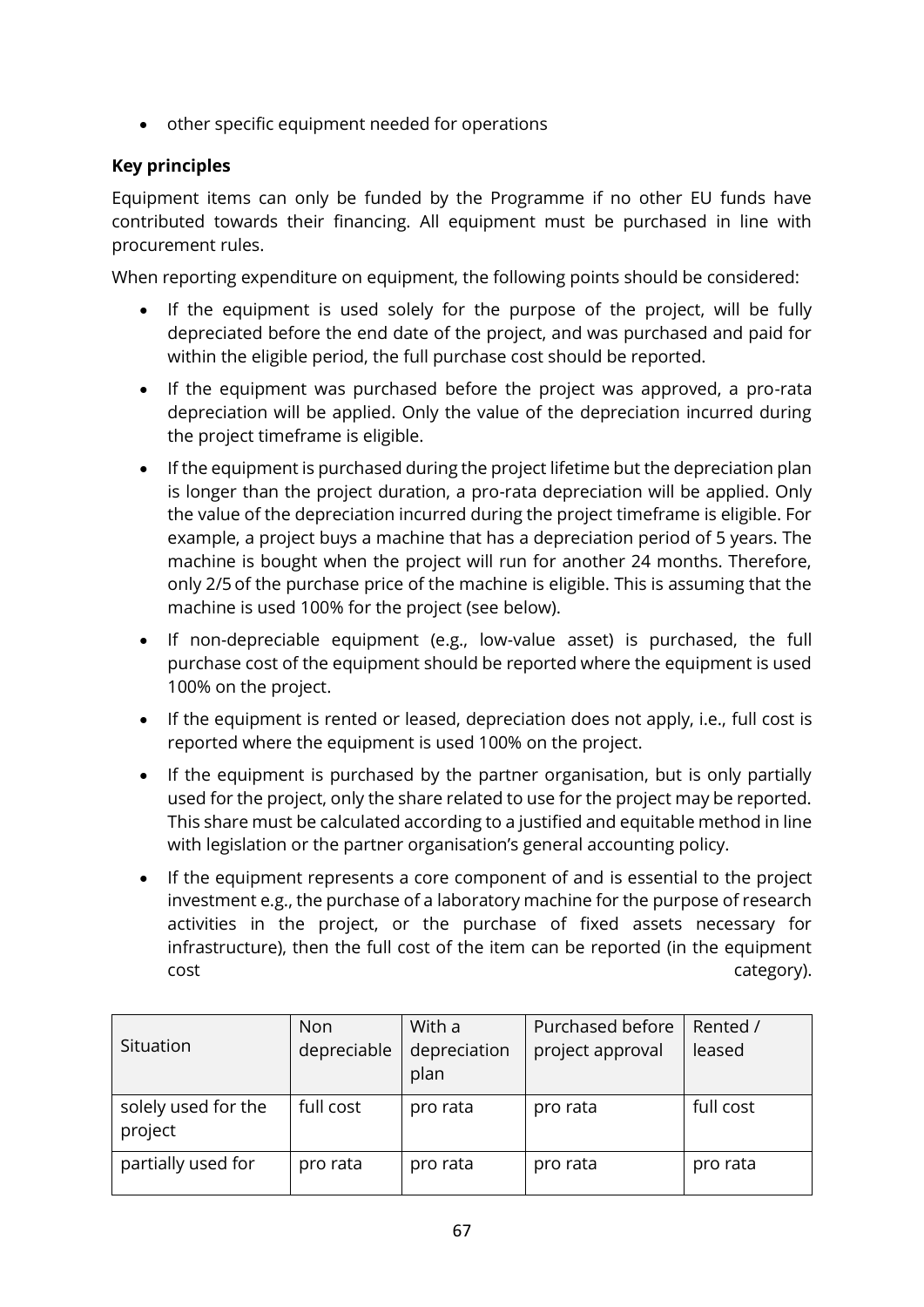| Situation                                | <b>Non</b><br>depreciable | With a<br>depreciation<br>plan | Purchased before<br>project approval | Rented /<br>leased |
|------------------------------------------|---------------------------|--------------------------------|--------------------------------------|--------------------|
| the project                              |                           |                                |                                      |                    |
| is a core component<br>of the investment | full cost                 | full cost                      | full remainder                       | full cost          |

#### **Supporting documents for the list of expenditure**

The following documents must remain available for control purposes:

- evidence of compliance with the applicable EU, NWE Programme, national and internal procurement rules
- invoices (or a supporting document with equivalent probative value in the case of depreciation) providing all relevant information in line with the applicable accountancy rules
- documents presenting depreciation calculations in compliance with the applicable national schemes
- proof of payment.

#### **Points of attention**

- Project partners are encouraged to also consider the environmental impact when it comes to purchasing equipment (e.g., purchase of recycled or recyclable equipment or lease of equipment).
- Equipment rental: any equipment necessary for the implementation of project activities needs to be budgeted and reported in this cost category. Rental costs for equipment do not fall under the cost category 'external expertise and services'.
- Second-hand equipment<sup>22</sup>: the costs may be eligible under the following conditions:
	- no other assistance has been received for it from EU subsidies;
	- the price does not exceed the generally accepted market price;
	- the technical characteristics are in line with project needs and comply with applicable norms and standards.

#### **5.3.6 Infrastructure and works**

#### **Definition**

The 'infrastructure and works<sup>'23</sup> cost category covers costs limited to the following:

<sup>&</sup>lt;sup>22</sup> Article 43 Regulation (EU) No 2021/1059 in accordance with Article 1 (1) Regulation (EU) No 2021/1060

<sup>23</sup> Article 44 Regulation (EU) No 2021/1059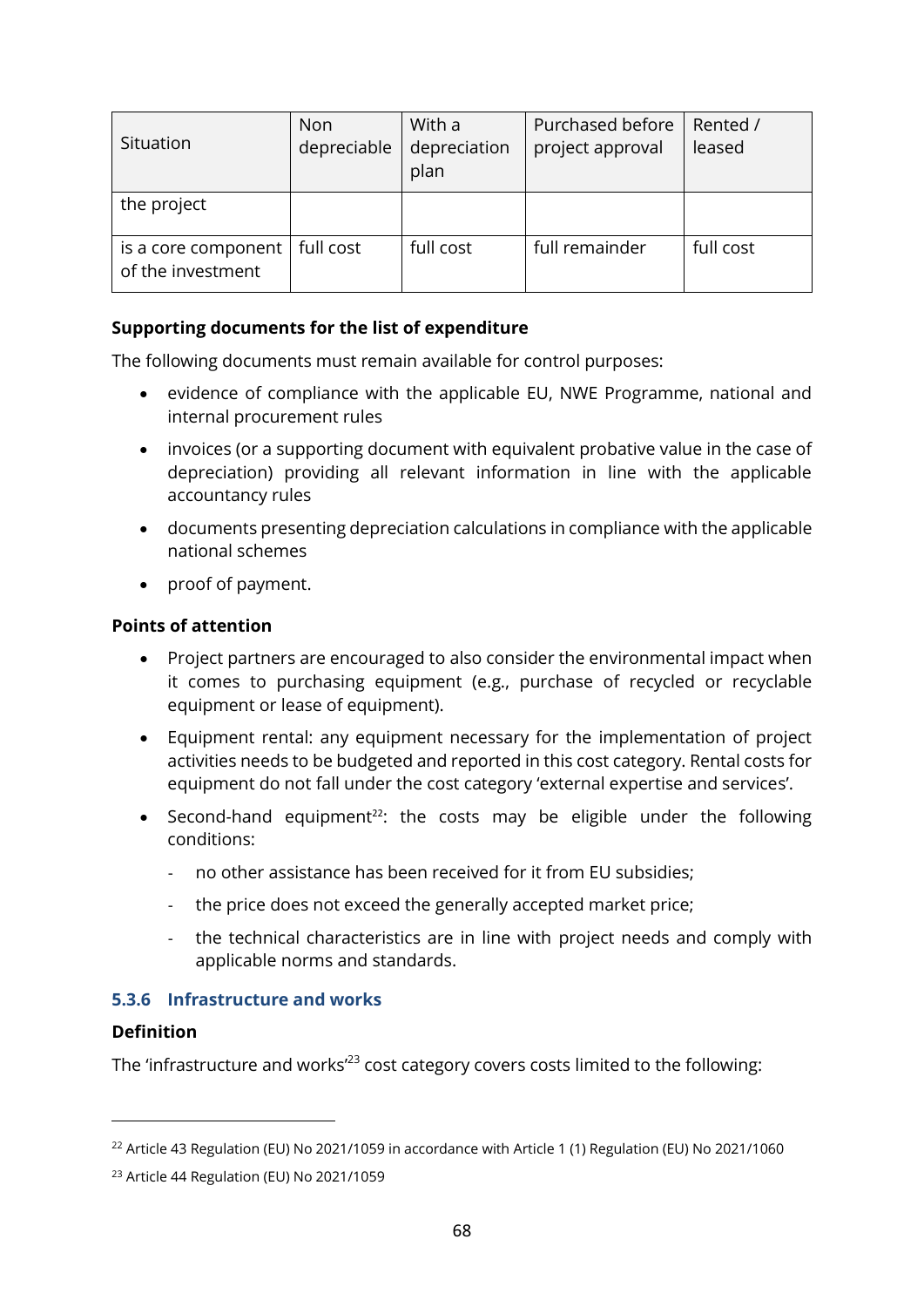- purchase of land<sup>24</sup>
- building permits
- building material
- labour
- specialised interventions (such as soil remediation, mine-clearing).

To be eligible, infrastructure and construction works must be the result of transnational cooperation activities (such as joint planning, design, decisions, and implementation) specifically directed at improving the development of the Programme area. The transnational dimension and added value must be substantiated in the application form.

Furthermore, an operation comprising investment in infrastructure or productive investment shall pay back the ERDF received proportionate to the period of noncompliance if, within five years of the final payment to the project, it is subject to:

- a cessation or transfer of a productive activity outside the NUTS level 2 region in which it received support;
- a change in ownership of an item of infrastructure which gives to a firm or a public body an undue advantage;
- a substantial change affecting its nature, objectives or implementation conditions which would result in undermining its original objectives.

The Programme may reduce the time limit from five years to three years in cases concerning the maintenance of investments or jobs created by SMEs.

#### **Key principles**

The full cost of infrastructure and construction works can be reported under this cost category insofar as it is fully justified as part of the project's activities (no depreciation will be applied).

Costs of feasibility studies, environmental impact assessments, architectural or engineering activities and any other expertise needed for the realisation of the infrastructure, shall be allocated under the cost categories 'Staff costs' or 'External expertise and services' (depending on whether carried out internally by the beneficiary or with the support of external suppliers).

In case of infrastructure and works that are part of a larger infrastructural investment funded through other sources, the part realised by the project partner must be clearly and unequivocally identifiable.

Infrastructure and works realised by the project partner must respect the relevant branding requirements (see **Section [5.9.6\)](#page-84-0)**.

#### **Supporting documents for the list of expenditure**

<sup>&</sup>lt;sup>24</sup> Limited to a maximum of 10% of the total project budget, for derelict sites and for those formerly in industrial use (e.g., brownfields) which comprise buildings, that limit shall be increased to 15 %.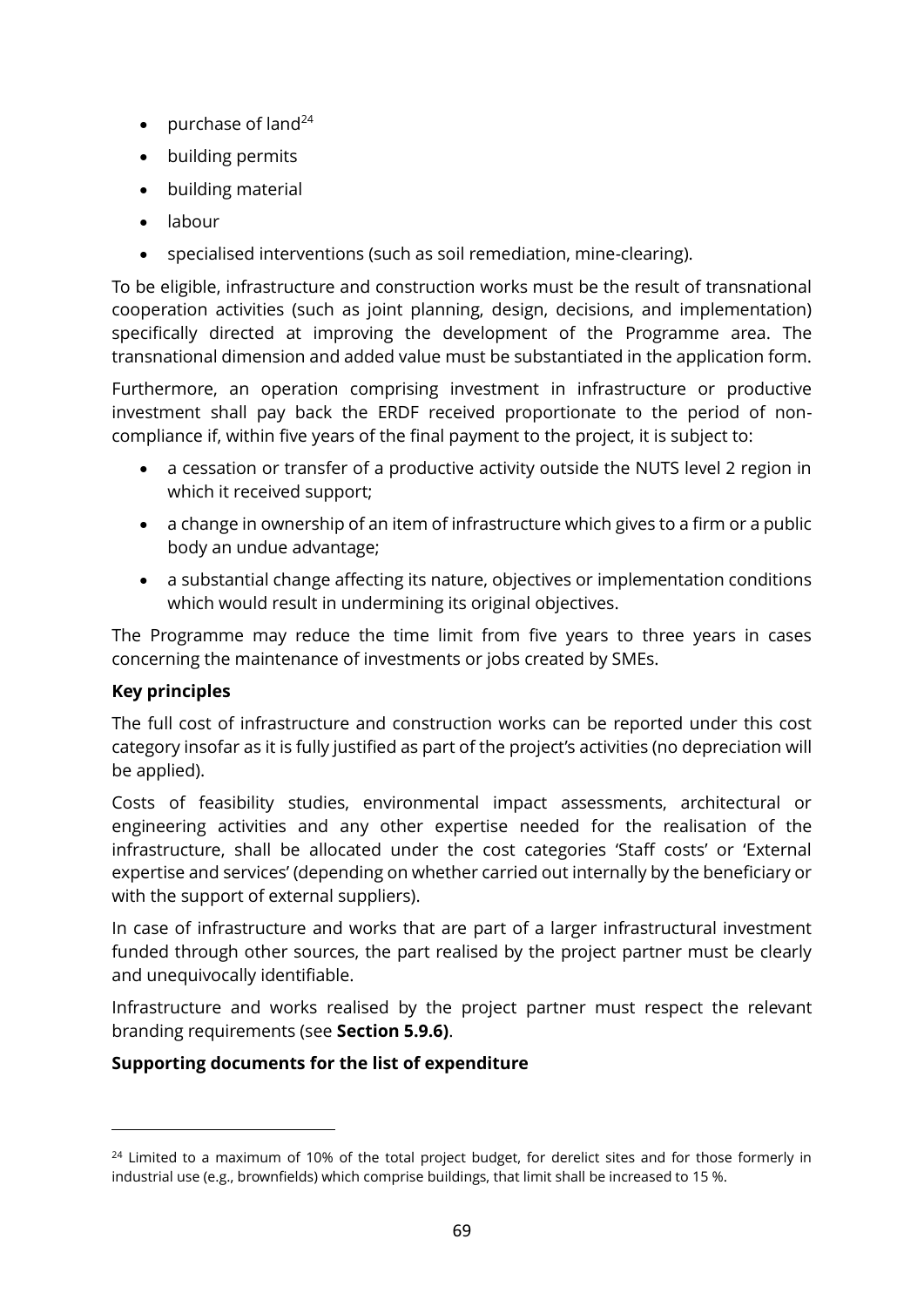- Evidence of compliance with the applicable EU, NWE Programme, national/regional and internal procurement rules (see **Section [5.6](#page-72-0)**)
- Documents pertaining to the work may be required. This may include feasibility studies, environmental impact assessment reports and planning permission documents
- Documents specifying the ownership of land and/or real estate where the works are carried out, as well as proof of commitment to establish and maintain an inventory of all fixed assets acquired, built, or improved with the support of the ERDF grant.

# **5.4 Ineligible costs**

The following costs are not eligible<sup>25</sup>:

- fines, financial penalties and expenditure on legal disputes and litigation
- costs of gifts or giveaways (see **Section [5.9.7](#page-85-0)**)
- costs related to fluctuation in the foreign exchange rate
- interest on debts
- value added tax (VAT), except for projects with a total budget below €5,000,000 (incl.  $VAT)^{26}$

Furthermore, the Programme will not support activities mentioned under Regulation (EU) 2021/1058 Article 7.

# **5.5 Other Programme rules**

#### <span id="page-69-0"></span>**5.5.1 Co-financing rate**

The maximum co-financing rate for all projects and project partners is 60%. This means that the NWE Programme will reimburse up to 60% of eligible expenditure with ERDF and the partnership will finance at least 40%. The difference between the total project budget and the Interreg grant is called partner contribution (sometimes also referred to as match-funding). Partner contribution can be further divided into public and private contributions, depending on the origin of the funds.

Each project partner must provide partner contribution, but not all project partners need to have the same co-financing rate (the maximum co-financing rate however remains 60%). State aid relevant partners may be subject to further specific rules (see **Section [5.7](#page-77-0)**).

#### **5.5.2 Eligibility period**

The eligibility period is between the start date and the end date of the project.

<sup>25</sup> 2021/1059 Art. 38 (3) and 2021/1060 Art. 64

<sup>&</sup>lt;sup>26</sup> Projects with a total budget of at least EUR 5,000,000 VAT is only eligible where it is non-recoverable under national VAT legislation.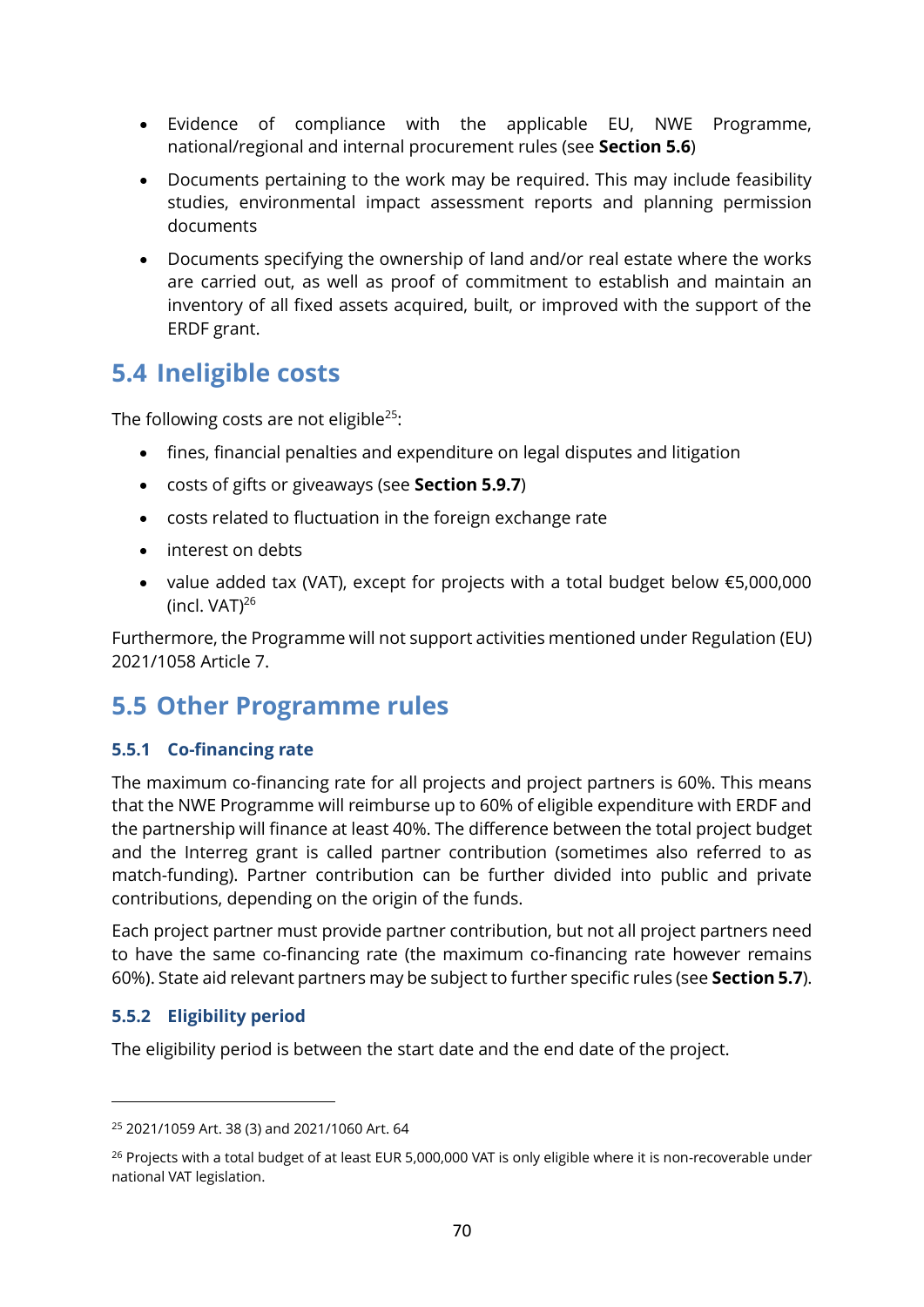The start date is the date of the project's approval by the Monitoring Committee. The partnership chooses the end date of the project. In the application form, partners indicate the duration of their project. The end date then gets calculated. The end date is the date by which:

- all project activities must have been completed (including those related to the administrative closure of the project – e.g., control)
- all payments must have been made
- the final progress report must have been submitted to the Joint Secretariat.

The ultimate end date is 30 June 2029. Any expenditure incurred, invoiced, or paid after the project end date is ineligible.

#### **Points of attention**

- Content related activities should not be scheduled close to the project's start and end dates. Partnerships must allow enough time for administrative matters. The administrative start-up phase and closure phase often requires more time than expected and should be planned for (i.e., three to six months).
- It is not possible to claim invoices that are paid in advance for activities that are not finalised by the project end date.

#### **5.5.3 Budget flexibility**

Projects are allowed to overspend on the project level individual cost categories (budget lines) by a maximum of 20%, without the prior approval of the Joint Secretariat. The overall ERDF funding cannot be exceeded.

Increases of more than 20% on individual project cost categories must be submitted and duly justified to the Joint Secretariat via an official modification request. No modifications will be allowed in the last six months before the project end date (see **Section [5.13](#page-93-0)**)**.**

Partner cost categories are not monitored as such by the Programme. This means that partners can over- or underspend their cost categories provided that all their activities are implemented and that cost categories at project level stay within the 20% flexibility described above.

#### **5.5.4 Shared costs**

As a general recommendation, projects are advised to share tasks and not costs. Experience has shown that it is more efficient to allocate tasks that are for the common benefit of all project partners equally among the partnership rather than sharing the costs for said tasks.

It is nevertheless also possible to share costs between the partners; but the 'contracting partner only' principle applies to the budgeting and reporting of these costs. In practice this means that:

• The contracting partner is the only one that budgets, pays and claims 100% of the cost item, and receives the related ERDF.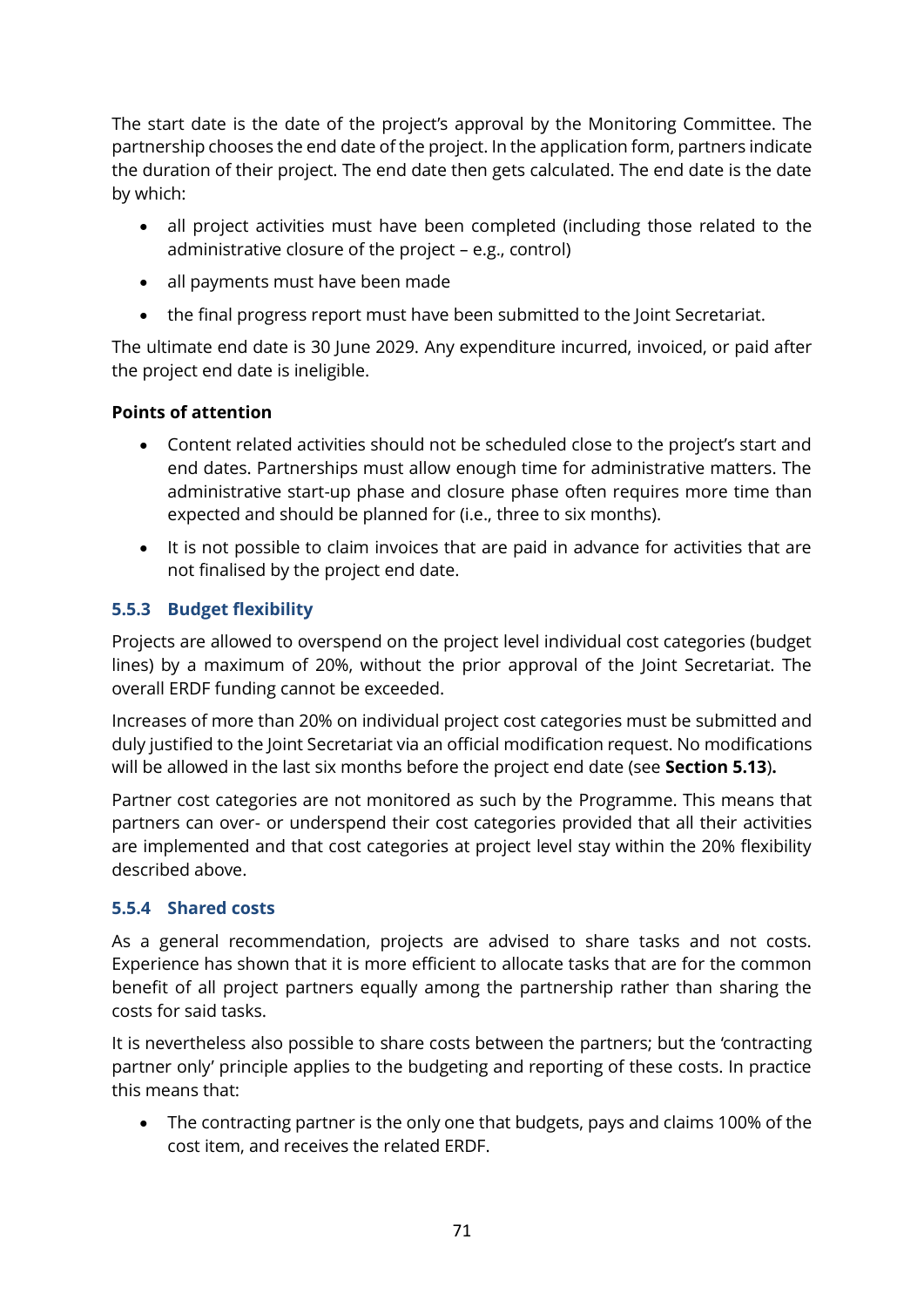• All the other partners can reimburse the share of the cost that is not covered by the ERDF to the contracting partner. However, the other partners cannot claim this reimbursement in their payment claims because the total ERDF share has already been paid to the contracting partner.

The Programme advises projects to agree on the internal procedures and specify the shares of such contributions in an annexe to the partnership agreement.

*Example: Partner 3 has contracted a project management company on behalf of the entire partnership. The total cost is €100,000. As partner 3 has the contract with the provider, they will receive the invoice and pay it fully. Partner 3 can then claim the whole invoice in an upcoming progress report and receive the ERDF co-financing (with a 60% co-financing rate this amounts to €60,000). All partners contributing financially will reimburse partner 3 on the part that was not financed by the Programme (each pay their respective share of the remaining €40,000).* 

*This reimbursement to partner 3 cannot be included in the progress report of the other partners, as this would be double financing.*

#### <span id="page-71-0"></span>**5.5.5 Advance payments**

Partners with micro-enterprise<sup>27</sup> and 'micro'  $NGO^{28}$  status can request an advance payment from the Programme. The advance payment is limited to either €50,000 ERDF at partner level or to 50% of the partner's ERDF budget, whichever is the lowest.

#### **Points of attention**

- The advance payment must be requested during the step 2 application phase. The request will be assessed by the Programme, as part of the solvency checks on private partners.
- The advance payments will be released to the lead partner upon signature of the subsidy contract. The lead partner will then distribute the advance payments to respective partners. The advance payments will be offset against the payment claim at the end of the project. If a partner leaves the project before its end, the advance payment will be offset at the end of that partner's participation in the project.
- The lead partner will monitor the schedule of expenditure to detect any risk of under-consumption. Partners with no or low spending will be asked to return the advance.

#### <span id="page-71-1"></span>**5.5.6 Preparation costs**

Preparation costs for project development are reimbursed through a lump sum of €30,000 ERDF (corresponds to €50,000 total eligible expenditure) to all projects approved

<sup>&</sup>lt;sup>27</sup> A micro-enterprise is defined as an enterprise which employs fewer than 10 persons and whose annual turnover and/or annual balance sheet total does not exceed EUR 2 million.

<sup>&</sup>lt;sup>28</sup> A 'micro' NGO is defined as a non-governmental organisation which employs fewer than 10 persons and whose annual turnover and/or annual balance sheet total does not exceed EUR 2 million.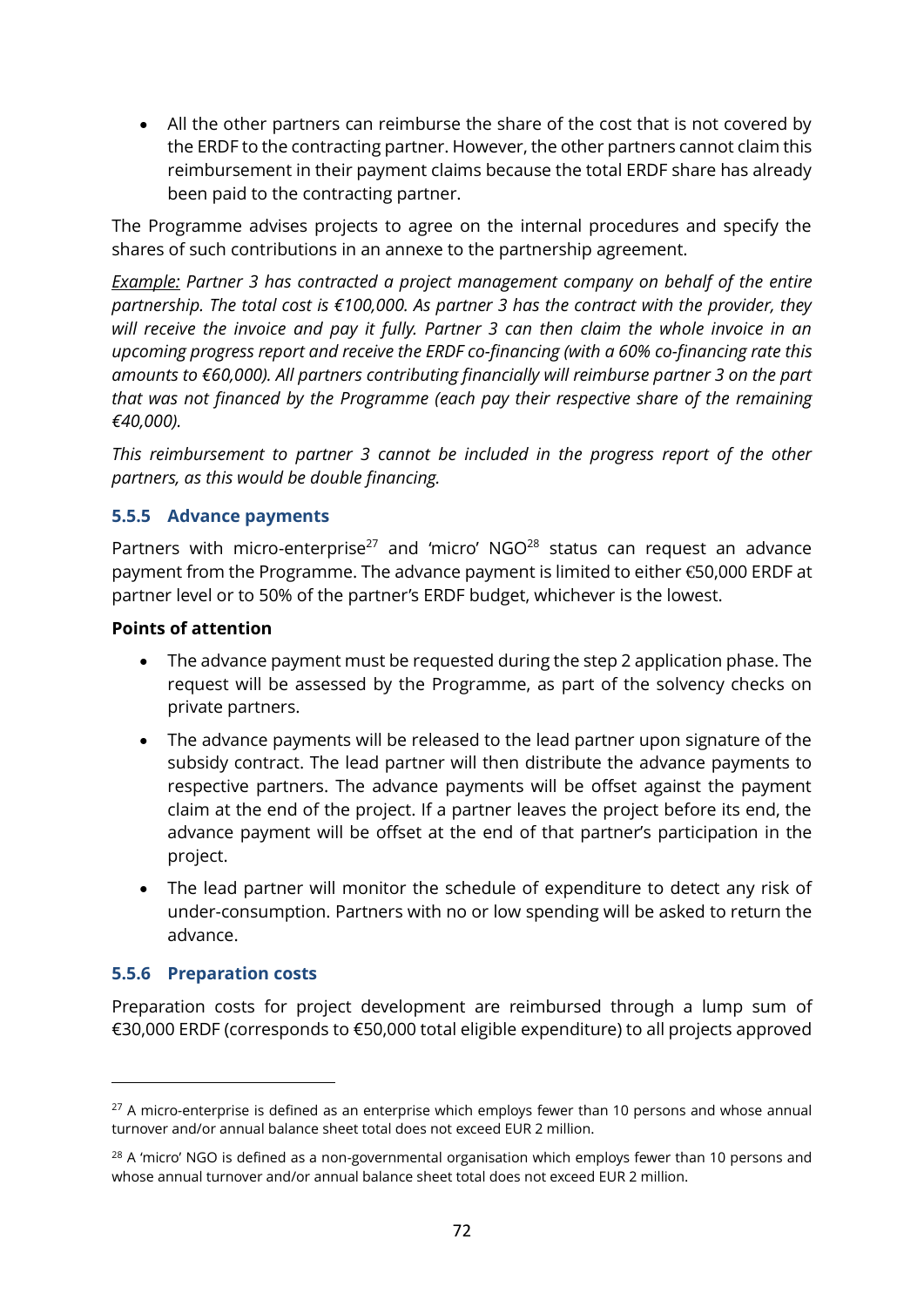at step 2 of the application process<sup>29</sup>.

#### **Points of attention**

- This amount is paid shortly after receiving the signed subsidy contract, assuming any pending requirements are met.
- The partnership may decide to share the lump sum amongst several partners. This split will be shown in the budget part of the step 2 application form (in the lump sum section of the application form).

### <span id="page-72-0"></span>**5.6 Purchase of goods and services**

#### **Why is competition important?**

During the implementation of a project, virtually all project partnerships buy goods and services externally. For example, external auditors are hired to carry out the management verifications; project, finance and communication managers are hired to assist the lead partner with the organisational and administrative aspects of project's implementation; catering and technical equipment for conferences and meetings is ordered, etc. Whenever purchases are made and contracts are awarded to external suppliers, competition principles must be observed so that project partners demonstrate efficient use of public funds.

#### **5.6.1 General principles**

Each contract should be awarded based on objective criteria that ensure compliance with the principles of transparency, non-discrimination, and equal treatment and which guarantee that tenders are assessed under the conditions of effective competition. The rules to follow will differ from partner to partner. Please check which set of rules need to be followed before starting the implementation of such contracts, as violations will result in flat rate corrections.

The fundamental principles of transparency, non-discrimination and equal treatment also apply for all purchases and subcontracted activities independent of any threshold values.

In line with green and social public procurement principles, project partners are encouraged to include relevant sustainability criteria in their tender documents, whenever relevant, according to the type of services, supplies and works being procured. Costs covered by the simplified cost options might be also subject to procurement rules. Nevertheless, the amounts based on simplified cost options are not checked in respect of procurement rules during the national controls and audits.

Mistakes to avoid:

• The applicable procedure changes according to the contract value. When calculating the value of a contract, the maximum total amount that may be paid during the entire contract period (incl. renewal periods) needs to be estimated. This means that partners cannot exclude the value of potential contract renewal

<sup>&</sup>lt;sup>29</sup> The ERDF amount of €30,000 is based on a co-financing rate of 60% of all partners.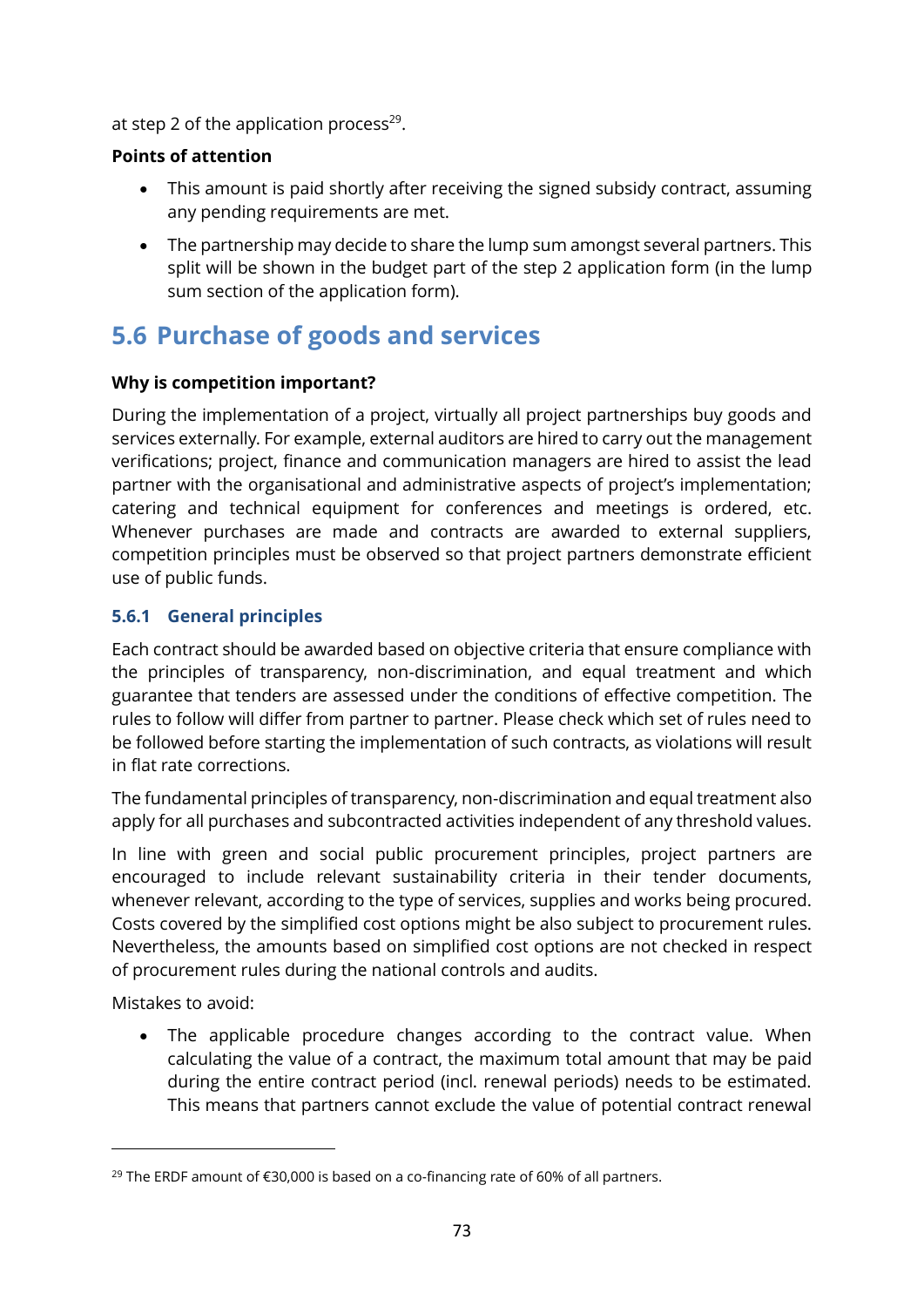periods with the aim of avoiding a given tender procedure by staying below a certain threshold

- A procurement offer may not be divided into several smaller offers for the purpose of fitting them individually into the value range applicable for direct awards.
- If a direct award procedure is used for reasons of urgency, it must be proven that the urgency was due to unforeseeable circumstances. Insufficient planning by a project partner or any other circumstances attributable to the project partner do not justify the direct award procedure.
- If a direct award procedure (not following the Programme rule) is used for technical/exclusivity reasons, it must have been ruled out that any other supplier than the one contracted is capable of providing the requested services. This elimination procedure must be based on objective criteria.
- Having already worked with a certain external provider in the past, having been satisfied by the quality of the work and wishing to benefit from the knowledge the provider acquired through working with the partner organisation in the past and on similar subjects does **not** represent sufficient justification for a direct award.
- With regard to project management services for example, a proper tender procedure must always take place (technical reasons/exclusivity can never be a justification for a direct award).

#### **5.6.2 Procurement for public project partners**

#### *How do public project partners comply with public procurement rules?*

When dealing with public procurement rules, four levels need to be considered:

- The EU's public procurement directives;
- National rules;
- Partner organisations' internal rules;
- Programme specific rules.

As a matter of principle, the stricter rules always apply. In the event that national/regional rules set stricter requirements (such as for publicity, free competition, lower thresholds) than those established by the European directives, then they must be applied. The same principle applies to internal rules and the Programme rule.

The current European thresholds were set on 1 January 2022 and will be in place until 31 December 2023. These thresholds are:

- For works contracts: €5,382,000
- For service and supplies contracts: €215,000

Central to ensuring adherence to the public tender rules is the tender documentation, which usually consists of the following:

• Terms of Reference (with sufficiently detailed specifications, including clear information for candidates about award and weighting criteria)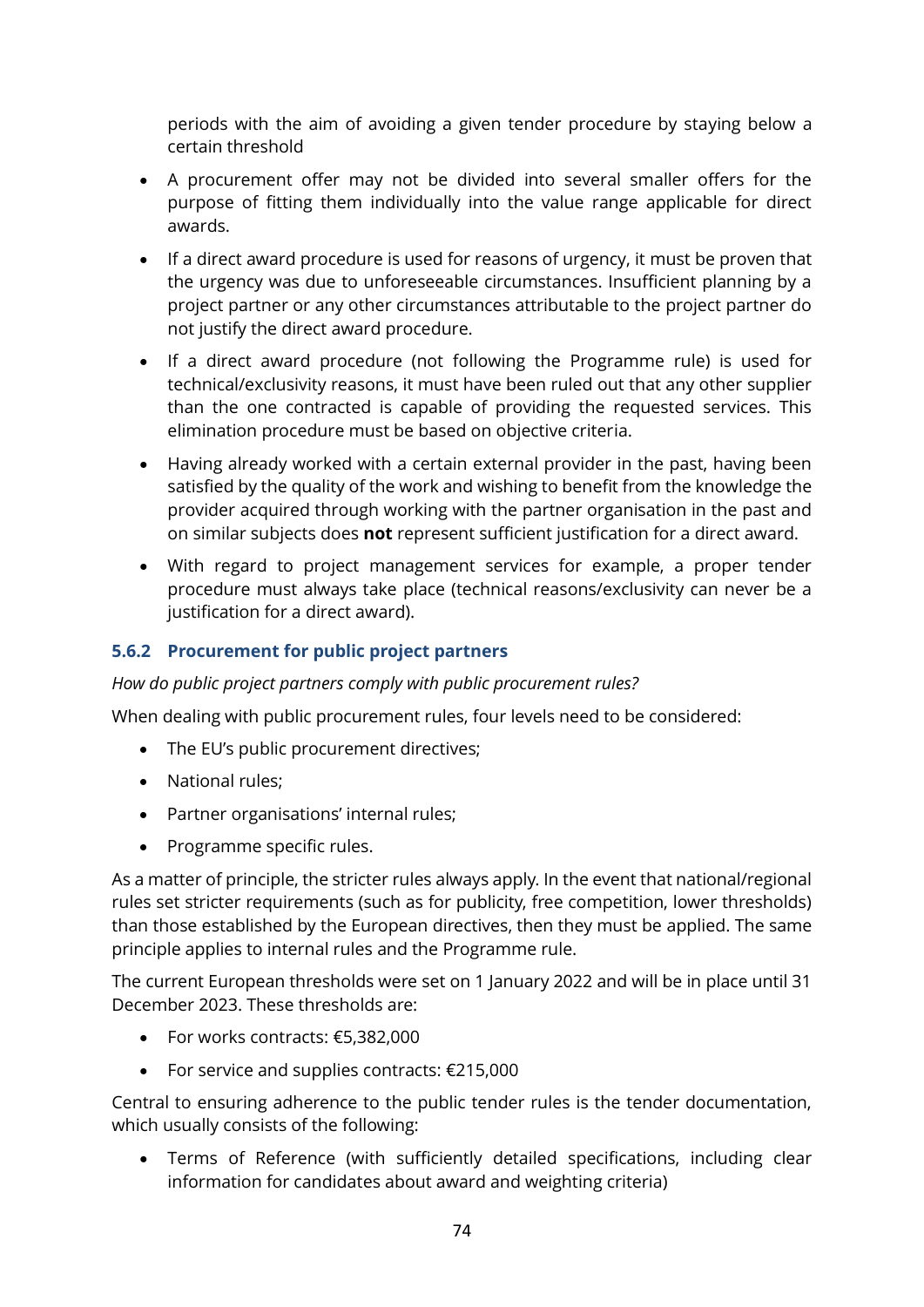- Request for offers or procurement publication/notice
- Offers/quotes received
- Report on assessment bids (evaluation/selection report) including:
	- o Justification for the procedure chosen in the light of the identified needs;
	- o Evaluation of the offers in the light of the previously announced award and weighting criteria;
	- o Letters of acceptance and rejection;
	- $\circ$  Contract, including any amendments and/or renewals (with evidence that these did not modify the conditions of the tender and that there was no modification of the object of the initial contract);
	- o Evidence that the payments made match the contract (invoices and proof of payment);
	- o Proof of delivery of goods or services.

Public procurement rules and principles are applicable to all public authorities and bodies governed by public law. These rules are therefore also applicable to the expenditure incurred as part of the project. Evidence must be available on how the choice of contractor was made. Project partners must keep a record of every step of the public procurement procedure for first level control and audit purposes.

The greater the interest of the contract to potential bidders from other Member States, the wider the coverage (publicity) should be. Depending on the nature of the services and goods, an EU-wide advert may therefore be advisable even if the value of the contract is below the EU-threshold.

Corrections will be made in compliance with the guidelines for determining financial corrections to be made to expenditure financed by the Union under shared management, for non-compliance with the rules on public procurement. Further information on the topic can be found here:

[https://ec.europa.eu/regional\\_policy/sources/docgener/informat/2014/GL\\_corrections\\_p](https://ec.europa.eu/regional_policy/sources/docgener/informat/2014/GL_corrections_pp_irregularities_annex_EN.pdf) [p\\_irregularities\\_annex\\_EN.pdf](https://ec.europa.eu/regional_policy/sources/docgener/informat/2014/GL_corrections_pp_irregularities_annex_EN.pdf)

Joint procurement means combining the procurement actions of two or more contracting authorities. Further information about the topic can be found here: [https://ec.europa.eu/environment/gpp/pdf/toolkit/module1\\_factsheet\\_joint\\_procureme](https://ec.europa.eu/environment/gpp/pdf/toolkit/module1_factsheet_joint_procurement.pdf) [nt.pdf](https://ec.europa.eu/environment/gpp/pdf/toolkit/module1_factsheet_joint_procurement.pdf)

Why not go green? Further information on green public procurements and the importance of achieving environmental policy goals through public spending can be found here: [https://ec.europa.eu/environment/gpp/pdf/Buying-Green-Handbook-3rd-](https://ec.europa.eu/environment/gpp/pdf/Buying-Green-Handbook-3rd-Edition.pdf)[Edition.pdf](https://ec.europa.eu/environment/gpp/pdf/Buying-Green-Handbook-3rd-Edition.pdf)

#### **5.6.3 Procurement for private project partners**

Private partners that can be defined as bodies governed by public law must respect the provisions of Article 2(4) of Directive 2014/24/EU. Private partners are regarded as bodies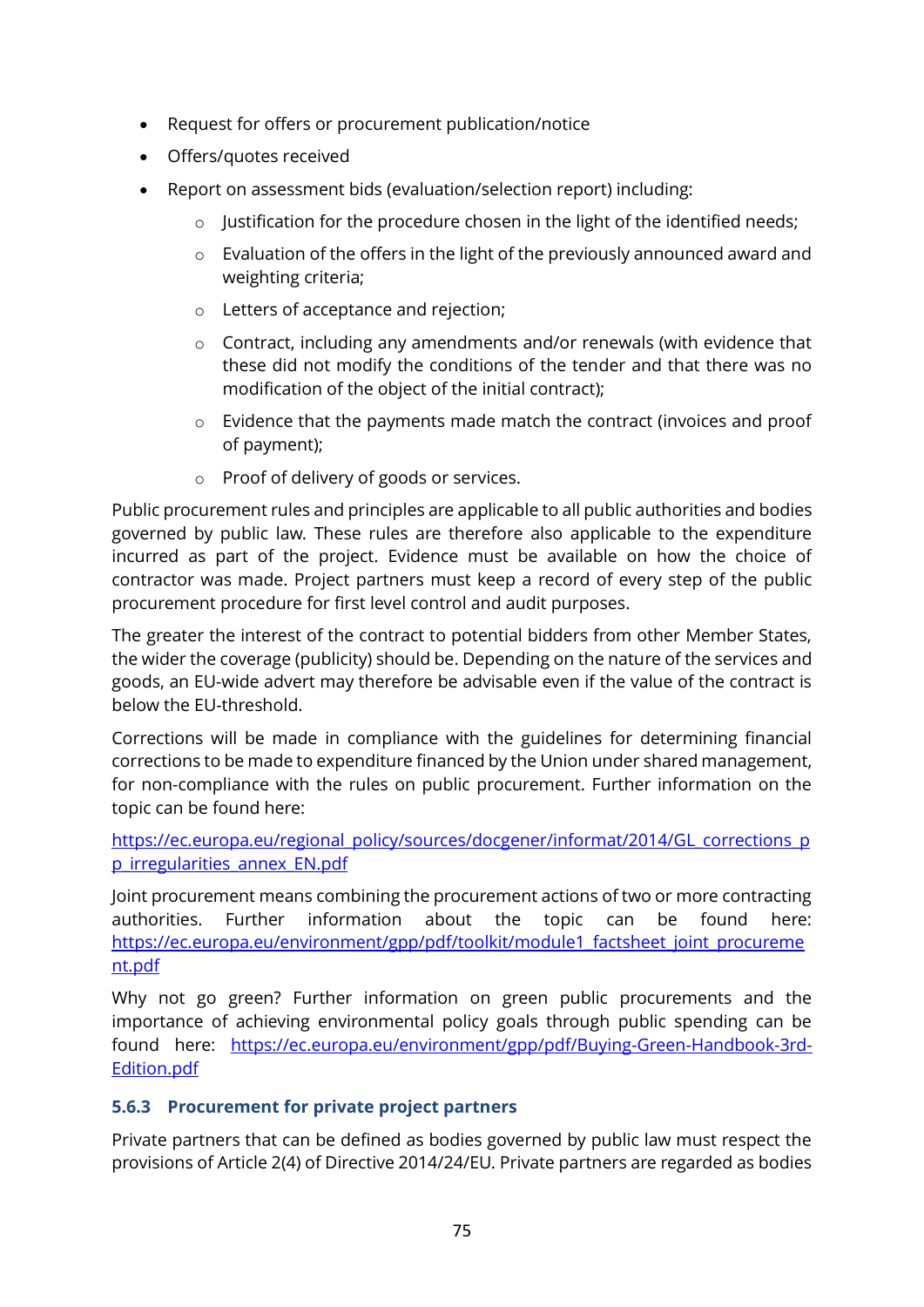governed by public law if they fulfil the following three criteria:

- 1) are established for the specific purpose of meeting general interest needs, do not have an industrial or commercial character, and;
- 2) have a legal personality, and;
- 3) are financed, for the most part, by the State, or regional or local authorities, or other bodies governed by public law, or are subject to management supervision by those bodies, or are governed by an administrative, managerial, or supervisory board, more than half of whose members are appointed by the State, regional or local authorities or by other bodies governed by public law.

Private organisations not fulfilling these conditions are not obliged to respect the provisions of Directive 2014/24/EU, unless there are national or internal rules which oblige them to do so.

In the event there are no existing rules, all private partners **must** abide by the Programme rule stipulating that for all contracts above €10,000 (excl. VAT) project partners need to be able to provide evidence of adequate market research.

#### **5.6.4 Specific NWE Programme rule**

For all contracts above €10,000 (excl. VAT) project partners (public or private) need to be able to provide evidence of adequate market research. In the event that the partner must comply with other, stricter rules (e.g., internal rules), these stricter rules must be applied.

For contracts established before the project start date and pre-existing prequalification systems, and monopolies on the relevant market, the Programme rule does not apply.

All cases mentioned above must be duly justified and validated by the controller in charge when part of the sample.

Examples of adequate market research could be asking for three quotes (not necessarily receiving three quotes), doing internet research, or using centralised e-procurement services, etc. The process should always be properly documented and kept available for further verifications.

A failure to apply this Programme rule will result in a 25% flat rate cut for all the expenditure related to the contract, unless the project partners can provide a sound explanation that is validated by their controller.

#### **5.6.5 Further information**

Where there are doubts about which specific rules apply in a specific case, the Joint Secretariat recommends that projects refer to the following sources:

- European single market website $30$ ;
- national first-level control approbation body;

<sup>30</sup> [https://ec.europa.eu/growth/single-market/public-procurement\\_en](https://ec.europa.eu/growth/single-market/public-procurement_en)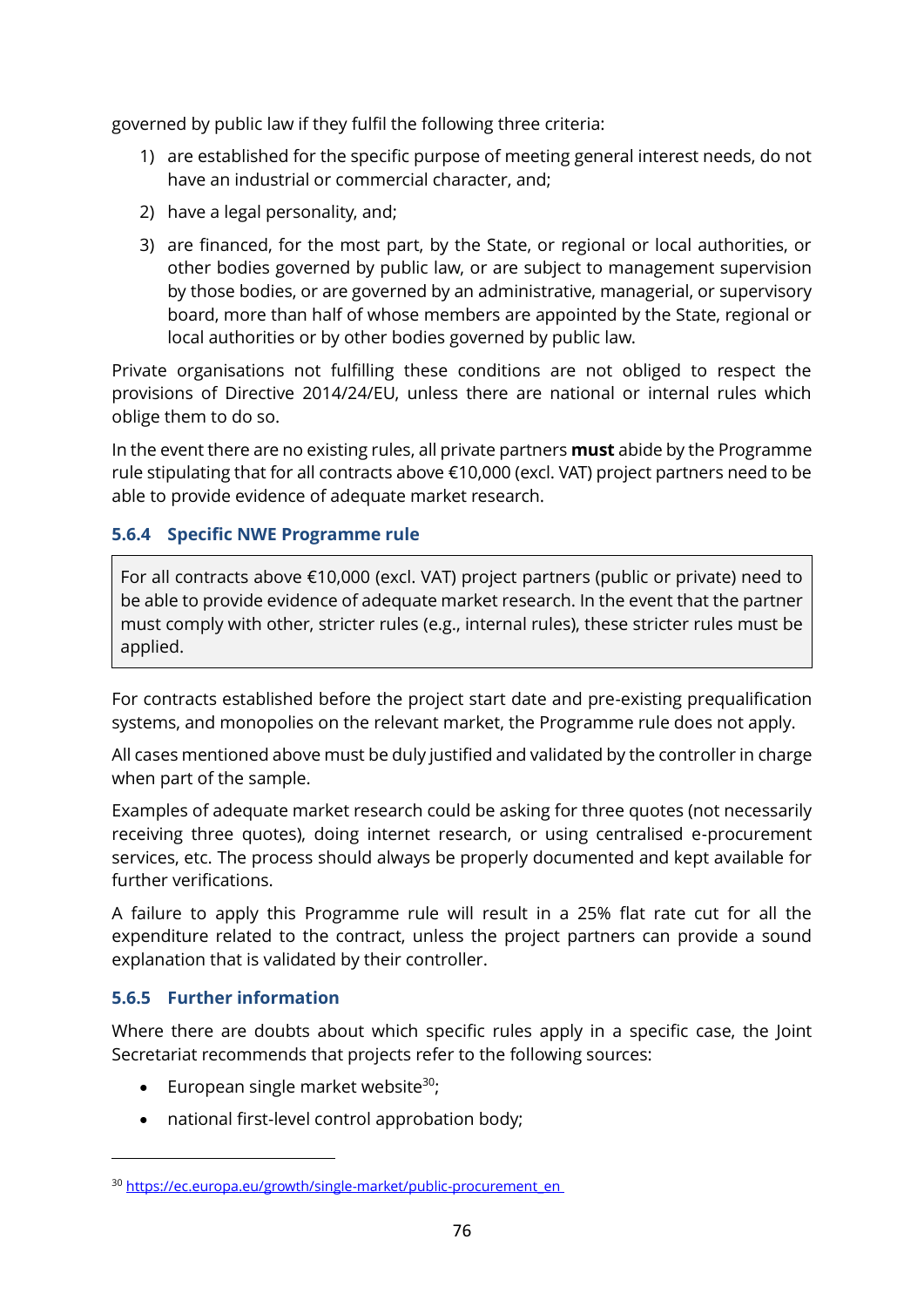- national public procurement authority;
- legal department of the relevant project's partner organisation.

#### **Preventing fraud in procurement**

The Programme recommends project partners to specifically pay attention to fraud risks in the area of public procurement (see **Section [5.14](#page-93-0)**).

To prevent and detect potential fraud in this area, project partners are recommended:

- to ensure the proper application of their internal conflict of interest policy (e.g., through conflict-of-interest declarations, conflict registers), further information on conflict of interests can be found in a specific guidance from the European Commission31;
- to perform checks on companies participating in a tender to prevent conflicts of interest and detect interlinked companies submitting tenders (e.g., checking general websites, online companies registers, etc.);
- to have measures in place to detect persistently high or unusual bid data (e.g., bid evaluators that have a knowledge of the marketplace) and verify the plausibility of the price of activities/services (e.g., comparison with similar contracts, online price comparison tools);
- to perform checks on goods and services provided to verify compliance with tender specifications, the prices quoted and the actual delivery of activities/services (e.g., request if needed additional information on staff involved, time spent, etc.);
- use standard unit costs for regularly purchased supplies/services.

In addition, for all public procurement above the lowest applicable threshold, partners should implement a robust internal control system, in line with the proportionality principle, to avoid:

- irregular split purchases;
- unjustified direct awards;
- irregular extensions of contract;
- irregular amendments of existing contracts;
- the leaking of bid data;
- that bid specifications are too narrow;
- that procurement procedures are not followed.

This should involve the internal review of all public procurement procedures especially above national and EU thresholds. For example, it is recommended that contract awards or amendment of existing contracts are reviewed by a secondary mechanism within the partner organisation other than the selection panel (e.g., senior level personnel within the beneficiary). Another measure could be that evaluation boards are comprised of

<sup>31</sup> [https://ec.europa.eu/info/strategy/eu-budget/protection-eu-budget/conflict-interest\\_en](https://ec.europa.eu/info/strategy/eu-budget/protection-eu-budget/conflict-interest_en)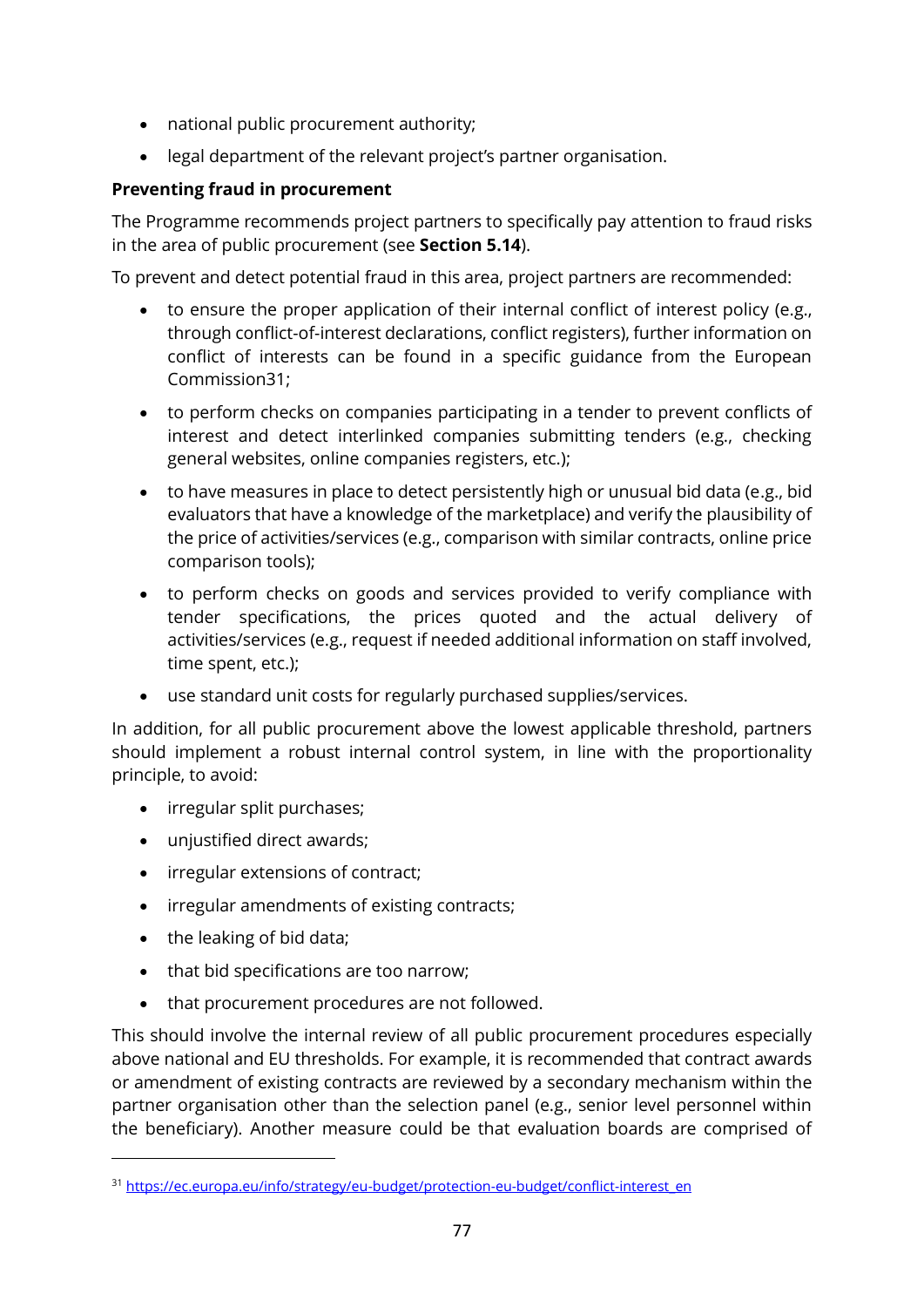senior management personnel who are rotated, with some level of randomness in their selection for participation.

Similarly, if the partner organisation owns an internal audit function, it is recommended that the relevant service/person regularly reviews the implementation of internal controls over procurement.

Moreover, in addition to the minimum requirements defined by the applicable European and national public procurement law, the Programme recommends project partners to ensure:

- a high level of transparency in the award of contracts (e.g., publication of all contract information that is not publicly sensitive);
- that the tender process includes a transparent bid opening process and adequate security arrangements for unopened tenders (to avoid the manipulation of bid data).

### **5.7 State aid**

Projects that receive funding from the NWE Programme must comply with state aid rules. State aid is defined as 'any aid granted by a Member State or through State resources in any form whatsoever which distorts or threatens to distort competition by favouring certain undertakings or the production of certain goods', and insofar as it affects trade between Member States<sup>32</sup>. This definition can be further detailed in five cumulative criteria:

- The aid is provided by the Member State or through State resources
- The aid affects (or potentially affects) trade between Member States.
- The aid measure distorts (or threatens) competition and trade with the European Union.
- The aid confers an advantage to an organisation engaged in economic activity<sup>33</sup> (so- called undertakings $34$ ).
- The aid favours certain organisations or the production of certain goods, in other words, the measure is selective.

State aid compliance in the NWE Programme will be assessed based on these criteria. If one or more of the criteria is not met, then the project partner is not subject to State aid<sup>35</sup>.

<sup>&</sup>lt;sup>32</sup> Article 107 of the Treaty of the Function of the European Union 2012/C 326/01.

<sup>&</sup>lt;sup>33</sup> Economic activities consist in offering goods and services on a market. The question whether a market exists for certain services may depend on the way those services are organised in the Member State concerned and may thus vary from one Member State to another.

<sup>&</sup>lt;sup>34</sup> Undertakings are entities engaged in an economic activity, regardless of their legal status and the way in which they are financed. The classification of a particular entity as an undertaking thus depends entirely on the nature of its activities.

<sup>&</sup>lt;sup>35</sup> More general information about state aid and definitions of the different terms can be found in the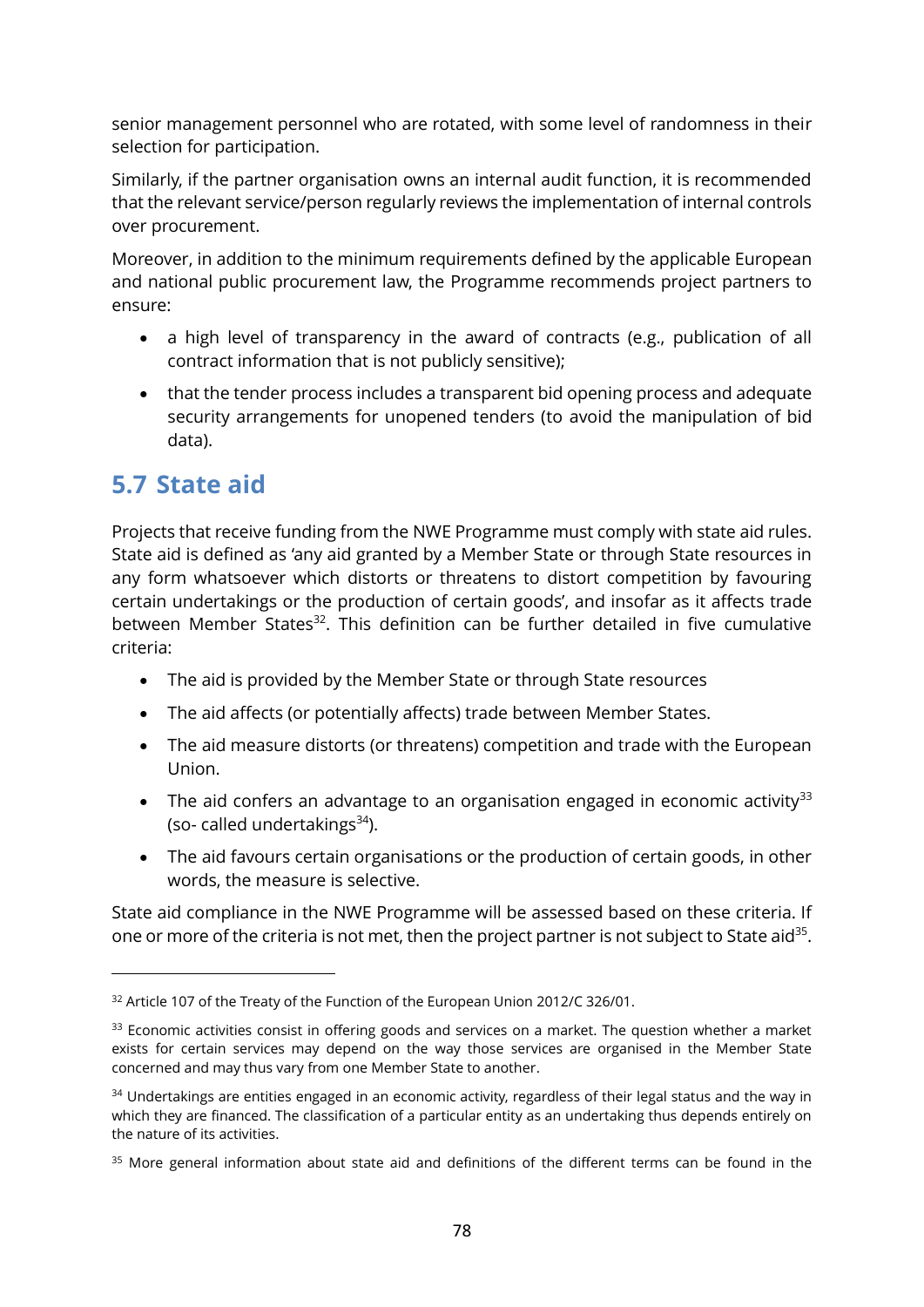#### **Who is affected by State aid?**

All organisations that meet the beforementioned criteria fall under the State aid rules, regardless of the legal status and regardless of whether the organisations aim to make profit or not. This means that both public and private partners can be affected by State aid.

#### **How to comply?**

There are several exemptions that allow for State aid in specific areas, up to a limited amount (de minimis) or for organisations that are crucial for the European economy since they perform certain activities (specified in the General Block Exemption Regulation (GBER)). The NWE Programme offers the following possibilities:

#### **Application of GBER Article 20: Aid for costs incurred by undertakings participating in European Territorial Cooperation project**

The aid granted by the Programme amounts to the entire ERDF budget of the concerned partner. State aid relevant partners can request up to €2 million of total public contribution per project. The total public contribution is composed of the ERDF budget and other public contributions the partner may receive from external public sources (e.g., national, or regional match-funding). Moreover, the partner needs to provide at least 20% of private contributions into the total partner budget.

|                                                     |         | Partner A                               | Partner B                                                                                                 | Partner C                                                     | Partner D                                                                                                                                        |
|-----------------------------------------------------|---------|-----------------------------------------|-----------------------------------------------------------------------------------------------------------|---------------------------------------------------------------|--------------------------------------------------------------------------------------------------------------------------------------------------|
|                                                     |         | <b>Typical</b><br><b>NWE</b><br>partner | Partner<br>receiving<br>additional<br>public<br>contributions<br>(min. 20% of<br>private<br>contribution) | Partner with<br>a high<br>budget (max.<br>€2 million<br>ERDF) | Partner with a<br>high budget<br>receiving<br>additional<br>public<br>contributions<br>(max. $E2$<br>million of<br>total public<br>contribution) |
| <b>ERDF</b><br>$CO-$<br>financing<br>(up<br>to 60%) |         | € 60,000                                | € 60,000                                                                                                  | € 2,000,000                                                   | € 1,500,000                                                                                                                                      |
| Partner<br>contribution<br>(40%)                    | Private | €40,000                                 | € 20,000                                                                                                  | € 1,333,333                                                   | € 500,000                                                                                                                                        |
|                                                     | Public  |                                         | € 20,000                                                                                                  |                                                               | € 500,000                                                                                                                                        |
| Total<br>project                                    |         | € 100,000                               | € 100,000                                                                                                 | € 3,333,333                                                   | € 2,500,000                                                                                                                                      |

The following examples illustrate the different ways how partners comply with GBER Art. 20.

Commission notice on the Notion of Aid 2016/C 262/0135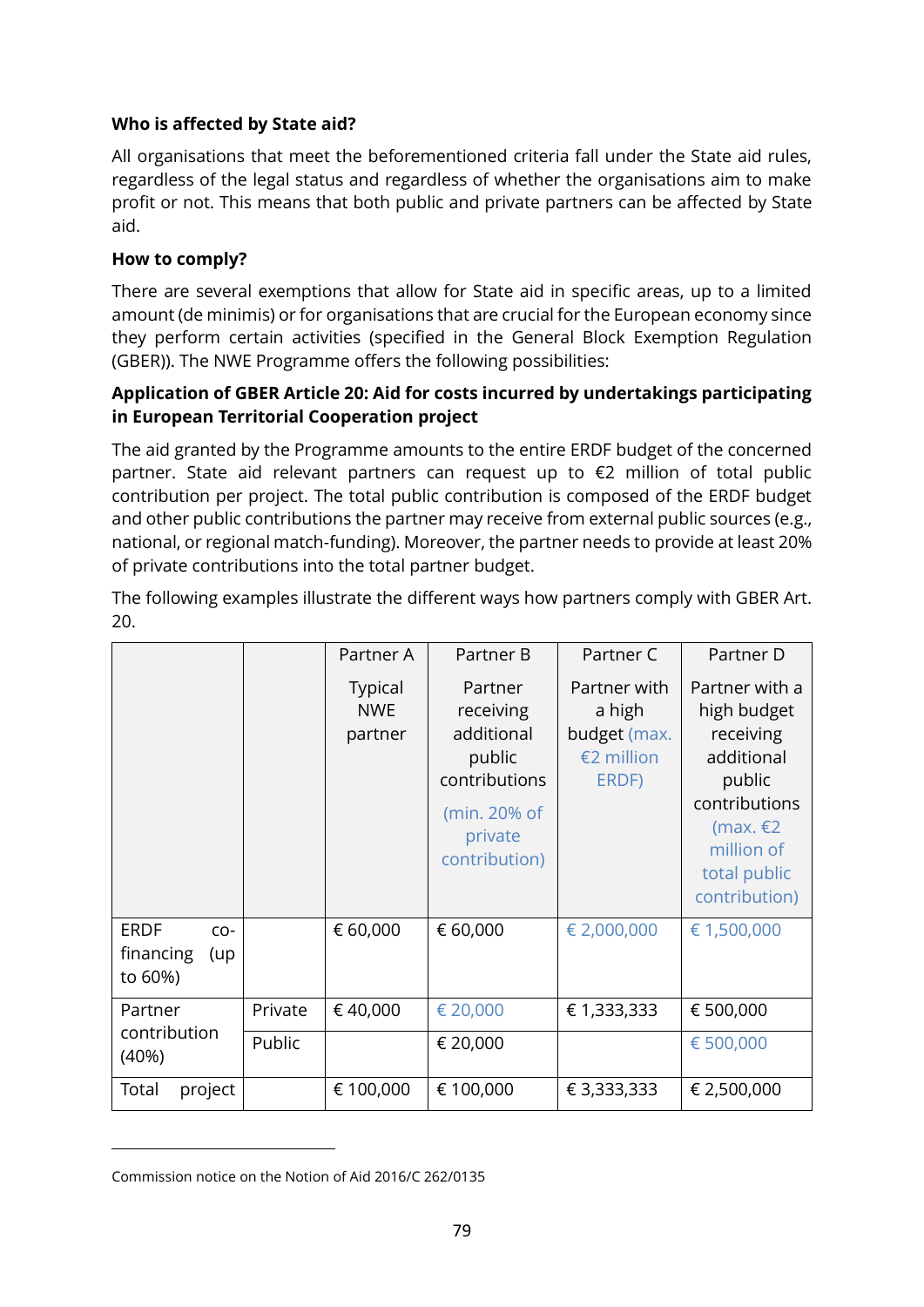| budget (100%) |
|---------------|
|---------------|

Partners that want to make use of the GBER Article 20 exemption need to choose this option in the step 2 application form.

#### **Application of GBER Art. 20a: Limited amounts of aid to undertakings for participation in European Territorial Cooperation projects**

This exemption can be used for project partners offering support to third parties. Third parties are organisations outside the project partnership (e.g., SMEs). The typical support services that are offered in Interreg are:

- Consultancy or other subsidised services provided to SMEs
- Training courses provided to SMEs
- Access to research facilities for companies
- Voucher schemes (see **Section [4.2.4](#page-43-0)**)

The total amount of aid under this exemption shall not exceed €20,000 per undertaking, per project. Partners that want to make use of this exemption need to estimate the individual aid amounts in the step 2 application form. During implementation, partners need to keep control that the total amount of €20,000 per undertaking is not exceeded in their project. To estimate the aid amount, partners can choose from one of the following:

**Market price:** The project partner determines the amount based on market prices for benefits comparable to those given through the project (e.g., services, training, consultancy). The project partner should document the related market research (e.g., internet search, collected offers).

**Project price:** Where no comparable offers exist on the market, the project partner can calculate the amount of the aid according to an estimation of the costs planned for offering the services. Partners can assume that the total value of the training/service is equal to the total planned costs for providing it. Total planned costs cover, for example, costs for equipment, room rentals, cost of speakers, travelling. The project partner then uses the total planned costs to calculate total costs per third party that benefits from the service.

#### **Application of de minimis**

Lead partners that think that the exemptions of GBER Articles 20 and 20(a) are not sufficient for their project, can also apply the de minimis exemption $36$ . The de minimis regulation limits the total amount notion of aid granted per Member State to a single undertaking to maximum of €200,000 over any period of three fiscal years. Lead partners should contact the Joint Secretariat / Contact Points to receive more information about the limitations and requirements to apply de minimis in the NWE Programme.

#### **How does it work in practice?**

<sup>36</sup> Regulation (EU) No 1407/2013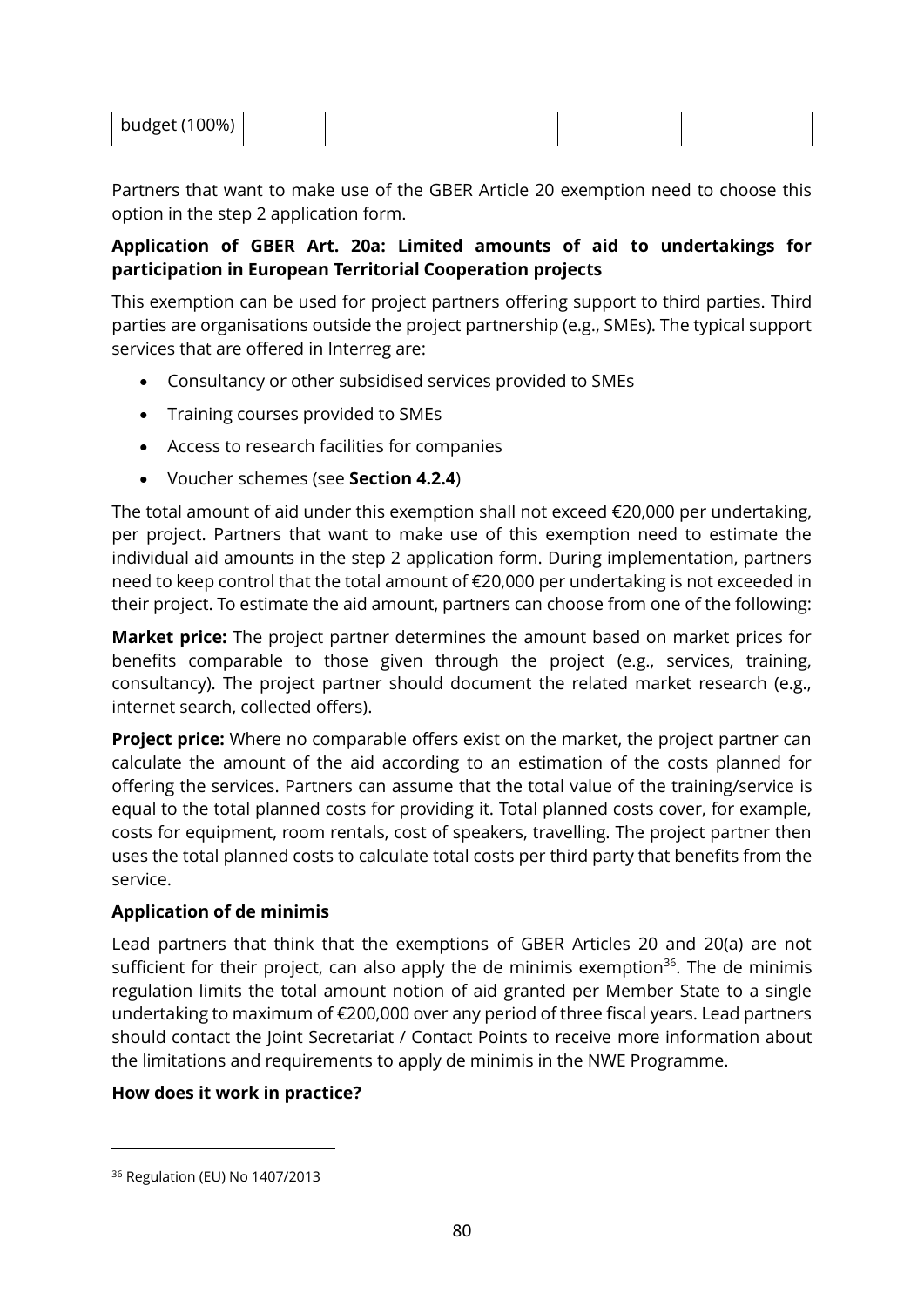Project applicants will be asked to provide a self-assessment on the State aid relevance in the step 2 application form. The self-assessment focusses on criteria 4 (economic activity) and 5 (selective advantage). Partners that consider that their activities in the project are State aid relevant need to choose from one of the three options above (GBER Article 20, GBER Article 20(a) or de minimis). The information provided in the application form will be assessed by the Programme. Approved projects will be contacted by the Joint Secretariat and may have to adjust their application forms.

The following figure illustrates the different phases in the project cycle.



### **5.8 Ownership and intellectual property rights**

Cohesion policy – and European Territorial Cooperation (Interreg) in particular – are about reduction of disparities, solidarity, collaboration, joint results, and joint activities.

Furthermore, and as a general principle of serving the general interest with the ERDF public funding, project outputs and results (e.g., processes leading to new products or services) are expected to be freely available for the public. Therefore, project partners should disseminate their project outputs and results to a wide European public.

Projects can make use of the partnership agreement to make the necessary provisions for questions on ownership and intellectual property rights.

### **5.9 Communication**

#### **5.9.1 Why communication matters**

Communication is an integral part of every Interreg NWE project and a key enabling element for a project to achieve its objectives. It needs to be thought of strategically, in line with the project's other activities.

Projects have to develop a communication approach which helps enhance the impact of project achievements. Communication should strongly contribute to the uptake and upscaling of project results, not only during the project lifetime, but also in the long-term, after project closure.

Communication is of concern to both projects and the Programme. Therefore, projects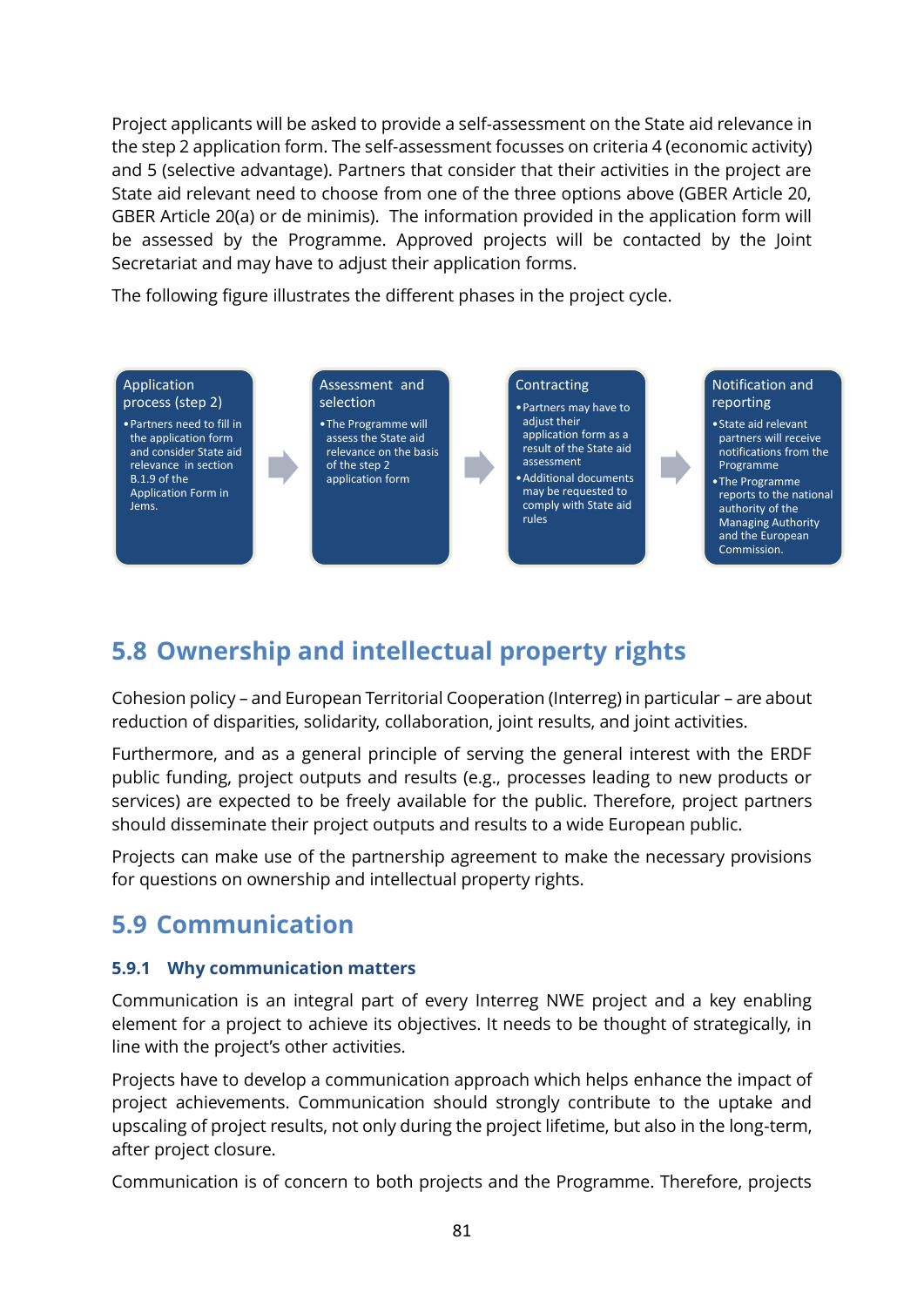need to comply with several Programme rules in terms of communication and visibility. Beyond compliance, the Programme is interested in project communication to 'tell the story' of cooperation and put forward the added value of transnational cooperation in the NWE region (and beyond). Communication is a must to show decision makers that public money has been invested usefully, in projects which make a difference in NWE territories.

This chapter tackles external communication, which is project communication outside the project's partnership addressing defined target audiences.

#### **5.9.2 Communication in the application form and how it is assessed**

**At step 1**, communication is not explicitly mentioned in the application form. Nevertheless, communication should be thought of from the start as an integral part of the overall project strategy. Communication needs to be anticipated in the partnership concept, in the description of main activities and in the identification of target audiences to reach out to. At step 1, applicants must think carefully about **their project's title and acronym**. They should be concise, distinct, and informative to a non-expert audience and convey a sense of what the project is about. The project title and acronym must remain the same throughout the project lifetime.

**At step 2**, projects must elaborate on how they intend to communicate. Communication in the step 2 application form must be embedded into the work plan as an integral part of the project. In each work package, projects must specify their communication objective(s) and target audience(s). Communication objectives should contribute to achieving the project's specific objective(s) in each work package. It is compulsory for projects to include at least one communication activity and deliverable in each work package to reach its communication objectives. The following principles should be considered:

- **Communication objectives** should be project-specific, tailored to needs and to defined target audiences. The communication objectives should be SMART (specific, measurable, achievable, realistic, and time-bound).
- **Target audiences** relevant to the project must be identified. Applicants must explain how they will be reached. Target audiences shouldn't be too numerous and can be prioritised. Different target audiences can mean different channels of communication and different messages to convey. When defining project target audiences, answering the following questions can be helpful:
	- o Why do you need to reach out to these target audiences?
	- o How will you reach out to them?
	- o What specific communication tool(s) or channel(s) is or are needed?
	- o What will you tell them about your project?
- **Communication activities** must be defined and included as activities in work packages. They require careful planning and adequate resources, both human and financial. A project communication strategy must be planned as the first communication deliverable in the application form. Projects are also required to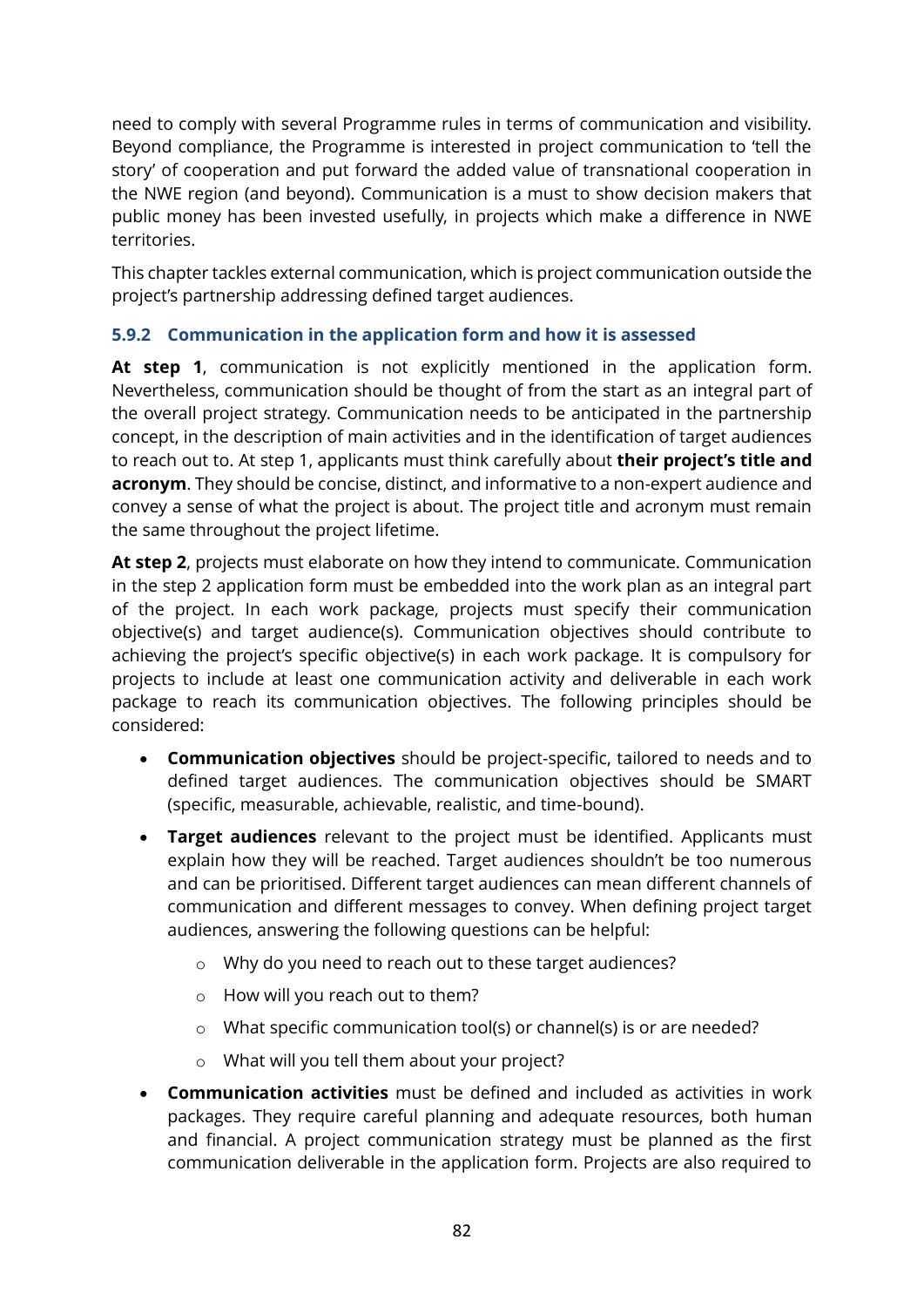organise a final event and foresee a speaking slot for a Programme representative in this event. Furthermore, project applicants should indicate which communication channels they will use and why they have chosen these specifically.

• **Budget** for communication should be foreseen accordingly (per partner, cost category, and period) in the application form.

Furthermore, in the project management section of the application form, projects are asked to detail the general approach they will adopt for communication. This implies:

- Explaining who will coordinate project communication. Projects should indicate that they will appoint an experienced **communication manager** from the start of the project. Their first task will be to draft a communication strategy in close cooperation with all partners and then ensure its implementation throughout the project lifetime.
- Describing how the involvement of all partners will be ensured. Cooperation between partners is needed to ensure consistent project communication.
- Bringing together the different activities and explaining the overall coherence of the communication approach. In line with the output indicators, projects should notably explain how this overall approach will support the uptake and upscaling of project outputs and results.
- Ensuring that the project follows EU visibility rules and the Interreg NWE Programme visual identity guidelines.

**Project communication will be assessed** on the basis of the following two questions:

- To what extent are communication objectives relevant and expected to contribute to project specific objectives?
- To what extent are communication activities appropriate to reach the relevant target groups and stakeholders?

Implementation of communication activities will be reviewed/monitored every six months by the Joint Secretariat.

#### **5.9.3 Your first project communication deliverable: a communication strategy**

To ensure coherence of the overall communication approach, projects are required to elaborate a communication strategy as their first communication deliverable (to be delivered during project implementation and not at the application phase). The communication strategy should build on, be fully aligned and coherent with the communication objectives and approach outlined in the application form.

The project communication manager will be responsible for drafting the communication strategy in close cooperation with all partners and ensuring its implementation. The communication strategy should be reviewed at least once a year and adjusted if needed. Projects are expected to include the following sections in their communication strategy.

• **Communication objectives** (what does your project want to achieve?) as defined in the application form for each work package. They should be specific,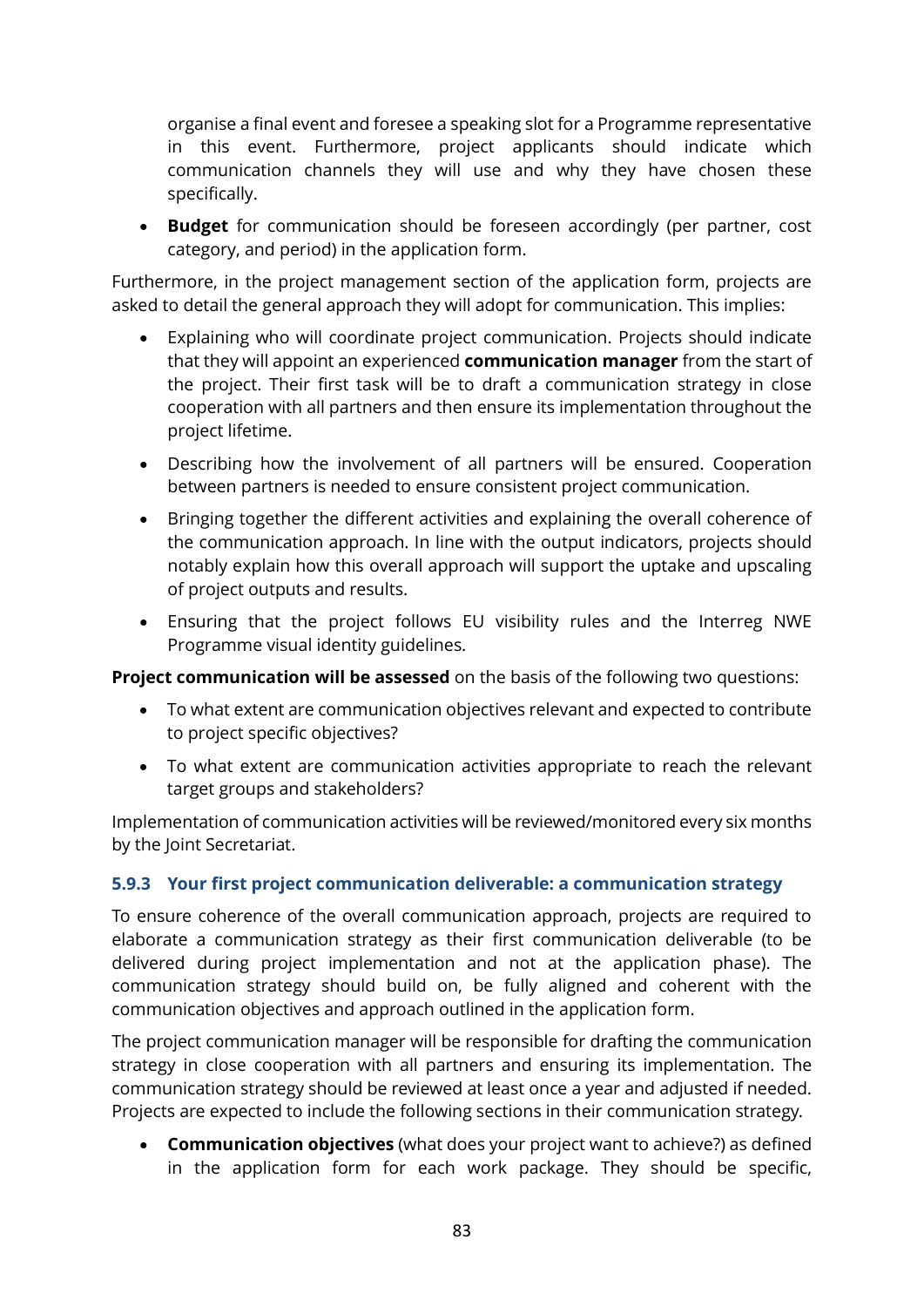measurable, achievable, realistic, and time-bound (i.e., SMART). For example, to increase knowledge of recycled cement among X businesses in the concrete industry in x country(ies) by year X.

- **Target group(s)** (who should your project reach out to?) as defined in the project application form. For example, public authorities in country(ies) X so that they know about recycled cement and use it for street furniture. This is to raise awareness on your project, to increase your target group(s)' knowledge and ultimately lead to behaviour change. Tailored key messages should be defined for each of your project target groups.
- **Activities and deliverables** (what are you going to do to achieve your objectives?) as defined in your application form. For example, an activity would be to publish project-related content; X articles published in the specialised construction press would be the related deliverables.
- **Channels** (how will you disseminate information about your project?). Those should be defined depending on your target groups and the channels they use (events, project webpage, social media platforms etc.).
- **Budget** (what resources do you need to communicate about your project?) as filled in Jems, per partner, cost category, and period.
- **An implementation** table to be adapted during the project lifetime, including the following information: which activity, aiming at which target audience, through which channel, who is in charge and when it should happen. Communication is a collective effort, and all partners are expected to communicate about the project.
- **Evaluation plan** (how will you check that your communication objectives are being met?). Projects should set some target indicators and indicate how they will be checking them (means) and when (frequency). Indicators can be quantitative (example: number of times an article has been read) or qualitative (example: positive media coverage of project); a combination of both is advised to fully measure communication success. The Programme recommends defining measurable and realistic figures which reflect how (well) the project is reaching out to its defined target audiences and how (well) it is achieving its communication objectives.

#### **5.9.4 The role of the communication manager**

To ensure consistency in project communication, the lead partner is required to appoint a communication manager with the necessary expertise and experience from the start of the project. The communication manager is expected to have the **necessary set of skills** to handle all digital tools and the ability to translate technical/complex information for non-expert audiences.

The project communication manager is responsible for:

• Drafting the project's communication strategy in close cooperation with all project partners.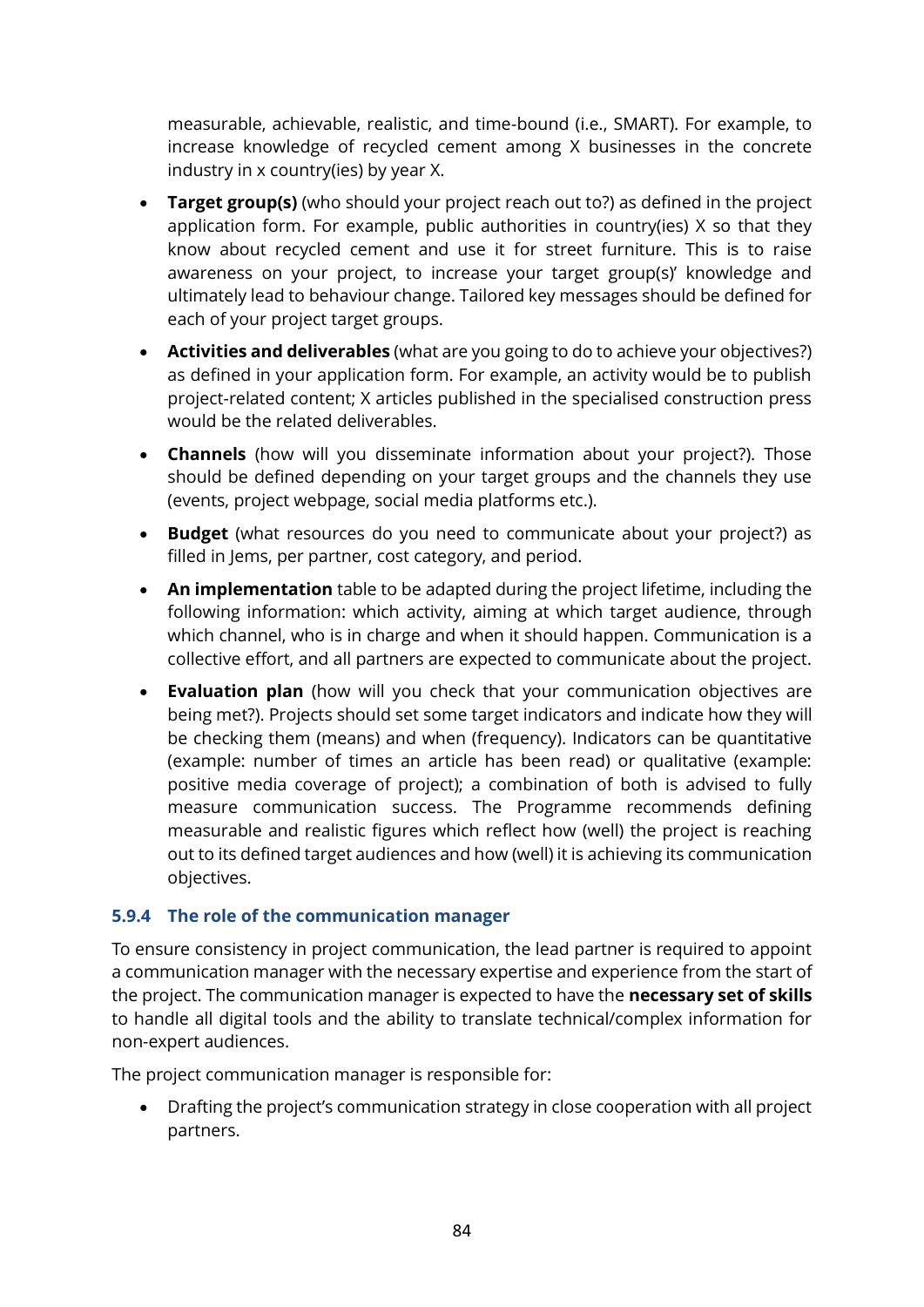- Coordinating the implementation of the communication strategy, ensuring involvement of all project partners, and performing an annual review.
- Updating the project webpage on the NWE website regularly (on average once a month).
- Ensuring all project partners comply with EU rules related to visibility and communication of EU funds.
- Liaising with the Interreg NWE Joint Secretariat. Communication concerns both projects and the Programme. The Programme is interested in promoting success stories and project achievements.

The Joint Secretariat will support project communication through training(s) activities, by providing project webpages and templates, and by disseminating project news through the Programme's digital tools and events. The Programme's role in the project final event (or potentially any other project event) should be discussed between the project communication manager and the Joint Secretariat.

The project communication manager should send all relevant information on project progress (e.g., documents, events etc.) to the Joint Secretariat starting with the list of all partners' social media accounts.

The contact details of the communication manager must be provided in Jems as soon as they are appointed.

#### **5.9.5 Your project webpage on the nweurope.eu website**

Each project will be provided with a dedicated webpage on the NWE website. This webpage enables projects to showcase their project. The Joint Secretariat will provide login information and guidance on how to update your project webpage. The project is requested to update their webpage with relevant information for its identified target groups **regularly** (on average once a month) until the end of the project.

#### **5.9.6 EU rules projects must comply with**

As beneficiaries of EU funds projects must comply with rules related to EU visibility and acknowledge financial support from the NWE Programme. This is to raise awareness among citizens on the tangible benefits of the European Union locally and show that public money has been invested usefully in projects which make a difference in the NWE territories.

For projects to abide by those rules easily and cost-effectively, various templates are provided. Those respect EU requirements, as they include the EU flag, along with reference to Interreg North-West Europe.

Non-compliance with EU visibility rules and failure to acknowledge financial support from the Interreg NWE Programme can lead to a hold of progress reports until compliance is considered satisfactory. A continued failure to comply with EU visibility rules will eventually lead to a cut of up to 2% of the financial support provided by the Interreg NWE Programme to the project.

To acknowledge support from the EU, all project partners have the following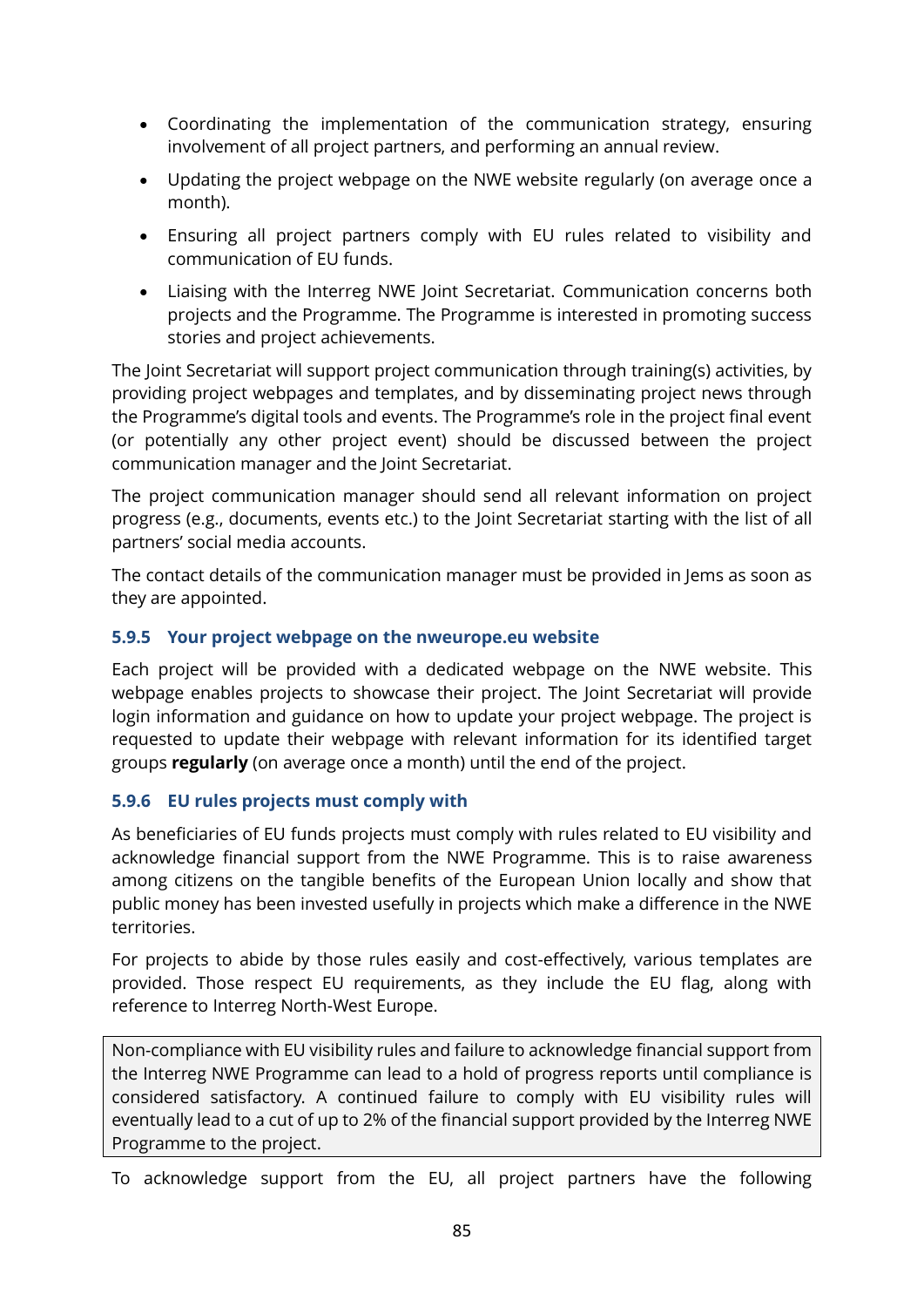responsibilities with regards to transparency and communication (as outlined in Article 50 of Regulation (EU) 2021/1060):

- All project partners are required to put up an **A3 poster** at a location readily visible to the public (such as the entrance area of an organisation's headquarters or office building). It should include the following information: aims, results, financial support from Interreg NWE, project start and end dates, and the number and origin of partners. The poster can be either printed or digital.
- A **short description of your Interreg NWE project** must be published on each of the partner's official website. It should include the following information: aims, results, financial support from Interreg NWE, project start and end dates, and the number and origin of partners.
- **The project logo template** as provided by the Joint Secretariat must be used on all communication materials produced by the project. It should be visible immediately and placed on the front page of a document, at the top of a webpage, at the beginning of a video etc.
- For any infrastructure and work, or equipment purchases, projects are required to put up a **durable plaque or billboard** visible to the public on site. The plaque or billboard should be put up as soon as the investment starts, or the equipment is purchased.
- If the project is granted over EUR 5 million by the Programme, **a communication event**, involving the Joint Secretariat and European Commission, is to be organised by the end of the project. This communication event can be the project's final event, but it can also be a separate event. The specifics of the event should be agreed upon with the Joint Secretariat.

Templates (accessible through an online generator) and a brand manual are provided by the European Commission. The visual identity guidelines are provided by the Programme.

#### **5.9.7 Requests for additional, exceptional communication tools**

Consistency in communication is key for brand (i.e., project) identification. Therefore, – and in view of limiting costs - projects are provided with a brand manual, including templates to use, and a project webpage to update regularly (on average once a month). Yet, in some exceptional cases, and if it is sufficiently justified, projects may develop specific communication tools going beyond what is provided by the Programme, such as:

- Additional branding: In addition to complying with the Programme visual identity guidelines, projects may exceptionally be granted the right to develop their own branding.
- Additional website: In addition to updating their project webpage regularly, projects may exceptionally be granted the right to develop a separate website. If an additional website is approved, the project will nevertheless have to follow the NWE Programme visual identity guidelines and include their project logo at the top of this website homepage.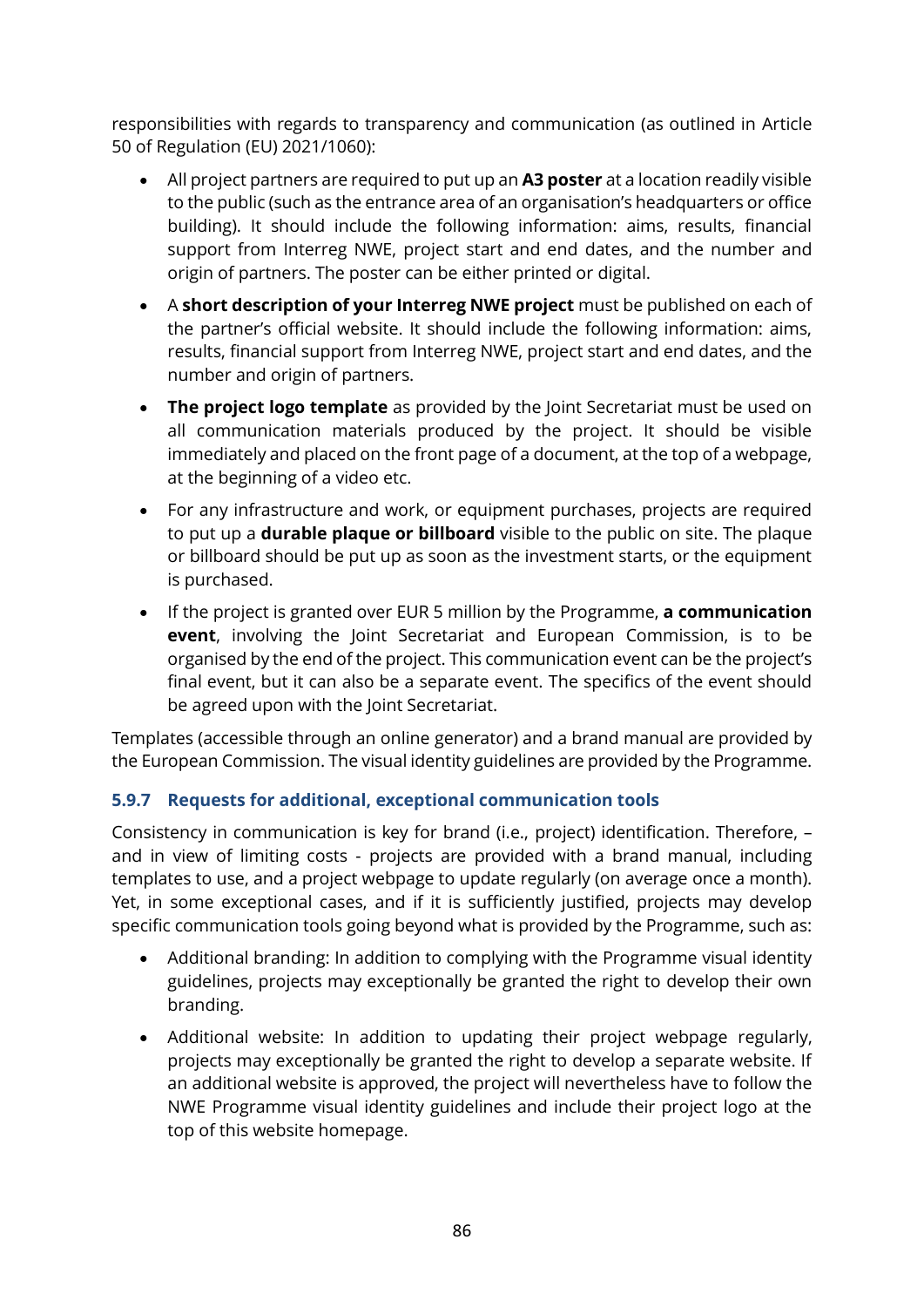• Poster/billboard size adaptations can be agreed upon by the Joint Secretariat depending on the location and nature of infrastructure and work or purchased equipment.

Any communication tool that goes beyond the Programme requirements, **should be clearly presented and fully justified** in the application form**.** If it is not approved as part of the application form, costs for the development and production of the communication tools cannot be borne by project budget. If your project has one of these additional communication tools approved, you are still expected to comply with EU and NWE Programme rules outlined in this section.

### **5.10 Indicator framework**

All projects applying for NWE funding are required to identify and quantify their project objective, envisaged outputs, and results.

At the application stage, project applications commit themselves to achieving targets selected from the Programme indicator framework. If approved, projects must deliver the outputs and targets. The delivery and achievement of these will be followed closely by the Programme.

#### **Project objective**

A (overall) project objective is a qualitative description of the desired change that the partnership will implement on the NWE territory during the project.

- The objective outlines the overall goal of the project, specifically the change it wants to bring about in the NWE territory.
- It defines the benefits or improvements that the partnership expects to achieve on the Programme territory (or parts of it).

A well-formulated project objective:

- is clear and concise;
- provides a concrete description of the project's outcome;
- It is not a description of activities;
- is developed in a participatory process by the whole project partnership;
- addresses the project's target groups and stakeholders and is accepted by them;
- is realistic and achievable by the end of the project;

The objective should be clear and leave no room for misinterpretation. Technical jargon and acronyms should be avoided. It should be easy to understand by external readers and non-experts in the themes tackled by the project. The project objective should fit within and be relevant to the Specific Objective under which the project has submitted.

#### **Project result**

A project result is the societal benefit of the project outputs. It measures the ultimate change that the partnership aims to accomplish in NWE territories by the end of the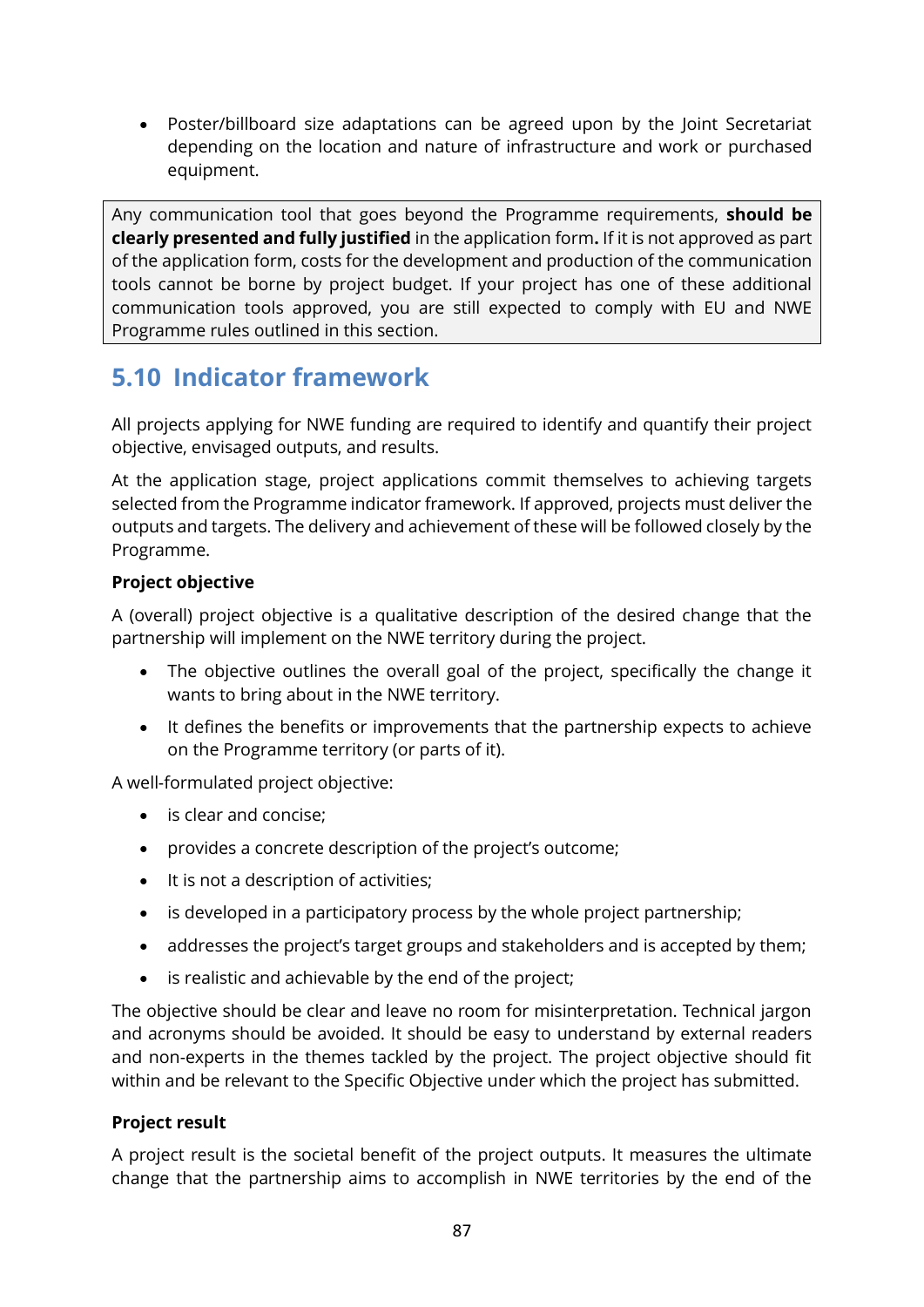project and relates to the challenges tackled. The project result is tied to the project objective and quantifies the degree to which the objective has been achieved during the project lifetime.

- The result provides an answer to:
	- o Is anyone in NWE better off?
	- o Has anything been improved in NWE?
- The desired result must be measurable in line with the Programme's result indicators definition. It must have a target value to be reached by the end of the project.
- Project results are the impact of the development, roll-out or upscaling of outputs.

#### **Project outputs**

Applicants must also define the project outputs. Outputs are:

- the main tangible products of project activities.
- must be jointly developed by the project partners.
- should directly contribute to the achievement of the project result.
- must contribute to the specific Programme output indicators listed below.

#### **Contribution to the Programme output indicators**

The NWE Programme has outlined a list of output indicators applicable to all nine Specific Objectives (SOs). These help the Programme measure its success and effective change achieved on the NWE territory.

In the application form applicants must refer to the output and results indicators and set their targets (see table below).

- All projects must contribute to at least two output indicators (RCO83, RCO84, RCO116, RCO85) and their corresponding result indicators (RCR79, RC104, RCR81).
- In addition to those, it is mandatory for all projects to contribute to the Programme Specific Result Indicator (grey in graphical element below) relating to capacity building.

The definitions of each indicator can be found in the Annex 1 of the Programme Manual.

The indicator framework presented in the figure below is applicable to all Programme Specific Objectives (SO).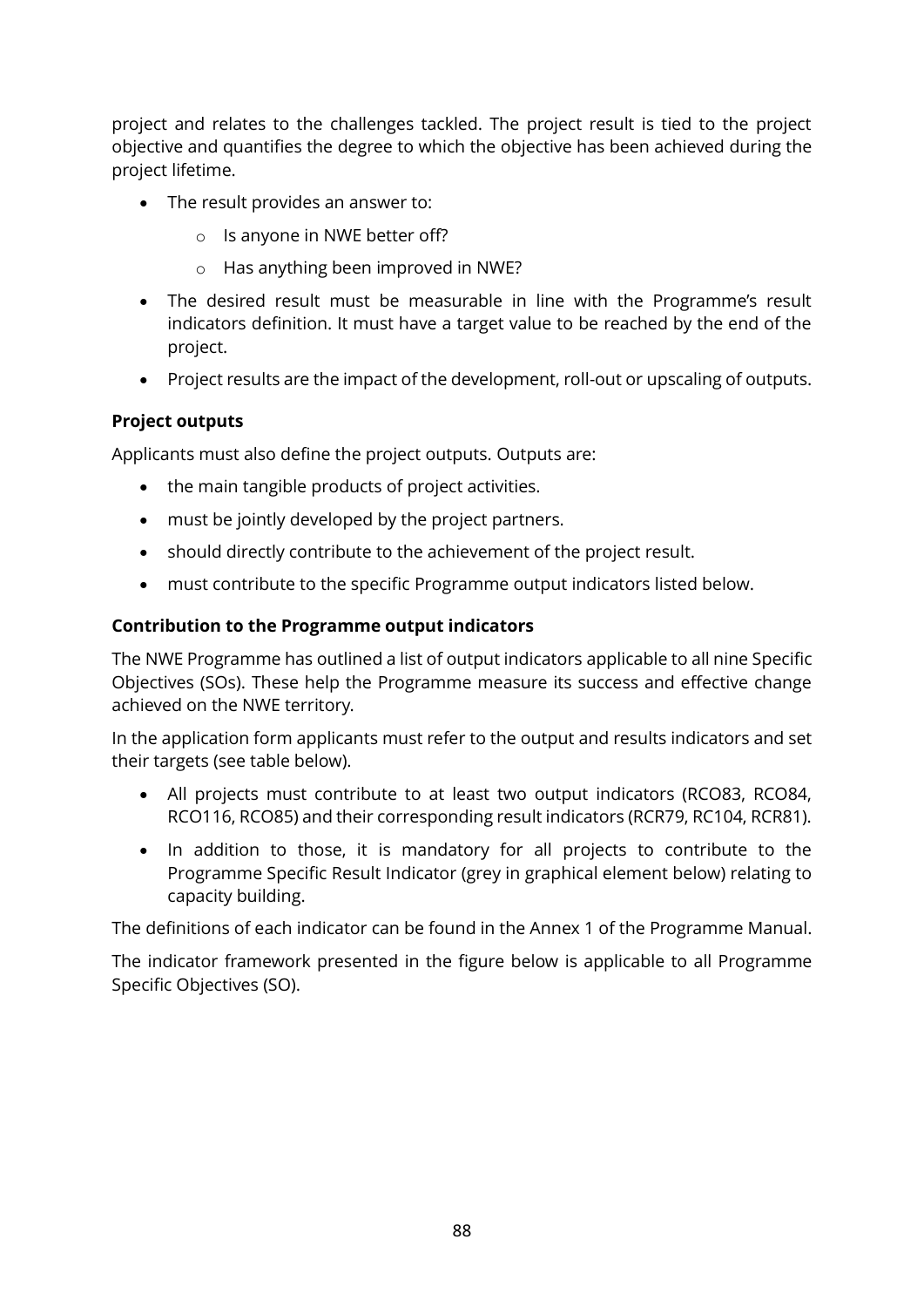

Examples:

- Projects choosing to contribute to the indicators RCO 83 'Strategies and action plans developed' and RCO 85 'Participations in joint training schemes' should automatically contribute to the result indicators RCR 79 'Joint strategies and action plans taken up by organisations' and RCR 81 'Completion of joint training schemes'. In addition, they must contribute to the mandatory Programme specific result indicator 'Organisations with increased institutional capacity due to their participation in cooperation activities across borders'.
- Projects selecting RCO 84 'Pilot actions developed jointly and implemented in projects' and RCO 116 'Jointly developed solutions' should automatically contribute to the result indicator RCR 104 'Solutions taken up and upscaled in organisations'. In addition, they must contribute to the mandatory Programme specific result indicator 'Organisations with increased institutional capacity due to their participation in cooperation activities across borders'.

#### **Project deliverables**

A deliverable captures the implementation of project activities in e.g., analysis reports, feasibility studies, strategy documents, pilot action reports, training documentations. It presents in an aggregated form outcomes of intermediate steps of a certain activity. Deliverables contribute to the project output. It is recommended to limit the number of project deliverables.

### **5.11 Risk management**

#### **Delivering projects is taking risks**

The Programme is committed to risk management and requires projects to apply the same practice. The project's objectives and results are closely tied to those of the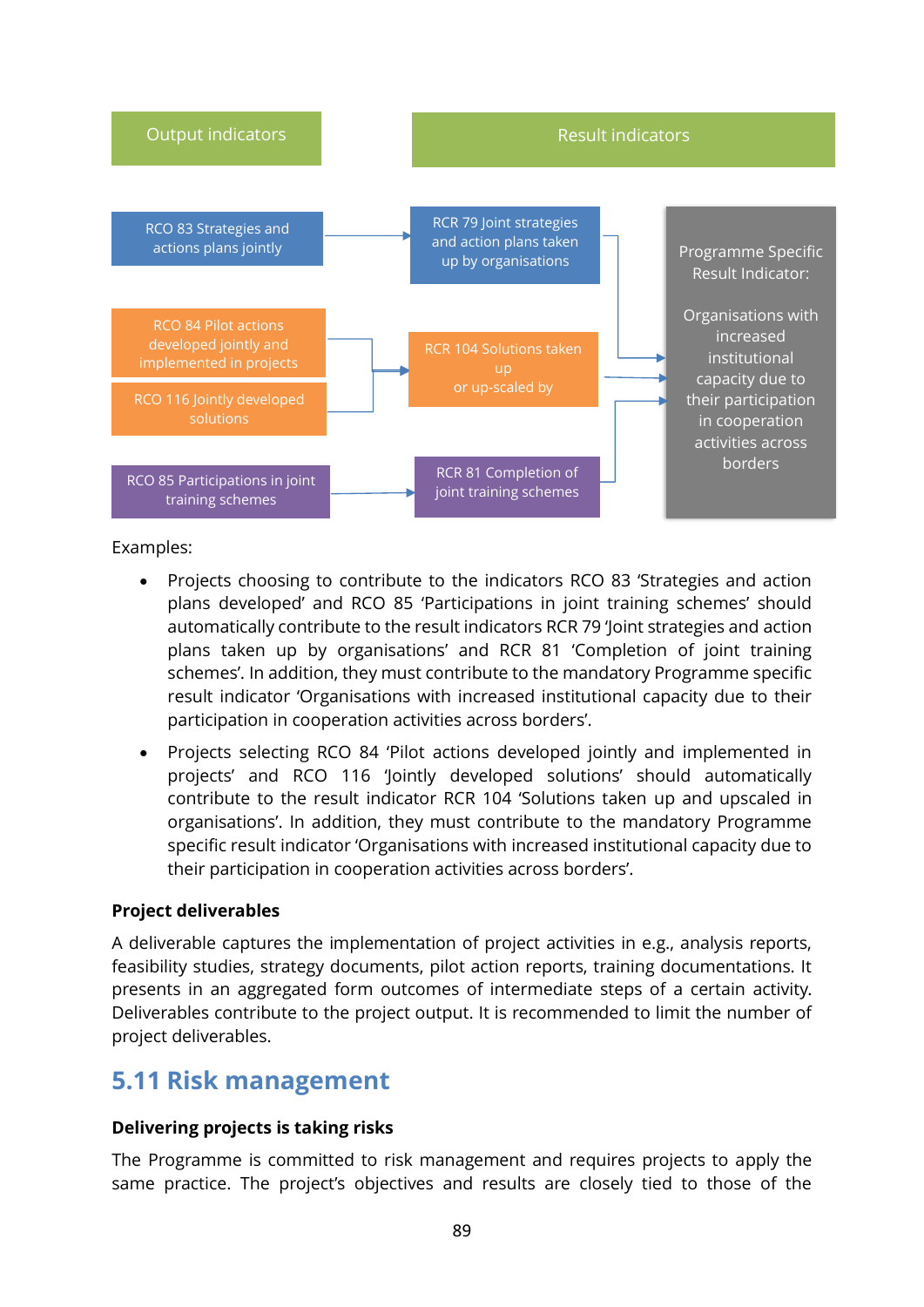Programme. If projects underperform, the Programme cannot deliver its expected results. This shared responsibility requires a common risk management approach applied to both the Programme and project levels.

Risk management brings a lot of benefits during the project's lifetime and can help save a substantial amount of time and money by enabling partnerships to proactively deal with unforeseen circumstances. It enables projects to:

- minimise the impact of threats to successful delivery;
- ensure the quality of outputs and results envisaged;
- implement the project on time and on-budget;

A risk is a factor that may affect the project positively or negatively. The **type of risk** can be divided into the following:

- a) **Strategic** related to the rationale, quality and timely delivery of the project objective, result or the project outputs (e.g., project results not achievable, major difficulties in delivering the project outputs or their roll-out/upscaling).
- b) **Technology or innovativeness** linked to the development or implementation of innovative technology or solutions.
- c) **Work plan** related to the implementation of activities and how they are interdependent. It also relates to timing (e.g., realistic delivery timetable); potential underperformance of individual partners or of the partnership as a whole; qualitative and quantitative modifications to the project investments/deliverables that might affect the outputs; modifications to the type and scope of activities, etc.
- d) **Investment plan** linked to the investment delivery stages (feasibility studies, construction permits and agreements including political approval and planning, procurement – including unsuccessful procurement, types of works to be undertaken), ownership or durability issues in case of infrastructure or productive investments etc.
- e) **Procurement**  linked to the involvement of external experts or consultants in project implementation (e.g., externalised project management, etc.), excluding the investment aspect mentioned.
- f) **Communication** potentially ineffective project communication strategy with internal or external effects (e.g., on target groups or stakeholders and hence the quality of outputs or deliverables), poor visibility on the NWE territory making roll-out or upscaling of outputs difficult, non-compliance by partners or subcontractors with programme publicity rules, etc.
- g) **Finance** linked to the receipt of match-funding required for the project, accuracy of budgeting or financial milestone-setting for ERDF subsidy contracts, state aid rule application, individual partner cash flows, etc.

At step 2, project applicants need to identify the three main risks to the project's successful implementation in their application form. Projects should strive to incorporate risk management practices into their project management approach.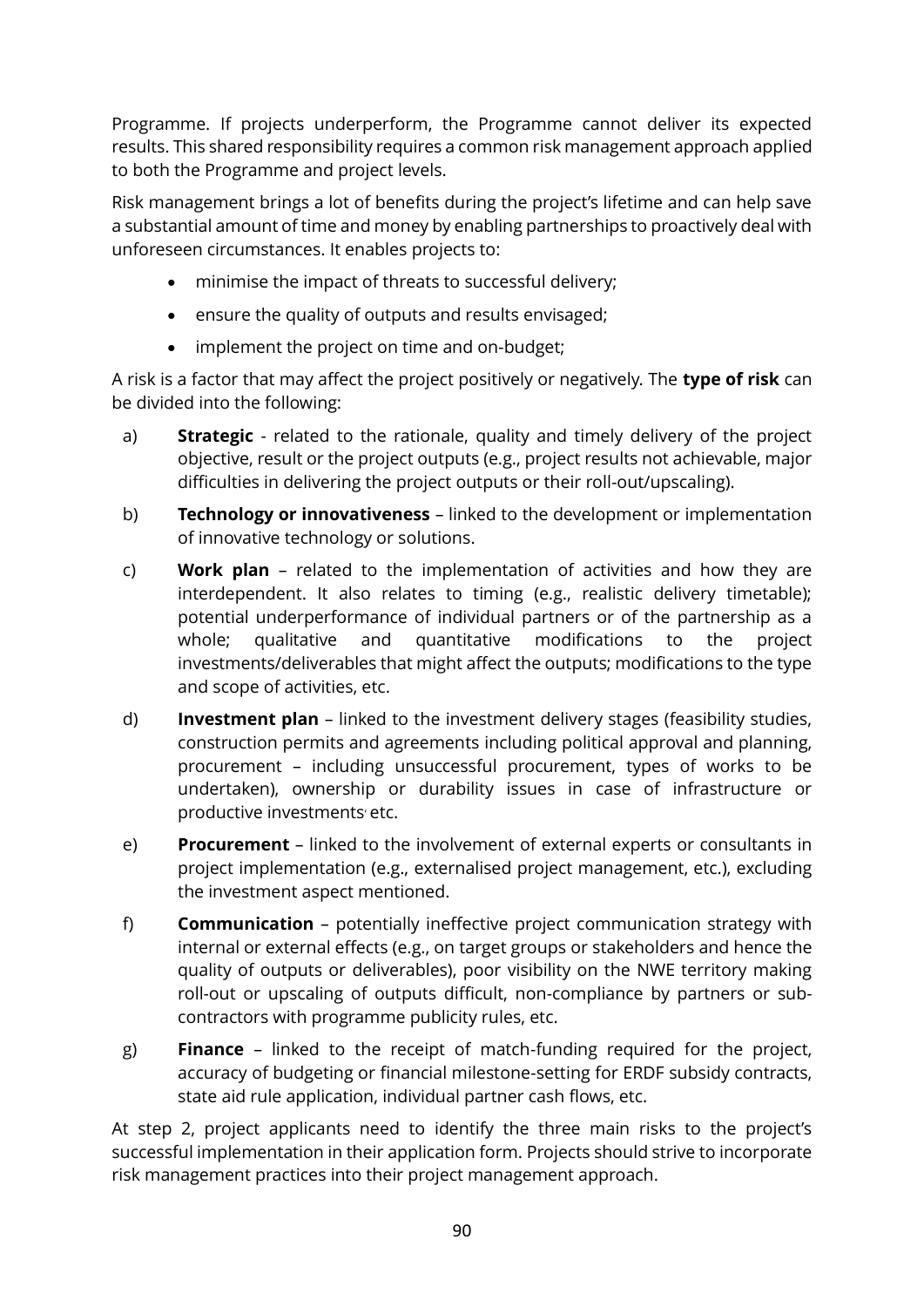### **5.12 Project Monitoring**

#### **5.12.1 Purpose of monitoring**

Approved projects must implement their work plan as outlined in their application form, which constitutes the main annex to the subsidy contract. Project achievements are monitored because they directly contribute to the achievements of the Programme. The Programme is successful only if projects are successful (i.e., they reach their envisaged outputs and results).

The monitoring process has several aims:

- It enables the Programme to follow-up on projects and to ensure that they deliver their work plans and contribute to the Programme objectives, outputs, and results.
- It enables the Programme to check that claimed costs are in line with the results achieved by the project.
- It enables the Programme to ensure that projects are implemented following the principles of sound financial management (economy, efficiency, and effectiveness).

Projects are required to report on project implementation twice a year in Jems.

**The project progress reports** provide information on project achievements and spending in relation to defined targets set in the approved application form. Projects are also encouraged to report on their success stories and mid-term outputs and/or results. These are used by the Programme for communication purposes.

Deviations from the approved project work plan may happen in certain circumstances. Deviations need to be discussed with the Joint Secretariat and need prior approval of the Programme via a modification procedure. Deviations which have not been approved by the Programme and have a negative effect on the project outputs and results require particular attention. Projects should always discuss any expected deviations with their project officer during implementation.

#### **5.12.2 Monitoring process**

The Joint Secretariat collects and analyses the information reported by projects. Payments are made to projects that comply with Programme standards and provide a complete progress report.

#### **A. Reporting process**

The reporting process consists of:

- All project partners compiling and submitting partner reports on Jems, which are then verified by their respective controllers.
- After the controllers' certification, the partner reports are submitted to the LP, who then prepares one single project progress report and submits it through Jems to the Joint Secretariat.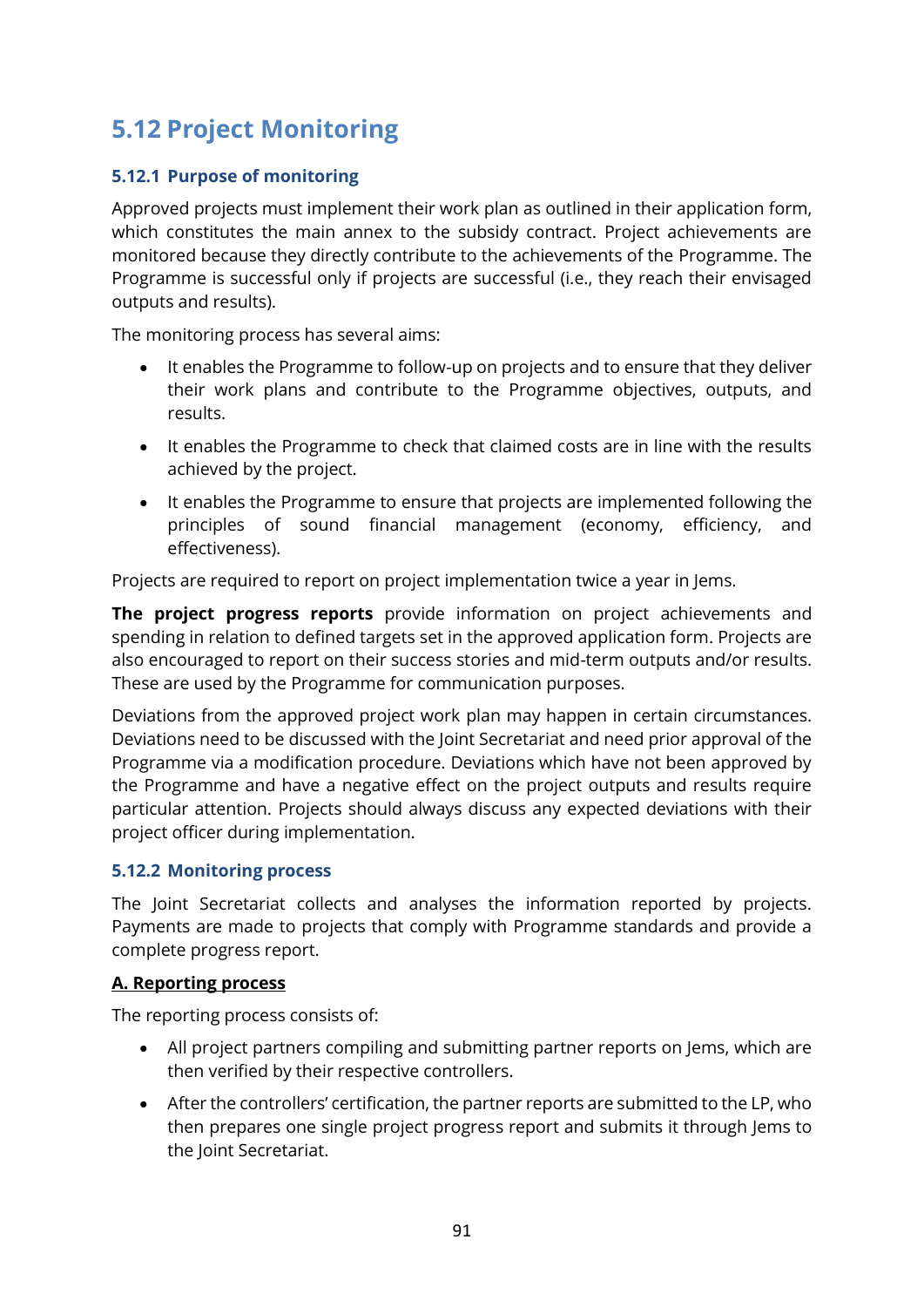- The Joint Secretariat analyses the project progress report and drafts a project monitoring report. The monitoring report includes observations and recommendations and it is sent to the LP.
- The project is recommended to take note and/or implement the recommendations.

The information provided in the project progress report must be detailed enough to enable the Joint Secretariat to assess the joint achievements of the partnership over the past six months. In some cases, the Joint Secretariat may revert the project progress report to the lead partner or the controller for corrections and/or clarifications. The Joint Secretariat might also ask for a revised project or partner report.

Once the project progress report is approved by the Joint Secretariat and the Joint Secretariat's monitoring report is drafted, the payment procedure is launched. Payments are made by the Province of East Flanders (POM) which has the accounting function in the Programme.

The following figure presents the flow of information between projects partners, the lead partner, and the Joint Secretariat during the reporting process.



#### **B. Reporting the contributions to output indicators**

Reporting progress towards achieving project outputs is part of the project progress report. Outputs should only be reported when they are **fully completed** (i.e., not during their delivery). This approach prevents the double-counting of outputs and ensures that only those that are completed are counted.

When an output is reported as completed, projects need to provide evidence on its completion. Guidance and templates for the evidence will be provided by the Programme.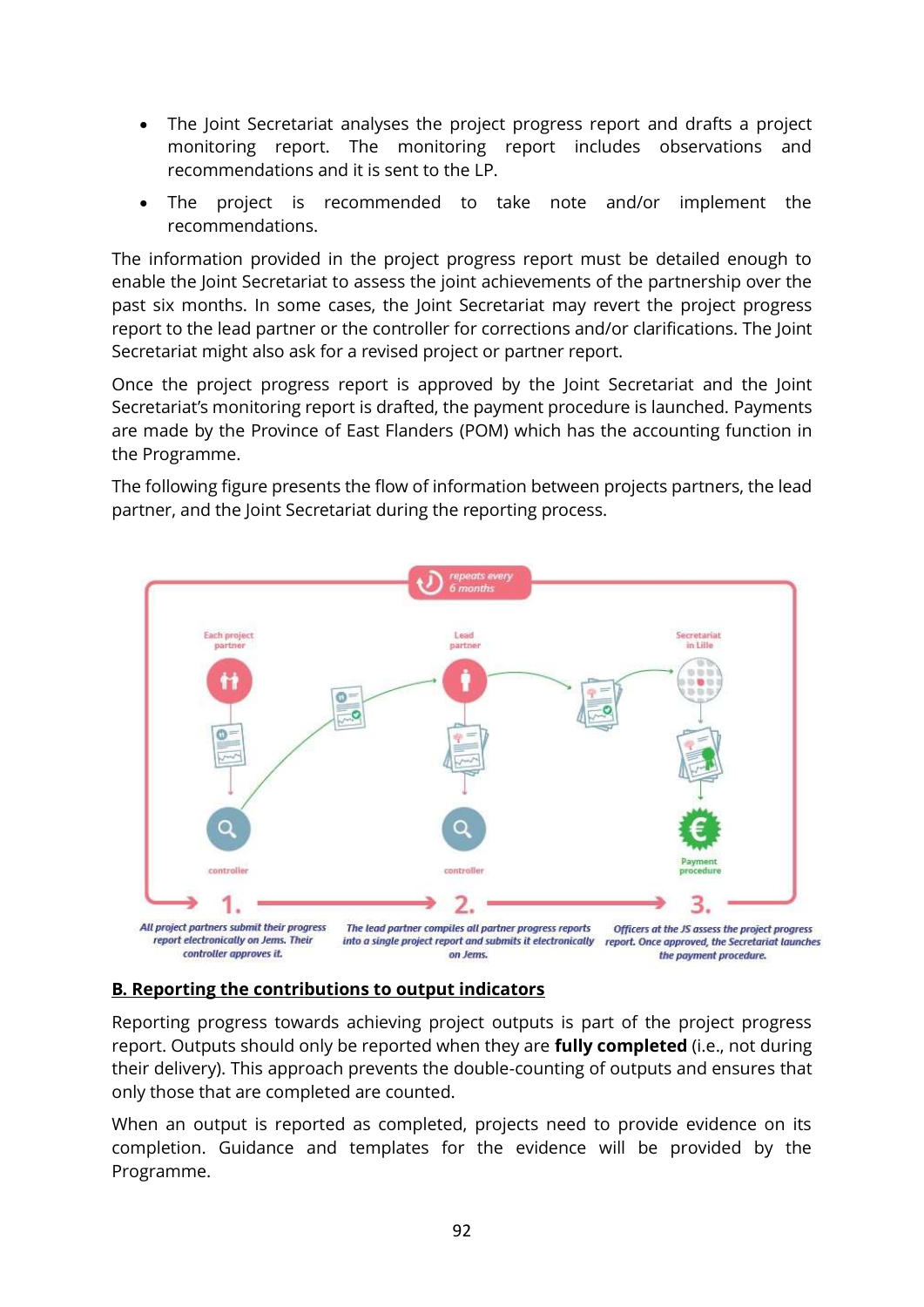Projects must report outputs in line with the:

- Output indicators chosen in the application form
- Quantified values for each output provided in the application form

The information provided must be in line with the definitions and measurement units (**see Annex 1**).

Projects must ensure that the data reported on outputs is of good quality. The Programme aggregates data reported by projects and in turn reports to the European Commission. For this reason, the Joint Secretariat may revert the progress reports to the project lead partner in case the output and indicator data provided in the report is not correctly reported or is incomplete.

Any changes to the project outputs are considered as a major modification of a project and must be discussed and approved by the Joint Secretariat.

#### **C. Active monitoring by the Joint Secretariat**

Further to the monitoring done through progress reports, the Joint Secretariat closely follows the overall progress of projects through additional means. The Joint Secretariat keeps track of progress by participating in project meetings, reading supporting documentation, or via direct contacts with the partnership (formal and informal meetings and phone calls).

The collected information (from progress reports and active monitoring) is beneficial both for the project (accurate and up-to-date feedback to partners on performance and quality) and the Programme (overall Programme performance and strategic considerations).

Active monitoring enables the Joint Secretariat to follow projects and ensure that:

- Good cooperation dynamics drive project implementation
- The project is well-managed (operational aspects)
- The project remains relevant to the Programme (strategic fit) and feasible
- Project objective and results are being achieved (strategic aspects)
- Sustainability and durability issues are being clearly addressed.

#### **Meetings**

The Joint Secretariat or a Contact Point may sometimes participate in project meetings on a case-by-case basis. This is an opportunity to hear about the project progress and achievements, provide feedback on the spot and get to know the partnership better.

#### **Documentation**

To better support and track project progress, the Joint Secretariat may request additional documents such as a Gantt chart, clarifications on the work plan, or a project risk matrix. Some requests may relate to project communication (e.g., information on events).

#### **In-depth monitoring**

Projects with a high-risk component and/or projects that are underperforming may need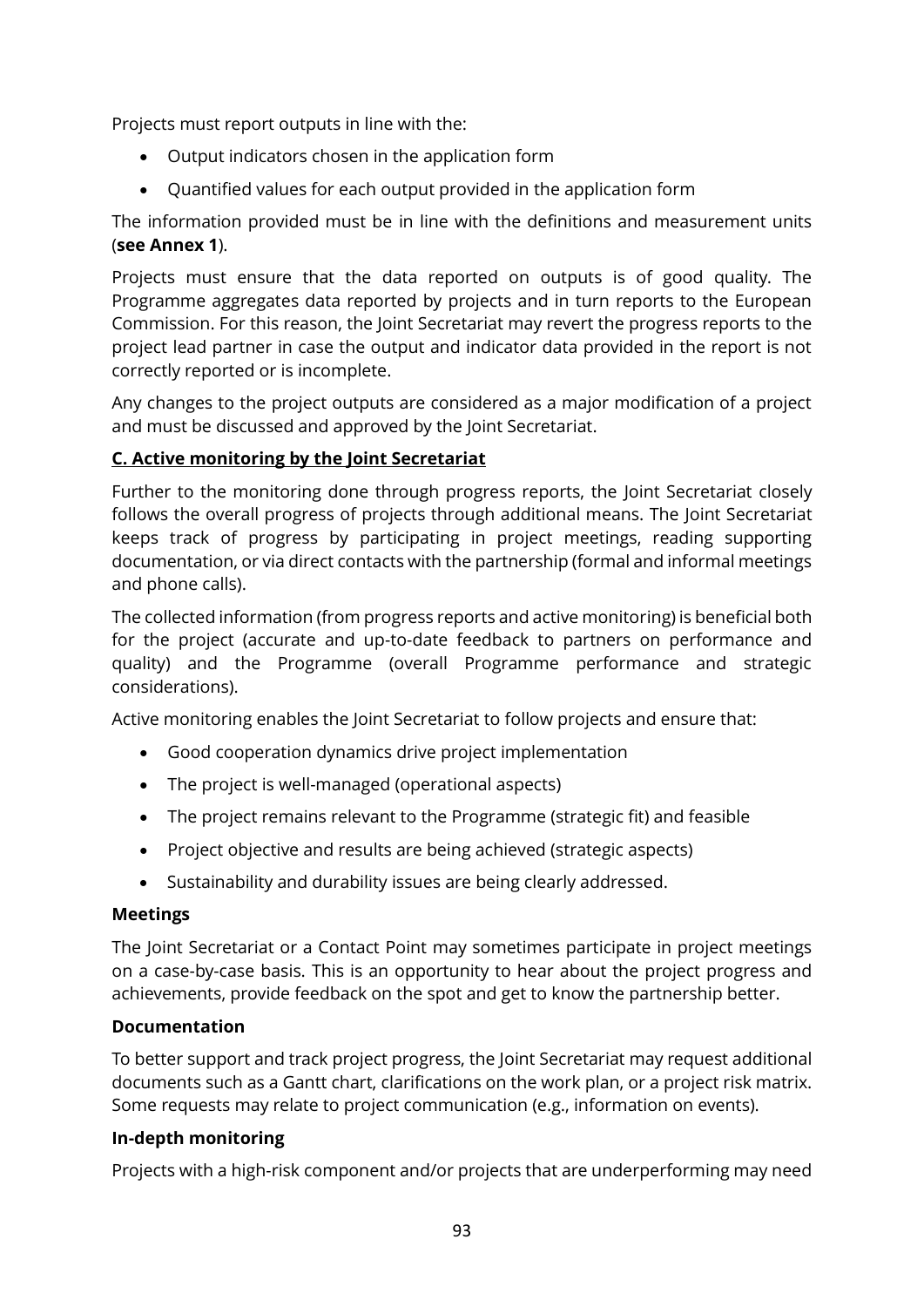additional support and monitoring. In such cases, additional reporting or meetings may be required.

#### **D. Quality appraisal**

Before project closure, projects undergo a **final quality appraisal**. The goal of this appraisal is to have a discussion with the project on the overall project achievements, and long-term effects. The appraisal is done based on several quality criteria.

The final appraisal provides:

- Supporting evidence of project achievements (complemented project outputs and results).
- Information on the contribution of the project to the Programme's Specific Objective (its target groups, results as well as output and result).
- The impact of the project on reducing territorial disparities between the participating regions.
- Additional results delivered (if any) in the NWE territories or additional benefits produced by projects for project partners, end-users, and society at large.

### **5.13 Project modifications**

During project implementation, situations may arise that require a modification to the originally approved project scope, objective, project specific objectives, work plan, outputs, results, timelines, and/or budget. The nature and potential impact of such modifications need to be identified, analysed, and discussed with the Joint Secretariat as soon as these become apparent.

A project might thus need to go through a modification procedure. The lead partner must contact the Joint Secretariat in case of any intention of a modification. An official request for a project modification must be submitted. The request is analysed and discussed between the project and the Programme (the Joint Secretariat, and sometimes the Member States). Any modification must be agreed by the project partnership and the Programme (Joint Secretariat and, in some cases the Monitoring Committee) before being accepted and implemented.

It should be noted that project modifications remain exceptions, rather than a rule. A modification will only be approved by the Programme in case it does not have a negative effect on the overall project's ambition (i.e., project objective, outputs, and results).

Please note that **no modifications are possible** during the last six months of project implementation.

### <span id="page-93-0"></span>**5.14 Controls and audit**

#### **5.14.1 Control rationale**

Before submission to the Joint Secretariat, each progress report must be verified and validated by an independent controller.

This process is carried out by a qualified controller, usually an auditor or a certified public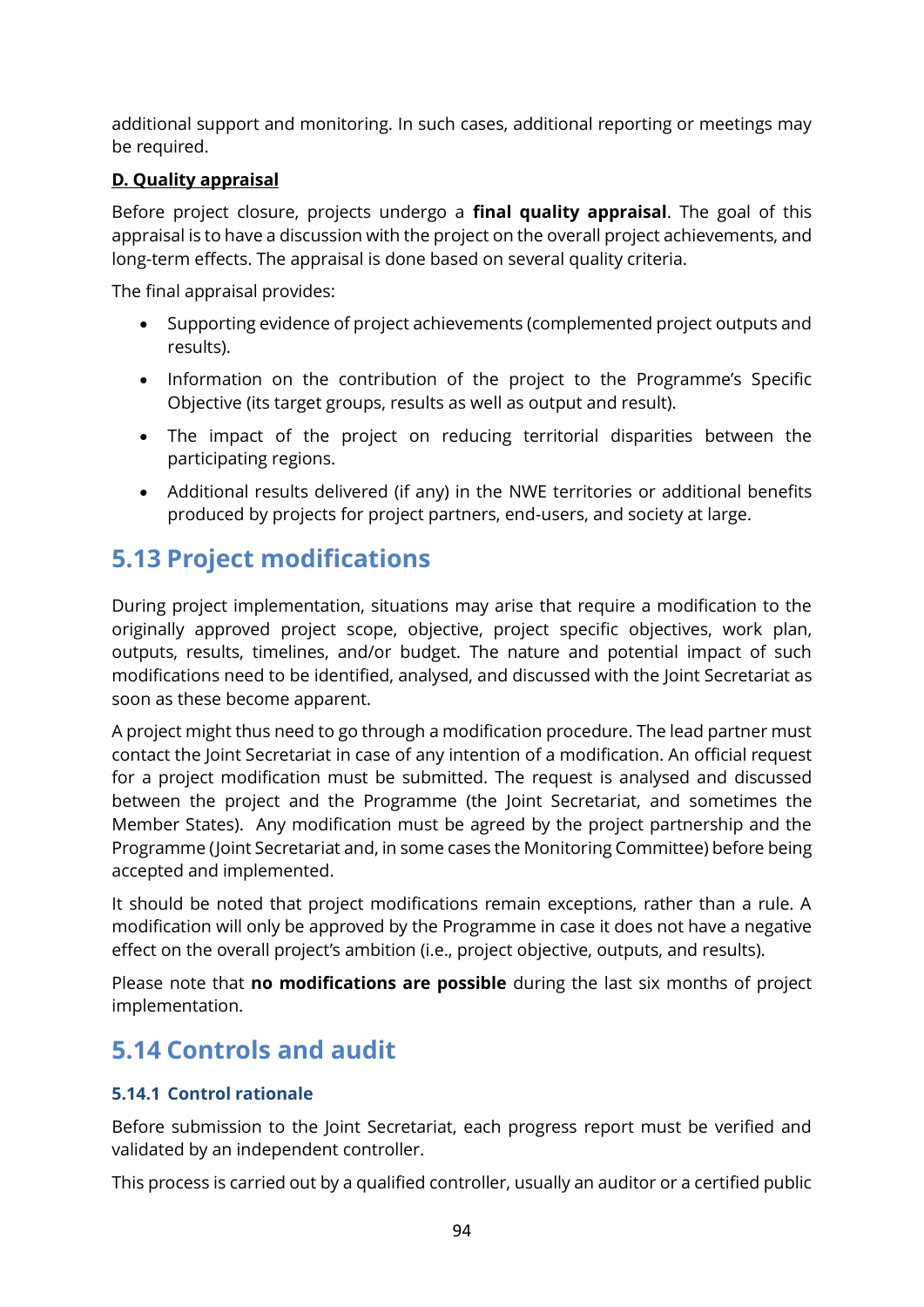accountant, to verify that the expenditure incurred to implement the project is compliant with the relevant EU, national, regional, institutional and Programme rules as well as with the provisions of the subsidy contract and the approved application form. The main goal of the controls is to provide a guarantee for the Managing Authority, the Accounting Function and, most importantly, for the project itself, that costs co-financed under the Interreg NWE Programme are accounted for and eligible.

#### **5.14.2 National Control Systems**

It is the responsibility of each Member State to designate controllers for the project partners located in their territory. In practice, this means that each partner needs a controller that is authorised by its Member State.

In principle, there are three general models:

- centralised control at Member State level;
- decentralised control through controllers selected from a central shortlist;
- decentralised control through an internal or external controller selected by the project partner and approved at Member State level by the approbation body.

#### **Control systems**



Without certification from an approved controller, it is not possible for the Joint Secretariat to approve a project progress report and release payments to a project partner.

The requirements that must be fulfilled to become a controller in the NWE Programme are set by each Member State, the main principle being that controllers must be independent and qualified to carry out the control.

To be considered independent, the controllers must fulfil certain criteria:

- An internal controller, if authorised by the Member State, must belong to a unit that is organisationally separate from the units dealing with project activities and finances.
- An external controller can only be considered independent if there is clear separation between the control task and any other contractual relationships.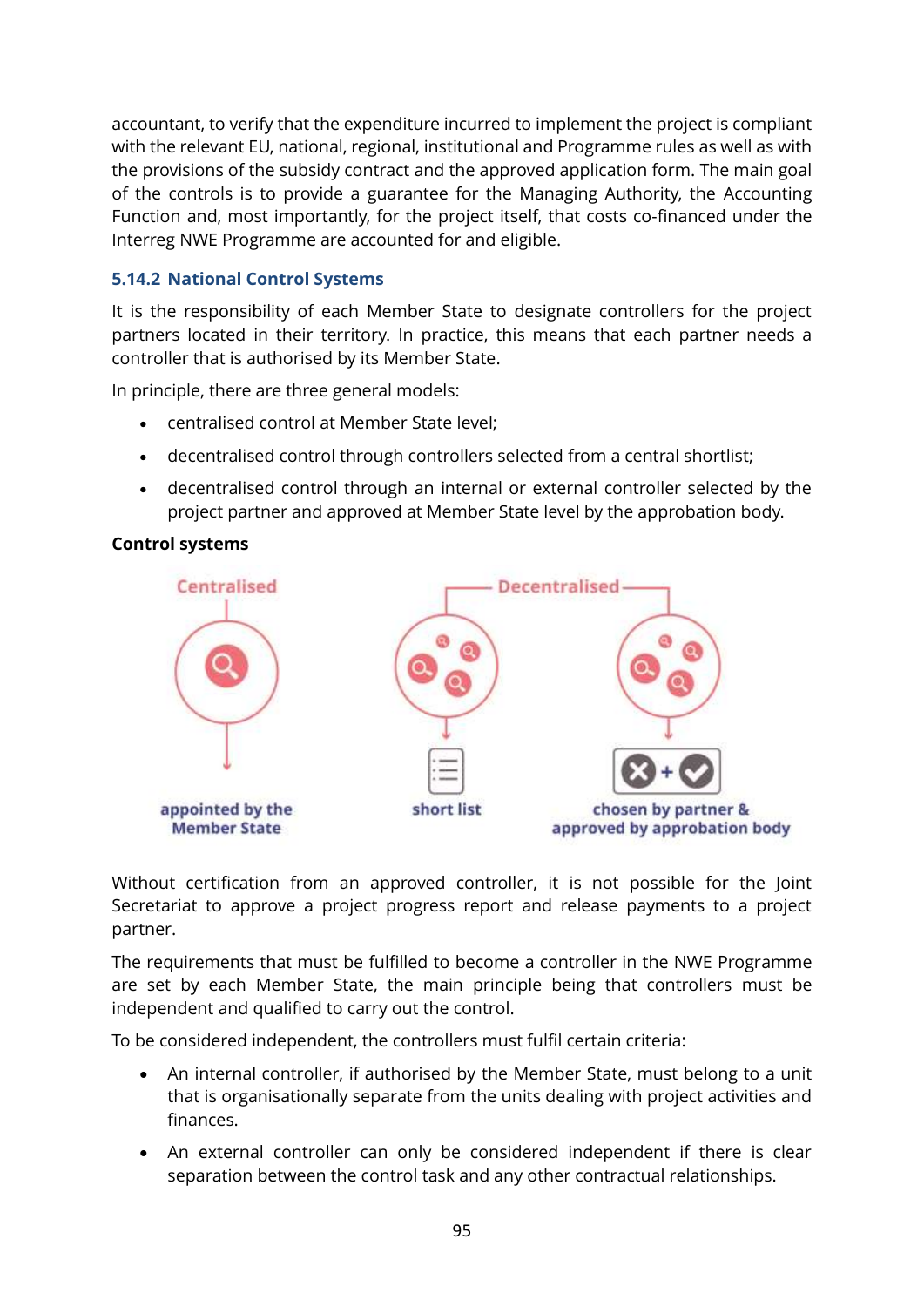Regarding the qualification of the controller, the partners should bear in mind that the task of controlling project expenditure co-financed under the Interreg NWE Programme goes beyond checking the accounts: it also involves a judgment on the compliance with ERDF, national and Programme rules. The controllers are therefore expected to have good knowledge of controlling project expenditure under the structural fund regulations. The Programme and/or the Member States involved will provide training for controllers. They are also expected to have a good knowledge of English (since all Programme documents and reports are in English). The country-specific control requirements are binding and provide further conditions concerning the choice of a controller.

If an external controller is selected by a project partner in a decentralised system, this controller must be designated in accordance with procurement rules.

Please note that it is not the responsibility of the project to grant access to Jems to the controller. This will be done either by the Programme for the centralised countries or the approbation bodies in the decentralised countries.

More detail and contact details will be made available on the [Programme website](http://www.nweurope.eu/help-support/first-level-control/) concerning the approbation process for each Member State.

#### **Role of the controller**

The controllers' task is to verify that the expenditure reported by the partners in each progress report fulfils the following conditions:

- costs are eligible incurred and paid (**See section [5.1](#page-55-0)**);
- Programme rules, the approved application form and the subsidy contract have been observed and followed;
- invoices and payments are correctly recorded and sufficiently supported by evidence;
- related activities, sub-contracted supplies and services are in progress or have been delivered or carried out;
- EU rules have been respected, especially regarding information and publicity, public procurement, equal opportunities, and protection of the environment.

Controllers must be familiar with the content of the following documents to be able to confirm compliance with the provisions laid down in EU regulations and directives, in particular with:

- Common Provisions Regulation (EU) No 2021/1060
- Interreg Regulation (EU) No 2021/1059
- EU Directives on public procurement
- the NWE Programme Manual
- the application form
- the subsidy contract
- the partnership agreement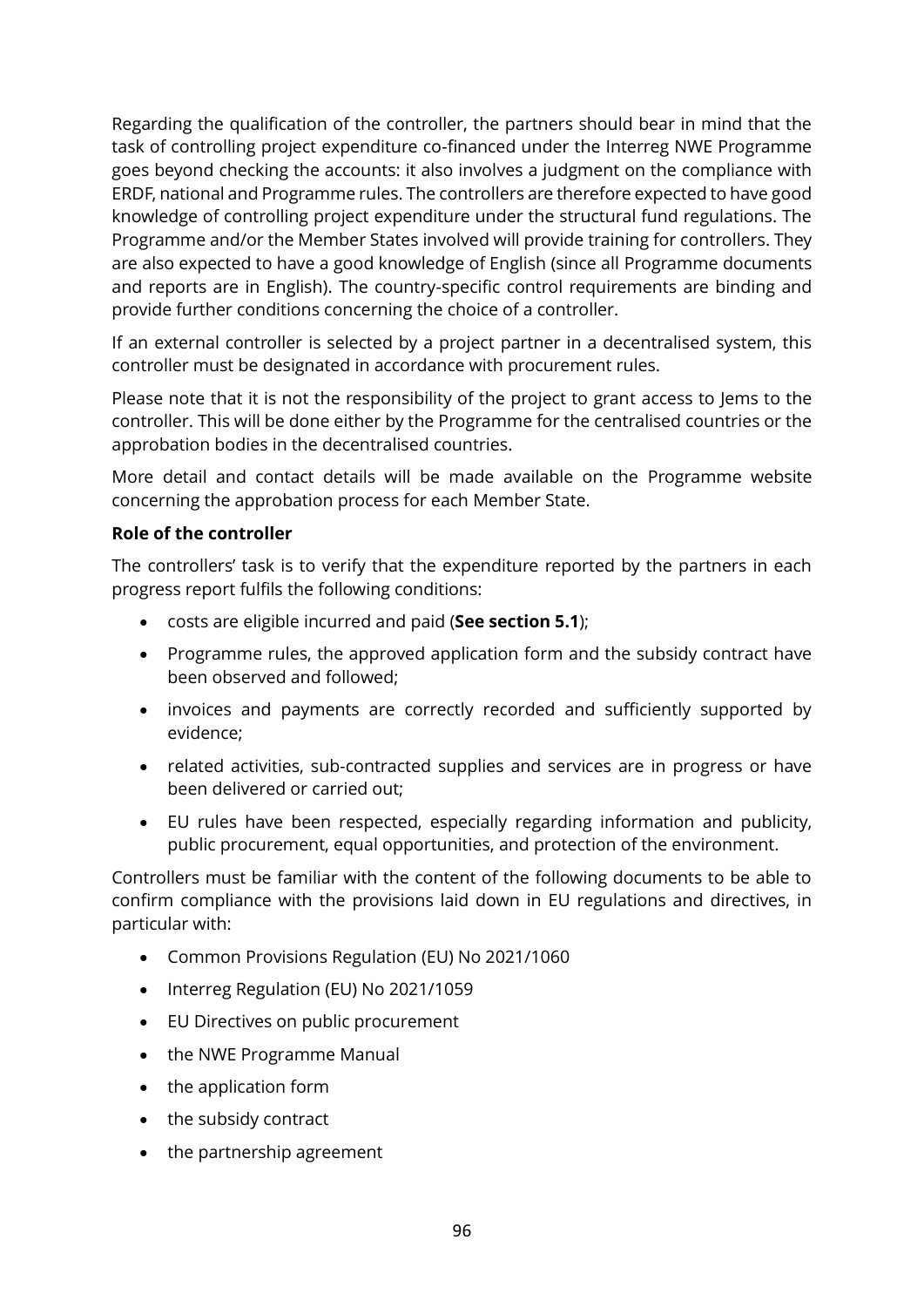If there are amendments to the project application form, subsidy contract or partnership agreement, both the lead and the project partners need to ensure that the latest version is made available to their respective controllers.

The controller check will no longer be done based on 100% verification as it was done in the 2014-2020 NWE Programme.

A specific risk-based methodology will be established by the Programme in 2022, which will reduce the verifications to be done to the following:

- As a first step single expenditure items (key items) representing more than 10% of the amount claimed in a costs category that is based on direct costs (staff, external expertise and services, equipment and infrastructure and works) should be selected.
- As a second step, a random verification of further 10 items per cost category covering a minimum of 10% of the number of total items claimed should be made. This means that any partner having 100 items per cost category will have 10 of those items checked in addition to the key items. A partner having 230 lines of expenditure, would have 23 items checked.
- For all project partners using the 40% flat rate controllers should check 50% of the amount claimed in the cost category (see **Section [5.2](#page-55-1)**).

The Programme provides standard documents that give guidelines for the controllers for their control work, to ensure the consistent application of quality standards and to document the control steps properly, and specifically regarding:

- A standard control certificate validated by each project partner's controller (to be found in lems).
- A standard control report template with a checklist, which must be filled in online - as part of each progress report - by each project partner's controller.
- A special checklist for procurements

Further guidance on control as well as the templates for the control work will be published on the NWE website in 2023.

#### **On-the-spot checks**

Controllers must verify that the reported activities have taken place as well as that the delivery of sub-contracted supplies, work and goods is in progress or has been completed with every report that is submitted. This administrative verification does not need to be at the physical location of the project partner.

In line with Regulation (EU) No 2021/1060 Article 74, the Programme expects project partners with an investment identified in the application form to have and on-the-spot check during the second half of project implementation.

#### **Timing of the control process**

To ensure timely submission, the controls at project partner level must be scheduled carefully in relation to the submission deadlines. It is up to the partnership to decide on those deadlines considering the availabilities of the controllers.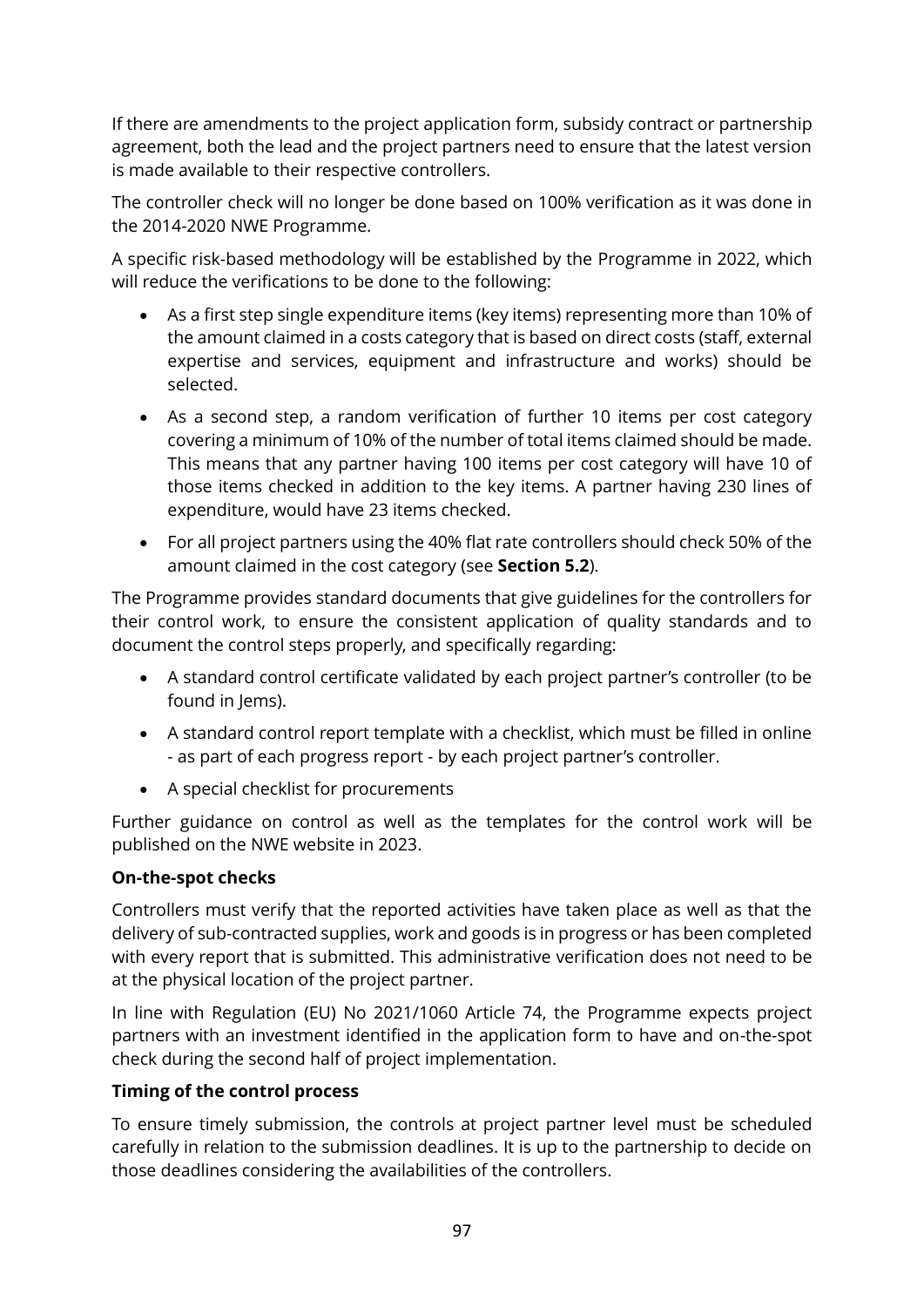In this context, it is important to keep in mind that:

- Expenditure should be reported regularly.
- The project partner's controller can only carry out the control after receiving all relevant documents from the partners in Jems.
- Some project partner's controllers have fixed time limits for carrying out the control, which must be respected when documentation is submitted (and which limits the time for potential clarifications).

Considering the complexity of reporting procedures, it is crucial that projects establish a clear timeline for the reporting procedure. The Programme recommends that the project partners should have their payment claims validated and submitted to the lead partner one month before the submission date. This gives the lead partner an additional month for any questions or delays that might arise.

#### **Control costs**

Control costs for the verification of expenditure are considered eligible. Projects should therefore earmark a budget for these controls depending on the control arrangements applicable in the relevant Member State for each of the project partners.

Points of attention:

- Internal independent control should be included under the budget line 'staff'. For example, if the accounting department of a county council carries out the first level control for the environment department of the (same) county council, the expenditure should be reported under the budget line for staff costs, in accordance with applicable rules for staff costs, because the person(s) carrying out the verification is (are) on the payroll of the partner institution.
- The expenditure for an external independent controller should be reported under the budget line 'external expertise and services'. For example, the environmental department of a county council subcontracts first level control to a public accountant, in compliance with the relevant public procurement regulations. As this controller is not directly employed by the partner institution, the expenditure should be reported under the budget line 'external expertise and services'.

For the control costs for the final progress report to be eligible, **the activity** (the control work) **and the payment** must be carried out/made before the official end date of the project.

#### **Control systems in the Member States**

- **Belgium Wallonia:** Centralised first level control system
- **Belgium Flanders:** Decentralised system with an established shortlist
- **Belgium Brussels Capital:** Centralised first level control system
- **Germany:** Decentralised control system
- **France:** Decentralised first level control system, further information to be published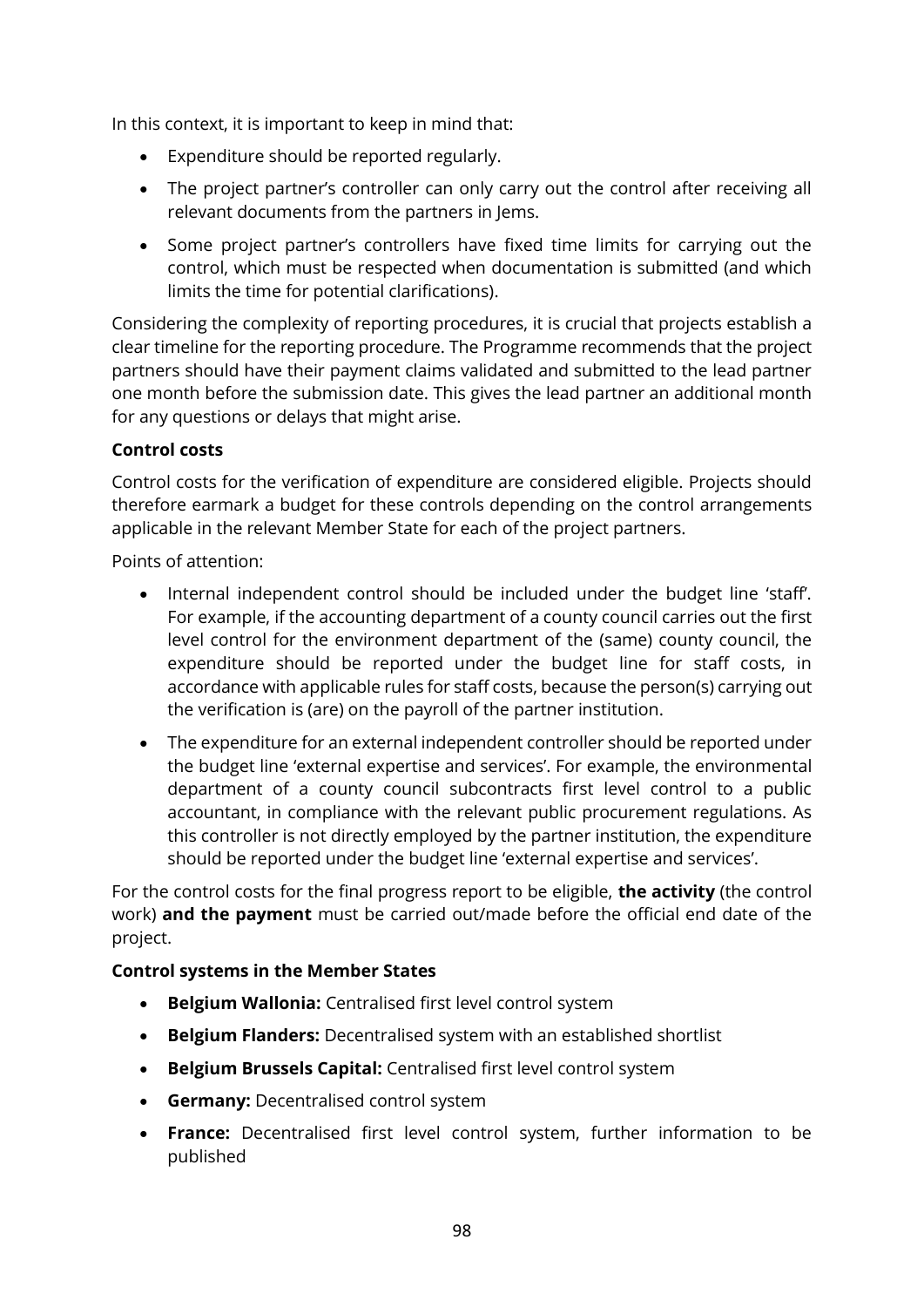- **Ireland:** Centralised first level control system
- **Luxemburg:** Centralised first level control system
- **Netherlands:** Decentralised first level control system

Each Member State is responsible for controls carried out on its territory. If a partner registered on the territory of one Member State incurs expenditure that is verifiable only on the territory of another Member State, the controller of the partner shall be assisted by a controller authorised to carry out the verification on the territory of the other Member State. This particular case shall be brought to the attention of the Joint Secretariat as soon as the partner becomes aware of this and before the costs are incurred. The Joint Secretariat will then inform the relevant Member State and seek their agreement. This situation could arise e.g., in the case of an EGTC or EEIG registered in one Member State and employing a staff member based on an employment contract covered by the law of this Member State, but whose workplace is in another Member State which leads to salary payments via a tax office in another Member State and payslips and other supporting documents in the language of the hosting country. The cost for both controllers would be eligible.

#### **Second level audit: sample checks on projects**

During the entire programming period, sample checks on projects will be carried out every year to verify that projects have declared their expenditure in their progress reports correctly. These checks will be performed under the responsibility of the Audit Authority, which is assisted by a group of auditors with at least one representative from each participating country. The actual checks will be sub-contracted and carried out by a private audit firm. The purpose of these checks is to ensure that no mistakes are made in the accounting records at the level of individual projects and, on that basis, to obtain an overall picture of whether the management, control procedures and documents set up at Programme level are being applied and if they allow the prevention and correction of potential weaknesses and errors.

Should a project be selected for a sample check, it is incumbent on both the lead partner and the other project partners to cooperate with the auditing bodies, present any documentary evidence or information deemed necessary to assist with the evaluation of the accounting documents as well as to give access to business premises.

#### **5.14.3 Other controls**

Besides the sample checks explained above, other responsible Programme bodies such as the European Commission's audit services, the European Court of Auditors, national bodies, and the Managing Authority/Joint Secretariat may carry out audits to check the quality of the implementation of the project and in particular its financial management in relation to compliance with EU and national rules. Projects may be checked even after the project has ended. That is why it is important to ensure not only good documentation but also the safe storage of all project documents at least until the date indicated in the project closure notification.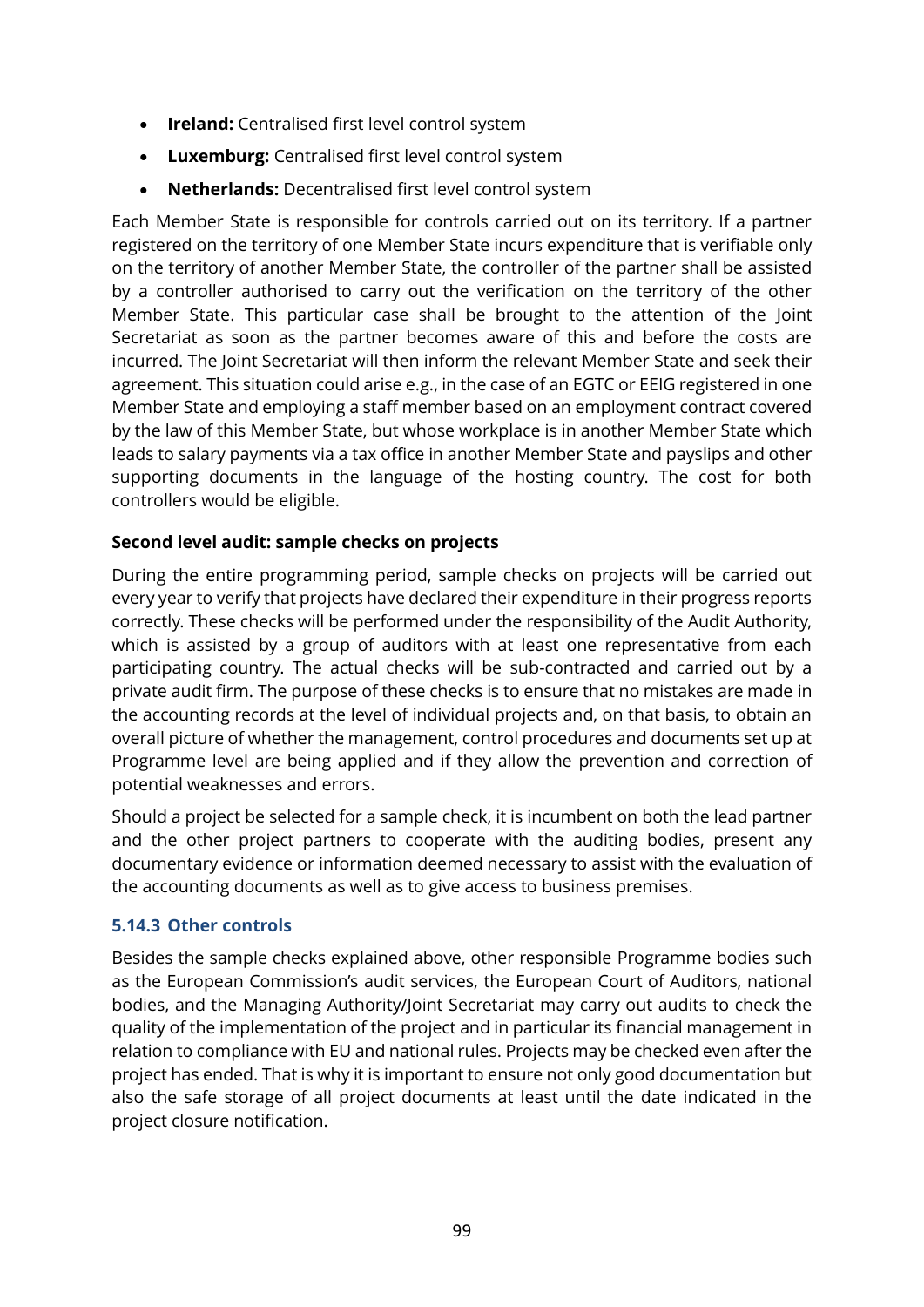#### **5.14.4 NWE anti-fraud policy**

Fraud is a deliberate act of deception intended for personal gain or to cause a loss to another party. An irregularity on the other hand is an act which doesn't comply with rules, and which has a potentially negative impact on EU financial interests, but which may be the result of genuine errors committed both by beneficiaries claiming funds. If an irregularity is committed deliberately, however, it's considered fraud.

The Programme has a zero-tolerance policy to fraud and corruption.

We are strongly committed to preventing and detecting cases of fraud. For this reason, the Programme has set up robust control systems, measures and procedures and will follow-up on all cases of suspected fraud. We also encourage all partners, first level controllers and contractors to do their utmost to prevent fraud from happening, to put in place proportionate measures to detect it and to come forward with any suspicion of fraud in relation to the Programme.

For controllers, a specific reporting template will be made available to report cases of suspected or established fraud to the Programme. A whistleblowing procedure will also be put in place to allow partners and members of the public to report to the Managing Authority any suspicion of fraud (by sending an email to the following dedicated email address: [lanceur.alertes@hautsdefrance.fr\)](mailto:lanceur.alertes@hautsdefrance.fr).

The Programme recommends project partners and controllers pay attention to staff costs (e.g., plausibility of staff costs considering the activities performed, risk of double financing, etc.) and public procurement (e.g., potential conflict of interest, splitting of contracts, etc.) (see **Section [5.6](#page-72-0)**) as they have been identified as the risk areas for irregularities and fraud in NWE.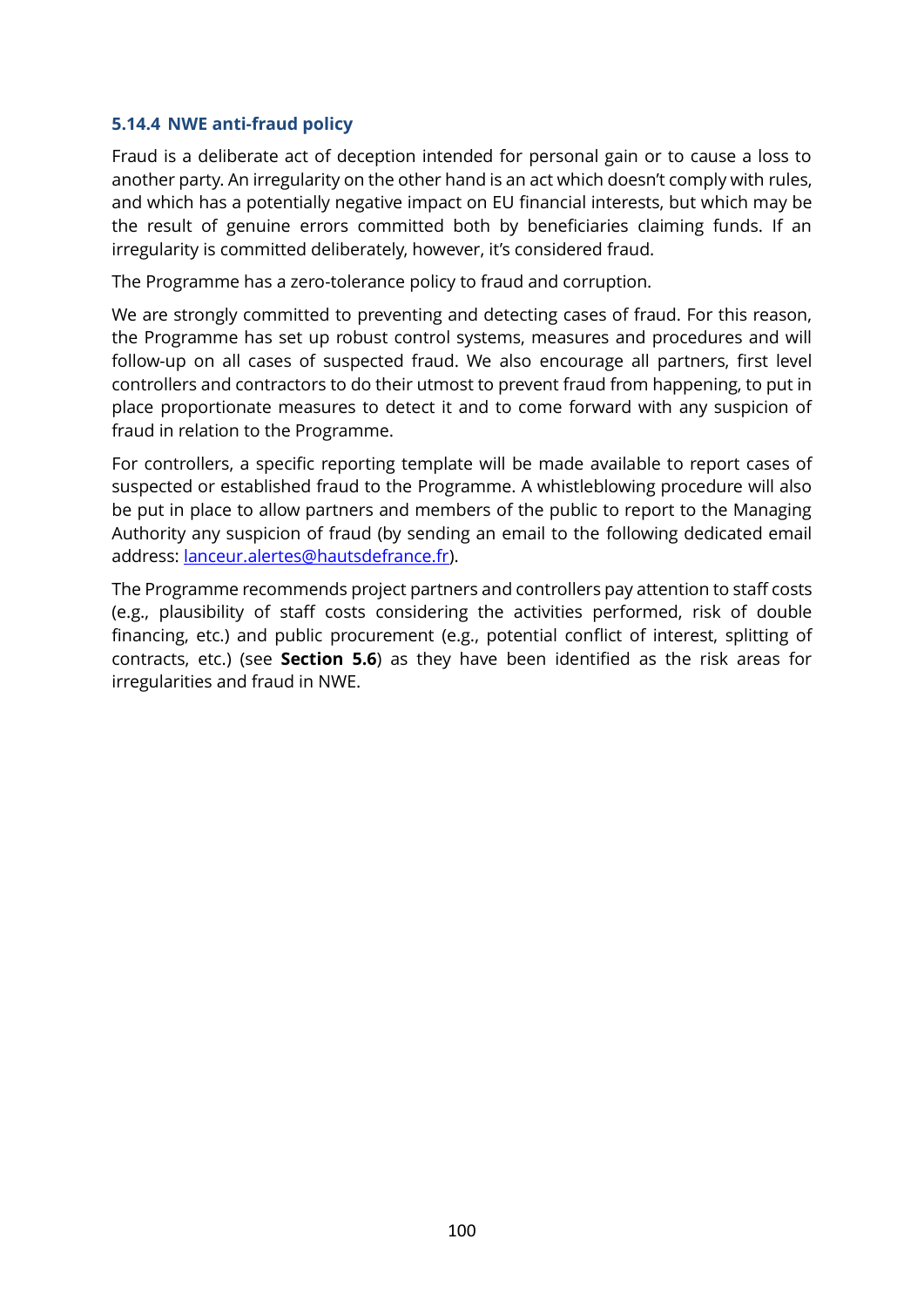## **6 PROJECT CLOSURE**

The closure procedure is currently under preparation. It will be published in the next version of the Programme Manual.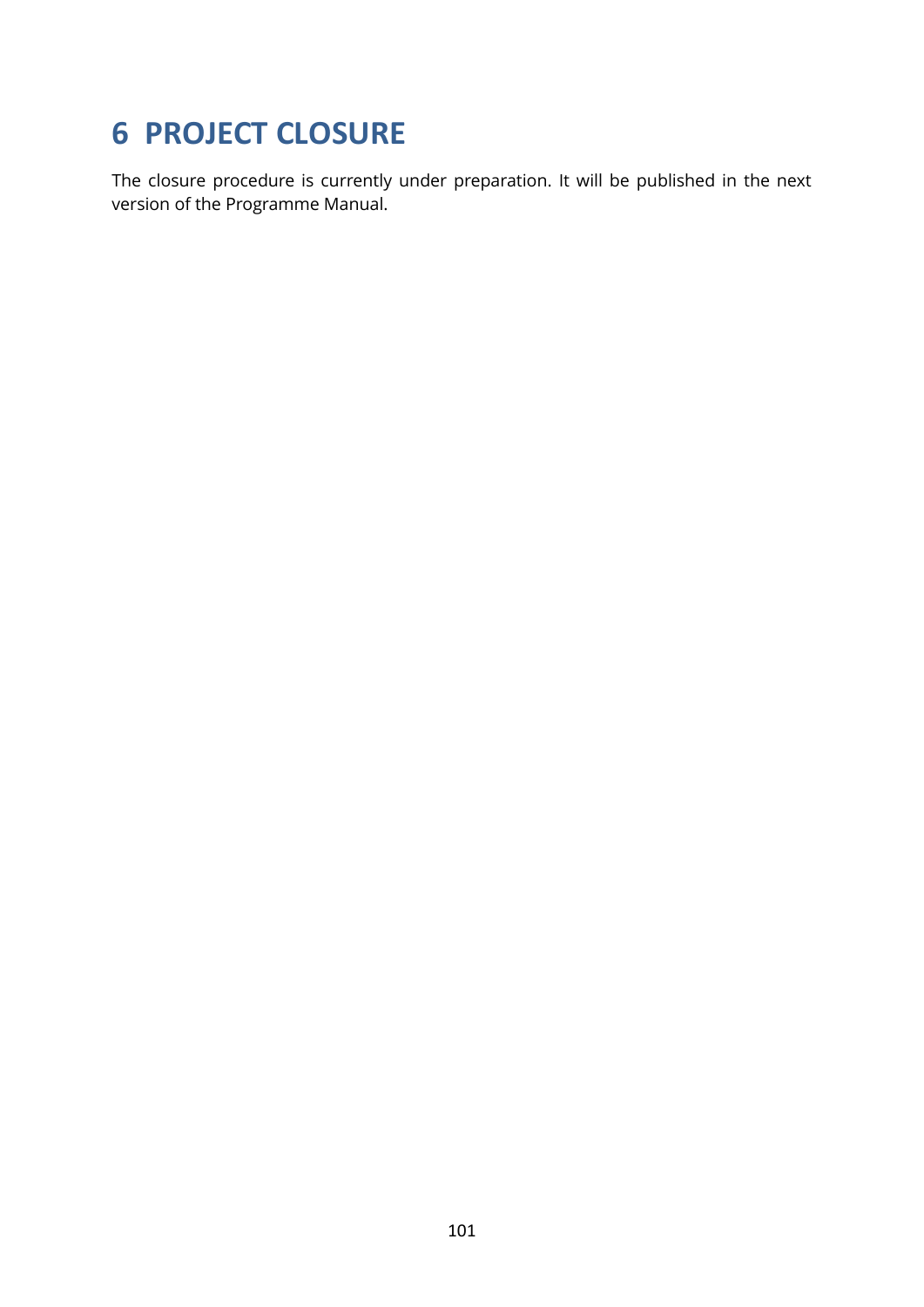# **7 RESOLUTION OF COMPLAINTS**

Complaints cover any dispute that applicants may raise about their submitted proposals (on content or on technical issues), as well as any dispute project partners may have with third parties (Joint Secretariat, controllers, auditors, etc.) during the implementation of their projects.

As a first step, the Programme will always favour an amicable settlement of the complaint. During this phase, the Joint Secretariat and the lead applicant/partner will do everything possible to settle the dispute. They will communicate via e-mail their positions and any solution that they consider possible. Meetings can be organised as well.

If the outcome is not satisfactory for the project, or if it goes beyond the remit of the Joint Secretariat, the lead applicant/partner may decide to file a formal complaint following the procedure described below.

### **7.1 Complaints against the application/selection phase**

The lead applicants whose project proposals are rejected are informed in writing about the reasons why their application was not eligible or was not approved. Any questions applicants may have in relation to the assessment of their proposal will be examined and answered by the Managing Authority/Joint Secretariat. Projects that are not selected for funding have the right to make a formal complaint against the Programme's decision not to select a proposal. However, such a complaint must be well-grounded and follow a specific procedure. Please note that further details and specific complaint forms may be published with each call.

Only the project's lead applicant can make a complaint. Potential complaints from partners must be filed through the lead applicant. Complaints must be filed in English and in writing (via post or email) to the Joint Secretariat within five weeks after the official notification of the non-selection of the project by the Joint Secretariat and should be addressed to the Programme Director.

The lead applicant shall detail the specific matter of complaint that is deemed to have occurred and include clear reference to the relevant Programme documents (*Programme Manual*, Terms of Reference of the call, etc.)

The complaints will be examined and answered by a complaints panel comprising the past, current and future chairs of the Monitoring Committee and the Managing Authority/Joint Secretariat. If deemed necessary, the complaint panel may decide to refer a complaint back to the Programme's Monitoring Committee.

### **7.2 Complaints during the project implementation phase**

#### **Complaints against a decision by the Managing Authority/Joint Secretariat**

Projects may object to a decision made by the Managing Authority/Joint Secretariat that affects its implementation.

Only the lead partner can make a formal complaint. Potential complaints from partners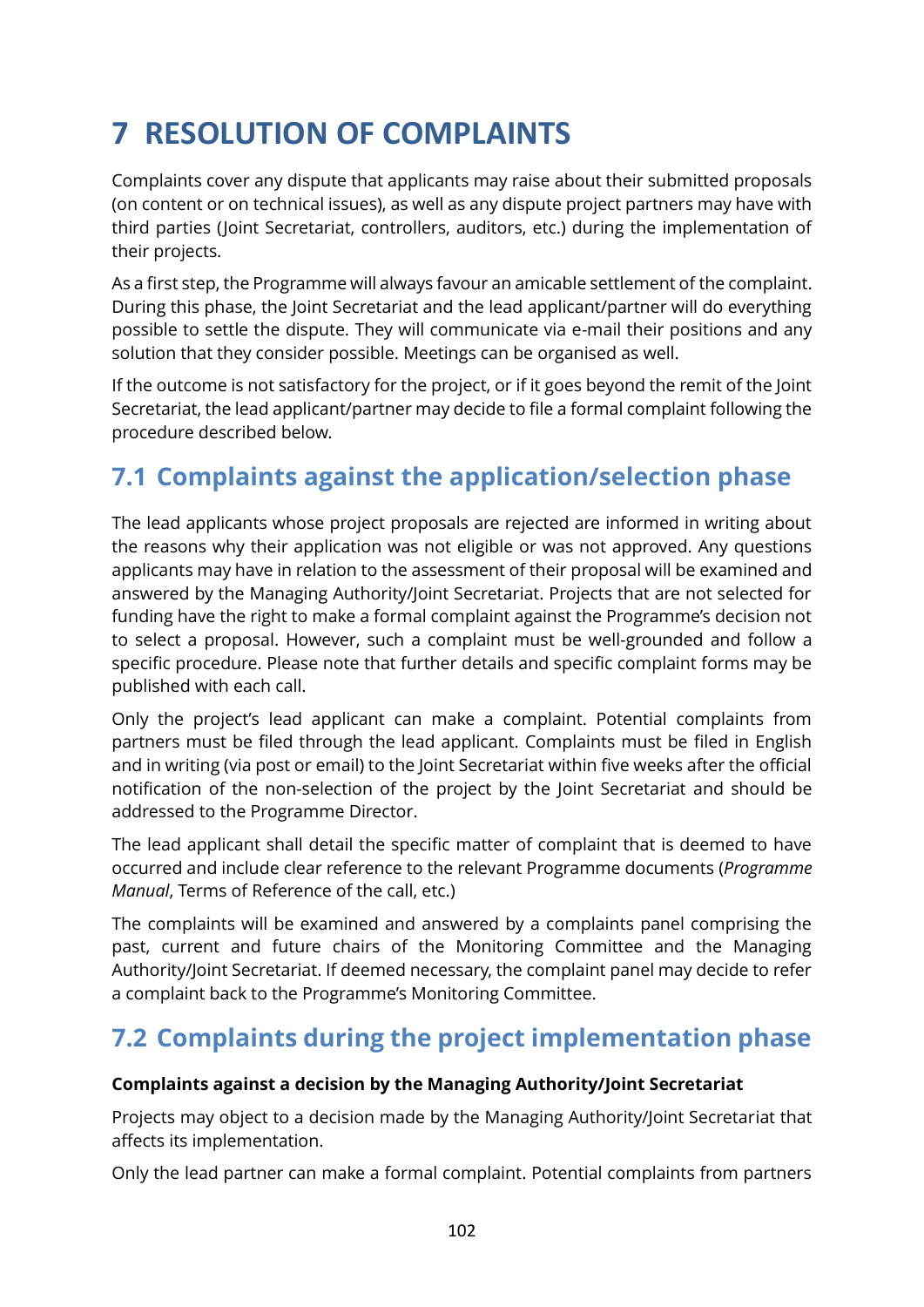must be filed through the lead partner. Complaints must be submitted in English and in writing (post or email) to the Programme Director of the Joint Secretariat.

The objection must contain the subject matter, the reasons for the disagreement with the decision, as well as possible solutions considered by the partnership. It should include clear reference to the Programme Manual and/or other applicable legal documents, such as the subsidy contract, for example.

If no amicable agreement is reached, the dispute may, by common agreement of the parties, be submitted for conciliation to the complaints panel, which is comprised of the past, current and future chairs of the Monitoring Committee and the Managing Authority/Joint Secretariat.

#### **Complaints against control and audit bodies**

Complaints related to management verifications performed by controllers of the country where the project partner is located, or related to an audit, must be made to the responsible national authority according to the applicable national rules.

#### **Complaints outside the responsibility of the Programme authorities**

Complaints against any other person or institution performing activities that might affect activities of the partnership or the rights of beneficiaries and that are outside the sphere of competence of the Programme authorities must be directed, for example, to the employing or contracting institution or competent administrative or criminal offices and shall not be addressed to the Joint Secretariat.

### **7.3 Legal action**

At any time, but preferably only after the failure of the above procedures, each party may submit the dispute to the courts. The place of jurisdiction is, as defined in the subsidy contract, Lille, France.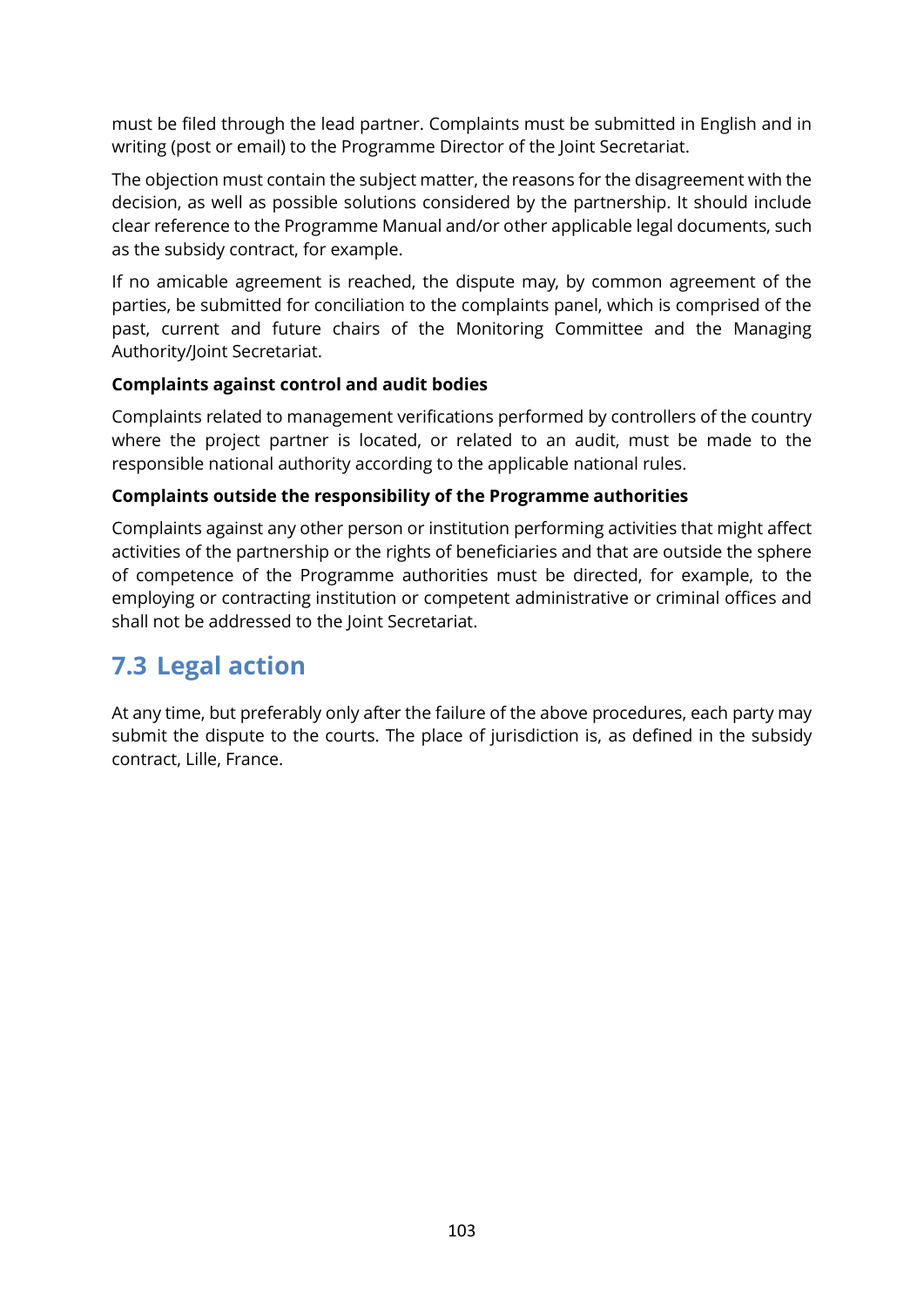# **8 INTERREG NWE PROGRAMME GLOSSARY**

| <b>Term</b>                                                              | <b>Definition</b>                                                                                                                                                                                                                                                                                                                                                                                                                                     |
|--------------------------------------------------------------------------|-------------------------------------------------------------------------------------------------------------------------------------------------------------------------------------------------------------------------------------------------------------------------------------------------------------------------------------------------------------------------------------------------------------------------------------------------------|
| (Project) Activity                                                       | Project activities are the main implementation steps that contribute<br>to the development of project outputs and/or their subsequent roll-<br>out or upscaling.                                                                                                                                                                                                                                                                                      |
| <b>Applicant</b>                                                         | An organisation applying for funding.                                                                                                                                                                                                                                                                                                                                                                                                                 |
| <b>Application form</b><br>(AF)                                          | A binding document and annex to the subsidy contract. It describes<br>the project and gives detailed information on the work plan and<br>budget. The application form is submitted in two steps during calls for<br>proposals and is assessed by the Programme bodies which select the<br>projects to be funded.                                                                                                                                      |
| <b>Associated</b><br>organisation<br>(observer)                          | Partners who do not financially contribute to the project and who do<br>not receive ERDF funding. They have an interest in its outputs and<br>results, and act as observers.                                                                                                                                                                                                                                                                          |
| <b>Call for proposals</b>                                                | An announcement by the Programme for new project proposals to be<br>submitted. Dedicated Terms of Reference are published on the NWE<br>website to open a call for proposals. There will usually be two calls<br>each year.                                                                                                                                                                                                                           |
| (Programme) Co-<br>financing                                             | The financial support provided by the Programme to the project. In<br>the NWE Programme, this includes support from the ERDF Fund and<br>from ERDF equivalent funds (Swiss co-financing).                                                                                                                                                                                                                                                             |
| (Programme) Co-<br>financing rate                                        | The maximum Programme co-financing rate, which is applied to the<br>eligible expenditure of the project and to each individual partner. In<br>the NWE Programme, the maximum co-financing rate is 60%.                                                                                                                                                                                                                                                |
| <b>Partner</b><br>contribution (also<br>referred to as<br>match-funding) | The difference between the total project budget and the Interreg grant<br>is called the partner contribution (sometimes also referred to as<br>match-funding). Partner contribution can be further divided into<br>public and private contributions depending on the origin of the funds.                                                                                                                                                             |
| <b>Deliverable</b>                                                       | A deliverable captures the implementation of project activities in e.g.,<br>analysis reports, feasibility studies, strategy documents, pilot action<br>reports, training documentations. It presents in an aggregated form<br>outcomes of intermediate steps of a certain activity. Deliverables<br>contribute to the project output. It is recommended to limit the<br>number of project deliverables and design them as efficiently as<br>possible. |
| <b>Depreciation</b>                                                      | Depreciation is a loss in value of an asset over time.                                                                                                                                                                                                                                                                                                                                                                                                |
| <b>Direct costs</b>                                                      | Direct costs are costs that can be attributed directly to the project.                                                                                                                                                                                                                                                                                                                                                                                |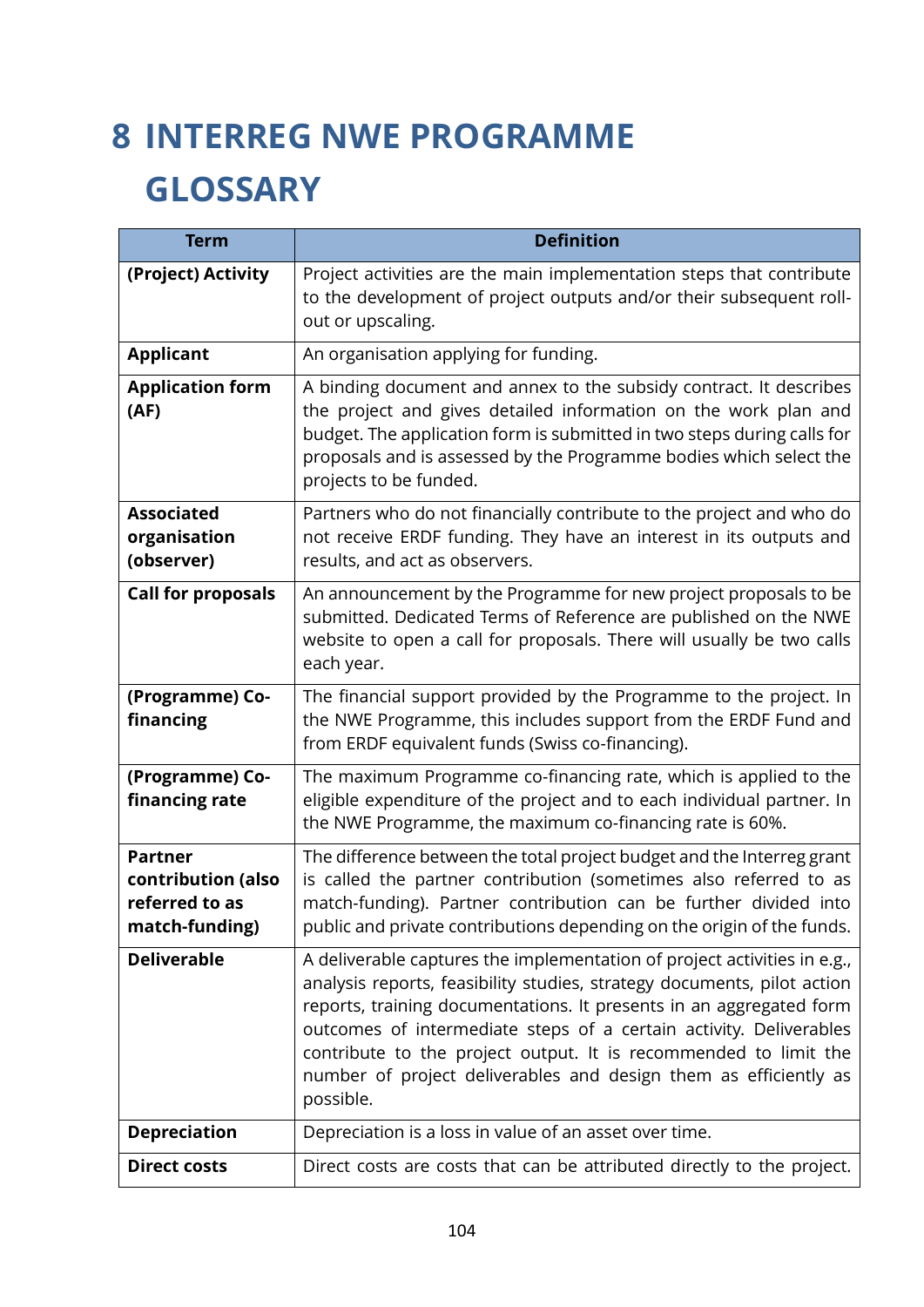| <b>Term</b>                                                               | <b>Definition</b>                                                                                                                                                                                                                                                                                                                                                                                                             |
|---------------------------------------------------------------------------|-------------------------------------------------------------------------------------------------------------------------------------------------------------------------------------------------------------------------------------------------------------------------------------------------------------------------------------------------------------------------------------------------------------------------------|
|                                                                           | They are directly related to an individual activity of the partner<br>organisation where the link with this individual activity can be<br>demonstrated (for instance, through direct time registration, for staff<br>costs).                                                                                                                                                                                                  |
| <b>Eligibility criteria</b>                                               | A list of criteria to which a project must comply to be declared eligible<br>for funding.                                                                                                                                                                                                                                                                                                                                     |
| (NWE) Joint<br>electronic<br><b>Monitoring</b><br>System (Jems)           | The entry point for the electronic preparation, submission, and<br>administration (progress reports, modification requests etc.) of an<br>NWE project.                                                                                                                                                                                                                                                                        |
| <b>Accounting</b><br>documents of<br><b>Equivalent</b><br>probative value | Invoices, and other documents equivalent to invoices, used as<br>supporting evidence for expenditure incurred by project partners.<br>Accounting documents of equivalent probative value must be<br>provided by project partners in the case of expenditure for which<br>there is no invoice available.                                                                                                                       |
| <b>Flat rate</b>                                                          | Flat Rate is one of the simplified cost options, and these rates are<br>calculated by applying a percentage fixed ex-ante to one or several<br>other categories of eligible costs.                                                                                                                                                                                                                                            |
| <b>Horizontal</b><br>principles                                           | Horizontal principles, as outlined in Regulation (EU) No 2021/1060, are<br>core values of importance that cut across and have relevance to all<br>areas of the work of EU funded projects. Projects need to refer to them<br>in their application form. There are three horizontal principles:<br>sustainable<br>development,<br>equal<br>opportunities<br>and<br>non-<br>discrimination, and equality between men and women. |
| <b>Indirect costs</b>                                                     | Indirect costs are costs that cannot be assigned to the project in full,<br>as they are linked to various activities of the partner organisation. As<br>such costs cannot be connected directly to an individual activity it is<br>difficult to determine precisely the amount attributable to this activity<br>(for instance, telephone, water, electricity expenses, etc.).                                                 |
| Project<br><b>Intervention logic</b>                                      | Presents the narrative on the causal links between the territorial<br>challenge and/or opportunities that will be tackled (or the objective<br>that needs to be pursued), and the foreseen activities, outputs as<br>well as desired results. It articulates the change to be achieved in the<br>NWE territories.                                                                                                             |
| Lead partner (LP)                                                         | Refers to the project partner with overall responsibility for developing<br>and implementing a project. The Lead Partner should handle<br>communications between the project partners and the Programme<br>bodies.                                                                                                                                                                                                            |
| Lump sum                                                                  | Lump sum is one of the simplified cost options. A lump sum is a fixed<br>amount paid to the project upon completion of predefined terms of<br>agreement on activities and/or outputs. In the NWE Programme, the                                                                                                                                                                                                               |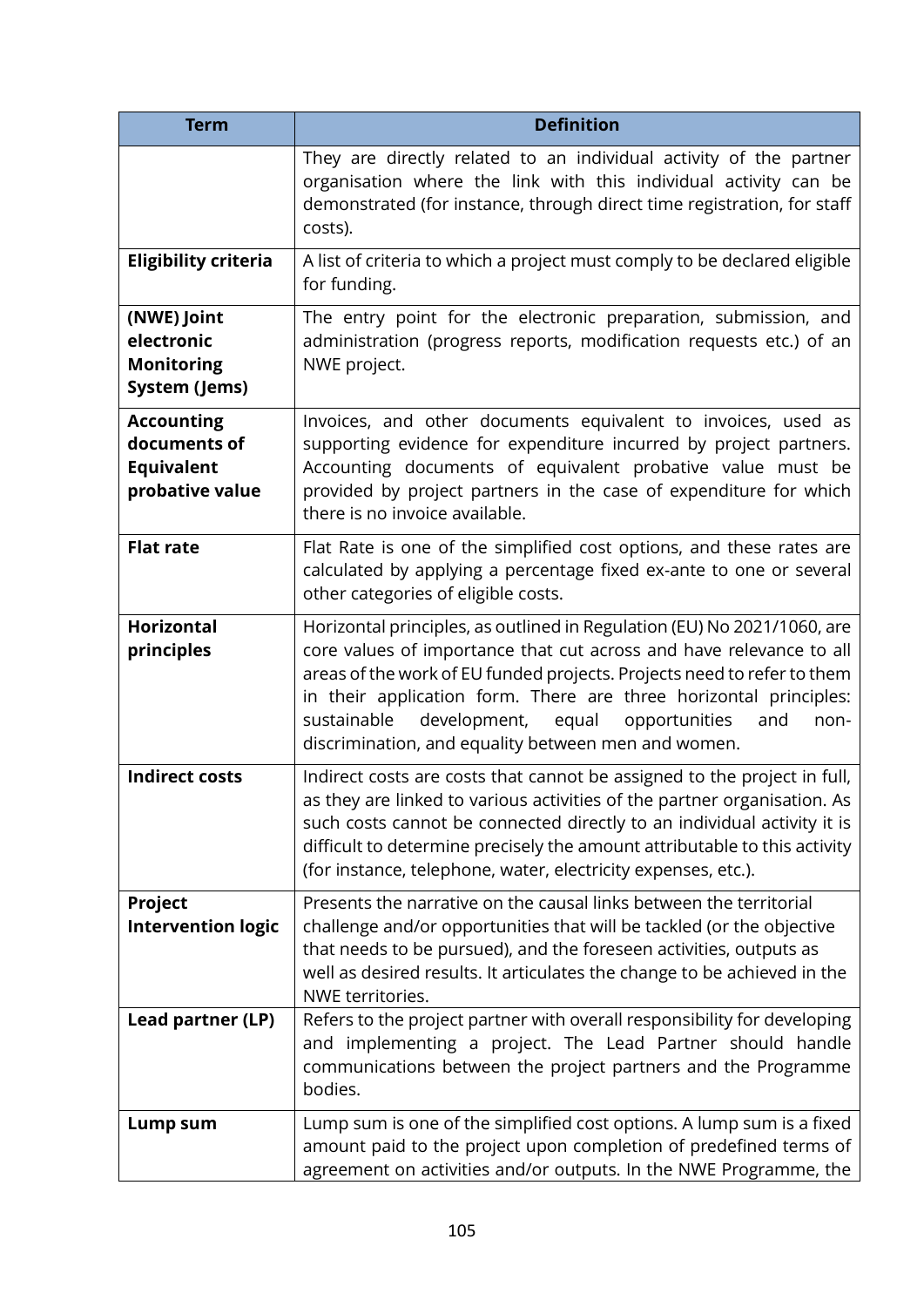| <b>Term</b>                                                                 | <b>Definition</b>                                                                                                                                                                                                                                                                                                                                                                                                                                                     |
|-----------------------------------------------------------------------------|-----------------------------------------------------------------------------------------------------------------------------------------------------------------------------------------------------------------------------------------------------------------------------------------------------------------------------------------------------------------------------------------------------------------------------------------------------------------------|
|                                                                             | only lump sum is for preparation costs (EUR 30,000)                                                                                                                                                                                                                                                                                                                                                                                                                   |
| <b>North-West</b><br><b>Europe Interreg</b><br><b>Programme (NWE</b><br>IP) | The Programme document. It sets out the aims, objectives, and types<br>of actions to be supported. The Programme website contains the full<br>approved version (as submitted to the European Commission).                                                                                                                                                                                                                                                             |
| <b>NUTS (code)</b>                                                          | The Nomenclature of territorial units for statistics, abbreviated as NUTS<br>(from the French Nomenclature des Unités Territoriales Statistiques)<br>has been created by Eurostat to provide a standard classification of<br>EU territories. It is a geographical nomenclature subdividing the<br>territory of the EU into regions at three different levels.                                                                                                         |
| On-the-spot<br>checks                                                       | Refers to checks undertaken by controllers (and/or Managing<br>Authorities) on the premises of a project partner or any other project-<br>related site.                                                                                                                                                                                                                                                                                                               |
| Partnership<br>agreement                                                    | A contract between the lead partner and the project partners that<br>defines the rights and obligations of each partner within the context<br>of the project.                                                                                                                                                                                                                                                                                                         |
| (Project) Outputs                                                           | Outputs are the final products of the implementation of project<br>activities. In the NWE Programme, outputs must be jointly developed<br>and implemented strategies, action plans, pilot actions and/or<br>solutions, capacity building or training activities. Project outputs need<br>to be clearly consistent with and contribute to the achievement of<br>project specific objectives. Main project outputs must be captured by<br>a Programme output indicator. |
| (Programme)<br><b>Output indicator</b>                                      | Refers to the indicators defined in the NWE Programme for each<br>specific objective. An output indicator means an indicator to measure<br>the outputs of the supported project. Each project needs to identify<br>and monitor its contribution to the output indicators.                                                                                                                                                                                             |
| Programme<br>priority                                                       | The fields of policy in which the programme intervenes. There are five<br>priorities in the 2021-2027 NWE Programme.                                                                                                                                                                                                                                                                                                                                                  |
| (Overall) Project<br>objective                                              | Provides the overall strategic aim on what the project aims to achieve.<br>It contributes to one of the Programme's specific objectives.                                                                                                                                                                                                                                                                                                                              |
| <b>Project partner</b>                                                      | An eligible organisation that forms part of a project partnership and<br>is involved in delivering the project.                                                                                                                                                                                                                                                                                                                                                       |
| (Project) Result                                                            | Results describe the ultimate change the partnership aims to<br>accomplish in its target territories by the end of the project. They are<br>the societal benefit brought about by project implementation. The<br>project result must be coherent with the project objective and<br>quantifies the degree to which the objective will be achieved in the<br>project timeframe.                                                                                         |
| (Programme)                                                                 | Refers to the indicators defined in the NWE Programme for each                                                                                                                                                                                                                                                                                                                                                                                                        |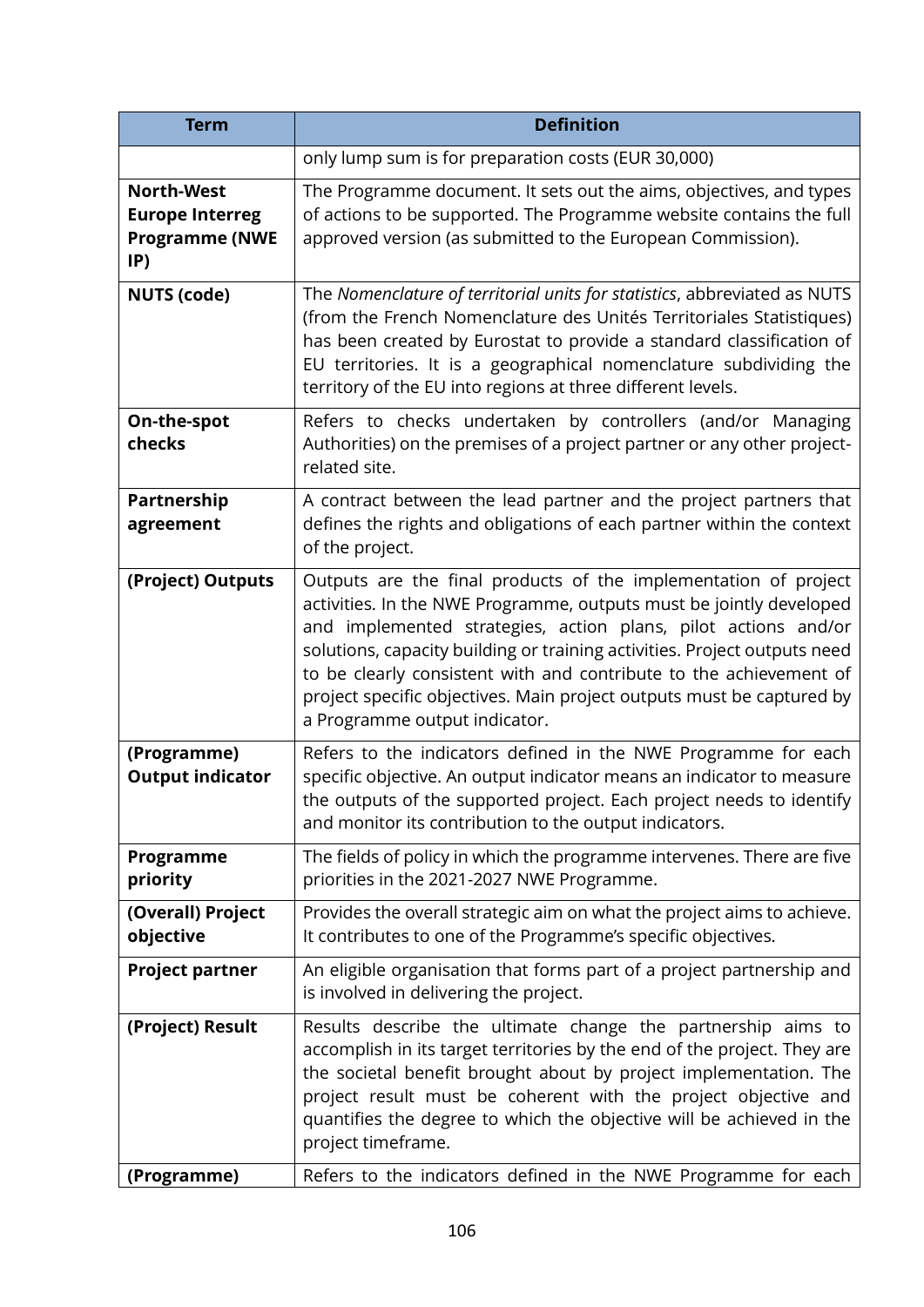| <b>Term</b>                                      | <b>Definition</b>                                                                                                                                                                                                                                                                                                                                                                                                        |
|--------------------------------------------------|--------------------------------------------------------------------------------------------------------------------------------------------------------------------------------------------------------------------------------------------------------------------------------------------------------------------------------------------------------------------------------------------------------------------------|
| <b>Result indicator</b>                          | specific objective. A result indicator means an indicator to measure<br>the results of the supported project. Each project needs to identify<br>and monitor its contribution to the result indicators.                                                                                                                                                                                                                   |
| <b>Real costs</b>                                | Expenditure actually incurred and paid and supported by invoices or<br>other documents of equivalent probative value.                                                                                                                                                                                                                                                                                                    |
| <b>Reporting period</b>                          | A designated period of time during the project lifetime. Each progress<br>report refers to one reporting period, where activities and<br>expenditure incurred are reported on.                                                                                                                                                                                                                                           |
| <b>Risk</b>                                      | An uncertain event or set of events that, should it occur, would have<br>an effect on the achievement of project objectives. A risk is measured<br>by a combination of the probability of a perceived threat or<br>opportunity occurring, and the magnitude of its impact on objectives.                                                                                                                                 |
| <b>Risk assessment</b>                           | A process that is aimed at obtaining a better understanding of the<br>project, its environment and/or the project partner to identify and<br>assess the risks.                                                                                                                                                                                                                                                           |
| <b>Roll-out</b>                                  | Roll-out refers to the project main outputs and/or results being<br>transferred to other regions, target groups, sectors, organisations, or<br>settings in general.                                                                                                                                                                                                                                                      |
| <b>Shared costs</b>                              | Means the costs of the project that are common to at least two project<br>partners, and thus shared between them according to a transparent,<br>fair and equitable method. Shared costs derive from the joint<br>implementation of the project, and link to activities that benefit a<br>number of project partners or the whole partnership (e.g., activities<br>related to project management, project communication). |
| (Programme)<br><b>Specific Objective</b><br>(SO) | Refers to an objective that is defined in the NWE Programme for each<br>priority. Each project needs to contribute to one Programme Specific<br>Objective and the associated Programme indicators.                                                                                                                                                                                                                       |
| <b>Project Specific</b><br><b>Objective</b>      | Smaller project objectives that articulate how the overall project<br>objective will be reached. Project should define up to three project<br>specific objectives.                                                                                                                                                                                                                                                       |
| <b>Stakeholder</b>                               | Anyone, internal or external to an organisation, who has an interest in<br>a project or will be impacted by its outputs and results.                                                                                                                                                                                                                                                                                     |
| <b>Subsidy contract</b>                          | Grant agreement between the NWE Managing Authority and the<br>project lead partner that defines the rights and obligations of the<br>partnership.                                                                                                                                                                                                                                                                        |
| <b>Sustainability</b>                            | Capacity of a system or process to endure. In the context of<br>developing such systems or processes, we often refer to sustainable<br>development, which fully considers people, planet, and wealth to<br>ensure that none negatively impact the others.                                                                                                                                                                |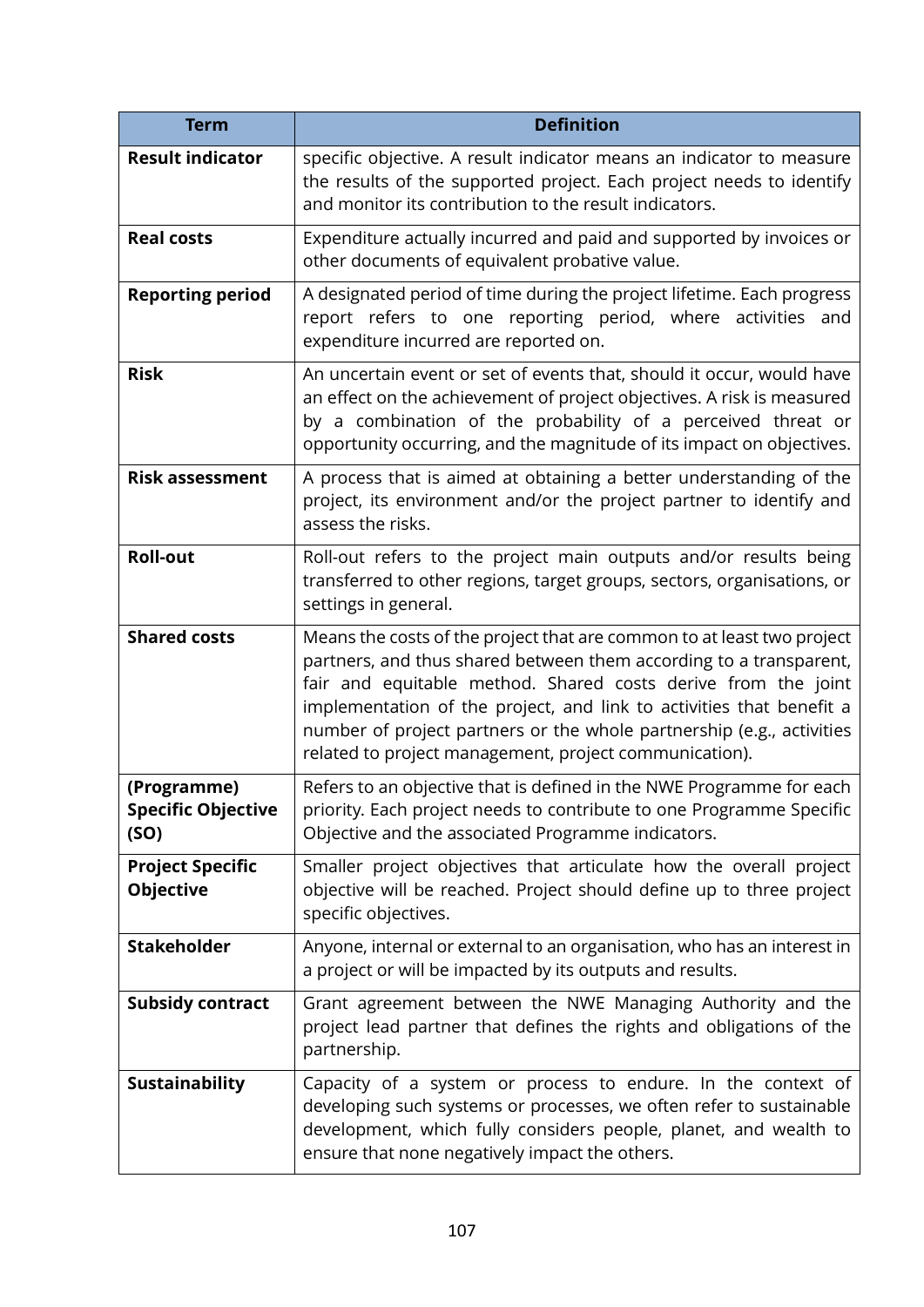| <b>Term</b>                       | <b>Definition</b>                                                                                                                                                                                                                                                                                                                                                                                                                                                                       |
|-----------------------------------|-----------------------------------------------------------------------------------------------------------------------------------------------------------------------------------------------------------------------------------------------------------------------------------------------------------------------------------------------------------------------------------------------------------------------------------------------------------------------------------------|
| <b>Sustainable</b><br>development | It stands for meeting the needs of present generations without<br>jeopardising the ability of future generations to meet their own needs<br>- a better quality of life for everyone, now and for generations to<br>come. It offers a vision of progress that integrates immediate and<br>longer-term objectives, local and global action, and regards social,<br>and<br>environmental<br>economic<br>issues<br>inseparable<br>as<br>and<br>interdependent components of human progress. |
| <b>Target</b>                     | A quantified objective expressed as a value to be reached, which is<br>called an indicator, usually within a given timeframe.                                                                                                                                                                                                                                                                                                                                                           |
| <b>Target group</b>               | Individuals and/or organisations that directly benefit from the<br>project's results. Such target groups may exploit project outputs for<br>their own benefit even though they do not necessarily receive a<br>financial grant and may not even be directly involved in the project.                                                                                                                                                                                                    |
| <b>Territorial</b><br>cohesion    | In the NWE Programme, territorial cohesion is mainly understood as<br>balanced development, focusing on European solidarity, stressing<br>smart, inclusive growth and the reduction of disparities across<br>regions.                                                                                                                                                                                                                                                                   |
| <b>Total eligible</b><br>budget   | The project's total budget based on the cumulative costs planned by<br>all project partners in the application form.                                                                                                                                                                                                                                                                                                                                                                    |
| <b>Value for money</b>            | Refers to whether the project budget is used in accordance with the<br>principles of economy (minimising the costs of resources), efficiency<br>(getting the most from the available resources), and effectiveness<br>(meeting the objectives and achieving the intended results).                                                                                                                                                                                                      |
| <b>Work package</b>               | A component in the project's work plan that groups related project<br>activities required to produce the project's main outputs and results.                                                                                                                                                                                                                                                                                                                                            |
|                                   | A project may have up to three work packages. There are no<br>compulsory work packages.                                                                                                                                                                                                                                                                                                                                                                                                 |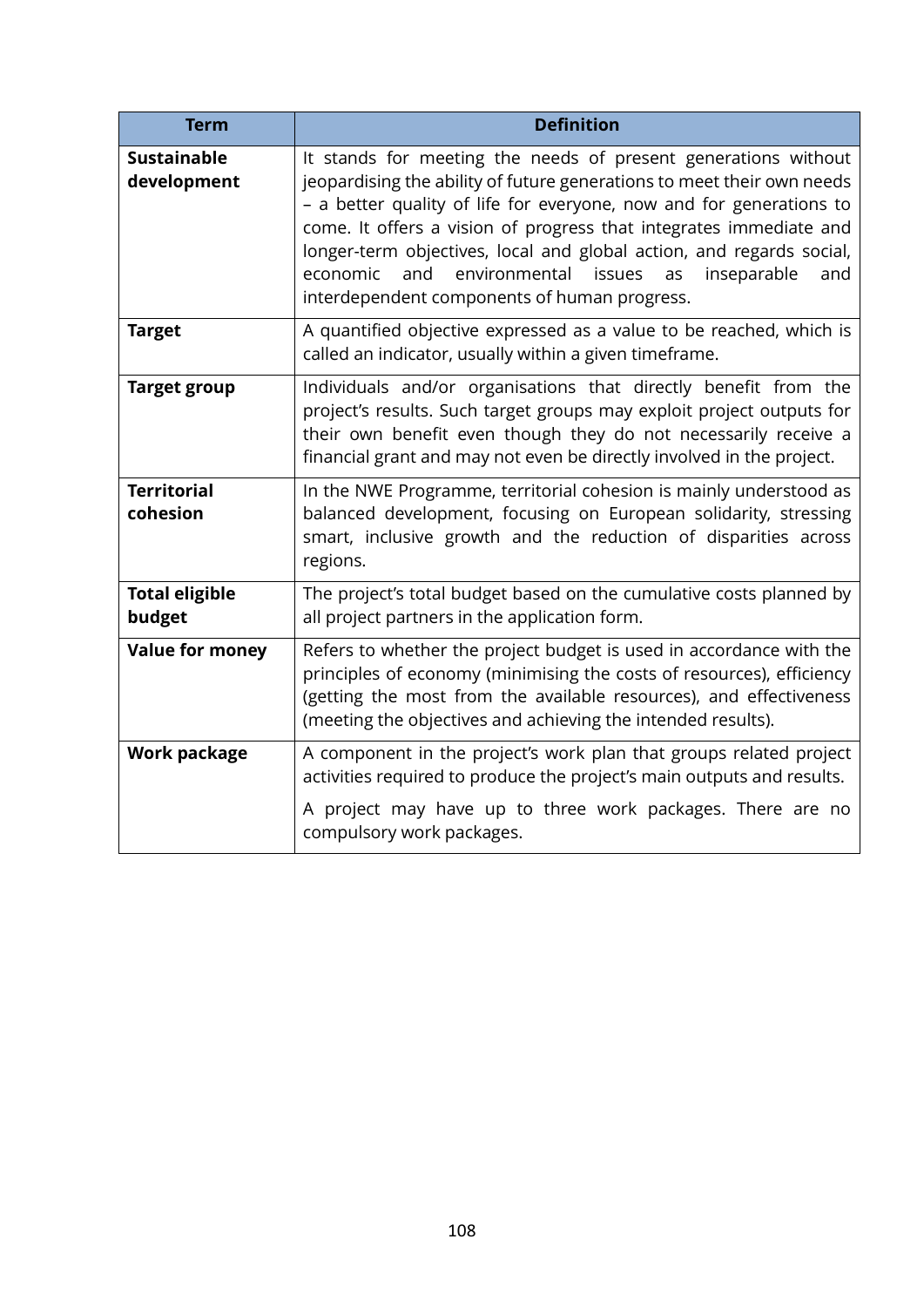## **Annex 1 - Definition of Programme Indicators**

The following section provides the definitions of the output and result indicators. The same indicators are applicable to all priorities and SOs.

| <b>Output indicators</b>                                           | <b>Definition</b>                                                                                                                                                                                                                         |
|--------------------------------------------------------------------|-------------------------------------------------------------------------------------------------------------------------------------------------------------------------------------------------------------------------------------------|
| <b>RCO 83</b><br>Strategies and actions<br>plans jointly developed | The indicator counts the number of joint strategies or action<br>plans developed by supported projects.                                                                                                                                   |
|                                                                    | A jointly developed strategy aims at establishing a targeted<br>way to achieve a goal-oriented process in a specific domain.                                                                                                              |
|                                                                    | An action plan translates an existing jointly developed<br>strategy into actions.                                                                                                                                                         |
|                                                                    | Jointly developed strategy or action plan implies the<br>involvement of organisations from at least two participating<br>countries in the drafting process of the strategy or action<br>plan.                                             |
| <b>RCO 84</b><br>Pilot actions developed                           | The indicator counts the pilot actions developed jointly and<br>implemented by supported projects.                                                                                                                                        |
| jointly and implemented<br>in projects                             | The scope of a jointly developed pilot action could be to test<br>procedures, new instruments, tools, experimentation, or<br>the transfer of practices.                                                                                   |
|                                                                    | In order to be counted by this indicator, - the pilot action<br>needs not only to be developed, but also implemented<br>within the project and - the implementation of the pilot<br>action should be finalised by the end of the project. |
|                                                                    | Jointly developed pilot action implies the involvement of<br>organisations from at least two participating countries in its<br>implementation.                                                                                            |
| <b>RCO 116</b><br>Jointly developed                                | The indicator counts the number of jointly developed<br>solutions from joint pilot actions implemented<br>by                                                                                                                              |
| solutions                                                          | supported projects.                                                                                                                                                                                                                       |
|                                                                    | In order to be counted in the indicator, an identified<br>solution should include indications of the actions needed<br>for it to be taken up or to be upscaled.                                                                           |
|                                                                    | A jointly developed solution implies the involvement of<br>organisations from at least two participating countries in<br>the drafting and design process of the solution.                                                                 |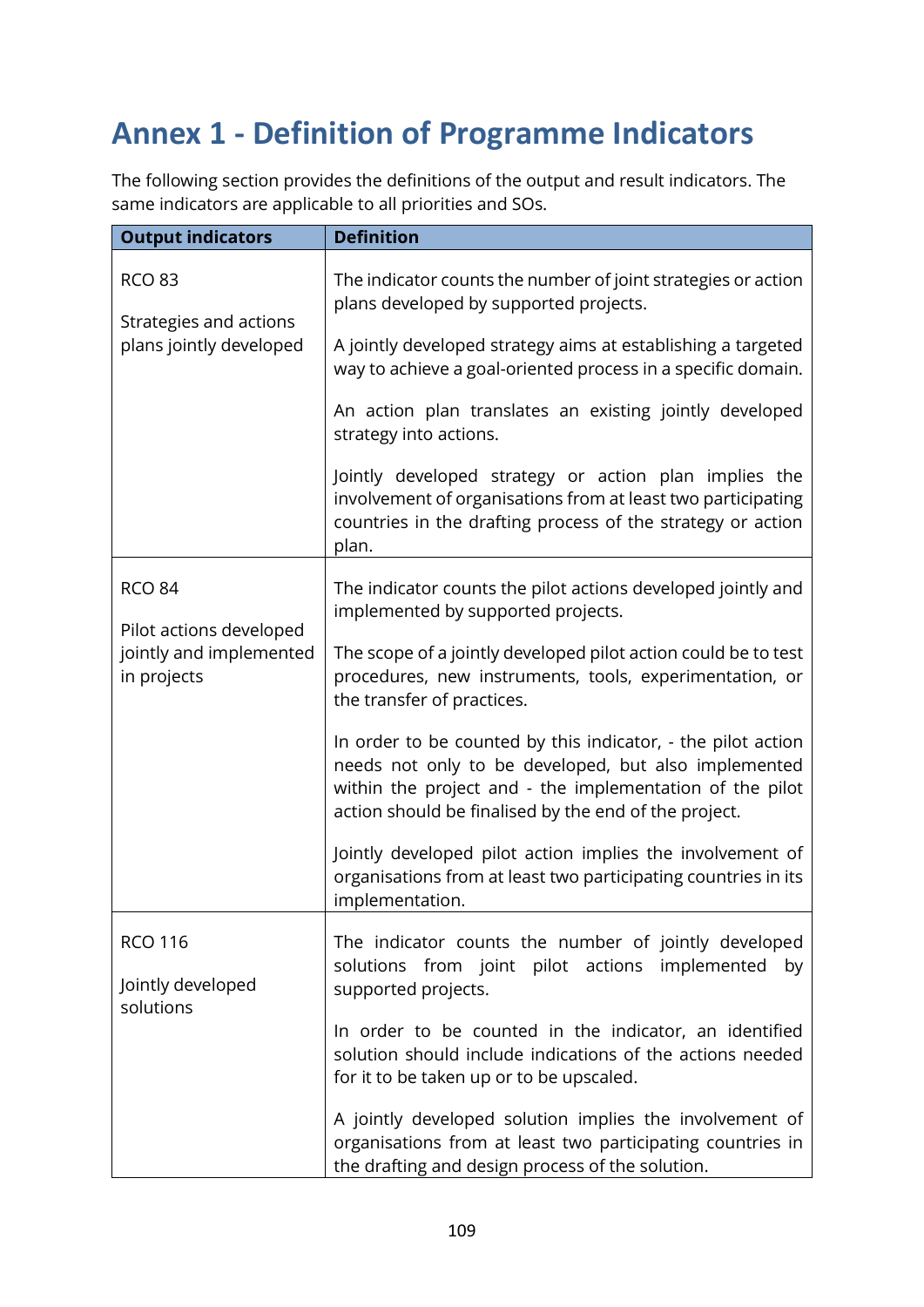| <b>Output indicators</b>                                     | <b>Definition</b>                                                                                                                                                                                                                                                             |
|--------------------------------------------------------------|-------------------------------------------------------------------------------------------------------------------------------------------------------------------------------------------------------------------------------------------------------------------------------|
|                                                              | Jointly developed solutions for administrative or legal<br>frameworks should be excluded under this indicator.                                                                                                                                                                |
| <b>RCO 85</b><br>Participations in joint<br>training schemes | The indicator counts the number of participations in joint<br>training schemes.<br>Participations in a joint training scheme are intended to be<br>counted as registered participants who started the<br>training.                                                            |
|                                                              | A joint training scheme implies the involvement of<br>organisations from at least two participating countries (in<br>the organisation of the training).                                                                                                                       |
|                                                              | A joint training scheme requires building knowledge in a<br>certain topic and involves the training of participants over<br>several sessions. A one-off meeting/event/internal session<br>where information is disseminated should not be<br>considered as a training scheme. |

| <b>Result indicators</b>                                                                 | Definition                                                                                                                                                                                                                                                                                                                                                                                                                                                                                                                      |
|------------------------------------------------------------------------------------------|---------------------------------------------------------------------------------------------------------------------------------------------------------------------------------------------------------------------------------------------------------------------------------------------------------------------------------------------------------------------------------------------------------------------------------------------------------------------------------------------------------------------------------|
| <b>RCR 79</b><br>Joint<br>strategies<br>and<br>action plans taken up by<br>organisations | The indicator counts the number of joint strategies and<br>action plans (not individual actions) adopted<br>and<br>implemented by organisations during or after the project<br>completion.                                                                                                                                                                                                                                                                                                                                      |
|                                                                                          | At the time of reporting this indicator, the implementation<br>of the joint strategy or action plan need not to be completed<br>but effectively started. The organisations involved in take-<br>up may or may not be direct participants in the supported<br>project. It is not necessary that all actions identified are<br>taken-up for a strategy/action plan to be counted in this<br>context. The value report should be equal to or lower than<br>the value for 'RCO83 Strategies and action plans jointly<br>developed'. |
| <b>RCR 104</b><br>Solutions taken up or up-<br>scaled by organisations                   | The indicator counts the number of solutions, other than<br>legal or administrative solutions, that are developed by<br>supported projects and are taken up or upscaled during the<br>implementation of the project or within one year after<br>project completion. The organisation adopting the solutions<br>developed by the project may or may not be a participant in<br>the project.                                                                                                                                      |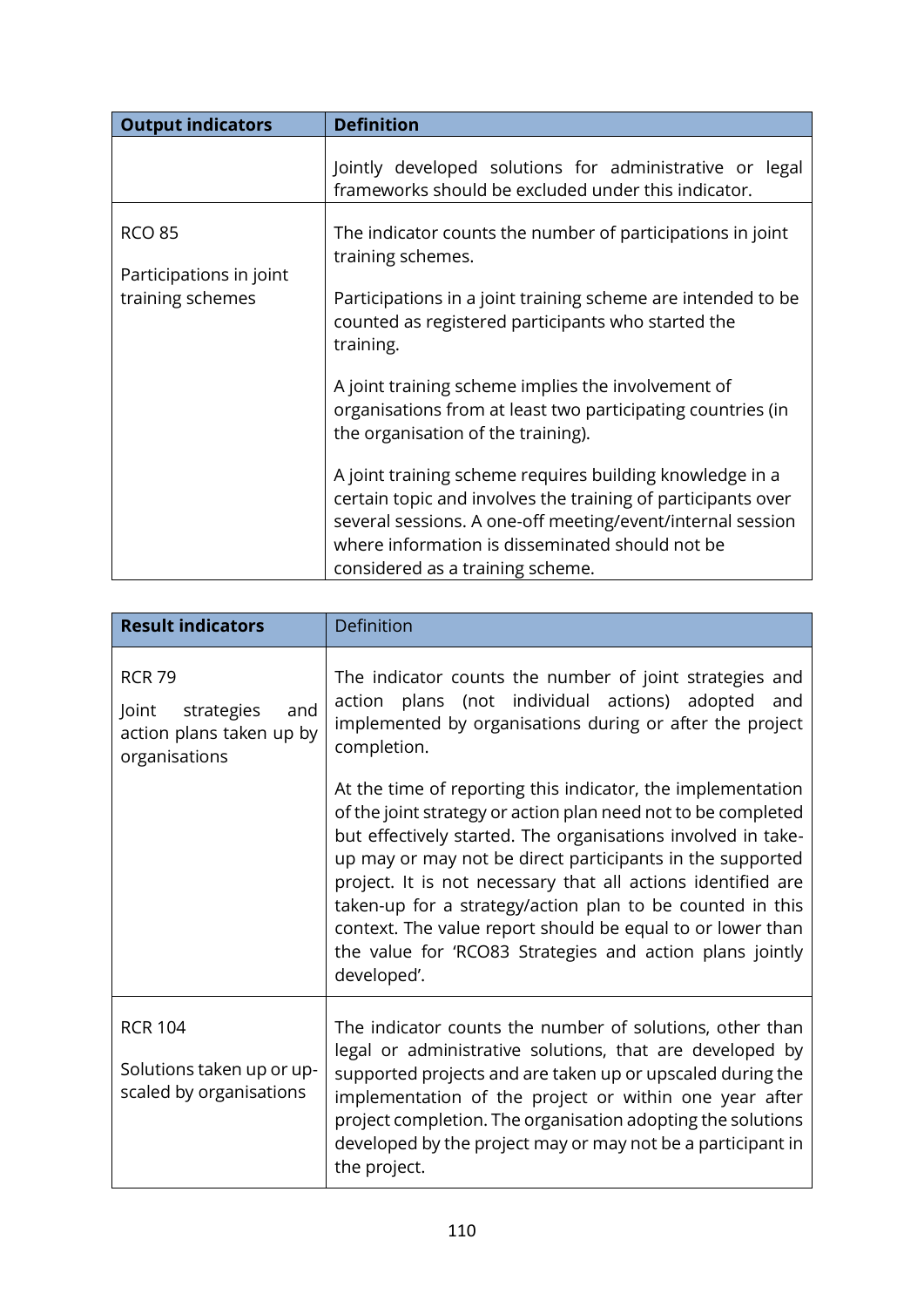| <b>Result indicators</b>                                                                                                                           | Definition                                                                                                                                                                                                                                                                                                                                                                                                                                                                                                                                                                                                                                                                                                                                                                                                                                                                                                                                                                                                                                                                                                                                                                                                                                                                       |
|----------------------------------------------------------------------------------------------------------------------------------------------------|----------------------------------------------------------------------------------------------------------------------------------------------------------------------------------------------------------------------------------------------------------------------------------------------------------------------------------------------------------------------------------------------------------------------------------------------------------------------------------------------------------------------------------------------------------------------------------------------------------------------------------------------------------------------------------------------------------------------------------------------------------------------------------------------------------------------------------------------------------------------------------------------------------------------------------------------------------------------------------------------------------------------------------------------------------------------------------------------------------------------------------------------------------------------------------------------------------------------------------------------------------------------------------|
|                                                                                                                                                    | The uptake / up-scaling should be documented by the<br>adopting organisations in, for instance, strategies, action<br>plans etc.                                                                                                                                                                                                                                                                                                                                                                                                                                                                                                                                                                                                                                                                                                                                                                                                                                                                                                                                                                                                                                                                                                                                                 |
| RCR81<br>joint<br>Completion<br>of<br>training schemes                                                                                             | The indicator counts the number of participants completing<br>the joint trainings schemes organised by supported<br>projects.                                                                                                                                                                                                                                                                                                                                                                                                                                                                                                                                                                                                                                                                                                                                                                                                                                                                                                                                                                                                                                                                                                                                                    |
|                                                                                                                                                    | Completion should be documented by the training<br>organisers either through a record of the confirmed<br>completions or by issuing certificates of completion of the<br>training. The certificates of completion do not necessarily<br>require a previous national certification process of the<br>issuing organisation.                                                                                                                                                                                                                                                                                                                                                                                                                                                                                                                                                                                                                                                                                                                                                                                                                                                                                                                                                        |
| Organisations<br>with<br>institutional<br>increased<br>capacity due to their<br>participation<br>in<br>cooperation<br>activities<br>across borders | number of organisations that increased<br>their<br>The<br>institutional capacity in the thematic field of the project by<br>actively participating in cooperation activities<br>across<br>borders.<br>Institutional capacity is defined as an organisation's ability<br>to set and achieve goals through knowledge, skills, systems<br>and institutions. An organisation increases its institutional<br>capacity by securing the resources (human or technical) and<br>structures (organisational or governance) it needs to<br>mandated<br>tasks<br>perform<br>its<br>better.<br>A cooperation activity across borders is defined as a process<br>of exchanging knowledge and experience between<br>participants from multiple countries. This process can lead<br>to creating joint objectives and commitments and actions<br>fulfilling these commitments.<br>An organisation may or may not be a project partner. Types<br>of organisations include, but are not limited to, public<br>authorities, research institutions, SMEs, and NGOs. An<br>organisation is to be counted if it has undergone this kind<br>of learning process through project activities. This is defined<br>as more than one instance of exchange in which the<br>organisation played an active role. |
|                                                                                                                                                    | An organisation is to be counted no more than once per<br>project regardless of how many activities it was involved in<br>or how many departments were involved.<br>An organisation is to be counted only if its increased                                                                                                                                                                                                                                                                                                                                                                                                                                                                                                                                                                                                                                                                                                                                                                                                                                                                                                                                                                                                                                                       |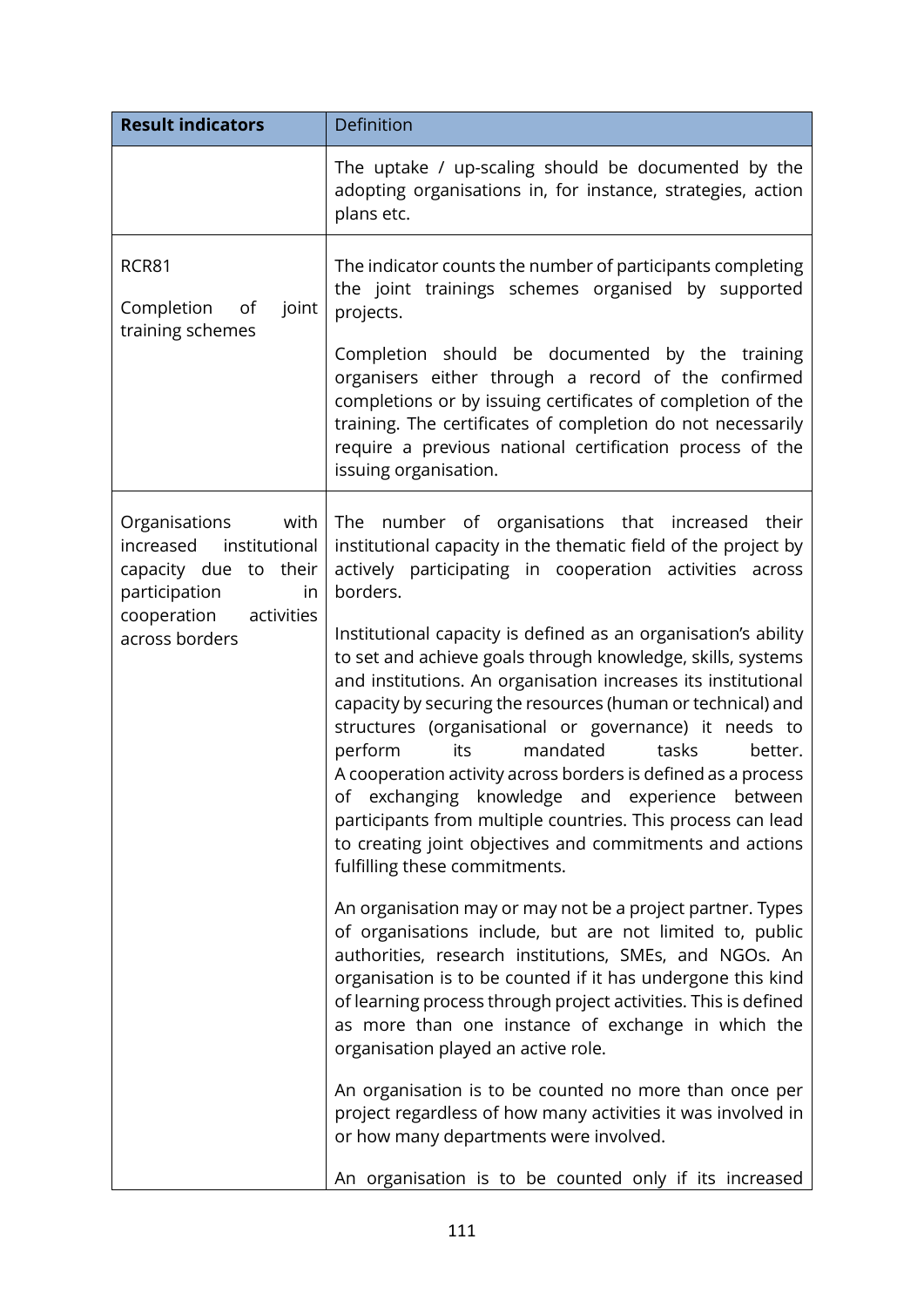| <b>Result indicators</b> | Definition                                                            |
|--------------------------|-----------------------------------------------------------------------|
|                          | $\pm$ institutional capacity is in the thematic field of the project. |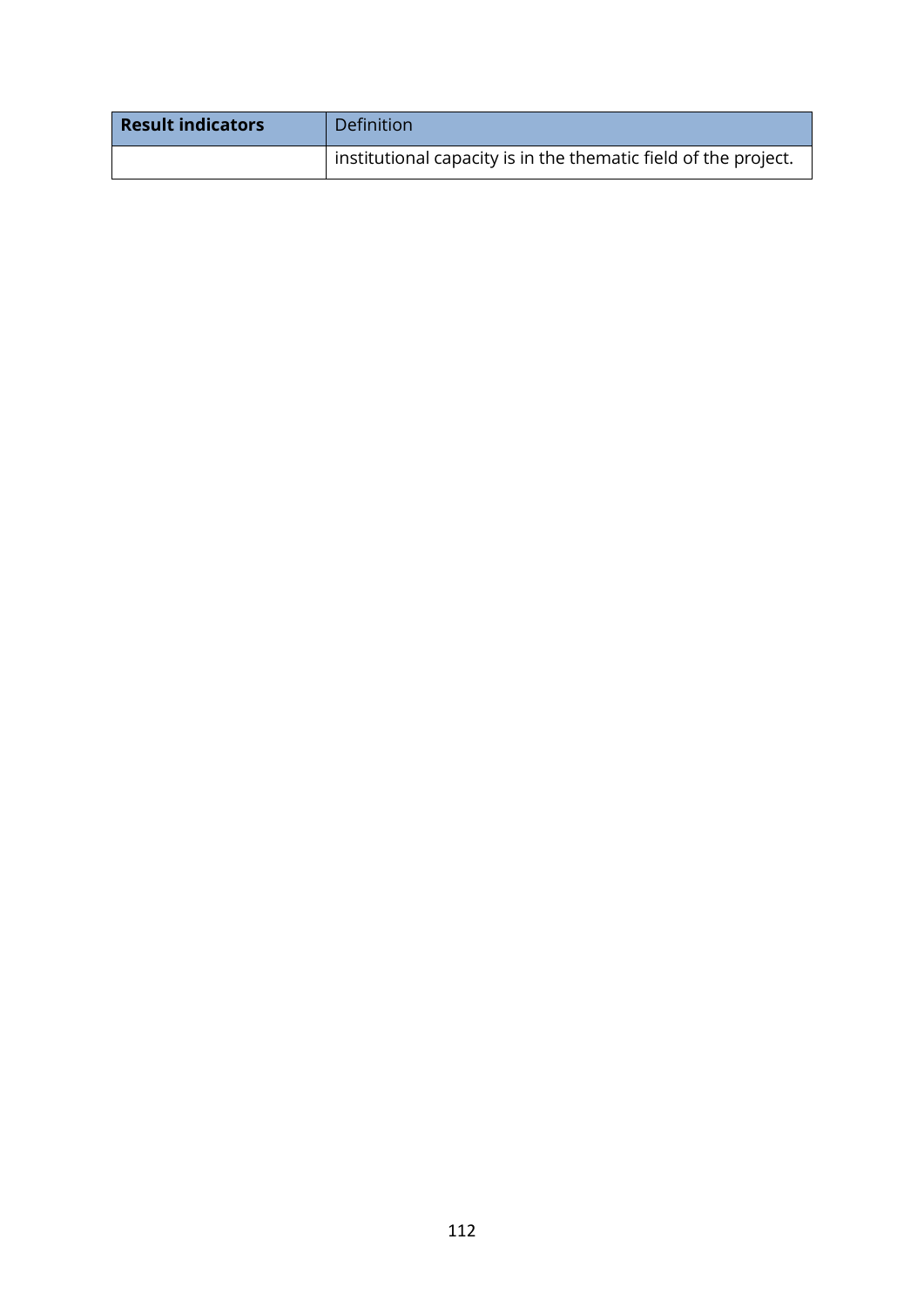## **Annex 2 – Regions in the NWE Programme area**

| NUTS regions covered by the Programme | DE1 - Baden-Württemberg                  |
|---------------------------------------|------------------------------------------|
|                                       | DE11 - Stuttgart                         |
|                                       | DE111 - Stuttgart, Stadtkreis            |
|                                       | DE112 - Böblingen                        |
|                                       | DE113 - Esslingen                        |
|                                       | DE114 - Göppingen                        |
|                                       | DE115 - Ludwigsburg                      |
|                                       | DE116 - Rems-Murr-Kreis                  |
|                                       | DE117 - Heilbronn, Stadtkreis            |
|                                       | DE118 - Heilbronn, Landkreis             |
|                                       | DE119 - Hohenlohekreis                   |
|                                       | DE11A - Schwäbisch Hall                  |
|                                       | DE11B - Main-Tauber-Kreis                |
|                                       | DE11C - Heidenheim                       |
|                                       | DE11D - Ostalbkreis                      |
|                                       | DE12 - Karlsruhe                         |
|                                       | DE121 - Baden-Baden, Stadtkreis          |
|                                       | DE122 - Karlsruhe, Stadtkreis            |
|                                       | DE123 - Karlsruhe, Landkreis             |
|                                       | DE124 - Rastatt                          |
|                                       | DE125 - Heidelberg, Stadtkreis           |
|                                       | DE126 - Mannheim, Stadtkreis             |
|                                       | DE127 - Neckar-Odenwald-Kreis            |
|                                       | DE128 - Rhein-Neckar-Kreis               |
|                                       | DE129 - Pforzheim, Stadtkreis            |
|                                       | DE12A - Calw                             |
|                                       | DE12B - Enzkreis                         |
|                                       | DE12C - Freudenstadt                     |
|                                       | DE13 - Freiburg                          |
|                                       | DE131 - Freiburg im Breisgau, Stadtkreis |
|                                       | DE132 - Breisgau-Hochschwarzwald         |
|                                       | DE133 - Emmendingen                      |
|                                       | DE134 - Ortenaukreis                     |
|                                       | DE135 - Rottweil                         |
|                                       | DE136 - Schwarzwald-Baar-Kreis           |
|                                       | DE137 - Tuttlingen                       |
|                                       | DE138 - Konstanz                         |
|                                       | DE139 - Lörrach                          |
|                                       | DE13A - Waldshut                         |
|                                       | DE14 - Tübingen                          |
|                                       | DE141 - Reutlingen                       |
|                                       | DE142 - Tübingen, Landkreis              |
|                                       | DE143 - Zollernalbkreis                  |
|                                       | DE144 - Ulm, Stadtkreis                  |
|                                       | DE145 - Alb-Donau-Kreis                  |
|                                       | DE146 - Biberach                         |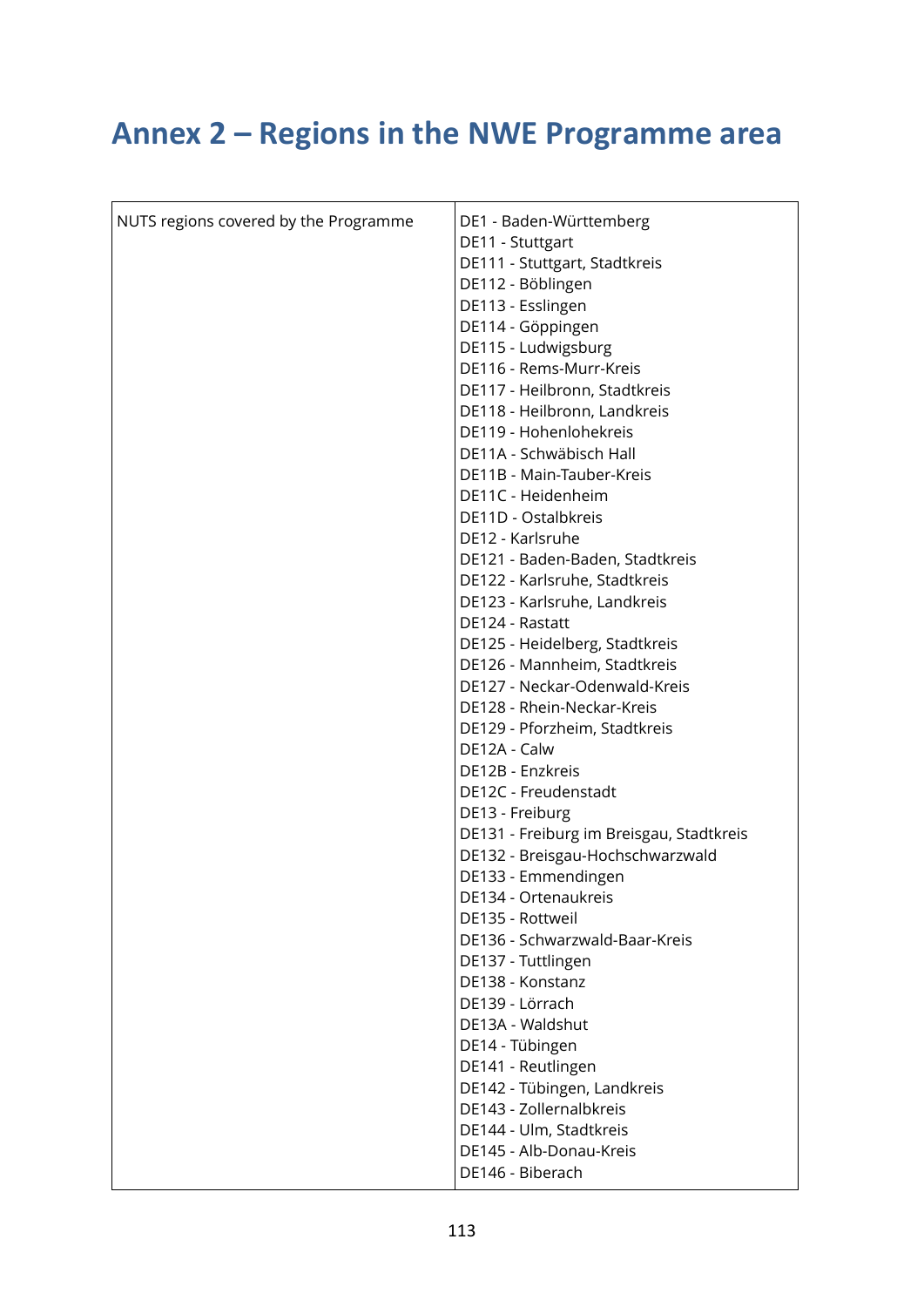| DE147 - Bodenseekreis                      |
|--------------------------------------------|
| DE148 - Ravensburg                         |
| DE149 - Sigmaringen                        |
| DE24 - Oberfranken                         |
| DE241 - Bamberg, Kreisfreie Stadt          |
| DE242 - Bayreuth, Kreisfreie Stadt         |
| DE243 - Coburg, Kreisfreie Stadt           |
| DE244 - Hof, Kreisfreie Stadt              |
| DE245 - Bamberg, Landkreis                 |
| DE246 - Bayreuth, Landkreis                |
| DE247 - Coburg, Landkreis                  |
| DE248 - Forchheim                          |
| DE249 - Hof, Landkreis                     |
| DE24A - Kronach                            |
| DE24B - Kulmbach                           |
| DE24C - Lichtenfels                        |
| DE24D - Wunsiedel i. Fichtelgebirge        |
| DE25 - Mittelfranken                       |
| DE251 - Ansbach, Kreisfreie Stadt          |
| DE252 - Erlangen, Kreisfreie Stadt         |
| DE253 - Fürth, Kreisfreie Stadt            |
| DE254 - Nürnberg, Kreisfreie Stadt         |
| DE255 - Schwabach, Kreisfreie Stadt        |
| DE256 - Ansbach, Landkreis                 |
| DE257 - Erlangen-Höchstadt                 |
| DE258 - Fürth, Landkreis                   |
| DE259 - Nürnberger Land                    |
| DE25A - Neustadt a. d. Aisch-Bad Windsheim |
| DE25B - Roth                               |
| DE25C - Weißenburg-Gunzenhausen            |
| DE26 - Unterfranken                        |
| DE261 - Aschaffenburg, Kreisfreie Stadt    |
| DE262 - Schweinfurt, Kreisfreie Stadt      |
| DE263 - Würzburg, Kreisfreie Stadt         |
| DE264 - Aschaffenburg, Landkreis           |
| DE265 - Bad Kissingen                      |
| DE266 - Rhön-Grabfeld                      |
| DE267 - Haßberge                           |
| DE268 - Kitzingen                          |
| DE269 - Miltenberg                         |
| DE26A - Main-Spessart                      |
| DE26B - Schweinfurt, Landkreis             |
| DE26C - Würzburg, Landkreis                |
| DE27 - Schwaben                            |
| DE271 - Augsburg, Kreisfreie Stadt         |
| DE272 - Kaufbeuren, Kreisfreie Stadt       |
| DE273 - Kempten (Allgäu), Kreisfreie Stadt |
| DE274 - Memmingen, Kreisfreie Stadt        |
| DE275 - Aichach-Friedberg                  |
| DE276 - Augsburg, Landkreis                |
|                                            |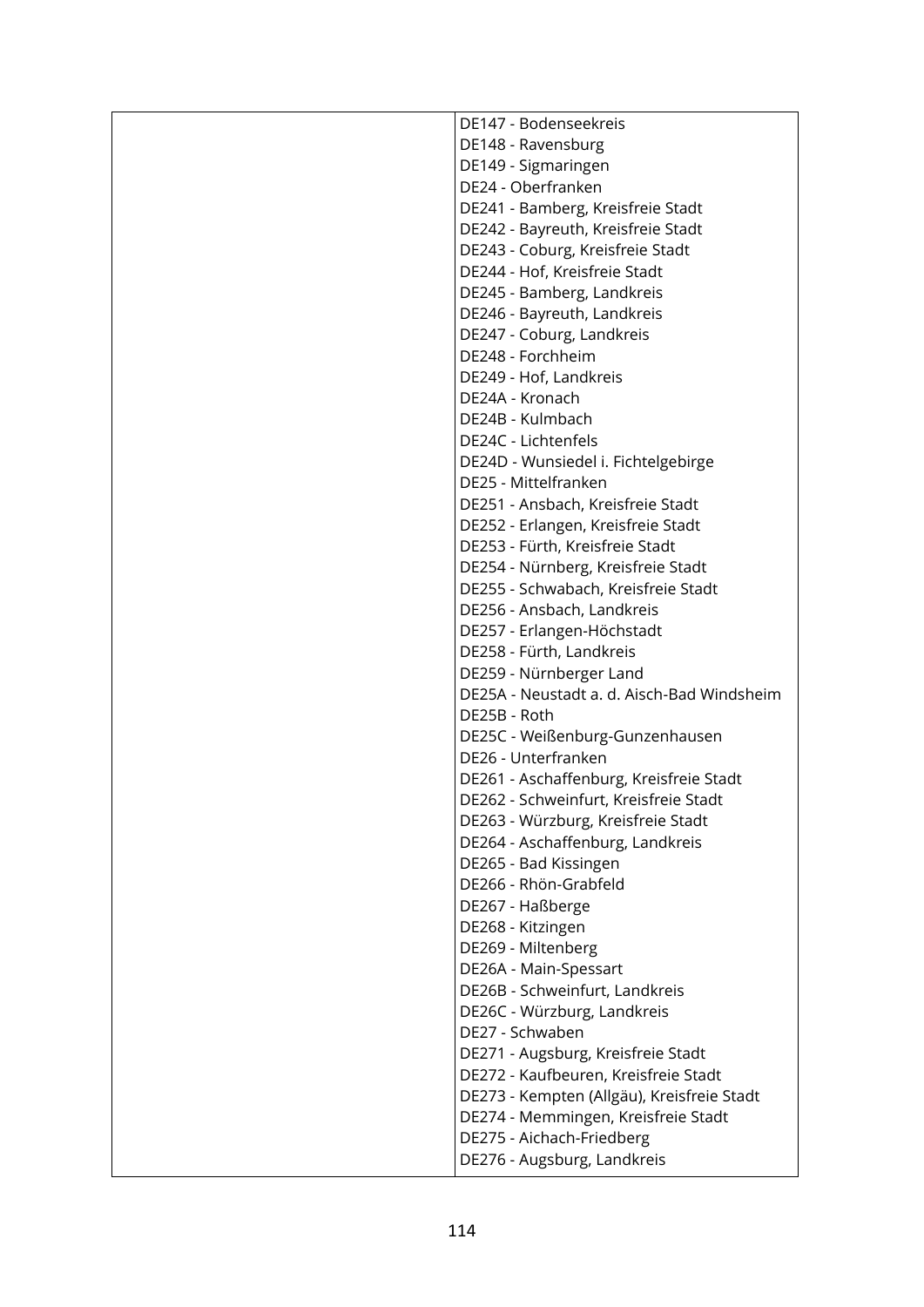| DE277 - Dillingen a.d. Donau                |
|---------------------------------------------|
| DE278 - Günzburg                            |
| DE279 - Neu-Ulm                             |
| DE27A - Lindau (Bodensee)                   |
| DE27B - Ostallgäu                           |
| DE27C - Unterallgäu                         |
| DE27D - Donau-Ries                          |
| DE27E - Oberallgäu                          |
| DE5 - Bremen                                |
| DE50 - Bremen                               |
| DE501 - Bremen, Kreisfreie Stadt            |
| DE502 - Bremerhaven, Kreisfreie Stadt       |
| DE7 - Hessen                                |
| DE71 - Darmstadt                            |
| DE711 - Darmstadt, Kreisfreie Stadt         |
|                                             |
| DE712 - Frankfurt am Main, Kreisfreie Stadt |
| DE713 - Offenbach am Main, Kreisfreie Stadt |
| DE714 - Wiesbaden, Kreisfreie Stadt         |
| DE715 - Bergstraße                          |
| DE716 - Darmstadt-Dieburg                   |
| DE717 - Groß-Gerau                          |
| DE718 - Hochtaunuskreis                     |
| DE719 - Main-Kinzig-Kreis                   |
| DE71A - Main-Taunus-Kreis                   |
| DE71B - Odenwaldkreis                       |
| DE71C - Offenbach, Landkreis                |
| DE71D - Rheingau-Taunus-Kreis               |
| DE71E - Wetteraukreis                       |
| DE72 - Gießen                               |
| DE721 - Gießen, Landkreis                   |
| DE722 - Lahn-Dill-Kreis                     |
| DE723 - Limburg-Weilburg                    |
| DE724 - Marburg-Biedenkopf                  |
| DE725 - Vogelsbergkreis                     |
| DE73 - Kassel                               |
| DE731 - Kassel, Kreisfreie Stadt            |
| DE732 - Fulda                               |
| DE733 - Hersfeld-Rotenburg                  |
| DE734 - Kassel, Landkreis                   |
| DE735 - Schwalm-Eder-Kreis                  |
| DE736 - Waldeck-Frankenberg                 |
| DE737 - Werra-Meißner-Kreis                 |
| DE92 - Hannover                             |
| DE922 - Diepholz                            |
| DE923 - Hameln-Pyrmont                      |
| DE925 - Hildesheim                          |
| DE926 - Holzminden                          |
| DE927 - Nienburg (Weser)                    |
| DE928 - Schaumburg                          |
| DE929 - Region Hannover                     |
|                                             |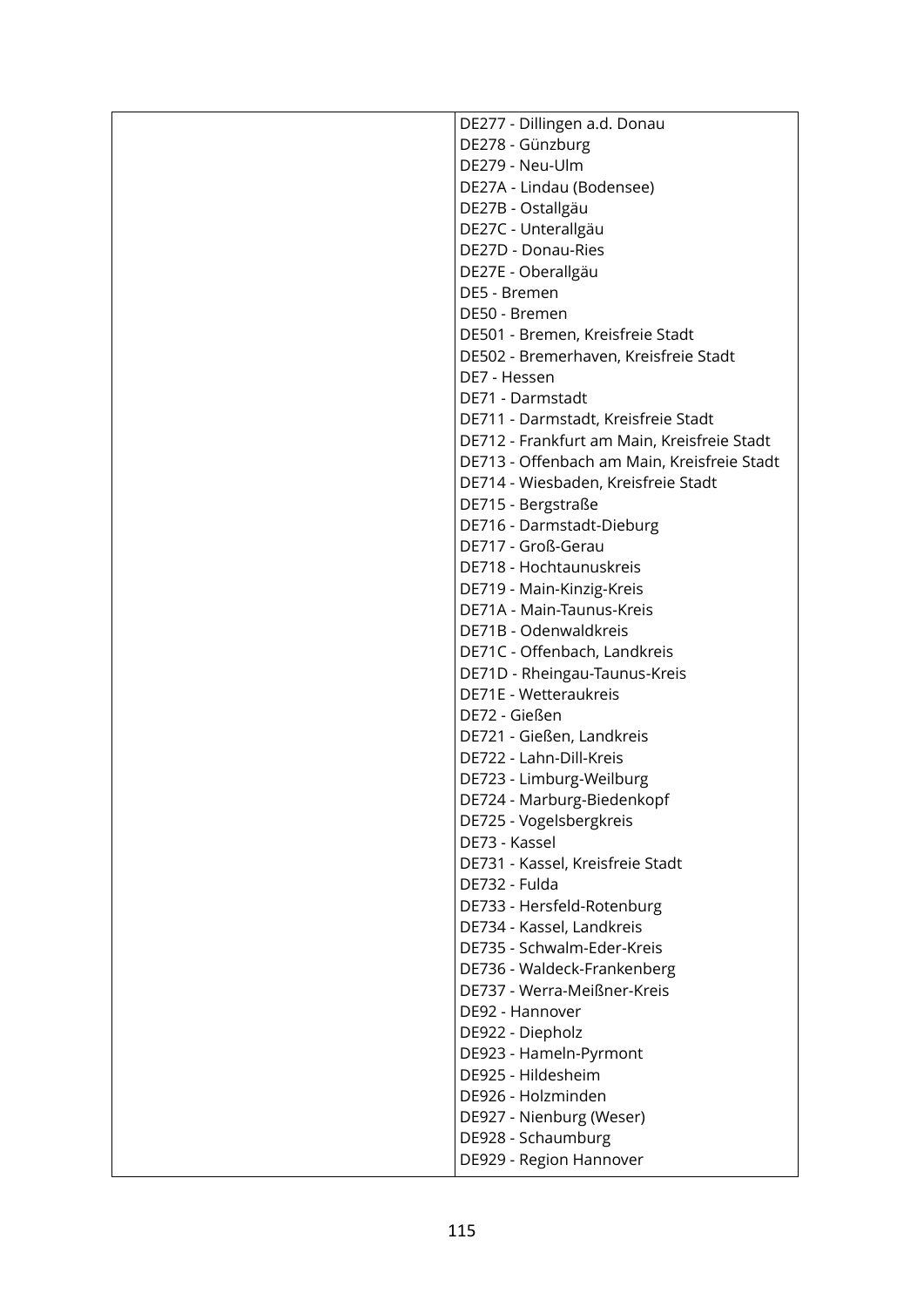| DE94 - Weser-Ems                              |
|-----------------------------------------------|
| DE941 - Delmenhorst, Kreisfreie Stadt         |
| DE942 - Emden, Kreisfreie Stadt               |
| DE943 - Oldenburg (Oldenburg), Kreisfreie     |
| Stadt                                         |
| DE944 - Osnabrück, Kreisfreie Stadt           |
| DE945 - Wilhelmshaven, Kreisfreie Stadt       |
| DE946 - Ammerland                             |
| DE947 - Aurich                                |
| DE948 - Cloppenburg                           |
| DE949 - Emsland                               |
| DE94A - Friesland (DE)                        |
| DE94B - Grafschaft Bentheim                   |
| DE94C - Leer                                  |
| DE94D - Oldenburg, Landkreis                  |
| DE94E - Osnabrück, Landkreis                  |
| DE94F - Vechta                                |
| DE94G - Wesermarsch                           |
| DE94H - Wittmund                              |
| DEA - Nordrhein-Westfalen                     |
| DEA1 - Düsseldorf                             |
| DEA11 - Düsseldorf, Kreisfreie Stadt          |
| DEA12 - Duisburg, Kreisfreie Stadt            |
| DEA13 - Essen, Kreisfreie Stadt               |
| DEA14 - Krefeld, Kreisfreie Stadt             |
| DEA15 - Mönchengladbach, Kreisfreie Stadt     |
| DEA16 - Mülheim an der Ruhr, Kreisfreie Stadt |
| DEA17 - Oberhausen, Kreisfreie Stadt          |
| DEA18 - Remscheid, Kreisfreie Stadt           |
| DEA19 - Solingen, Kreisfreie Stadt            |
| DEA1A - Wuppertal, Kreisfreie Stadt           |
| DEA1B - Kleve                                 |
| DEA1C - Mettmann                              |
| DEA1D - Rhein-Kreis Neuss                     |
| DEA1E - Viersen                               |
| DEA1F - Wesel                                 |
| DEA2 - Köln                                   |
| DEA22 - Bonn, Kreisfreie Stadt                |
| DEA23 - Köln, Kreisfreie Stadt                |
| DEA24 - Leverkusen, Kreisfreie Stadt          |
| DEA26 - Düren                                 |
| DEA27 - Rhein-Erft-Kreis                      |
| DEA28 - Euskirchen                            |
| DEA29 - Heinsberg                             |
| DEA2A - Oberbergischer Kreis                  |
| DEA2B - Rheinisch-Bergischer Kreis            |
| DEA2C - Rhein-Sieg-Kreis                      |
| BE1 - Région de Bruxelles-Capitale/Brussels   |
| Hoofdstedelijk Gewest                         |
| BE10 - Région de Bruxelles-Capitale/ Brussels |
|                                               |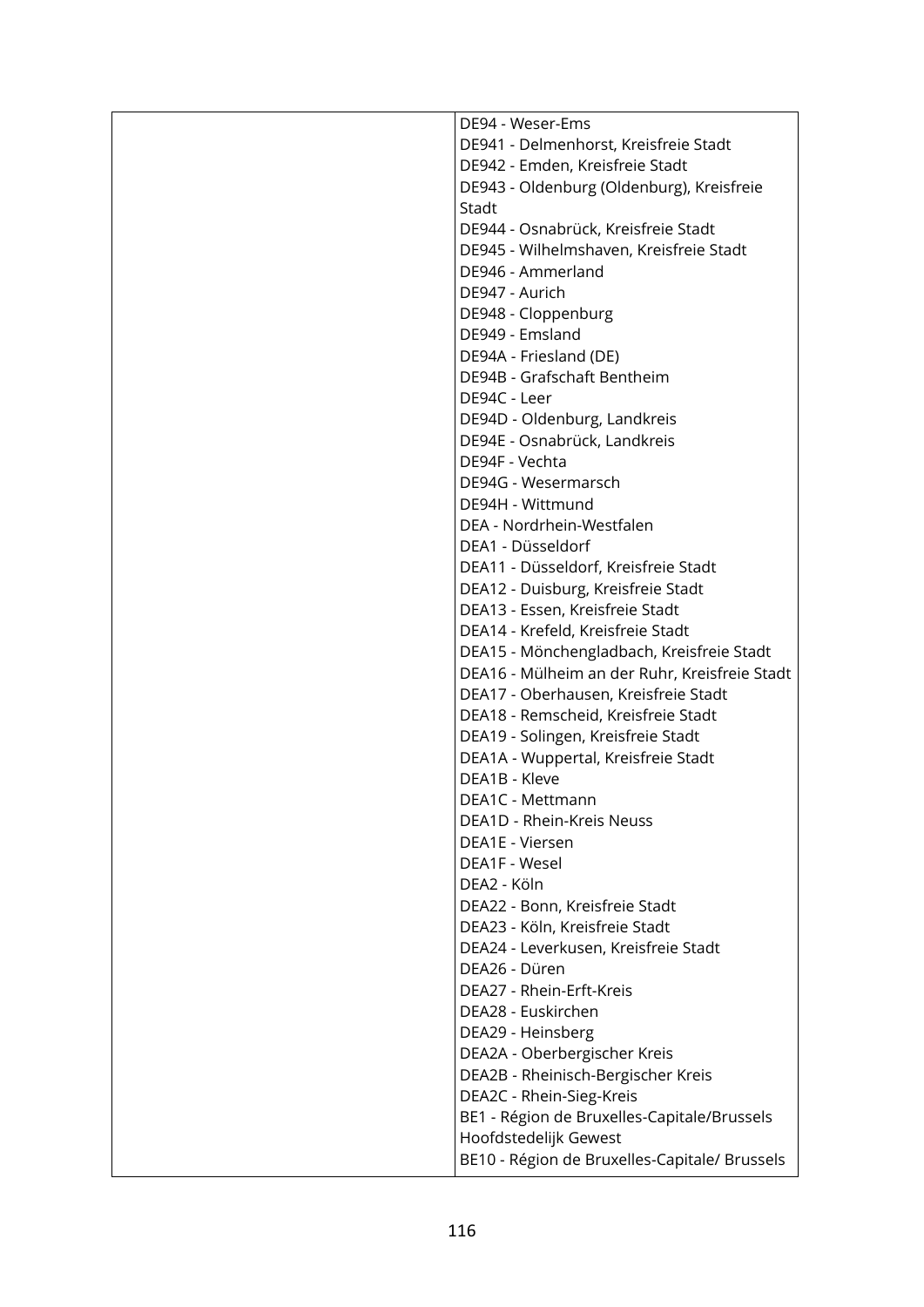| BE100 - Arr. de Bruxelles-Capitale/Arr.<br>Brussel-Hoofdstad<br><b>BE2 - Vlaams Gewest</b><br>BE21 - Prov. Antwerpen<br>BE211 - Arr. Antwerpen<br>BE212 - Arr. Mechelen<br>BE213 - Arr. Turnhout<br>BE22 - Prov. Limburg (BE)<br>BE223 - Arr. Tongeren<br>BE224 - Arr. Hasselt<br>BE225 - Arr. Maaseik<br>BE23 - Prov. Oost-Vlaanderen<br>BE231 - Arr. Aalst<br>BE232 - Arr. Dendermonde<br>BE233 - Arr. Eeklo<br>BE234 - Arr. Gent<br>BE235 - Arr. Oudenaarde<br>BE236 - Arr. Sint-Niklaas<br>BE24 - Prov. Vlaams-Brabant<br>BE241 - Arr. Halle-Vilvoorde<br>BE242 - Arr. Leuven<br>BE25 - Prov. West-Vlaanderen<br>BE251 - Arr. Brugge<br>BE252 - Arr. Diksmuide<br>BE253 - Arr. leper<br>BE254 - Arr. Kortrijk<br>BE255 - Arr. Oostende<br>BE256 - Arr. Roeselare<br>BE257 - Arr. Tielt<br>BE258 - Arr. Veurne<br>BE3 - Région wallonne<br>BE31 - Prov. Brabant Wallon<br>BE310 - Arr. Nivelles<br>BE32 - Prov. Hainaut |
|----------------------------------------------------------------------------------------------------------------------------------------------------------------------------------------------------------------------------------------------------------------------------------------------------------------------------------------------------------------------------------------------------------------------------------------------------------------------------------------------------------------------------------------------------------------------------------------------------------------------------------------------------------------------------------------------------------------------------------------------------------------------------------------------------------------------------------------------------------------------------------------------------------------------------|
|                                                                                                                                                                                                                                                                                                                                                                                                                                                                                                                                                                                                                                                                                                                                                                                                                                                                                                                            |
|                                                                                                                                                                                                                                                                                                                                                                                                                                                                                                                                                                                                                                                                                                                                                                                                                                                                                                                            |
|                                                                                                                                                                                                                                                                                                                                                                                                                                                                                                                                                                                                                                                                                                                                                                                                                                                                                                                            |
|                                                                                                                                                                                                                                                                                                                                                                                                                                                                                                                                                                                                                                                                                                                                                                                                                                                                                                                            |
|                                                                                                                                                                                                                                                                                                                                                                                                                                                                                                                                                                                                                                                                                                                                                                                                                                                                                                                            |
|                                                                                                                                                                                                                                                                                                                                                                                                                                                                                                                                                                                                                                                                                                                                                                                                                                                                                                                            |
|                                                                                                                                                                                                                                                                                                                                                                                                                                                                                                                                                                                                                                                                                                                                                                                                                                                                                                                            |
|                                                                                                                                                                                                                                                                                                                                                                                                                                                                                                                                                                                                                                                                                                                                                                                                                                                                                                                            |
|                                                                                                                                                                                                                                                                                                                                                                                                                                                                                                                                                                                                                                                                                                                                                                                                                                                                                                                            |
|                                                                                                                                                                                                                                                                                                                                                                                                                                                                                                                                                                                                                                                                                                                                                                                                                                                                                                                            |
|                                                                                                                                                                                                                                                                                                                                                                                                                                                                                                                                                                                                                                                                                                                                                                                                                                                                                                                            |
|                                                                                                                                                                                                                                                                                                                                                                                                                                                                                                                                                                                                                                                                                                                                                                                                                                                                                                                            |
|                                                                                                                                                                                                                                                                                                                                                                                                                                                                                                                                                                                                                                                                                                                                                                                                                                                                                                                            |
|                                                                                                                                                                                                                                                                                                                                                                                                                                                                                                                                                                                                                                                                                                                                                                                                                                                                                                                            |
|                                                                                                                                                                                                                                                                                                                                                                                                                                                                                                                                                                                                                                                                                                                                                                                                                                                                                                                            |
|                                                                                                                                                                                                                                                                                                                                                                                                                                                                                                                                                                                                                                                                                                                                                                                                                                                                                                                            |
|                                                                                                                                                                                                                                                                                                                                                                                                                                                                                                                                                                                                                                                                                                                                                                                                                                                                                                                            |
|                                                                                                                                                                                                                                                                                                                                                                                                                                                                                                                                                                                                                                                                                                                                                                                                                                                                                                                            |
|                                                                                                                                                                                                                                                                                                                                                                                                                                                                                                                                                                                                                                                                                                                                                                                                                                                                                                                            |
|                                                                                                                                                                                                                                                                                                                                                                                                                                                                                                                                                                                                                                                                                                                                                                                                                                                                                                                            |
|                                                                                                                                                                                                                                                                                                                                                                                                                                                                                                                                                                                                                                                                                                                                                                                                                                                                                                                            |
|                                                                                                                                                                                                                                                                                                                                                                                                                                                                                                                                                                                                                                                                                                                                                                                                                                                                                                                            |
|                                                                                                                                                                                                                                                                                                                                                                                                                                                                                                                                                                                                                                                                                                                                                                                                                                                                                                                            |
|                                                                                                                                                                                                                                                                                                                                                                                                                                                                                                                                                                                                                                                                                                                                                                                                                                                                                                                            |
|                                                                                                                                                                                                                                                                                                                                                                                                                                                                                                                                                                                                                                                                                                                                                                                                                                                                                                                            |
|                                                                                                                                                                                                                                                                                                                                                                                                                                                                                                                                                                                                                                                                                                                                                                                                                                                                                                                            |
|                                                                                                                                                                                                                                                                                                                                                                                                                                                                                                                                                                                                                                                                                                                                                                                                                                                                                                                            |
|                                                                                                                                                                                                                                                                                                                                                                                                                                                                                                                                                                                                                                                                                                                                                                                                                                                                                                                            |
|                                                                                                                                                                                                                                                                                                                                                                                                                                                                                                                                                                                                                                                                                                                                                                                                                                                                                                                            |
|                                                                                                                                                                                                                                                                                                                                                                                                                                                                                                                                                                                                                                                                                                                                                                                                                                                                                                                            |
|                                                                                                                                                                                                                                                                                                                                                                                                                                                                                                                                                                                                                                                                                                                                                                                                                                                                                                                            |
|                                                                                                                                                                                                                                                                                                                                                                                                                                                                                                                                                                                                                                                                                                                                                                                                                                                                                                                            |
|                                                                                                                                                                                                                                                                                                                                                                                                                                                                                                                                                                                                                                                                                                                                                                                                                                                                                                                            |
|                                                                                                                                                                                                                                                                                                                                                                                                                                                                                                                                                                                                                                                                                                                                                                                                                                                                                                                            |
|                                                                                                                                                                                                                                                                                                                                                                                                                                                                                                                                                                                                                                                                                                                                                                                                                                                                                                                            |
| BE323 - Arr. Mons                                                                                                                                                                                                                                                                                                                                                                                                                                                                                                                                                                                                                                                                                                                                                                                                                                                                                                          |
| BE328 - Arr. Tournai-Mouscron                                                                                                                                                                                                                                                                                                                                                                                                                                                                                                                                                                                                                                                                                                                                                                                                                                                                                              |
| BE329 - Arr. La Louvière                                                                                                                                                                                                                                                                                                                                                                                                                                                                                                                                                                                                                                                                                                                                                                                                                                                                                                   |
| BE32A - Arr. Ath                                                                                                                                                                                                                                                                                                                                                                                                                                                                                                                                                                                                                                                                                                                                                                                                                                                                                                           |
| BE32B - Arr. Charleroi                                                                                                                                                                                                                                                                                                                                                                                                                                                                                                                                                                                                                                                                                                                                                                                                                                                                                                     |
| BE32C - Arr. Soignies                                                                                                                                                                                                                                                                                                                                                                                                                                                                                                                                                                                                                                                                                                                                                                                                                                                                                                      |
| BE32D - Arr. Thuin                                                                                                                                                                                                                                                                                                                                                                                                                                                                                                                                                                                                                                                                                                                                                                                                                                                                                                         |
| BE33 - Prov. Liège                                                                                                                                                                                                                                                                                                                                                                                                                                                                                                                                                                                                                                                                                                                                                                                                                                                                                                         |
| BE331 - Arr. Huy                                                                                                                                                                                                                                                                                                                                                                                                                                                                                                                                                                                                                                                                                                                                                                                                                                                                                                           |
| BE332 - Arr. Liège                                                                                                                                                                                                                                                                                                                                                                                                                                                                                                                                                                                                                                                                                                                                                                                                                                                                                                         |
| BE334 - Arr. Waremme                                                                                                                                                                                                                                                                                                                                                                                                                                                                                                                                                                                                                                                                                                                                                                                                                                                                                                       |
| BE335 - Arr. Verviers - communes                                                                                                                                                                                                                                                                                                                                                                                                                                                                                                                                                                                                                                                                                                                                                                                                                                                                                           |
| francophones                                                                                                                                                                                                                                                                                                                                                                                                                                                                                                                                                                                                                                                                                                                                                                                                                                                                                                               |
| BE336 - Bezirk Verviers - Deutschsprachige                                                                                                                                                                                                                                                                                                                                                                                                                                                                                                                                                                                                                                                                                                                                                                                                                                                                                 |
| Gemeinschaft                                                                                                                                                                                                                                                                                                                                                                                                                                                                                                                                                                                                                                                                                                                                                                                                                                                                                                               |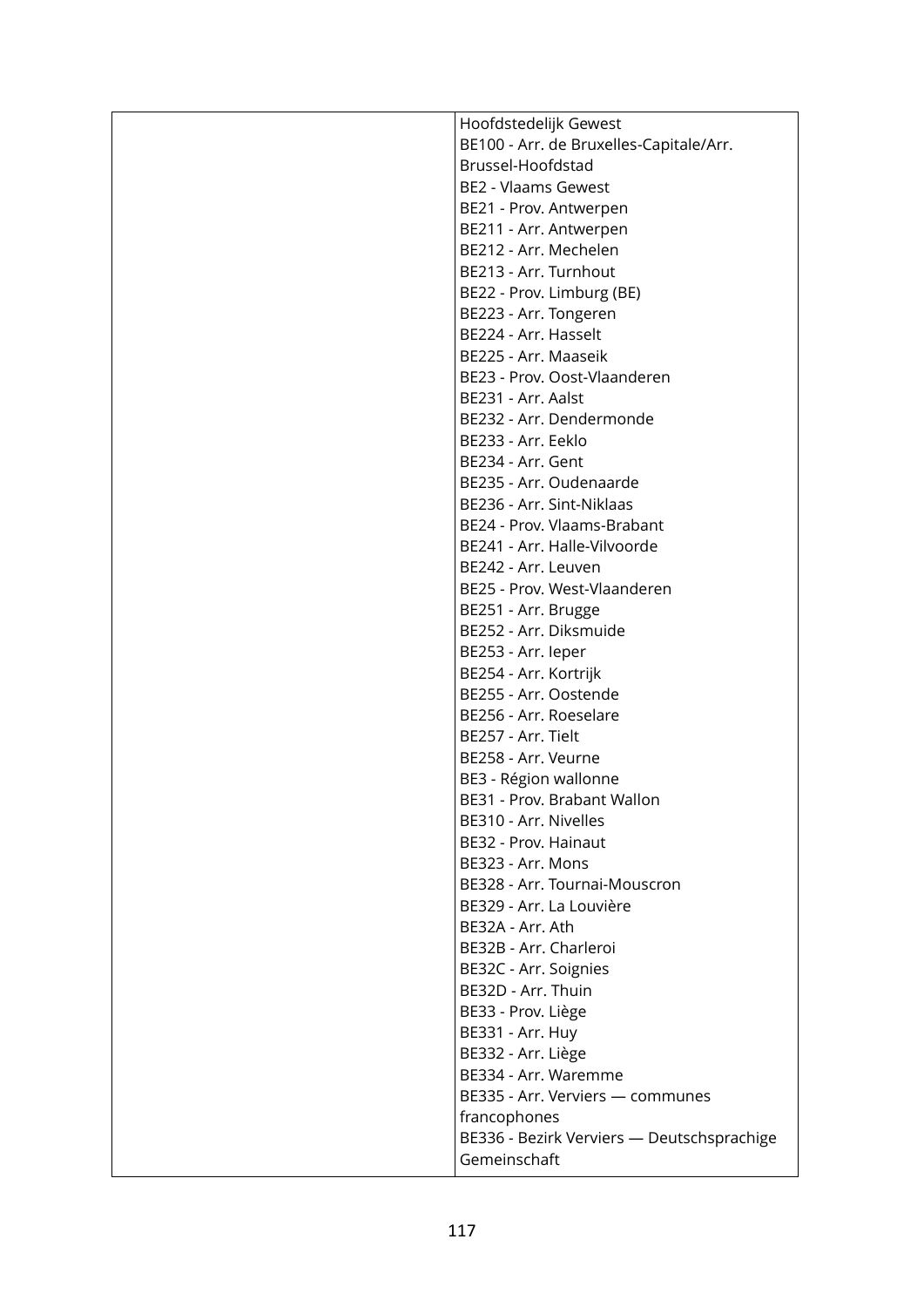| BE34 - Prov. Luxembourg (BE)             |
|------------------------------------------|
| BE341 - Arr. Arlon                       |
| BE342 - Arr. Bastogne                    |
| BE343 - Arr. Marche-en-Famenne           |
| BE344 - Arr. Neufchâteau                 |
| BE345 - Arr. Virton                      |
| BE35 - Prov. Namur                       |
| BE351 - Arr. Dinant                      |
| BE352 - Arr. Namur                       |
| BE353 - Arr. Philippeville               |
| CH - Schweiz/Suisse/Svizzera             |
| CH0 - Schweiz/Suisse/Svizzera            |
| CH01 - Région lémanique                  |
| CH011 - Vaud                             |
| CH012 - Valais / Wallis                  |
| CH013 - Genève                           |
| CH02 - Espace Mittelland                 |
| CH021 - Bern / Berne                     |
| CH022 - Fribourg / Freiburg              |
| CH023 - Solothurn                        |
| CH024 - Neuchâtel                        |
| CH025 - Jura                             |
| CH03 - Nordwestschweiz                   |
| CH031 - Basel-Stadt                      |
| CH032 - Basel-Landschaft                 |
| CH033 - Aargau                           |
| CH04 - Zürich                            |
| CH040 - Zürich                           |
| CH05 - Ostschweiz                        |
| CH051 - Glarus                           |
| CH052 - Schaffhausen                     |
| CH053 - Appenzell Ausserrhoden           |
| CH054 - Appenzell Innerrhoden            |
| CH055 - St. Gallen                       |
| CH056 - Graubünden / Grigioni / Grischun |
| CH057 - Thurgau                          |
| CH06 - Zentralschweiz                    |
| CH061 - Luzern                           |
| CH062 - Uri                              |
| CH063 - Schwyz                           |
| CH064 - Obwalden                         |
| CH065 - Nidwalden                        |
| CH066 - Zug                              |
| CH07 - Ticino                            |
| CH070 - Ticino                           |
| CHZ - Extra-Regio NUTS 1                 |
| CHZZ - Extra-Regio NUTS 2                |
| CHZZZ - Extra-Regio NUTS 3               |
| DEA2D - Städteregion Aachen              |
| DEA3 - Münster                           |
|                                          |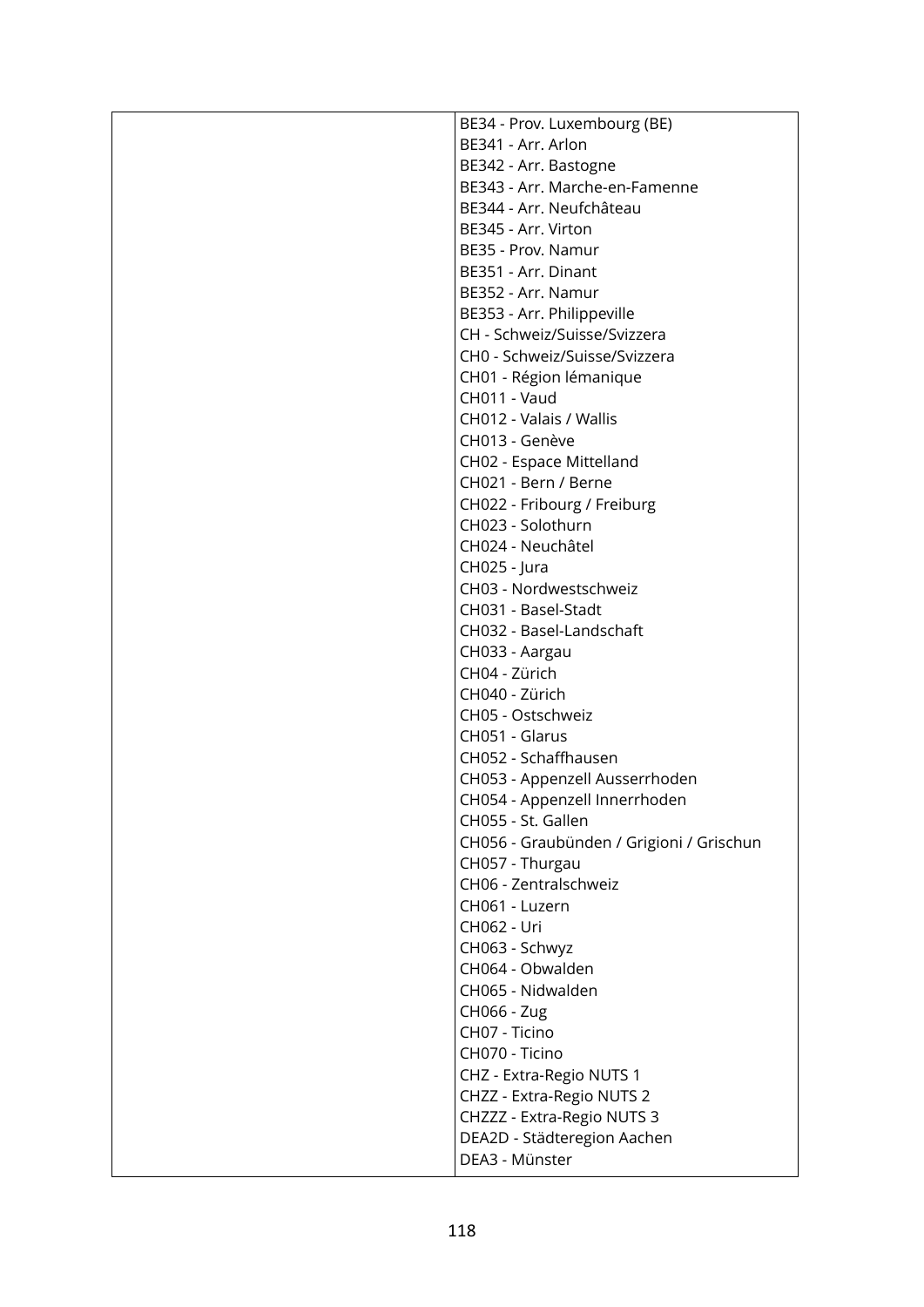| DEA31 - Bottrop, Kreisfreie Stadt             |
|-----------------------------------------------|
| DEA32 - Gelsenkirchen, Kreisfreie Stadt       |
| DEA33 - Münster, Kreisfreie Stadt             |
| DEA34 - Borken                                |
| DEA35 - Coesfeld                              |
| DEA36 - Recklinghausen                        |
| DEA37 - Steinfurt                             |
| DEA38 - Warendorf                             |
| DEA4 - Detmold                                |
| DEA41 - Bielefeld, Kreisfreie Stadt           |
| DEA42 - Gütersloh                             |
| DEA43 - Herford                               |
| DEA44 - Höxter                                |
| DEA45 - Lippe                                 |
| DEA46 - Minden-Lübbecke                       |
| DEA47 - Paderborn                             |
| DEA5 - Arnsberg                               |
| DEA51 - Bochum, Kreisfreie Stadt              |
| DEA52 - Dortmund, Kreisfreie Stadt            |
| DEA53 - Hagen, Kreisfreie Stadt               |
| DEA54 - Hamm, Kreisfreie Stadt                |
| DEA55 - Herne, Kreisfreie Stadt               |
| DEA56 - Ennepe-Ruhr-Kreis                     |
| DEA57 - Hochsauerlandkreis                    |
| DEA58 - Märkischer Kreis                      |
| DEA59 - Olpe                                  |
| DEA5A - Siegen-Wittgenstein                   |
| DEA5B - Soest                                 |
| DEA5C - Unna                                  |
| DEB - Rheinland-Pfalz                         |
| DEB1 - Koblenz                                |
| DEB11 - Koblenz, Kreisfreie Stadt             |
| DEB12 - Ahrweiler                             |
| DEB13 - Altenkirchen (Westerwald)             |
| DEB14 - Bad Kreuznach                         |
| DEB15 - Birkenfeld                            |
| DEB17 - Mayen-Koblenz                         |
| DEB18 - Neuwied                               |
| DEB1A - Rhein-Lahn-Kreis                      |
| DEB1B - Westerwaldkreis                       |
| DEB1C - Cochem-Zell                           |
| DEB1D - Rhein-Hunsrück-Kreis                  |
| DEB2 - Trier                                  |
| DEB21 - Trier, Kreisfreie Stadt               |
| DEB22 - Bernkastel-Wittlich                   |
| DEB23 - Eifelkreis Bitburg-Prüm               |
| DEB24 - Vulkaneifel                           |
| DEB25 - Trier-Saarburg                        |
| DEB3 - Rheinhessen-Pfalz                      |
| DEB31 - Frankenthal (Pfalz), Kreisfreie Stadt |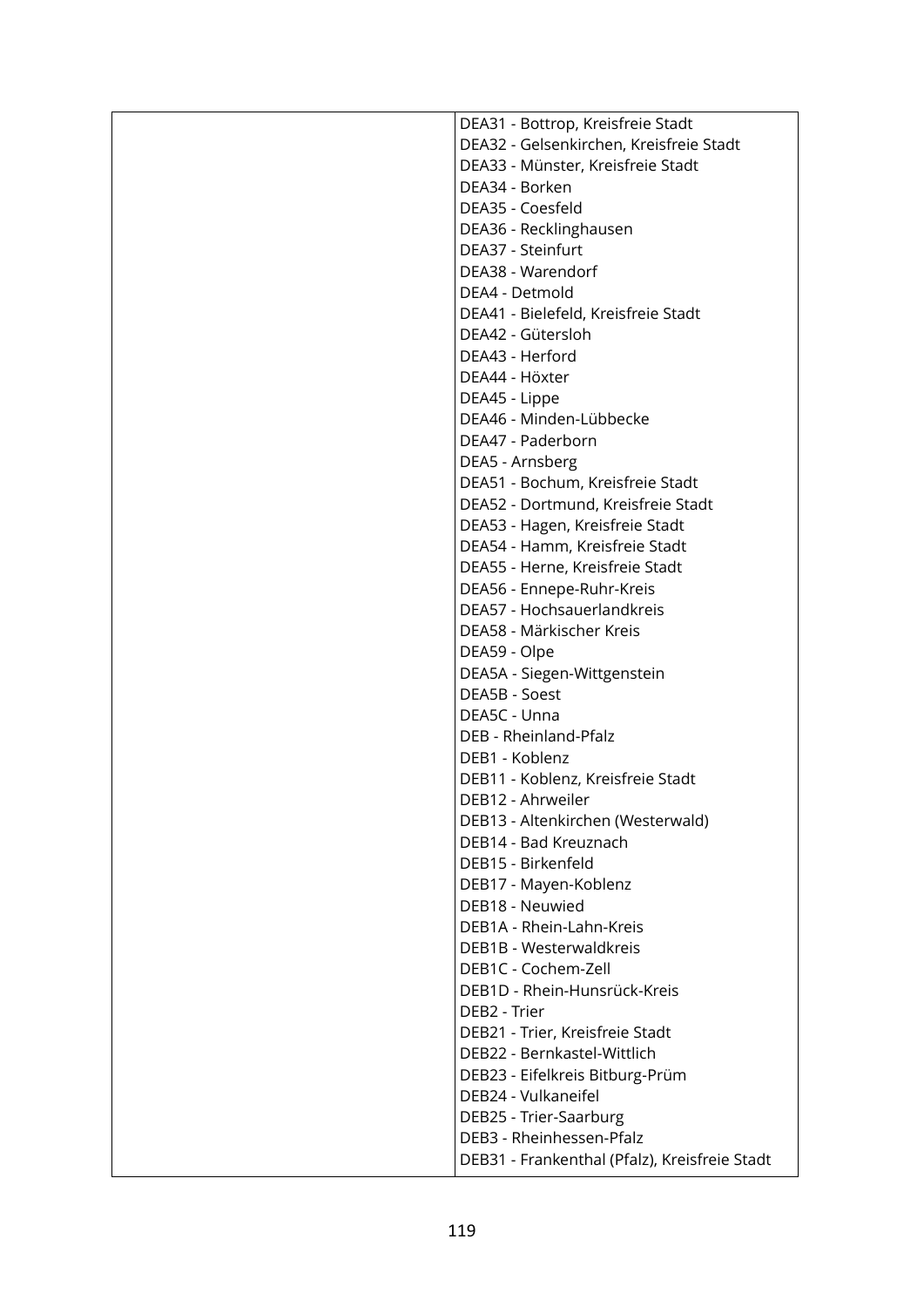| DEB32 - Kaiserslautern, Kreisfreie Stadt      |  |
|-----------------------------------------------|--|
| DEB33 - Landau in der Pfalz, Kreisfreie Stadt |  |
| DEB34 - Ludwigshafen am Rhein, Kreisfreie     |  |
| Stadt                                         |  |
| DEB35 - Mainz, Kreisfreie Stadt               |  |
| DEB36 - Neustadt an der Weinstraße,           |  |
| Kreisfreie Stadt                              |  |
| DEB37 - Pirmasens, Kreisfreie Stadt           |  |
| DEB38 - Speyer, Kreisfreie Stadt              |  |
| DEB39 - Worms, Kreisfreie Stadt               |  |
| DEB3A - Zweibrücken, Kreisfreie Stadt         |  |
| DEB3B - Alzey-Worms                           |  |
| DEB3C - Bad Dürkheim                          |  |
| DEB3D - Donnersbergkreis                      |  |
| DEB3E - Germersheim                           |  |
| DEB3F - Kaiserslautern, Landkreis             |  |
| DEB3G - Kusel                                 |  |
| DEB3H - Südliche Weinstraße                   |  |
| DEB3I - Rhein-Pfalz-Kreis                     |  |
| DEB3J - Mainz-Bingen                          |  |
| DEB3K - Südwestpfalz                          |  |
| DEC - Saarland                                |  |
| DEC0 - Saarland                               |  |
| DEC01 - Regionalverband Saarbrücken           |  |
| DEC02 - Merzig-Wadern                         |  |
| DEC03 - Neunkirchen                           |  |
| DEC04 - Saarlouis                             |  |
| DEC05 - Saarpfalz-Kreis                       |  |
| DEC06 - St. Wendel                            |  |
| IEO - Ireland                                 |  |
| IE04 - Northern and Western                   |  |
| IE041 - Border                                |  |
| IE042 - West                                  |  |
| IE05 - Southern                               |  |
| IE051 - Mid-West                              |  |
| IE052 - South-East                            |  |
| IE053 - South-West                            |  |
| IE06 - Eastern and Midland                    |  |
| IE061 - Dublin                                |  |
| IE062 - Mid-East                              |  |
| IE063 - Midland                               |  |
| FR1 - Ile-de-France                           |  |
| FR10 - Ile-de-France                          |  |
| FR101 - Paris                                 |  |
| FR102 - Seine-et-Marne                        |  |
| FR103 - Yvelines                              |  |
| FR104 - Essonne                               |  |
| FR105 - Hauts-de-Seine                        |  |
| FR106 - Seine-Saint-Denis                     |  |
| FR107 - Val-de-Marne                          |  |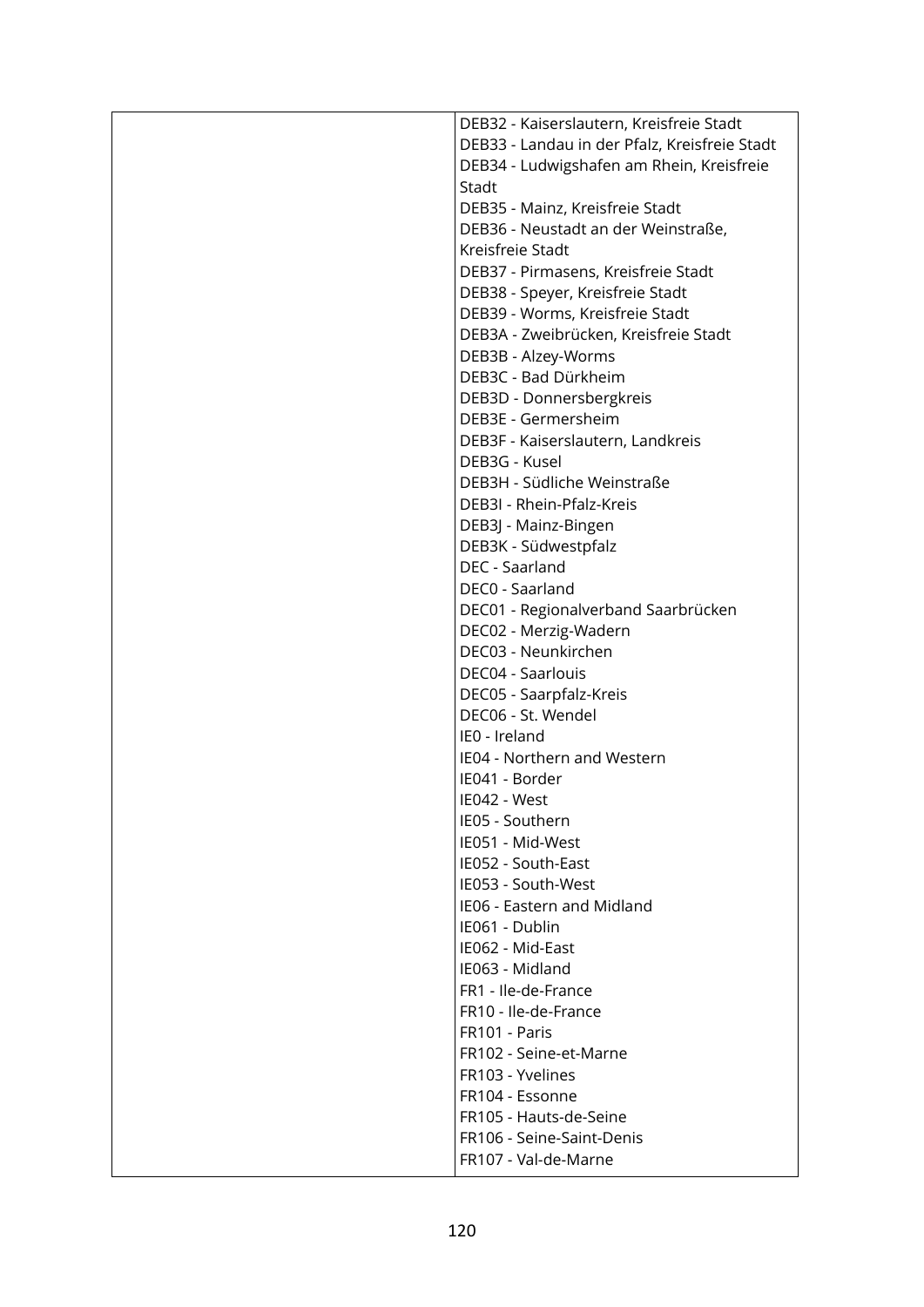| FR108 - Val-d'Oise            |
|-------------------------------|
| FRB - Centre - Val de Loire   |
| FRB0 - Centre - Val de Loire  |
| FRB01 - Cher                  |
| FRB02 - Eure-et-Loir          |
| FRB03 - Indre                 |
| FRB04 - Indre-et-Loire        |
| FRB05 - Loir-et-Cher          |
| FRB06 - Loiret                |
| FRC - Bourgogne-Franche-Comté |
| FRC1 - Bourgogne              |
| FRC11 - Côte-d'Or             |
| FRC12 - Nièvre                |
| FRC13 - Saône-et-Loire        |
| FRC14 - Yonne                 |
| FRC2 - Franche-Comté          |
| FRC21 - Doubs                 |
| FRC22 - Jura                  |
| FRC23 - Haute-Saône           |
| FRC24 - Territoire de Belfort |
| FRD - Normandie               |
| FRD1 - Basse-Normandie        |
| FRD11 - Calvados              |
| FRD12 - Manche                |
| FRD13 - Orne                  |
| FRD2 - Haute-Normandie        |
| FRD21 - Eure                  |
| FRD22 - Seine-Maritime        |
| FRE - Hauts-de-France         |
| FRE1 - Nord-Pas de Calais     |
| FRE11 - Nord                  |
| FRE12 - Pas-de-Calais         |
| FRE2 - Picardie               |
|                               |
| FRE21 - Aisne<br>FRE22 - Oise |
|                               |
| FRE23 - Somme                 |
| FRF - Grand Est               |
| FRF1 - Alsace                 |
| FRF11 - Bas-Rhin              |
| FRF12 - Haut-Rhin             |
| FRF2 - Champagne-Ardenne      |
| FRF21 - Ardennes              |
| FRF22 - Aube                  |
| FRF23 - Marne                 |
| FRF24 - Haute-Marne           |
| FRF3 - Lorraine               |
| FRF31 - Meurthe-et-Moselle    |
| FRF32 - Meuse                 |
| FRF33 - Moselle               |
| FRF34 - Vosges                |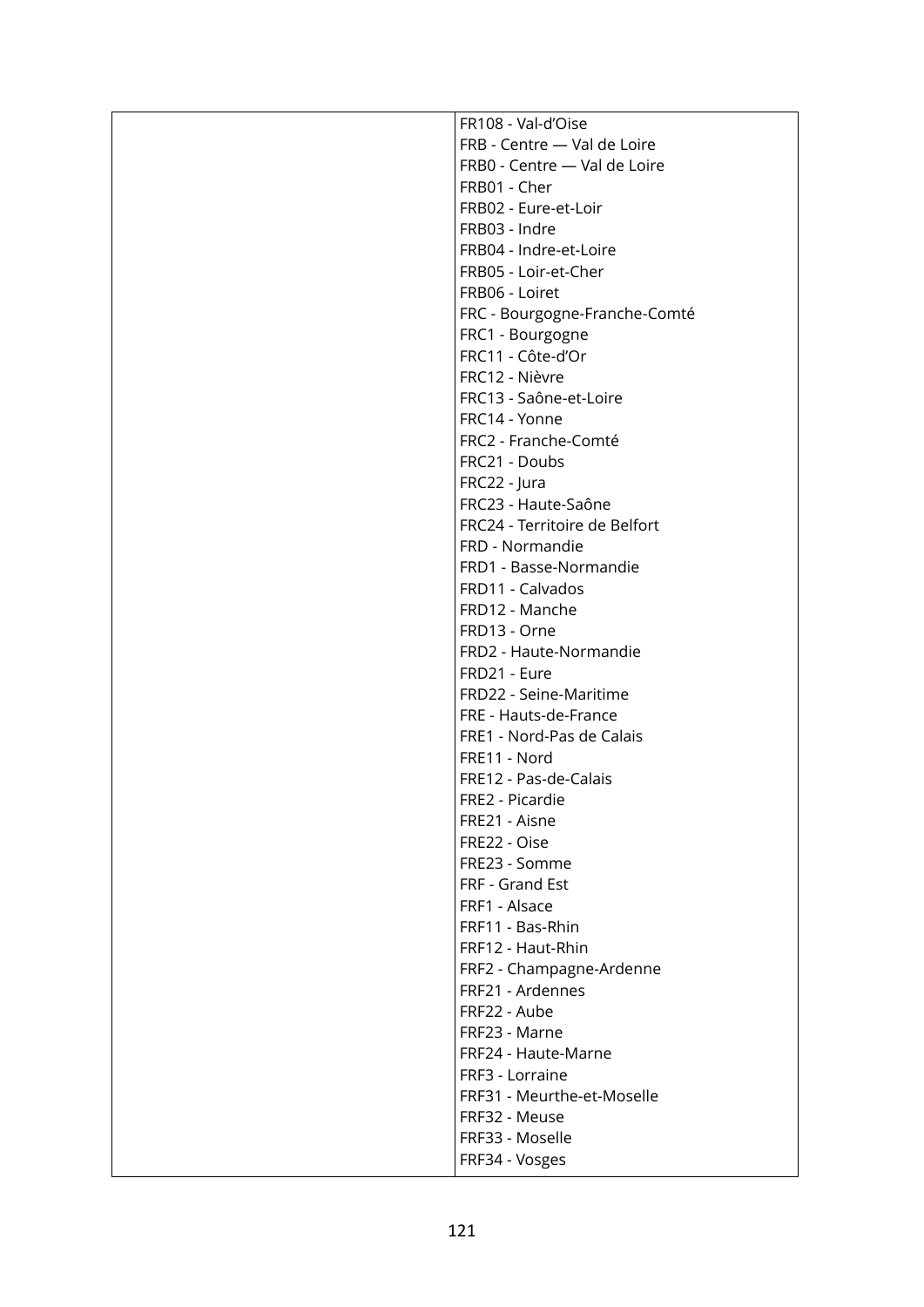| FRG - Pays de la Loire        |
|-------------------------------|
| FRG0 - Pays de la Loire       |
| FRG01 - Loire-Atlantique      |
| FRG02 - Maine-et-Loire        |
| FRG03 - Mayenne               |
| FRG04 - Sarthe                |
| FRG05 - Vendée                |
| FRH - Bretagne                |
| FRH0 - Bretagne               |
| FRH01 - Côtes-d'Armor         |
| FRH02 - Finistère             |
| FRH03 - Ille-et-Vilaine       |
| FRH04 - Morbihan              |
| LU - Luxembourg               |
| LU0 - Luxembourg              |
| LU00 - Luxembourg             |
| LU000 - Luxembourg            |
| LUZ - Extra-Regio NUTS 1      |
| LUZZ - Extra-Regio NUTS 2     |
| LUZZZ - Extra-Regio NUTS 3    |
| NL1 - Noord-Nederland         |
| NL11 - Groningen              |
| NL111 - Oost-Groningen        |
| NL112 - Delfzijl en omgeving  |
| NL113 - Overig Groningen      |
| NL12 - Friesland (NL)         |
| NL124 - Noord-Friesland       |
| NL125 - Zuidwest-Friesland    |
| NL126 - Zuidoost-Friesland    |
| NL13 - Drenthe                |
| NL131 - Noord-Drenthe         |
| NL132 - Zuidoost-Drenthe      |
| NL133 - Zuidwest-Drenthe      |
| NL2 - Oost-Nederland          |
| NL21 - Overijssel             |
| NL211 - Noord-Overijssel      |
| NL212 - Zuidwest-Overijssel   |
| NL213 - Twente                |
| NL22 - Gelderland             |
| NL221 - Veluwe                |
| NL224 - Zuidwest-Gelderland   |
| NL225 - Achterhoek            |
| NL226 - Arnhem/Nijmegen       |
| NL23 - Flevoland              |
| NL230 - Flevoland             |
| NL3 - West-Nederland          |
| NL31 - Utrecht                |
| NL310 - Utrecht               |
| NL32 - Noord-Holland          |
| NL321 - Kop van Noord-Holland |
|                               |